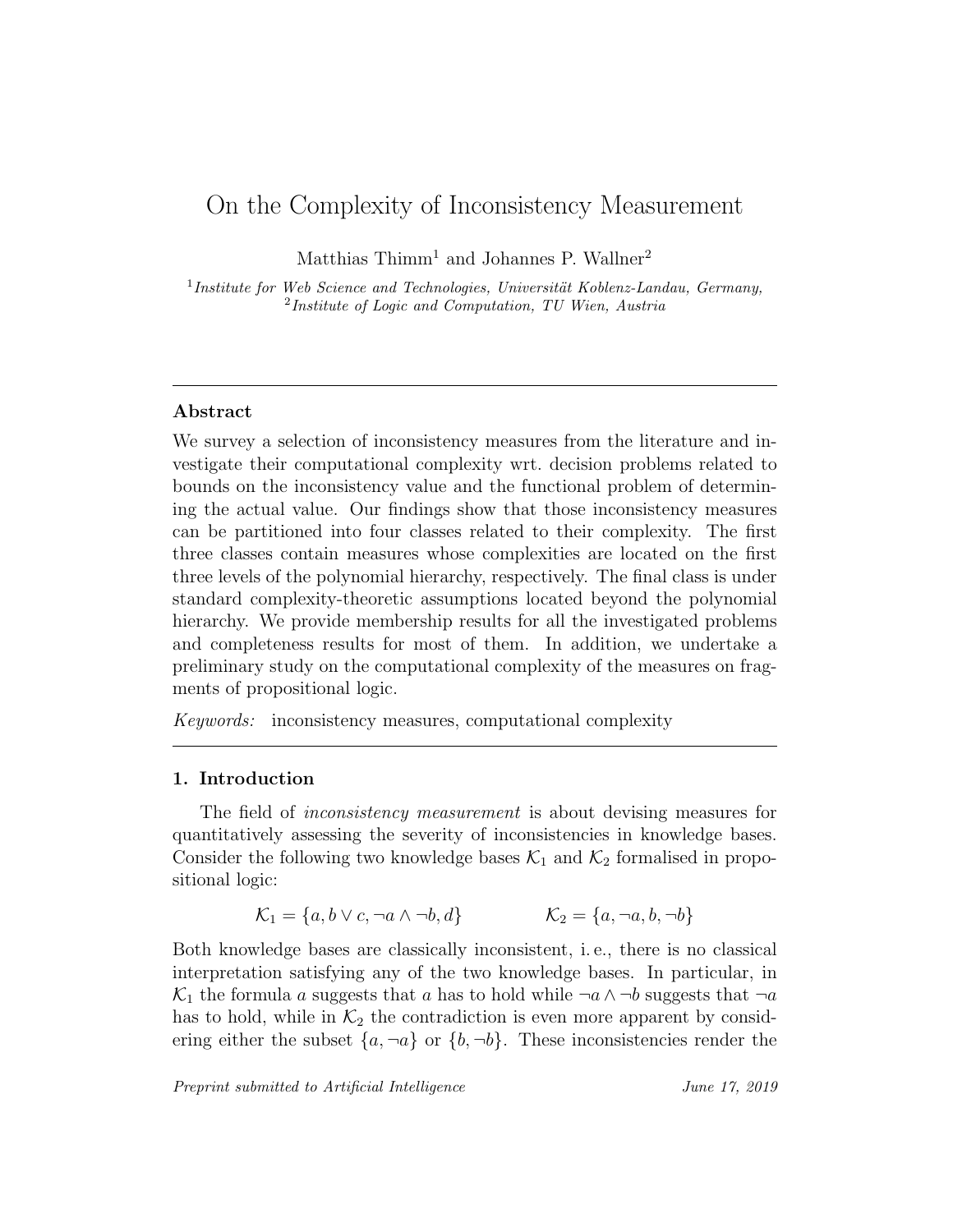knowledge bases useless for reasoning if one wants to use classical reasoning techniques. In order to make the knowledge bases useful again, one can either rely on non-monotonic/paraconsistent reasoning techniques (Makinson, 2005; Priest, 1979) or one revises the knowledge bases appropriately to make them consistent (Hansson, 2001). Looking at the knowledge bases  $\mathcal{K}_1$  and  $\mathcal{K}_2$ one can observe that the *severity* of their inconsistency is different. In  $K_1$ , only two out of four formulas (a and  $\neg a \land \neg b$ ) are "participating" in making  $\mathcal{K}_1$  inconsistent while for  $\mathcal{K}_2$  all formulas contribute to its inconsistency. Furthermore, for  $\mathcal{K}_1$  only two propositions (a and b) are conflicting and using e. g. paraconsistent reasoning one could still infer meaningful statements about c and d. For  $\mathcal{K}_2$  no such statement can be made. This leads to the assessment that  $\mathcal{K}_2$  should be regarded more inconsistent than  $\mathcal{K}_1$ .

Inconsistency measures, firstly mentioned in (Grant, 1978), can be used to analyse inconsistencies and to provide insights on how to repair them. An inconsistency measure  $\mathcal I$  is a function on knowledge bases, such that the larger the value  $\mathcal{I}(\mathcal{K})$  the more severe the inconsistency in K. A lot of different approaches of inconsistency measures have been proposed, mostly for classical propositional logic (Hunter and Konieczny, 2004, 2008, 2010; Ma et al., 2010; Mu et al., 2011; Xiao and Ma, 2012; Grant and Hunter, 2011; Ma et al., 2012; Grant and Hunter, 2013; McAreavey et al., 2014; Jabbour et al., 2015, 2014b; Raddaoui, 2015; Besnard, 2016; Thimm, 2016b; Jabbour and Sais, 2016; Jabbour, 2016; Ammoura et al., 2015, 2017), but also for classical first-order logic (Grant and Hunter, 2008), description logics (Ma et al., 2007; Zhou et al., 2009), default logics (Doder et al., 2010), answer set programming (Ulbricht et al., 2016) probabilistic and other weighted logics (Thimm, 2013; Potyka, 2014; De Bona and Finger, 2015), and relational databases (Decker, 2011), see also (Thimm, 2017b, 2018) for some recent surveys.

As the magnitude and diversity of these different measures show, the problem of conceptualizing a quantitative notion of inconsistency is not a trivial one. A common approach to categorize inconsistency measures is by differentiating whether they operate on the formula level or on the language level. The former category is also called the syntactic approach while the latter is called the semantic approach (Hunter and Konieczny, 2004). Measures belonging to the syntactic approach usually make use of *minimal inconsistent* subsets, i. e., subsets of the knowledge base that are inconsistent but removing any formula renders them consistent. A simple approach for measuring inconsistency is then to simply take the number of minimal inconsistent subsets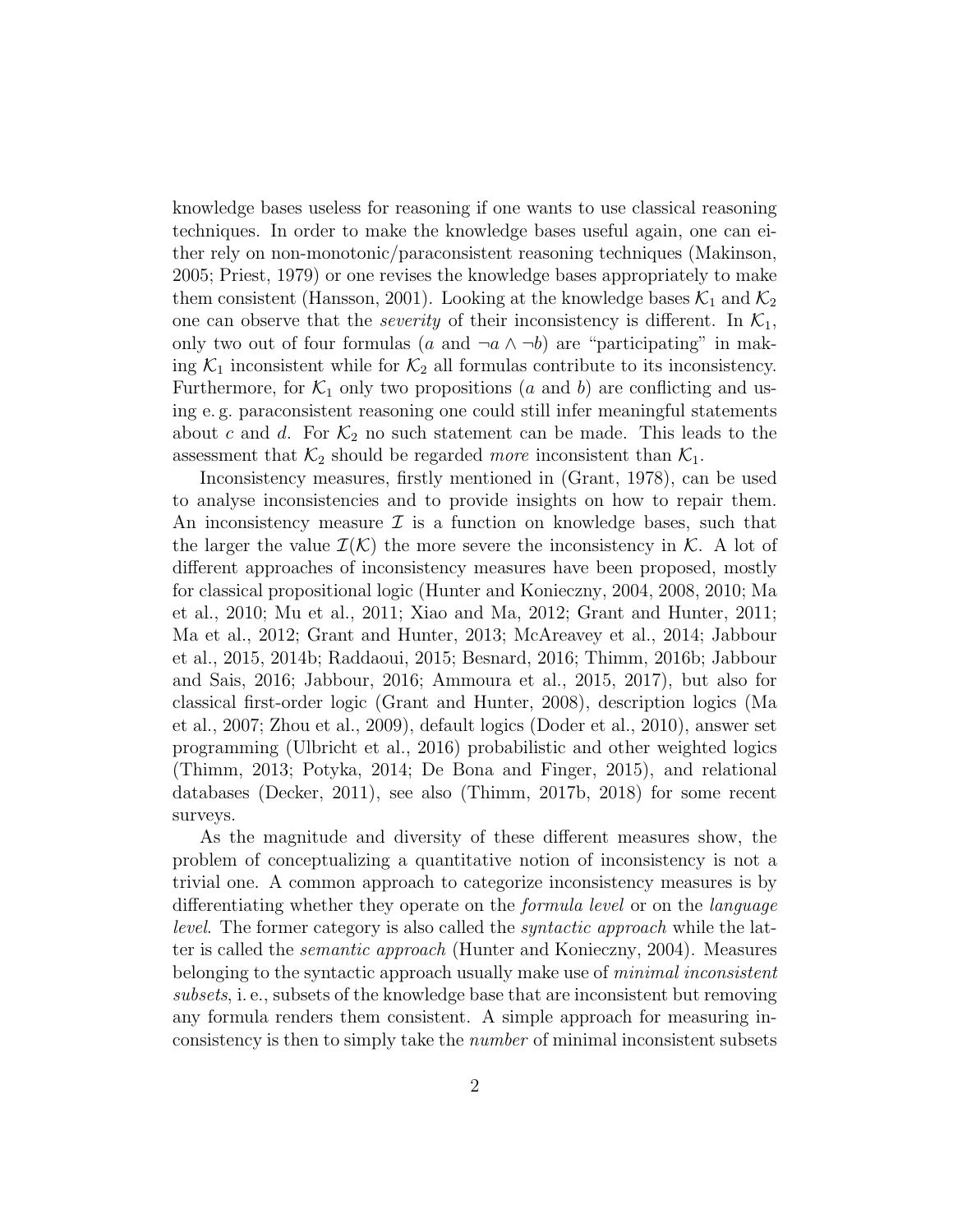of a knowledge base as the value of inconsistency, cf. (Hunter and Konieczny, 2008). More recent measures also take the relationships between minimal inconsistent subsets into account (Jabbour and Sais, 2016). Other measures belonging to the syntactic approach may exploit other notions such as maximal consistent subsets (Ammoura et al., 2015, 2017) but the commonality of these approaches is that they focus on conflicts between formulas of the knowledge base. On the other hand, measures belonging to the semantic approach focus on conflicts between language components. More precisely, these measures aim at identifying those atoms of the underlying language that are conflicting and they usually employ non-classical and many-valued logics as a tool for that (Thimm, 2017a).

In this paper, we address the computational complexity of inconsistency measurement by investigating a selection of 17 inconsistency measures for propositional logic from the literature mentioned above. Inconsistency measurement is, by definition, a computationally intractable problem as it goes beyond merely detecting inconsistency (which is itself a coNP-complete problem for propositional logic). However, no systematic investigation of the complexity of inconsistency measures—and a comparison of measures wrt. it—has been conducted so far. The only complexity analyses on inconsistency measures we are aware of were presented in (Ma et al., 2010) and (Xiao and Ma, 2012) and each focused on a particular inconsistency measure. In (Ma et al., 2010) the complexity of a variant of the contension inconsistency measure  $\mathcal{I}_c$  (Grant and Hunter, 2011) and in (Xiao and Ma, 2012) the complexity of the measure  $\mathcal{I}_{mv}$  from (Xiao and Ma, 2012) themselves is investigated (we will recall the formal definitions of these measures in Section 3 and the corresponding results in Section 4, respectively). Recently, the algorithmic challenges in computing inconsistency measures have gained some attention (Ma et al., 2010; McAreavey et al., 2014; Jabbour et al., 2014a, 2016; Thimm, 2016b) and therefore calls for a theoretical investigation on the complexity of the involved computational problems. This paper continues our previous work (Thimm and Wallner, 2016) and provides a detailed analysis on the computational complexity of 17 measures wrt. three decision problems, namely deciding whether a given value is an upper, resp. lower bound, or is the exact value, as well as the functional problem of determining the inconsistency value. We mainly focus on the decision problems of deciding whether a given value is an upper, or resp. a lower bound, since, as we will see, the complexity classification of these decision problems gives crucial insights into the computational complexity of the inconsistency measure at hand. In ad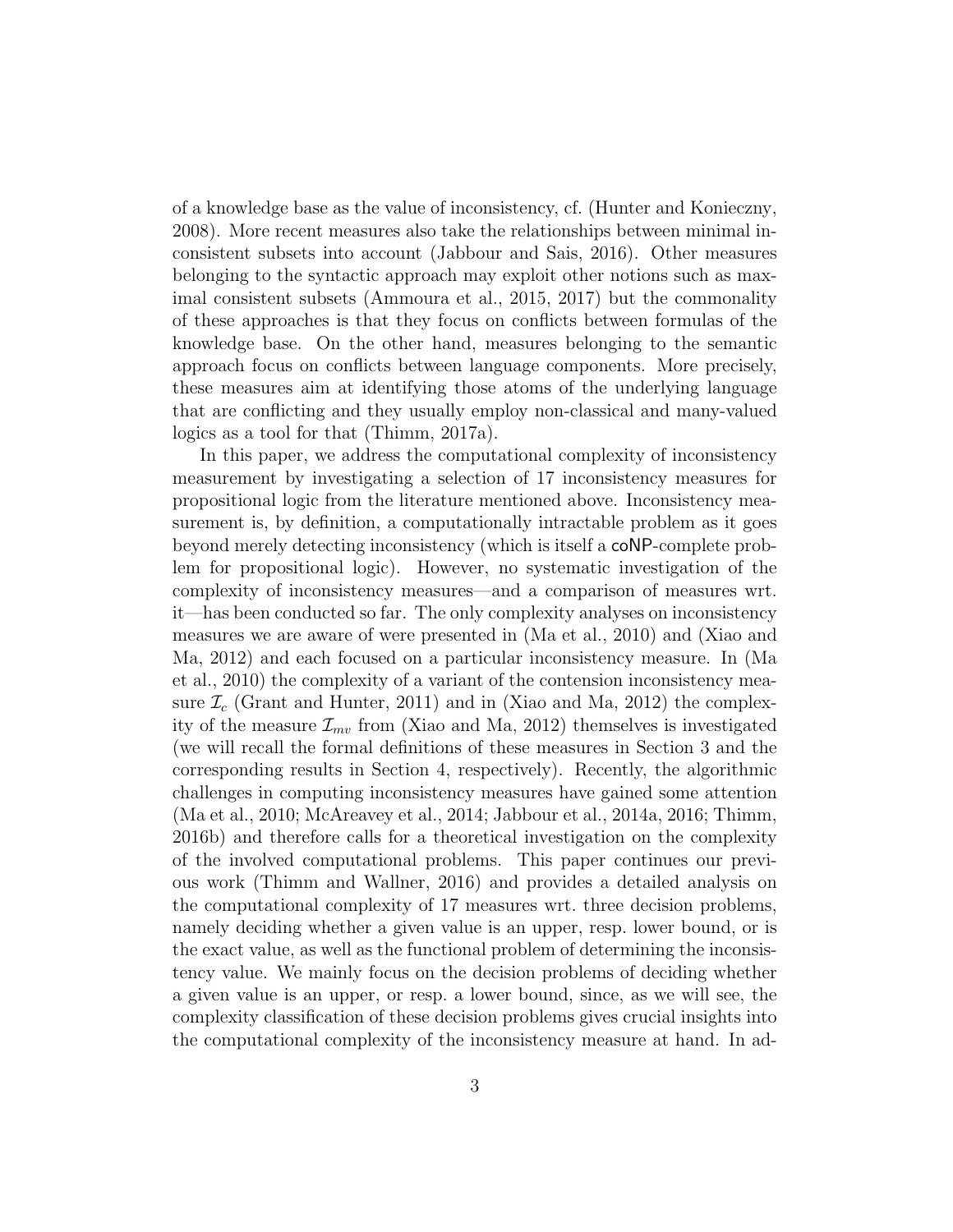dition, we also consider the Horn and Krom fragments of propositional logic and investigate whether measuring inconsistency becomes tractable in these fragments.

The main contributions of this paper are as follows.

- We show that the complexity of the decision problems of the inconsistency measures  $\mathcal{I}_d$ ,  $\mathcal{I}_\eta$ ,  $\mathcal{I}_c$ ,  $\mathcal{I}_{hs}$ ,  $\mathcal{I}_{\text{dala}}^{\Sigma}$ ,  $\mathcal{I}_{\text{dala}}^{\text{max}}$ ,  $\mathcal{I}_{\text{mcsc}}^{\text{hit}}$ , and  $\mathcal{I}_{\text{forget}}$ is located on the first level of the polynomial hierarchy. These results imply that one can compute the exact value with logarithmically many calls to an NP-oracle. This in particular suggests the applicability of maximum satisfiability solvers (Ansótegui et al., 2013; Morgado et al., 2013) and similar systems for computing these measures.
- We establish completeness for a class in the second level of the polynomial hierarchy for measures  $\mathcal{I}_p$ ,  $\mathcal{I}_{mv}$ , and  $\mathcal{I}_{nc}$ . Thus, these measures can be computed with logarithmically many calls to a  $\Sigma_2^p$  oracle. Systems capable of dealing with such high complexity are, e. g., answer-set programming solvers (Brewka et al., 2011).
- We show membership of the measure  $\mathcal{I}_{CC}$  for the third level of the polynomial hierarchy. Although a completeness proof is still missing, this results suggests high intractability for  $\mathcal{I}_{CC}$ .
- We prove that the problems for measures  $\mathcal{I}_{\text{MI}}, \mathcal{I}_{\text{MI}}$ ,  $\mathcal{I}_{mc}$ , and  $\mathcal{I}_{is}$  are hard for complexity classes related to counting. Under complexity theoretic assumptions, our results imply that (i) problems under these measures are computationally more challenging than propositional model counting, a problem itself seen as highly intractable and important (Gomes et al., 2009), and (ii) that decision problems associated with these measures presumably are not contained in a class of the polynomial hierarchy. Algorithms for computing several of these problems can be built upon systems for enumerating minimal unsatisfiable sets such as (Marques-Silva, 2012; McAreavey et al., 2014; Liffiton et al., 2016).
- We show that when considering the Horn or Krom fragment of propositional logic, measuring inconsistency wrt. the measures  $\mathcal{I}_d$ ,  $\mathcal{I}_{hs}$ , and  $\mathcal{I}^{\text{max}}_{\text{dalal}}$  becomes tractable. On the other hand, measuring inconsistency wrt. measures  $\mathcal{I}_{\text{dala}}^{\Sigma}$ ,  $\mathcal{I}_{\text{dala}}^{\text{hit}}$ , and  $\mathcal{I}_{\text{forget}}$  remains intractable.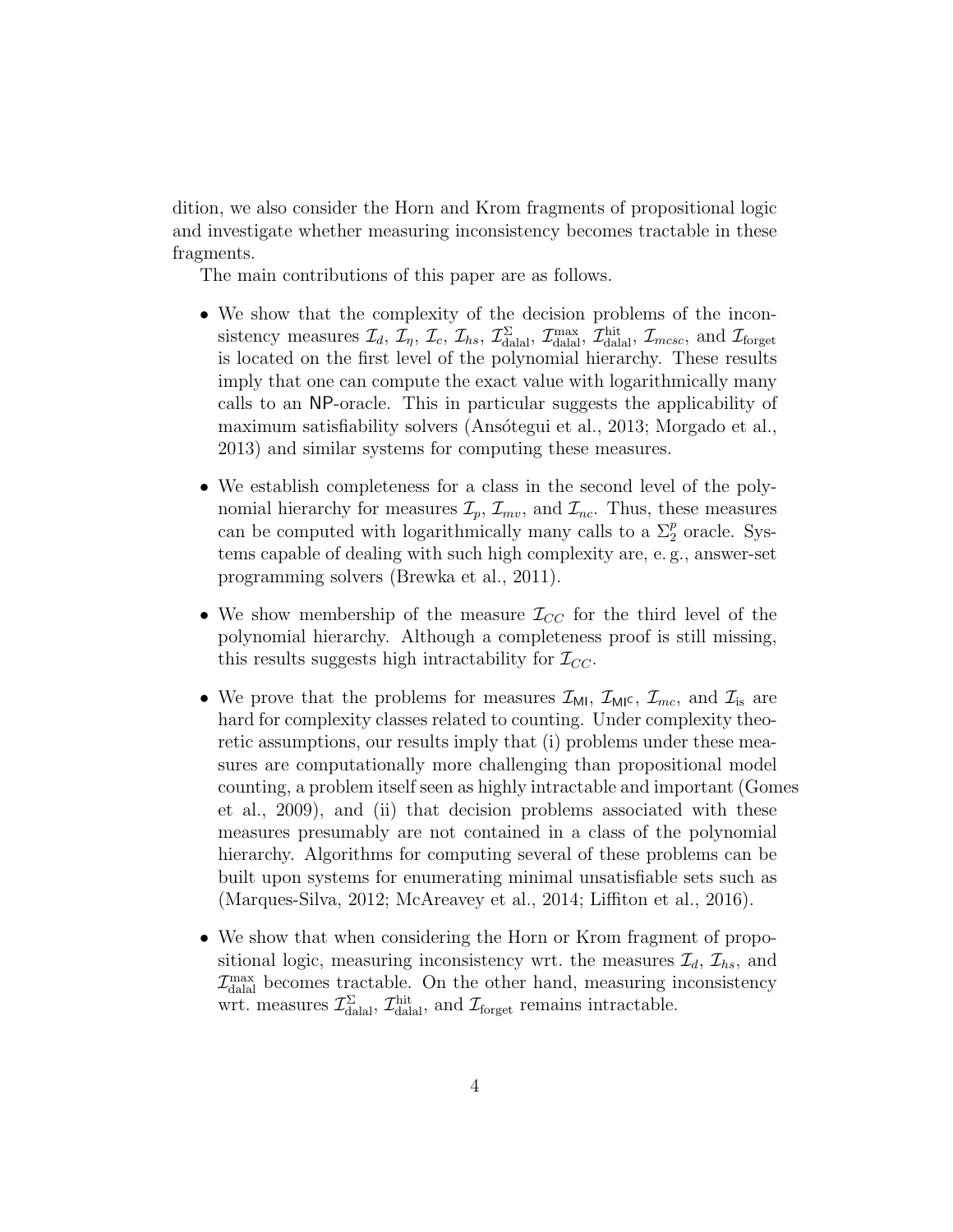Before we give the details of our technical contributions in Section 4, we first provide some necessary preliminaries in Section 2 and introduce the inconsistency measures used in our analysis in Section 3. We conclude with a review of related work in Section 6 and a discussion in Section 7.

This paper extends the conference paper (Thimm and Wallner, 2016) by including all proofs of technical results, fixing some minor errors, providing many completeness results missing before, the analysis of four new measures  $\mathcal{I}_{m\text{csc}}$ ,  $\mathcal{I}_{\text{forget}}$ ,  $\mathcal{I}_{CC}$ , and  $\mathcal{I}_{\text{is}}$ , and the preliminary investigation of tractable fragments. For details compare Table 1 in (Thimm and Wallner, 2016) with Table 2 of this paper. Proofs of technical results that are not in the main body of the paper can be found in Appendix A.

#### 2. Preliminaries

In the following, we introduce some necessary preliminaries on propositional logic and computational complexity.

### 2.1. Propositional Logic

Let At be some fixed propositional signature, i. e., a (possibly infinite) set of propositions, and let  $\mathcal{L}(\mathsf{At})$  be the corresponding propositional language constructed using the usual connectives  $\land$  (conjunction),  $\lor$  (disjunction),  $\rightarrow$ (*implication*), and  $\neg$  (*negation*). A literal is a proposition p or a negated proposition  $\neg p$ .

**Definition 1.** A knowledge base K is a finite set of formulas  $K \subseteq \mathcal{L}(At)$ . Let K be the set of all knowledge bases.

A clause is a disjunction of literals. A formula is in conjunctive normal form (CNF) if the formula is a conjunction of clauses. If X is a formula or a set of formulas we write  $\text{At}(X)$  to denote the set of propositions appearing in X. The complement of a formula is denoted by overlining, i.e.,  $\overline{\phi} = -\phi$  if  $\phi$  is not negated and  $\neg \phi = \phi$ .

Semantics to a propositional language is given by *interpretations* and an *interpretation*  $\omega$  on At is a function  $\omega$ : At  $\rightarrow$  {true, false}. Let  $\Omega$ (At) denote the set of all interpretations for At. An interpretation  $\omega$  satisfies (or is a model of) an atom  $a \in \mathsf{At}$ , denoted by  $\omega \models a$ , if and only if  $\omega(a) = \mathsf{true}$ . The satisfaction relation  $\models$  is extended to formulas in the usual way.

As an abbreviation we sometimes identify an interpretation  $\omega$  with its complete conjunction, i.e., if  $a_1, \ldots, a_n \in \mathsf{At}$  are those propositions that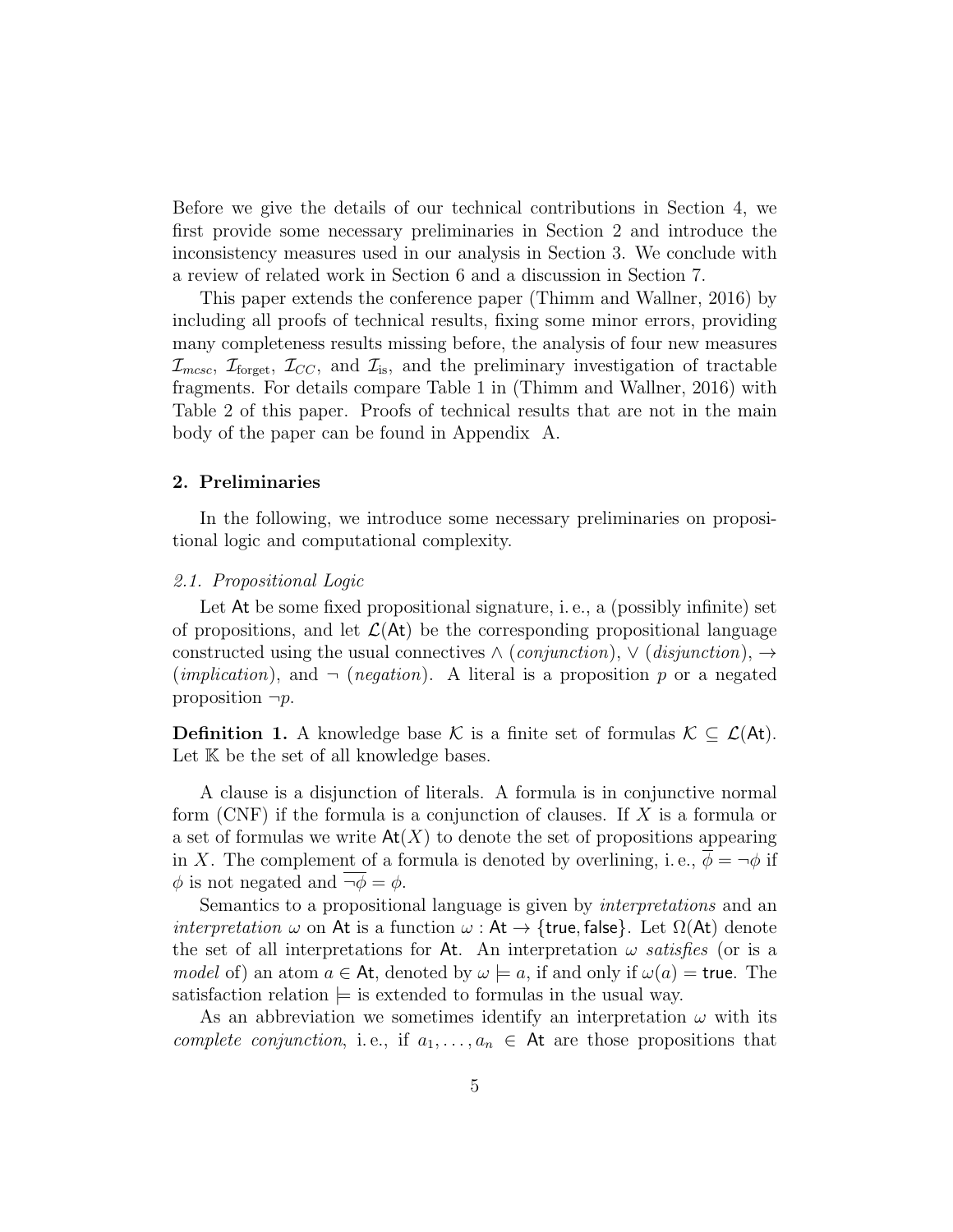are assigned true by  $\omega$  and  $a_{n+1}, \ldots, a_m \in \mathsf{At}$  are those propositions that are assigned false by  $\omega$  we identify  $\omega$  by  $a_1 \dots a_n \overline{a_{n+1}} \dots \overline{a_m}$  (or any permutation of this). For example, the interpretation  $\omega_1$  on  $\{a, b, c\}$  with  $\omega(a) = \omega(c)$  = true and  $\omega(b)$  = false is abbreviated by abc.

For  $\Phi \subseteq \mathcal{L}(A_t)$  we also define  $\omega \models \Phi$  if and only if  $\omega \models \phi$  for every  $\phi \in \Phi$ . Define furthermore the set of models  $\text{Mod}(X) = \{ \omega \in \Omega(\text{At}) \mid \omega \models X \}$  for every formula or set of formulas X. If  $\text{Mod}(X) = \emptyset$  we also write  $X \models \perp$  and say that  $X$  is inconsistent.

We also make use of the notation  $\phi[\omega]$  for a formula  $\phi$  and a (partial) interpretation  $\omega$ , which denotes the uniform replacement of each proposition  $x \in$  dom  $\omega$  by  $\top$  if  $\omega(x) =$  true and by  $\bot$  if  $\omega(x) =$  false.<sup>1</sup> If  $\omega$  is partial, i.e. defined on a subset of variables in  $\phi$ , this results in a formula with reduced vocabulary.

We recall some basic notions for inconsistency measurement that are used for many different measures. A set  $M \subseteq \mathcal{K}$  is called a *minimal inconsistent* subset (MI) of K if  $M \models \perp$  and there is no  $M' \subset M$  with  $M' \models \perp$ . Let  $\mathsf{MI}(\mathcal{K})$ be the set of all MIs of K. Let  $MC(K)$  be the set of maximal consistent subsets of  $K$ , i.e.

$$
MC(\mathcal{K}) = \{ \mathcal{K}' \subseteq \mathcal{K} \mid \mathcal{K}' \not\models \perp \wedge \forall \mathcal{K}'' \supsetneq \mathcal{K}': \mathcal{K}'' \models \perp \}
$$

Furthermore, let  $SC(K)$  be the set of self-contradictory formulas of K, i.e.

$$
\mathsf{SC}(\mathcal{K}) = \{ \phi \in \mathcal{K} \mid \phi \models \perp \}
$$

#### 2.2. Computational Complexity

We assume familiarity with the notions of *decision problems*, functional problems, polynomial reductions, hardness, completeness, and the complexity classes P, NP, and coNP, see also (Papadimitriou, 1994). In particular, recall that NP is the class of decision problems where the positive instances i. e. those instances where the correct answer is true—can be accepted in polynomial time by a non-deterministic Turing machine (or, equivalently, a non-deterministic algorithm running in polynomial time). The canonical NP-complete problem is the satisfiability problem SAT defined as

**SAT** Input: a formula  $\phi$  in CNF **Output:** TRUE iff  $Mod(\phi) \neq \emptyset$ 

<sup>&</sup>lt;sup>1</sup> dom f denotes the domain of a function f.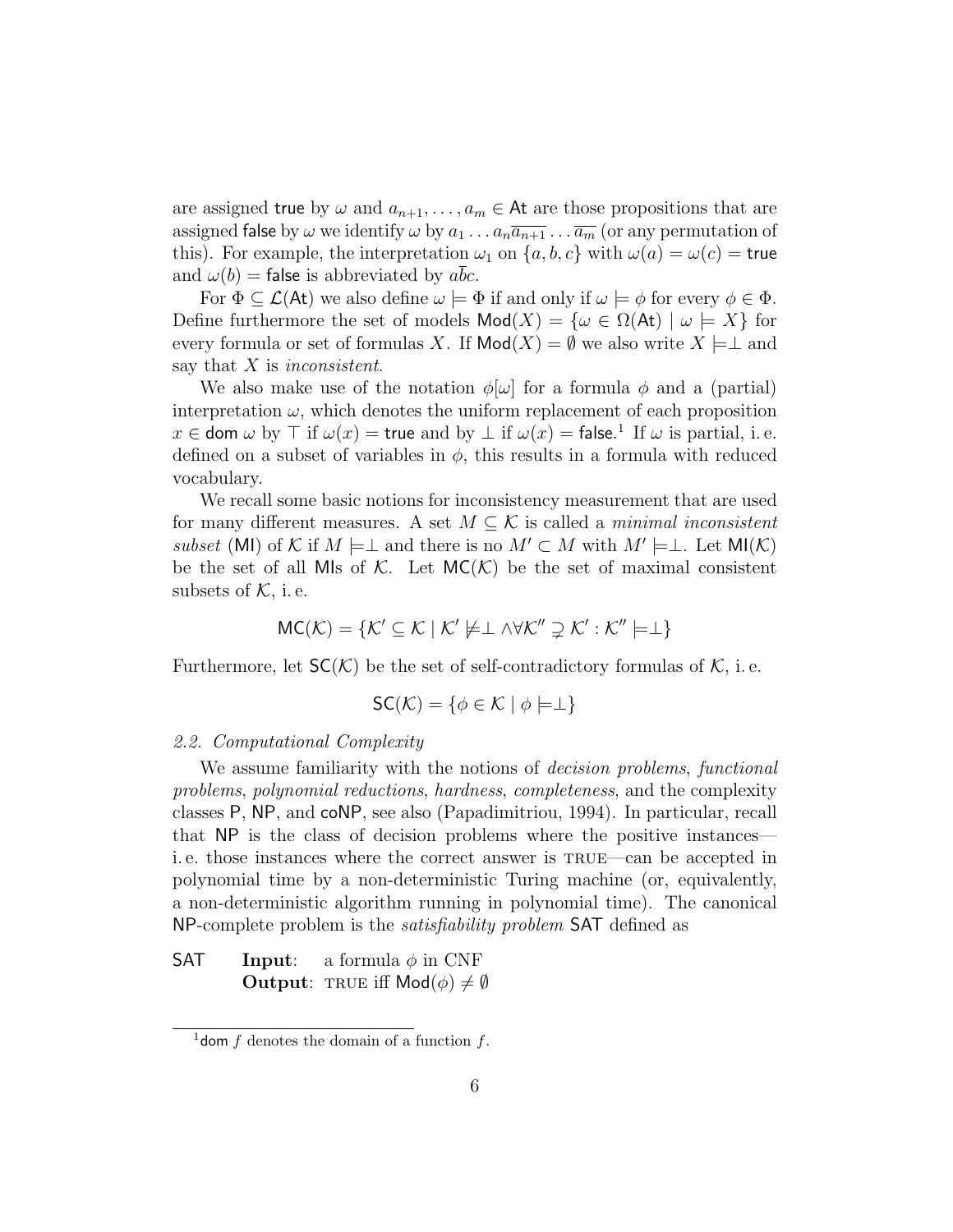The canonical coNP-complete problem is UNSAT defined as

UNSAT Input: a formula  $\phi$  in CNF **Output:** TRUE iff  $Mod(\phi) = \emptyset$ 

A decision problem can be identified with a language  $\mathcal L$  that contains exactly the set of string representations of its positive instances.

For any two complexity classes C and D, the class  $\mathcal{C}^{\mathcal{D}}$  is the class of decision problems solvable in class  $\mathcal C$  with access to an oracle for some problem complete in  $D$ . For example, the class  $P^{NP}$  contains all problems that can be solved in polynomial time by a deterministic Turing machine that has access to an NP oracle (the oracle gives instantaneous answers to any query for a decision problem in NP and can therefore be queried at most polynomially many times). We make use of the polynomial hierarchy that can be defined as follows. Let  $\Sigma_0^p = \Delta_0^p = \Pi_0^p = \mathsf{P}$  and define  $\Sigma_i^p$ ,  $\Delta_i^p$ , and  $\Pi_i^p$  for  $i > 0$ recursively via

$$
\begin{aligned} \Sigma_{i+1}^p &= \mathsf{NP}^{\Sigma_i^p} \\ \Pi_{i+1}^p &= \mathsf{coNP}^{\Sigma_i^p} \\ \Delta_{i+1}^p &= \mathsf{P}^{\Sigma_i^p} \end{aligned}
$$

In particular,  $\Sigma_1^p = \mathsf{NP}^{\Sigma_0^p} = \mathsf{NP}^{\mathsf{P}} = \mathsf{NP}, \Pi_1^p = \mathsf{coNP}, \text{ and } \Delta_1^p = \mathsf{P}.$ 

A decision problem is in  $D_i^p$  $i$ <sup>*n*</sup> iff it is the conjunction of a decision problem in  $\Sigma_i^p$  and a decision problem in  $\Pi_i^p$ . For one problem we also make use of the class  $\mathsf{coD}_1^p$ , which is the complementary class of  $\mathsf{D}_1^p$  $_{1}^{p}$ . Furthermore,  $P^{C[\log n]}$  contains all problems that can be solved in polynomial time with a deterministic Turing machine that may make logarithmically many calls to a C oracle (in contrast to  $P^{\mathcal{C}}$  which allows polynomial many calls, therefore  $P^{\mathcal{C}[\log n]} \subseteq P^{\mathcal{C}}$ . In general,  $P^{\mathcal{C}[f(n)]}$  contains all problems that can be solved in polynomial time with a deterministic Turing machine that may make  $O(f(n))$ many calls to a  $\mathcal C$  oracle. The class **PSPACE** contains all problems that can be solved in polynomial space.

The class FNP is the class of functional problems whose solutions can be determined in polynomial time by a non-deterministic Turing machine. We make use of the functional complexity class  $\mathsf{FP}^{\mathcal{C}[f(n)]}$ , i.e. the class containing functional problems whose solutions can be computed in polynomial time with a deterministic Turing machine that may make a  $O(f(n))$  many calls to a  $\mathcal C$  oracle. The class FPSPACE is the class of function problems whose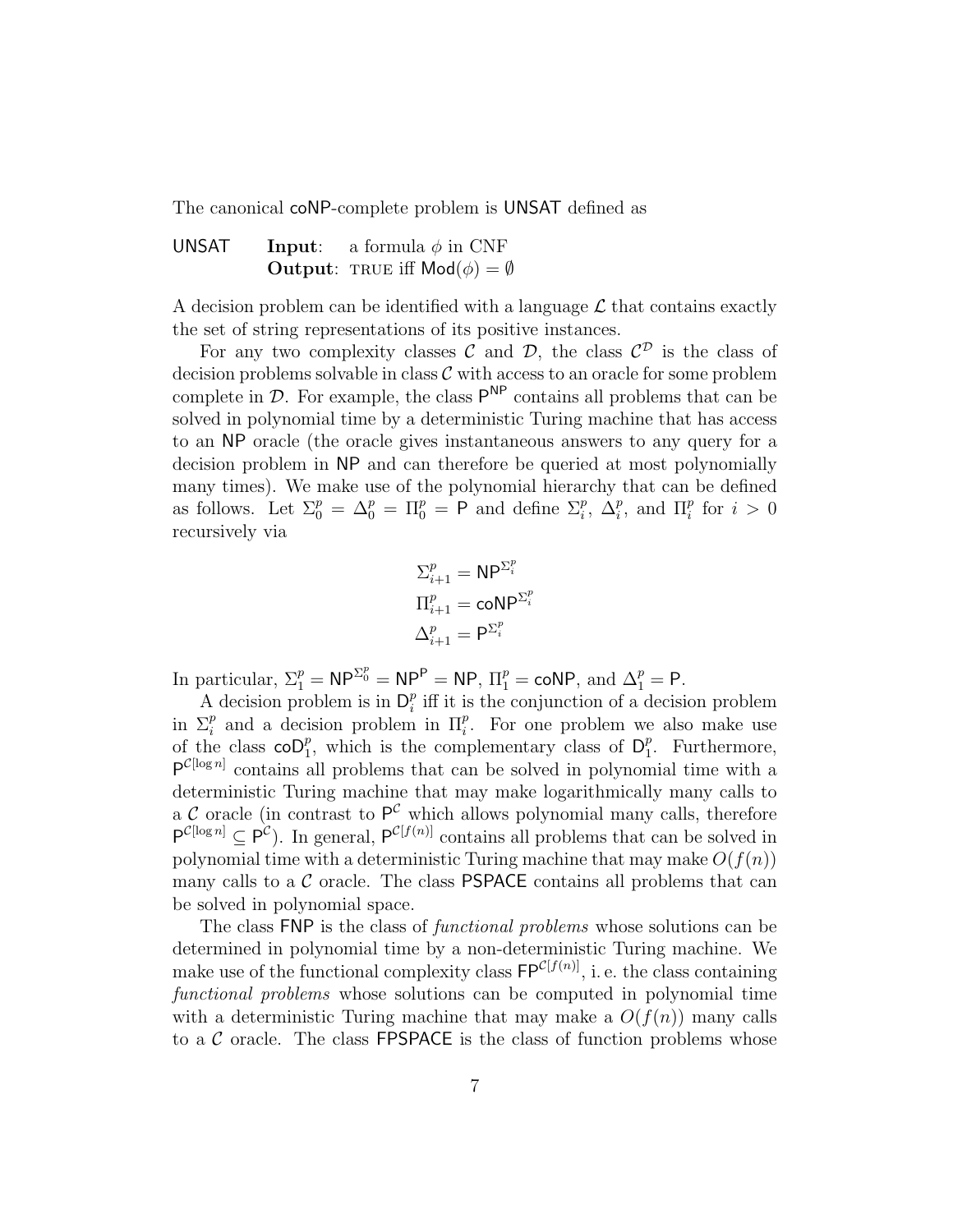solutions can be computed in polynomial space. For functional complexity classes we utilize metric reductions to show hardness. A functional problem A reduces to a functional problem  $B$  if there exist polynomial-time computable functions f and q s.t. for input x for A it holds that  $q(x, y)$  is a correct solution for problem A iff y is a correct solution for input  $f(x)$  for problem B.

Some of the inconsistency measures inherently count certain structures, making counting complexity (Valiant, 1979b,a) a natural tool for our analysis. Intuitively, complexity classes, and complete problems, for counting complexity comprise of problems that ask whether there are at least (exactly) a given number of solutions to a problem, or, in analogy to function problems, what is the exact number of solutions.

For the classes containing decision problems regarding counting, we will make use of a class in the counting polynomial hierarchy defined by (Wagner, 1986). The classes in this hierarchy are defined in a similar fashion as the classes in the polynomial hierarchy, but we will introduce only what is needed for our purposes in this paper. Towards the definition, we define the counting quantifier C. This quantifier is defined for a predicate  $H(x, y)$  with free variables  $x$  and  $y$  as

$$
\mathsf{C}_y^k H(x,y) \leftrightarrow |\{y \mid H(x,y) \text{ is true }\}| \geq k.
$$

That is, the counting quantifier is true for the predicate and bound  $k$  iff the number of values of y such that the predicate holds is at least  $k$ . The polynomially bounded version of the counting quantifiers is defined as follows. For a class of problems K a problem A is in CK iff there is a problem  $B \in K$ , a polynomial-time computable function  $f$ , and a polynomial  $p$  s.t.

$$
x \in A \leftrightarrow \mathsf{C}^{f(x)}_{|y| \le p(|x|)}(x, y) \in B.
$$

In other words, instance x is in problem A iff there are at least  $f(x)$  many y's, which are polynomially bounded by x, s.t. a predicate for  $(x, y)$  holds, with checking the predicate being in B.

The class CP is equal to the well-known class PP (see, e. g., (Papadimitriou, 1994)). A prototypical complete problem for CP is that of asking whether at least k many interpretations are models of a Boolean formula. In this paper we will use the class CNP, for which it holds that  $\text{CP} \subseteq \text{CNP}$ . From a computational point of view, counting is quite involving. One formal result that indicates this is that the whole polynomial hierarchy is contained in the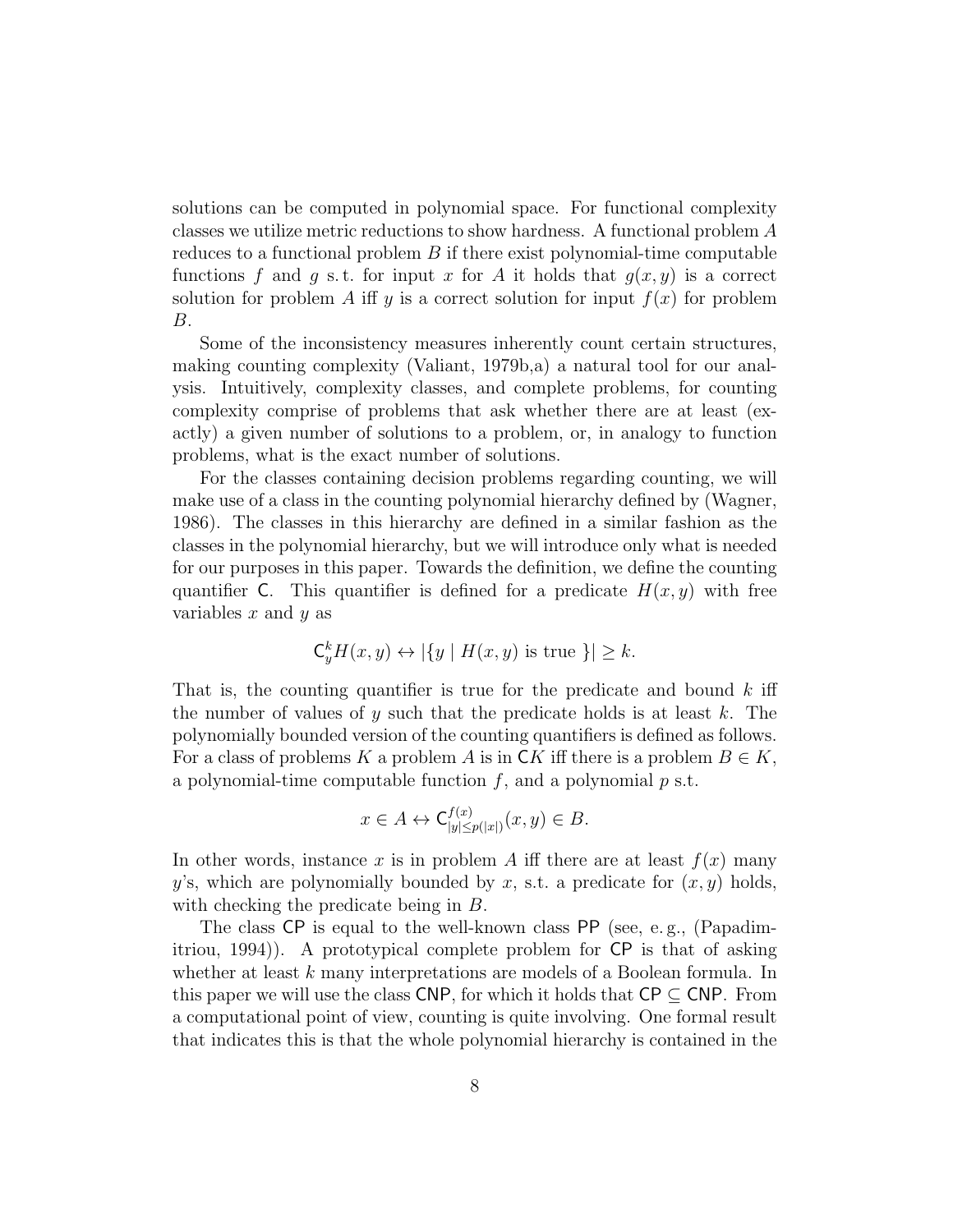class  $P^{\text{PP}}$  (Toda, 1989), the class containing problems that can be solved via a deterministic polynomial time algorithm with access to a PP oracle.

For some problems relating to inconsistency measures it will be useful to consider also a variation of CNP, namely  $C=NP$  (Wagner, 1986), which differs in the definition from CNP in that the quantifier is not defined on a lower bound (at least k) but asks whether the number is exactly the bound (equal to  $k$ ).

We now turn to functional problems that ask for the number of solutions. The most well-known counting complexity class for this purpose is  $\#P$ , the class containing problems asking for the number of accepting paths in a non-deterministic polynomial-time Turing machine. The prototypical  $#P$ complete problem is #SAT, the problem of finding the number of models of a given formula, defined as

### $\#SAT$  Input: a formula  $\phi$  in CNF **Output:**  $|\textsf{Mod}(\phi)|$

where the interpretations and models are restricted to the vocabulary of the formula. In this paper we use the class  $\#\text{-coNP}$  from the counting complexity class hierarchy defined in (Hemaspaandra and Vollmer, 1995). Towards the definition of this class we first define counting problems which are in turn defined via witness functions  $w$ , which assign to a string from an input alphabet  $\Sigma$  a finite set of strings from an alphabet  $\Gamma$ . An instance for a counting problem consists of a given input string x from alphabet  $\Sigma$  and the task is to return  $|w(x)|$ , i.e. the cardinality of witnesses defined by witness function w associated with the counting problem. If  $\mathcal C$  is a complexity class of decision problems, then  $\#\mathcal{C}$  is the class of all counting problems for whose witness function  $w$  it holds that

- for every input string x, every  $y \in w(x)$  is polynomially bounded by x; and
- the decision problem of deciding  $y \in w(x)$  for given strings x and y is in  $\mathcal{C}$ .

For example, for #SAT the witness function is  $\mathsf{Mod}(\phi)$  for input strings  $\phi$ corresponding to formulas. It holds that  $\# \cdot P = \# P$  and  $\# \cdot P \subseteq \# \cdot \text{coNP}$ . An important type of reductions used for classes like  $\#\text{-coNP}$  are subtractive reductions (Durand et al., 2005). Let  $\#A$  and  $\#B$  be counting problems. We identify  $A$  and  $B$  with their witness functions, i.e., we denote their witness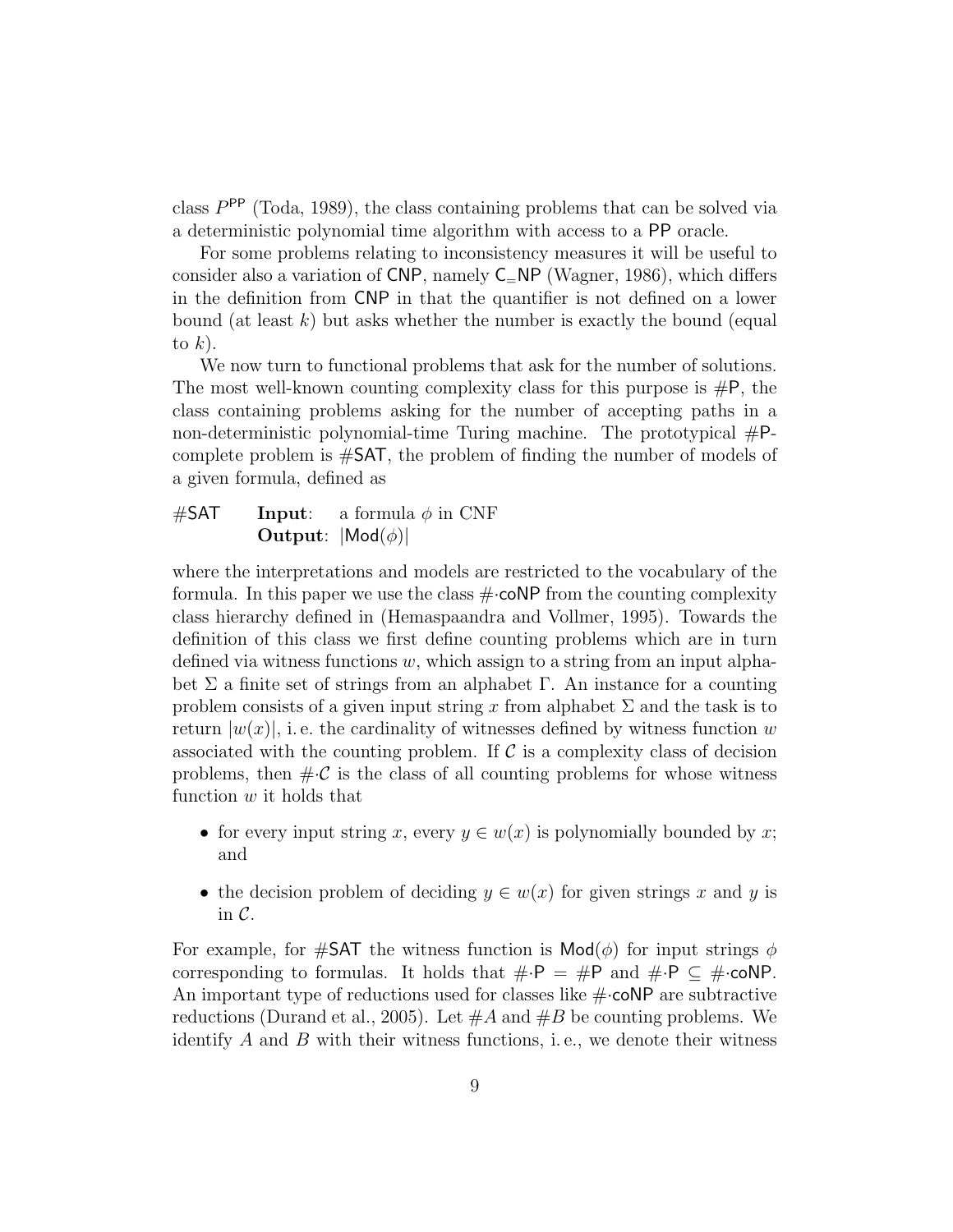sets by  $A(x)$  and  $B(y)$  for input strings x and y. The counting problem  $\#A$ reduces to  $\#B$  via a strong subtractive reduction if there exist polynomialtime computable functions  $f$  and  $g$  s.t. for each input string x we have  $B(f(x)) \subseteq B(g(x))$  and  $|A(x)| = |B(g(x))| - |B(f(x))|$ . Intuitively, we may overcount the solutions and carefully subtract what we overcounted. A strong subtractive reduction is called parsimonious if  $B(f(x)) = \emptyset$  for all input strings x, i.e.  $|A(x)| = |B(g(x))|$ . Subtractive reductions are the transitive closure of strong subtractive reductions.

An illustrative example for subtractive reductions, which we took from (Durand et al., 2005), is that of showing  $\#P$  hardness for the problem of counting the number of models of a formula in disjunctive normal form (DNF), i.e., a Boolean formula consisting of a disjunction of conjunctions of literals. For a given Boolean formula in CNF, say  $\phi$ , we reduce this formula to  $\phi' \equiv -\phi$ in DNF, which is simply the negated formula  $\phi$  where we propagated the negations to literals. It is immediate that  $\omega$  is a model of  $\phi$  iff  $\omega$  does not satisfy  $\phi'$ . This implies that  $|\textsf{Mod}(\phi)| = |\textsf{Mod}(\top)| - |\textsf{Mod}(\phi')|$ , or, in other words, that the number of models of  $\phi$  is equal to the number of any interpretation (on the vocabulary of  $\phi$ , which we here for representation's sake write simply as  $\top$ ) minus the models of  $\phi'$  (the non-models of  $\phi$ ). This is a subtractive reduction from #SAT to the problem of counting the models of a Boolean formula in DNF. This reduction is illustrative in two further senses. First, one instance created by the subtractive reduction  $(T)$  is, in fact, not hard at all to solve. This holds for several subtractive reductions used to show hardness (and for all formal results relying on subtractive reductions in this paper). That is, many subtractive reductions create two instances, one easy (e.g. in P) and one hard to solve. Second, it should be noted that, under complexity theoretic assumptions, the problem of counting the number of models of a Boolean formula in DNF *cannot* be  $\#P$  hard under parsimonious reductions. To see this, assume that a parsimonious reduction f exists. Then, by definition, it holds that, for a given formula  $\phi$  in CNF, we have  $f(\phi) = \phi'$ , and  $\mathsf{Mod}(\phi) = \mathsf{Mod}(\phi')$ . It follows that  $\phi$  and  $\phi'$  are equi-satisfiable ( $\phi$  is satisfiable iff  $\phi'$  is satisfiable). This implies that, for the decision problem SAT, to decide satisfiability of  $\phi$ , we can reduce it to  $\phi'$  and check satisfiability of  $\phi'$ . However, satisfiability of Boolean formulas in DNF is polynomial time decidable (implying that P and NP coincide).

Another important property of subtractive reductions is that the counting complexity classes we utilize in this paper are all closed under subtractive reductions. Particularly for counting complexity classes the issue of closed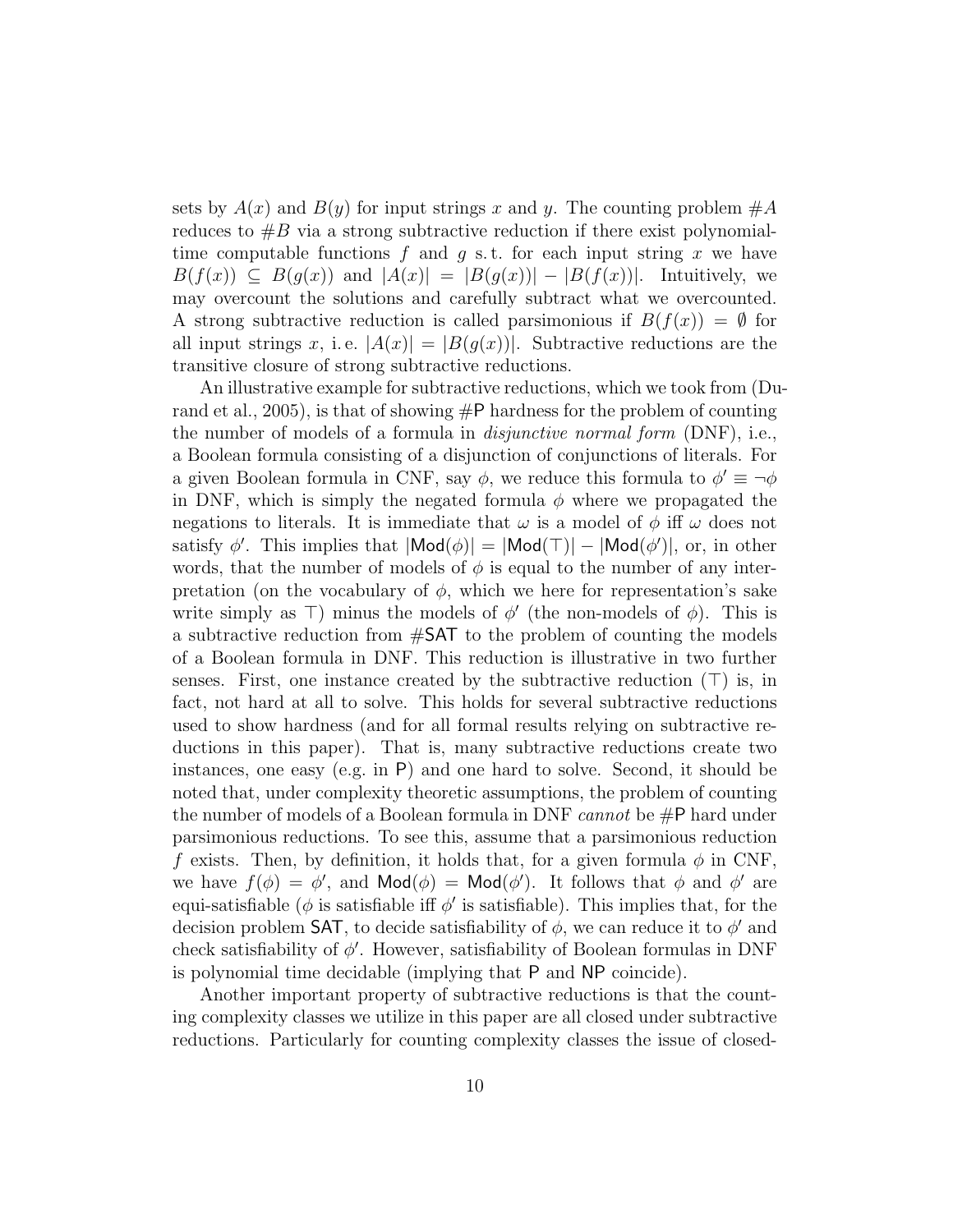ness of reductions is not a trivial one (Toda and Watanabe, 1992); however the classes we use in this paper are closed for the reductions we apply. For the decision problems regarding counting, closedness was proven in (Wagner, 1986, Theorem 4, item 6)).

The class  $\#$  coNP, which is the main counting class we utilize in this paper, contains several natural counting problems complete for this class (partially hard under subtractive reductions), including problems in the field of knowledge representation and reasoning, e. g. counting the number of explanations in the context of abduction (Hermann and Pichler, 2010).

#### 3. Inconsistency Measures

Let  $\mathbb{R}_{\geq 0}^{\infty}$  be the set of non-negative real values including  $\infty$ . Inconsistency measures are functions  $\mathcal{I}: \mathbb{K} \to \mathbb{R}^{\infty}_{\geq 0}$  that aim at assessing the severity of inconsistency in a knowledge base  $\mathcal{K}$ , cf. (Grant and Hunter, 2011). The basic idea is that the larger the inconsistency in K the larger the value  $\mathcal{I}(\mathcal{K})$ . However, inconsistency is a concept that is not easily quantified and there have been quite a number of proposals for inconsistency measures so far, in particular for classical propositional logic, see below. Formally, we define inconsistency measures as follows, cf. e. g. (Hunter and Konieczny, 2008).

**Definition 2.** An inconsistency measure  $\mathcal{I}$  is a function  $\mathcal{I}: \mathbb{K} \to \mathbb{R}^{\infty}_{\geq 0}$  satisfying  $\mathcal{I}(\mathcal{K}) = 0$  if and only if K is consistent, for all  $\mathcal{K} \in \mathbb{K}$ .

Here, we select a set of 17 inconsistency measures from the literature in order to conduct our analysis on computational complexity, taken from (Hunter and Konieczny, 2010; Grant and Hunter, 2011; Knight, 2002; Thimm, 2016b; Grant and Hunter, 2013; Xiao and Ma, 2012; Doder et al., 2010; Ammoura et al., 2017; Besnard, 2016; Jabbour et al., 2014a; Jabbour, 2016). All selected measures are indeed different as each satisfies a different set of rationality postulates from the literature (Thimm, 2017b). Moreover, our selection is representative in the sense that all major classes of inconsistency measures is present. In particular, we selected measures based on minimal inconsistent sets, e. g. (Hunter and Konieczny, 2008), measures based on maximal consistent sets (Grant and Hunter, 2011; Doder et al., 2010), measures based on paraconsistent logics (Grant and Hunter, 2011), measures based on probability theory (Knight, 2002), measures based on distances (Grant and Hunter, 2013), and several others. Some measures such as  $\mathcal{I}_{LP_m}$  (Hunter and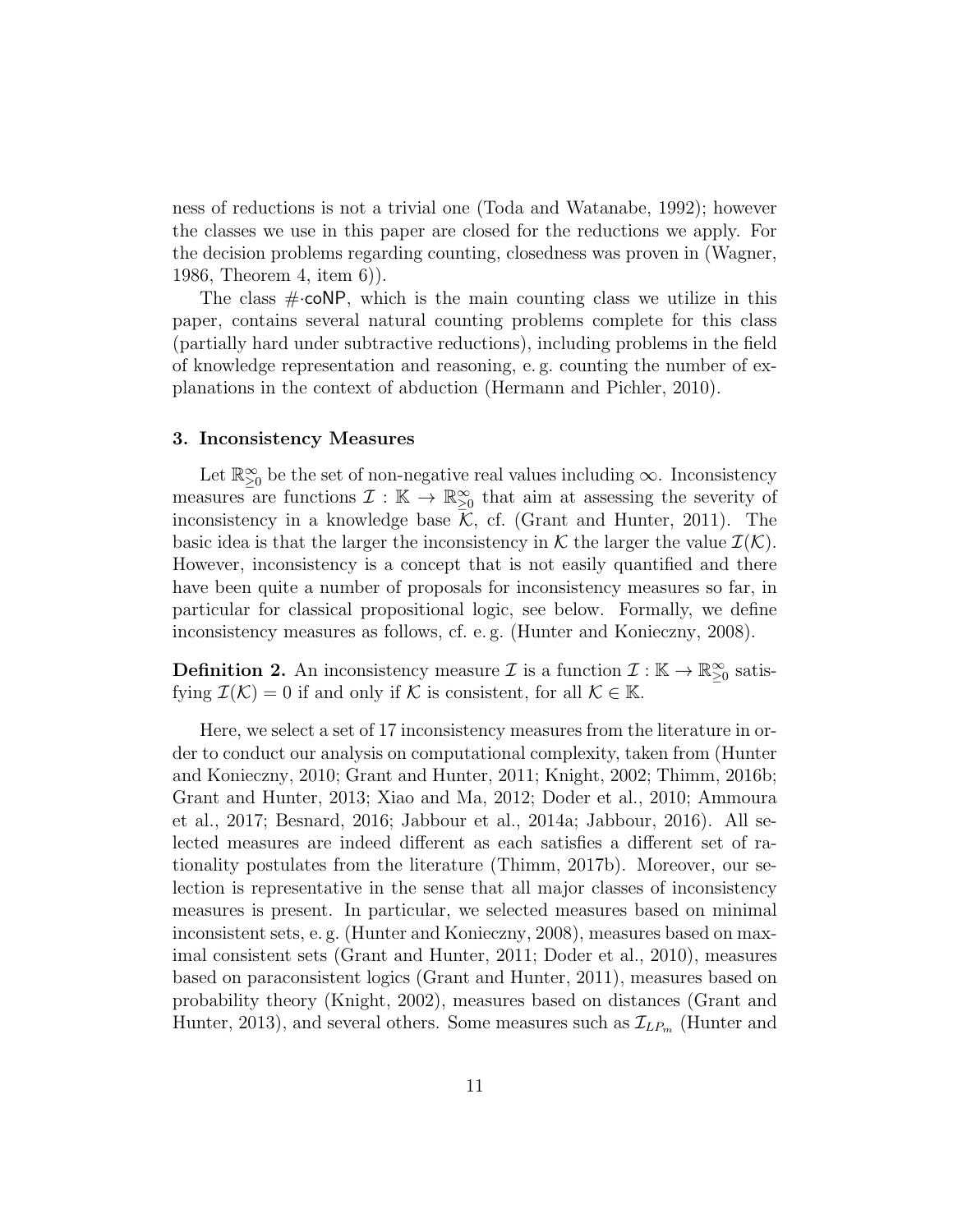Konieczny, 2010) are quite similar to some selected measure and are omitted. Measures for other formalisms than propositional logic such as (Zhou et al., 2009; Thimm, 2013; Mu et al., 2014; Condotta et al., 2016; Amgoud and Ben-Naim, 2017) and very recent developments such as (Jabbour et al., 2017; Thimm, 2017a; De Bona and Hunter, 2017; De Bona et al., 2018) are also not covered. We briefly introduce the selected measures in this section for the sake of completeness, but we refer for a detailed explanation to the corresponding original papers.

The measure  $\mathcal{I}_d(\mathcal{K})$  is usually referred to as a baseline for inconsistency measures as it only distinguishes between consistent and inconsistent knowledge bases.

Definition 3 (Hunter and Konieczny (2008)). The drastic inconsistency *measure*  $\mathcal{I}_d : \mathbb{K} \to \mathbb{R}^\infty_{\geq 0}$  is defined as

$$
\mathcal{I}_d(\mathcal{K}) = \left\{ \begin{array}{ll} 1 & \text{if } \mathcal{K} \models \perp \\ 0 & \text{otherwise} \end{array} \right.
$$

for  $\mathcal{K} \in \mathbb{K}$ .

In other words,  $\mathcal{I}_d(\mathcal{K}) = 1$  if and only if K is inconsistent (and 0 otherwise).

**Example 1.** Consider again  $\mathcal{K}_1$  and  $\mathcal{K}_2$  from Section 1:

$$
\mathcal{K}_1 = \{a, b \lor c, \neg a \land \neg b, d\}
$$

$$
\mathcal{K}_2 = \{a, \neg a, b, \neg b\}
$$

As both  $\mathcal{K}_1$  and  $\mathcal{K}_2$  are inconsistent we obtain  $\mathcal{I}_d(\mathcal{K}_1) = \mathcal{I}_d(\mathcal{K}_2) = 1$ .

Minimal inconsistent subsets play a crucial role in inconsistency measurement as they can be seen as the atomic conflicts within an inconsistent knowledge base. Accordingly, many inconsistency measure derive numerical values from the set  $MI(K)$ . The most straightforward approach to do so, is by taking the cardinality of this set as a measure of inconsistency.

**Definition 4** (Hunter and Konieczny (2008)). The MI-inconsistency measure  $\mathcal{I}_{\textsf{MI}}:\mathbb{K}\to\mathbb{R}_{\geq 0}^{\infty}$  is defined as

$$
\mathcal{I}_{\text{MI}}(\mathcal{K}) = |\text{MI}(\mathcal{K})|
$$

for  $\mathcal{K} \in \mathbb{K}$ .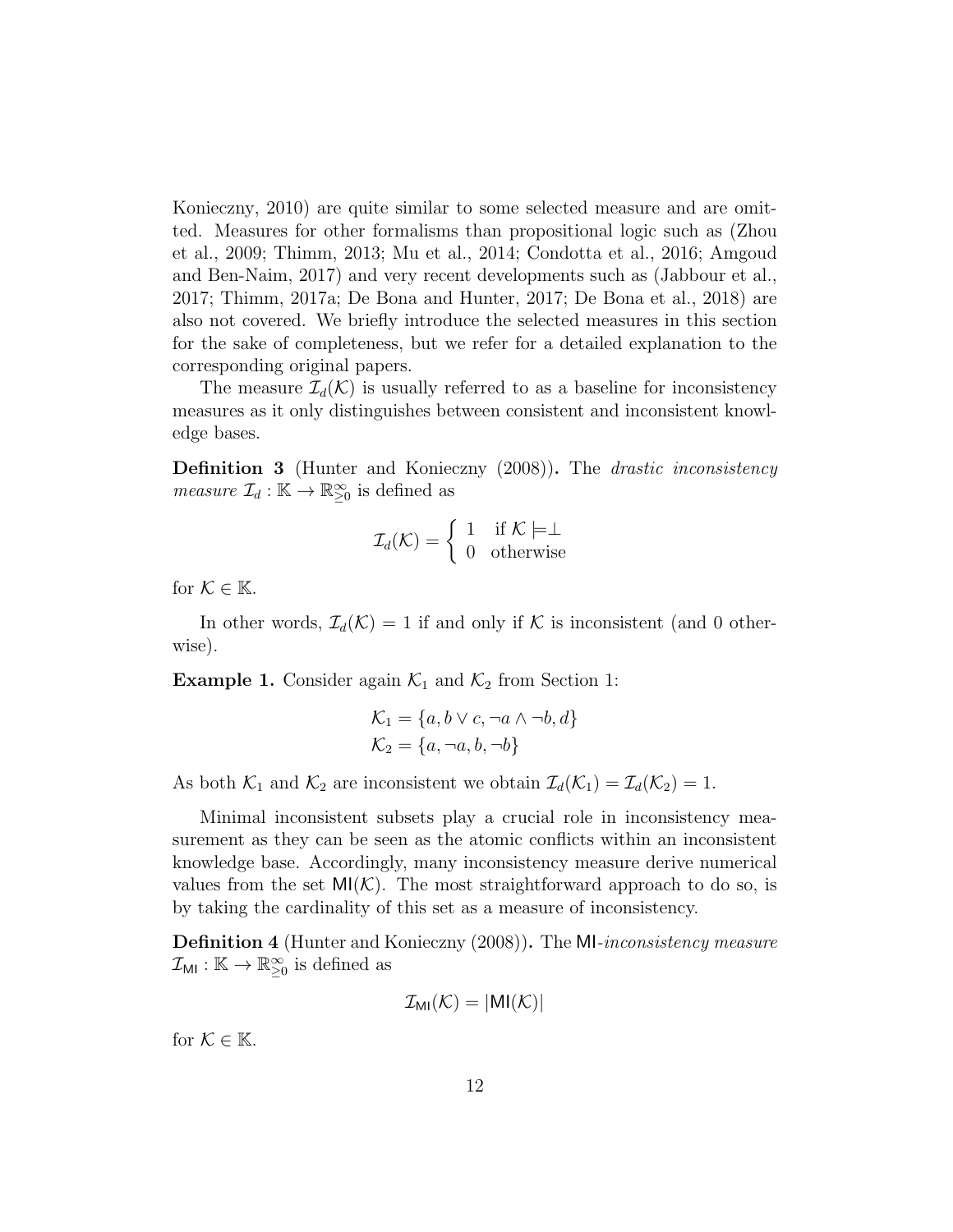The measure  $\mathcal{I}_{\text{MI}}$  can be regarded as too coarse as it treats minimal inconsistent subsets of different sizes in the same way. However, it has been noted—see e. g. (Hunter and Konieczny, 2008)—that the larger a minimal inconsistent subset, the less severe the inherent inconsistency should be regarded. The motivation for this perspective can given by the lottery paradox (Kyburg, 1961): Consider a lottery of n tickets and let  $a_i$  be the proposition that ticket  $i, i = 1, \ldots, n$  will win. It is known that exactly one ticket will win  $(a_1 \vee \ldots \vee a_n)$  but each ticket owner assumes that his ticket will not win  $(\neg a_i, i = 1, \dots, n)$ . For  $n = 1000$  it is reasonable for each ticket owner to believe that he will not win but for e.g.,  $n = 2$  it is not. Therefore larger minimal inconsistent subsets can be regarded less inconsistent than smaller ones. The following inconsistency measure takes this into account by weighing each minimal inconsistent subset with its reciprocal cardinality.

Definition 5 (Hunter and Konieczny (2008)). The MI<sup>c</sup>-inconsistency measure  $\mathcal{I}_{\text{MIC}} : \mathbb{K} \to \mathbb{R}^{\infty}_{\geq 0}$  is defined as

$$
\mathcal{I}_{\text{MI}^{\text{C}}}(\mathcal{K})=\sum_{M\in\text{MI}(\mathcal{K})}\frac{1}{|M|}
$$

for  $\mathcal{K} \in \mathbb{K}$ .

Example 2. We continue Example 1 and consider

$$
\mathcal{K}_1 = \{a, b \lor c, \neg a \land \neg b, d\}
$$

$$
\mathcal{K}_2 = \{a, \neg a, b, \neg b\}
$$

Here we have

$$
MI(K_1) = \{\{a, \neg a \land \neg b\}\}\
$$
  

$$
MI(K_2) = \{\{a, \neg a\}, \{b, \neg b\}\}\
$$

Therefore we obtain  $\mathcal{I}_{\text{MI}}(\mathcal{K}_1) = 1$  and  $\mathcal{I}_{\text{MI}}(\mathcal{K}_2) = 2$  and

$$
\mathcal{I}_{\text{MIC}}(\mathcal{K}_1) = \frac{1}{|\{a, \neg a \land \neg b\}|} = \frac{1}{2}
$$

$$
\mathcal{I}_{\text{MIC}}(\mathcal{K}_2) = \frac{1}{|\{a, \neg a\}|} + \frac{1}{|\{b, \neg b\}|} = 1
$$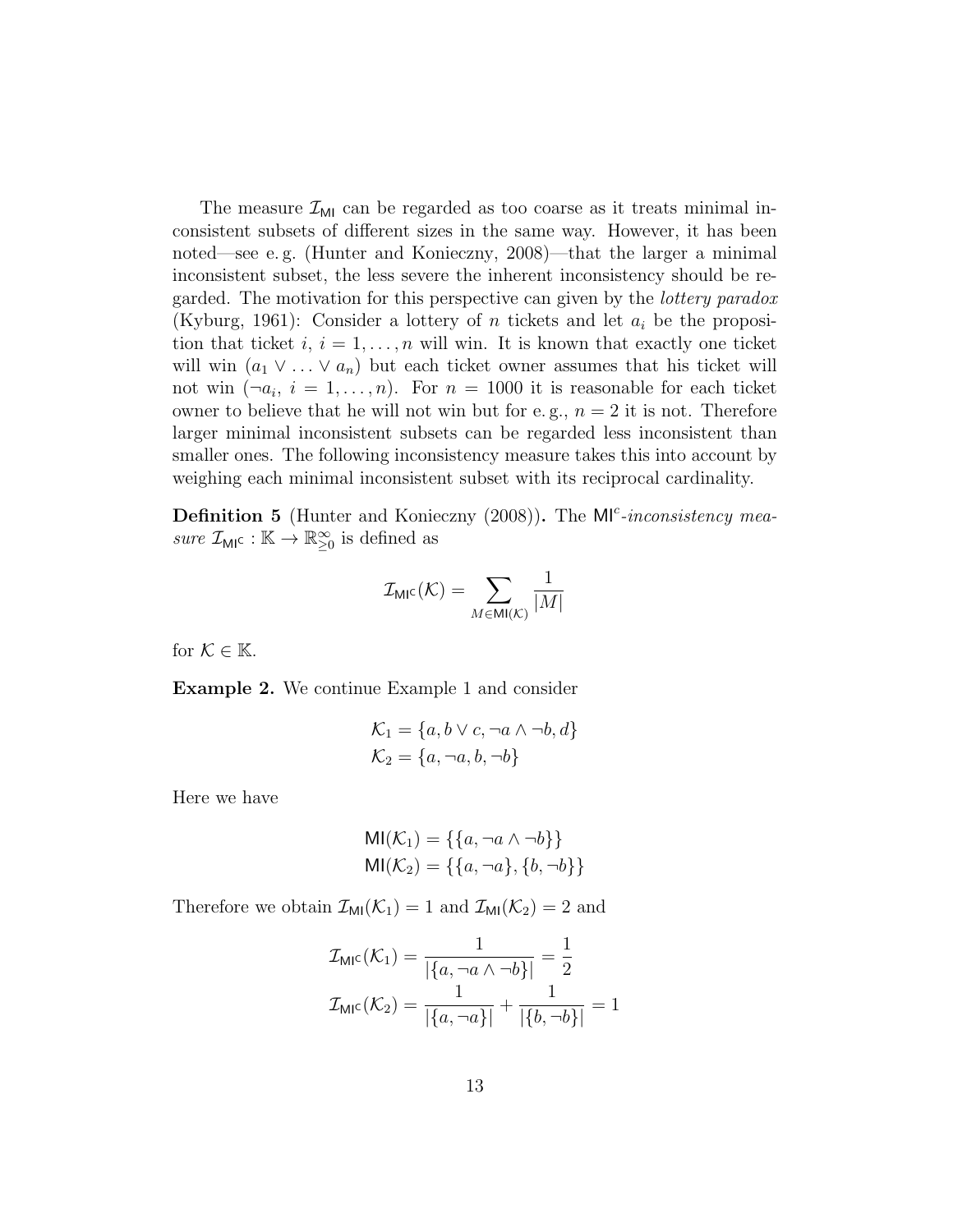Another general approach for measuring inconsistency is by utilising manyvalued logics (Thimm, 2017a). Here, we focus on the two measures  $\mathcal{I}_\eta$  and  $\mathcal{I}_c$ , which utilise probabilistic logic and paraconsistent logic, respectively.  $\sum_{\omega \in \Omega(\mathsf{At})} P(\omega) = 1$ . We extend P to assign a probability to any formula A probability function P on  $\mathcal{L}(\mathsf{At})$  is a function  $P : \Omega(\mathsf{At}) \to [0,1]$  with  $\phi \in \mathcal{L}(\mathsf{At})$  by defining

$$
P(\phi) = \sum_{\omega \models \phi} P(\omega)
$$

Let  $P(\mathsf{At})$  be the set of all those probability functions.

**Definition 6** (Knight (2002)). The *η-inconsistency measure*  $\mathcal{I}_\eta : \mathbb{K} \to \mathbb{R}^\infty_{\geq 0}$ is defined as

 $\mathcal{I}_n(\mathcal{K}) = 1 - \max\{\xi \mid \exists P \in \mathcal{P}(\mathsf{At}) : \forall \alpha \in \mathcal{K} : P(\alpha) \geq \xi\}$ 

for  $\mathcal{K} \in \mathbb{K}$ .

In other words,  $\mathcal{I}_\eta$  aims at maximising the probability that can be consistently assigned to each formula. The inconsistency value is then one minus this probability.

Example 3. We continue Example 1 and consider

$$
\mathcal{K}_1 = \{a, b \lor c, \neg a \land \neg b, d\}
$$

$$
\mathcal{K}_2 = \{a, \neg a, b, \neg b\}
$$

Consider the probability function  $P_1 \in \mathcal{P}(\{a, b, c, d\})$  defined via

$$
P_1(abcd) = P_1(\overline{a}bcd) = 0.5
$$
  
 
$$
P_1(\omega) = 0 \text{ for } \omega \in \Omega(\{a, b, c, d\}) \setminus \{abcd, \overline{a}\overline{b}cd\}
$$

Then we obtain

$$
P_1(a) = P_1(\neg a \land \neg b) = 0.5
$$
  

$$
P_1(b \lor c) = P_1(d) = 1
$$

and thus  $P_1(\phi) \geq 0.5$  for all  $\phi \in \mathcal{K}_1$ . Furthermore, there can be no other P' that assigns larger probability to all  $\phi \in \mathcal{K}_1$ . Hence, we have  $\mathcal{I}_{\eta}(\mathcal{K}_1)$  =  $1 - 0.5 = 0.5$ . The function  $P_1$  can also be used to determine  $\mathcal{I}_\eta(\mathcal{K}_2) = 0.5$ .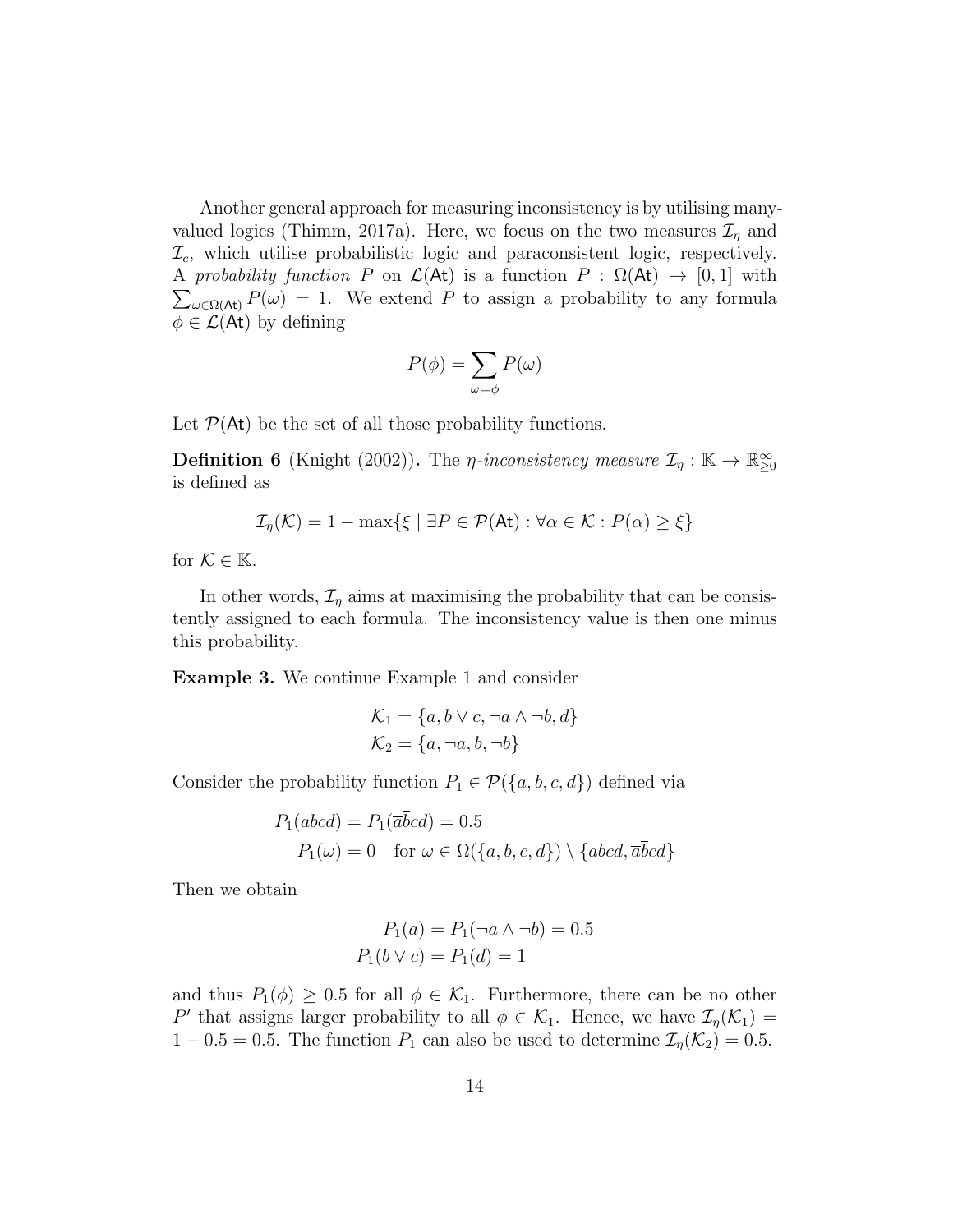| $\alpha$                  |   | $v(\alpha \wedge \beta)$ | $v(\alpha \vee \beta)$ | $\alpha$ | $\eta$ |
|---------------------------|---|--------------------------|------------------------|----------|--------|
| T                         | T | $\overline{T}$           | $\top$                 | Т        | F      |
| T                         | В | В                        | Т                      | В        | R      |
| Т                         | F | F                        | Т                      | F        | Т      |
| B                         |   | В                        | Т                      |          |        |
| B                         | R | R                        | В                      |          |        |
| B                         | F | F                        | В                      |          |        |
| $\boldsymbol{\mathrm{F}}$ | Т | F                        | T                      |          |        |
| F                         | В | F                        | В                      |          |        |
| F                         |   | F                        | F                      |          |        |

Table 1: Truth tables for propositional three-valued logic.

A three-valued interpretation  $v$  (Priest, 1979) on At is a function  $v : At \rightarrow$  ${T, F, B}$  where the values T and F correspond to the classical true and false, respectively. The additional truth value  $B$  stands for *both* and is meant to represent a conflicting truth value for a proposition. The function  $\nu$  is extended to arbitrary formulas as shown in Table 1. Then, an interpretation v satisfies a formula  $\alpha$ , denoted by  $v \models^3 \alpha$  if either  $v(\alpha) = T$  or  $v(\alpha) = B$ . Then inconsistency can be measured by seeking an interpretation  $v$  that assigns B to a minimum number of propositions.

Definition 7 (Grant and Hunter (2011)). The *contension inconsistency mea*sure  $\mathcal{I}_c : \mathbb{K} \to \mathbb{R}^\infty_{\geq 0}$  is defined as

$$
\mathcal{I}_c(\mathcal{K}) = \min\{|v^{-1}(B)| \mid v \models^3 \mathcal{K}\}\
$$

for  $\mathcal{K} \in \mathbb{K}$ .

Example 4. We continue Example 1 and consider

$$
\mathcal{K}_1 = \{a, b \lor c, \neg a \land \neg b, d\}
$$

$$
\mathcal{K}_2 = \{a, \neg a, b, \neg b\}
$$

and recall

$$
MI(K_1) = \{\{a, \neg a \land \neg b\}\}\
$$

$$
MI(K_2) = \{\{a, \neg a\}, \{b, \neg b\}\}\
$$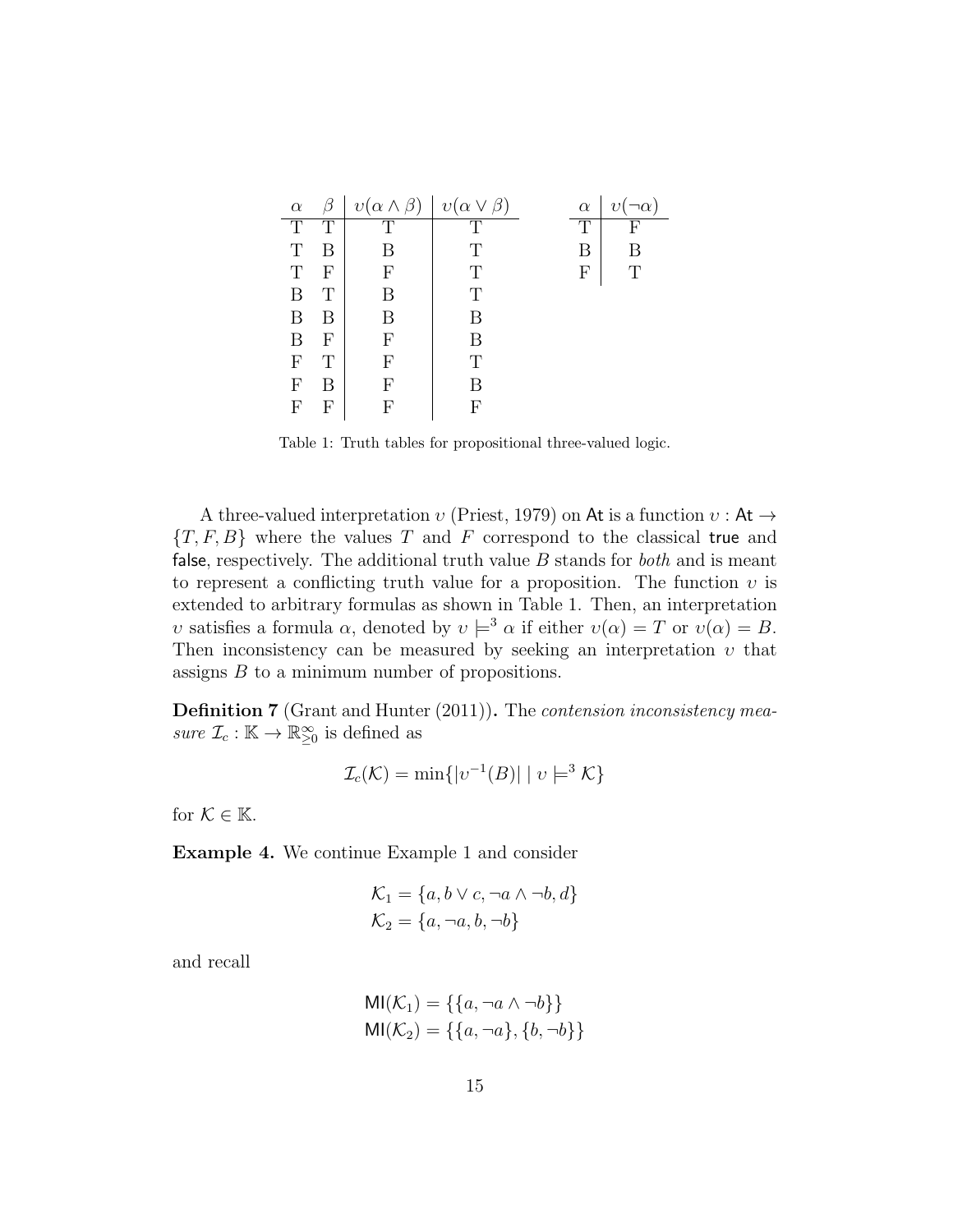Consider  $v_1$  :  $\{a, b, c, d\} \rightarrow \{T, F, B\}$  defined via

$$
v_1(a) = B
$$
  $v_1(b) = F$   $v_1(c) = v_1(d) = T$ 

Then  $v_1 \models^3 \phi$  for all  $\phi \in \mathcal{K}_1$  and there is no other  $v'$  that assigns B to fewer propositions, yielding  $\mathcal{I}_c(\mathcal{K}_1) = 1$ . For  $v_2 : \{a, b\} \to \{T, F, B\}$  defined via

$$
\upsilon_2(a) = \upsilon_2(b) = B
$$

we have  $v_2 \models^3 \phi$  for all  $\phi \in \mathcal{K}_2$  and there is no other  $v'$  that assigns B to fewer propositions, yielding  $\mathcal{I}_c(\mathcal{K}_2) = 2$ .

The following measure takes both maximal consistent sets and self-contradictory formulas into account.<sup>2</sup>

Definition 8 (Grant and Hunter (2011)). The MC-inconsistency measure  $\mathcal{I}_{mc}:\mathbb{K}\to\mathbb{R}_{\geq0}^{\infty}$  is defined as

$$
\mathcal{I}_{mc}(\mathcal{K}) = |\mathsf{MC}(\mathcal{K})| + |\mathsf{SC}(\mathcal{K})| - 1
$$

for  $K \in \mathbb{K}$ .

Example 5. We continue Example 1 and consider

$$
\mathcal{K}_1 = \{a, b \lor c, \neg a \land \neg b, d\}
$$

$$
\mathcal{K}_2 = \{a, \neg a, b, \neg b\}
$$

Here we have

$$
MC(K_1) = \{\{a, b \lor c, d\}, \{b \lor c, \neg a \land \neg b, d\}\}\
$$

$$
MC(K_2) = \{\{a, b\}, \{a, \neg b\}, \{\neg a, b\}, \{\neg a, \neg b\}\}\
$$

and  $SC(\mathcal{K}_1) = SC(\mathcal{K}_2) = \emptyset$ . Therefore we obtain

$$
\mathcal{I}_{mc}(\mathcal{K}_1) = 1
$$
  

$$
\mathcal{I}_{mc}(\mathcal{K}_2) = 3
$$

<sup>2</sup>Note that it is necessary to consider both, the set of maximal consistent subsets and the set of self-contradictory formulas, as knowledge base with a single maximal consistent subset is not necessarily consistent itself.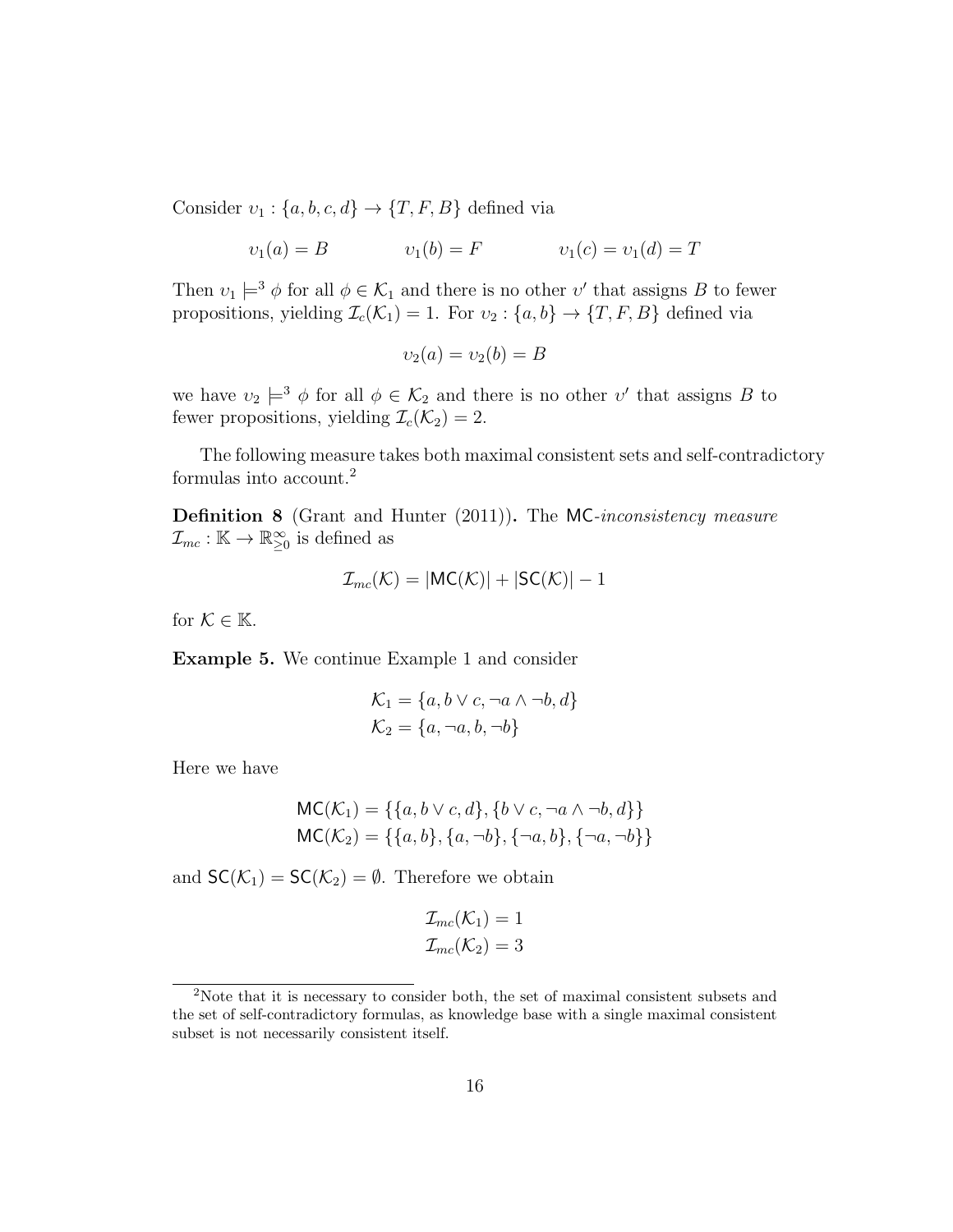Another simple approach for measuring inconsistency is to take the number of formulas that are participating in some conflict.

**Definition 9** (Grant and Hunter (2011)). The *problematic inconsistency measure*  $\mathcal{I}_p : \mathbb{K} \to \mathbb{R}^\infty_{\geq 0}$  is defined as

$$
\mathcal{I}_p(\mathcal{K}) = |\bigcup_{M \in \mathsf{MI}(\mathcal{K})} M|
$$

for  $\mathcal{K} \in \mathbb{K}$ .

Example 6. We continue Example 1 and recall

$$
MI(K_1) = \{\{a, \neg a \land \neg b\}\}\
$$
  

$$
MI(K_2) = \{\{a, \neg a\}, \{b, \neg b\}\}\
$$

Then  $\mathcal{I}_p(\mathcal{K}_1) = 2$  and  $\mathcal{I}_p(\mathcal{K}_2) = 4$ .

In general, consistency of a knowledge base is defined by the existence of at least one interpretation that satisfies all formulas. Another approach to measuring inconsistency is to relax this requirement and seek a minimum number of interpretations such that every formula is satisfied by one of them. More formally, a subset  $H \subseteq \Omega(\mathsf{At})$  is called a *hitting set* of K if for every  $\phi \in \mathcal{K}$  there is  $\omega \in H$  with  $\omega \models \phi$ .<sup>3</sup>

**Definition 10** (Thimm (2016b)). The hitting-set inconsistency measure  $\mathcal{I}_{hs}$ :  $\mathbb{K} \to \mathbb{R}_{\geq 0}^{\infty}$  is defined as

$$
\mathcal{I}_{hs}(\mathcal{K}) = \min\{|H| \mid H \text{ is a hitting set of } \mathcal{K}\} - 1
$$

for  $\mathcal{K} \in \mathbb{K}$  with  $\min \emptyset = \infty$ .

Example 7. We continue Example 1 and consider

$$
\mathcal{K}_1 = \{a, b \lor c, \neg a \land \neg b, d\}
$$

$$
\mathcal{K}_2 = \{a, \neg a, b, \neg b\}
$$

The set  $H_1 = \{abcd, \overline{a}\overline{b}cd\}$  is a hitting set of both  $\mathcal{K}_1$  and  $\mathcal{K}_2$  and there is no smaller set that is a hitting set. Therefore we obtain  $\mathcal{I}_{hs}(\mathcal{K}_1) = \mathcal{I}_{hs}(\mathcal{K}_2) = 1$ .

<sup>&</sup>lt;sup>3</sup>Note that, formally, *H* is a hitting set of  $\{Mod(\phi_1), \ldots, Mod(\phi_n)\}$  for  $K = \{\phi_1, \ldots, \phi_n\}$ but we say that  $H$  is a hitting set of  $K$  for reasons of brevity.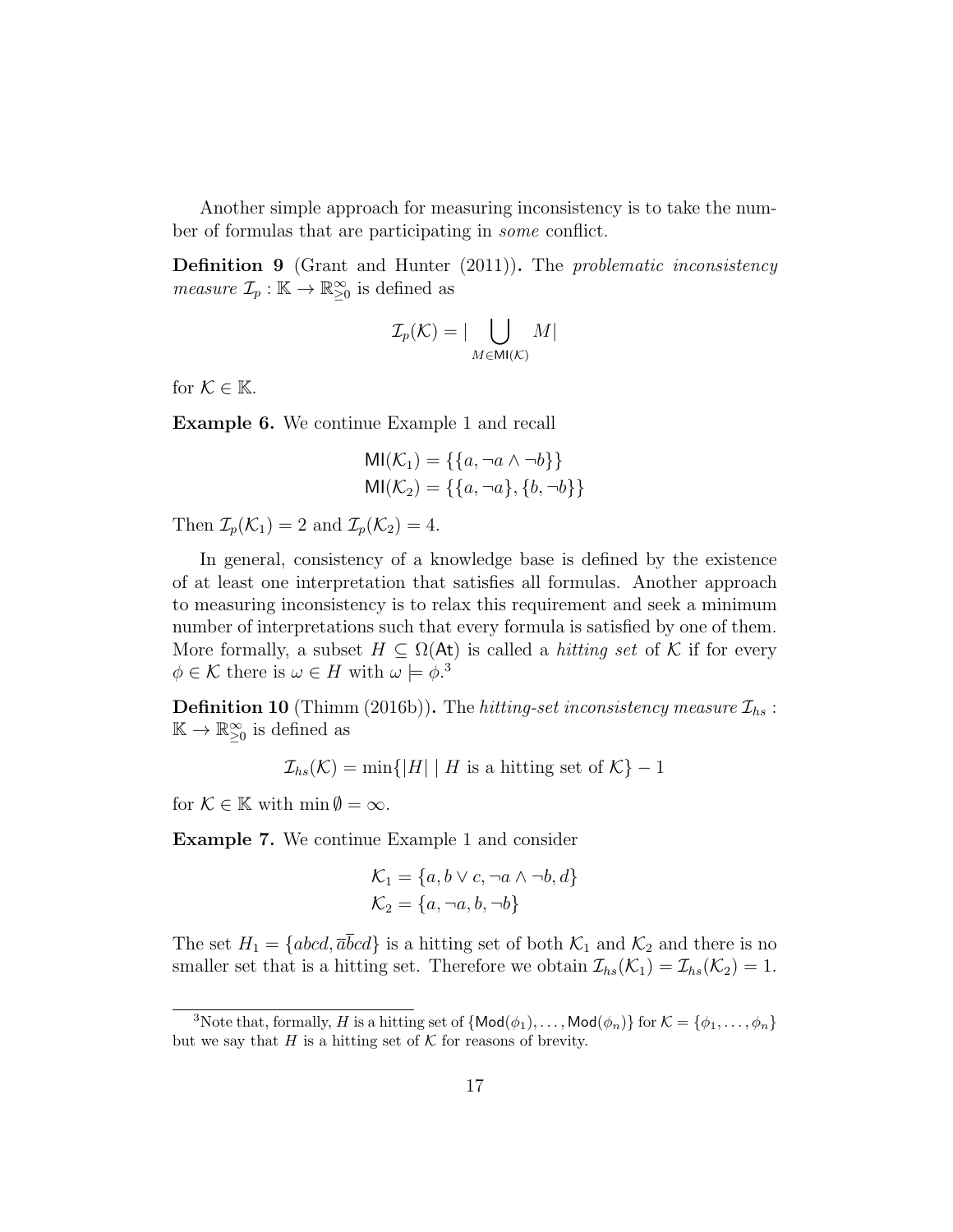In (Grant and Hunter, 2013) three families of inconsistency measures are presented that use distances between the models of the formulas in order to measure inconsistency. An interpretation distance d is a function d :  $\Omega(\mathsf{At}) \times \Omega(\mathsf{At}) \to [0, \infty)$  that satisfies (let  $\omega, \omega', \omega'' \in \Omega(\mathsf{At})$ )

- 1.  $d(\omega, \omega') = 0$  if and only if  $\omega = \omega'$  (reflexivity),
- 2.  $d(\omega, \omega') = d(\omega', \omega)$  (symmetry), and
- 3.  $d(\omega, \omega') \leq d(\omega, \omega') + d(\omega', \omega'')$  (triangle inequality).

One prominent example of such a distance is the *Dalal distance*  $d_d$  defined via

$$
d_{\mathrm{d}}(\omega,\omega')=|\{a\in\mathsf{At}\mid\omega(a)\neq\omega'(a)\}|
$$

for all  $\omega, \omega' \in \Omega(\mathsf{At})$ . If  $X \subseteq \Omega(\mathsf{At})$  is a set of interpretations we define  $d_d(X,\omega) = \min_{\omega' \in X} d_d(\omega',\omega)$  (if  $X = \emptyset$  we define  $d_d(X,\omega) = \infty$ ). For definitions 11, 12, and 13 below and our treatment of these measures in this paper we assume  $d_d$  fixed but the measures could be defined using arbitrary distances (Grant and Hunter, 2013).<sup>4</sup>

**Definition 11** (Grant and Hunter (2013)). The  $\Sigma$ -distance inconsistency *measure*  $\mathcal{I}_{\text{dala}}^{\Sigma} : \mathbb{K} \to \mathbb{R}_{\geq 0}^{\infty}$  is defined as

$$
\mathcal{I}_{\text{dala}}^{\Sigma}(\mathcal{K}) = \min \left\{ \sum_{\alpha \in \mathcal{K}} d_{\text{d}}(\text{Mod}(\alpha), \omega) \mid \omega \in \Omega(\text{At}) \right\}
$$

for  $\mathcal{K} \in \mathbb{K}$ .

**Definition 12** (Grant and Hunter (2013)). The max-distance inconsistency *measure*  $\mathcal{I}_{\text{datal}}^{\text{max}} : \mathbb{K} \to \mathbb{R}^{\infty}_{\geq 0}$  is defined as

$$
\mathcal{I}_{\text{dala}}^{\text{max}}(\mathcal{K}) = \min \left\{ \max_{\alpha \in \mathcal{K}} d_d(\text{Mod}(\alpha), \omega) \mid \omega \in \Omega(\text{At}) \right\}
$$

for  $\mathcal{K} \in \mathbb{K}$ .

<sup>&</sup>lt;sup>4</sup>Note that our complexity assessments regarding membership results on these measures remain to be true for other distance measures as long as they can be computed in polynomial time.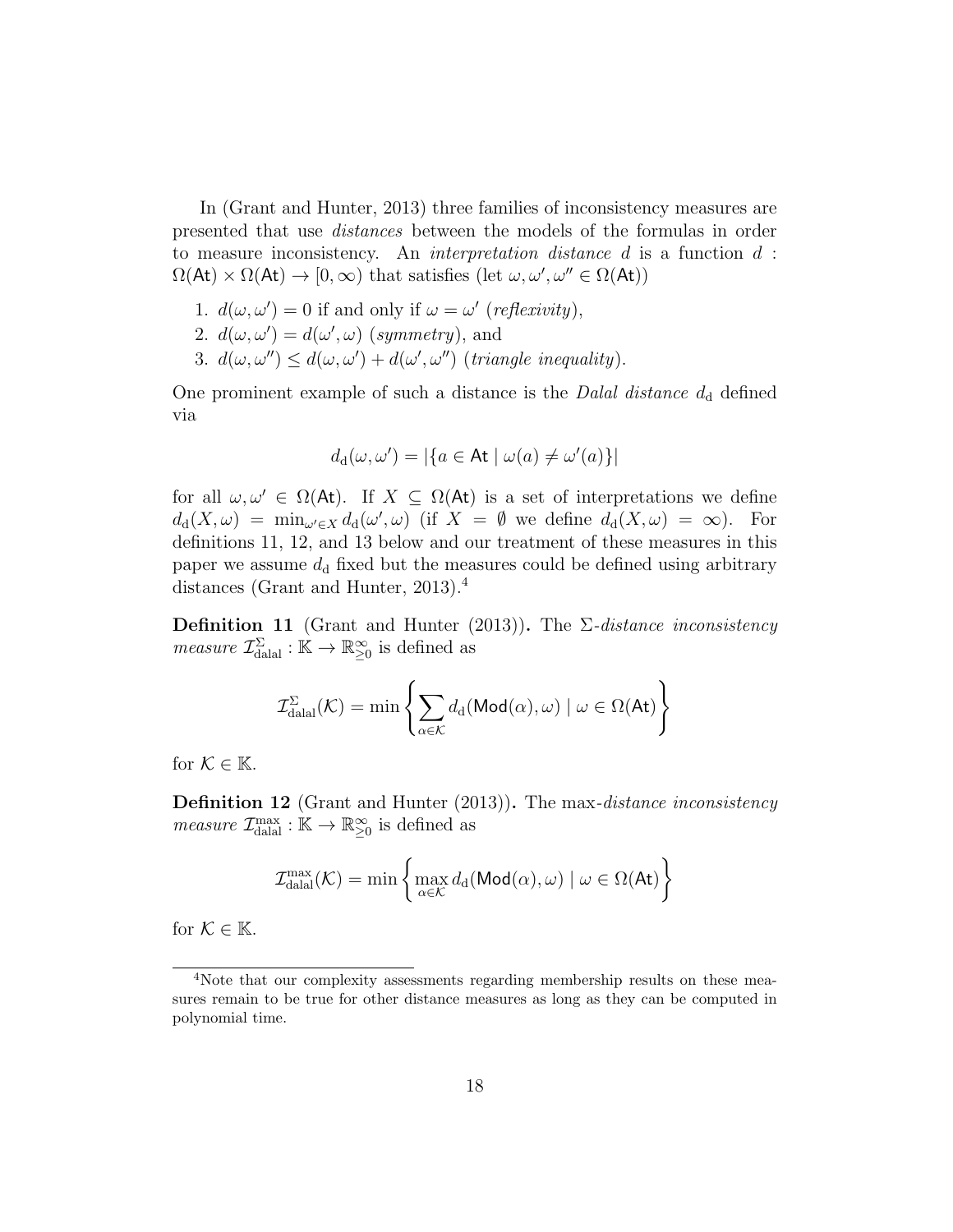**Definition 13** (Grant and Hunter (2013)). The *hit-distance inconsistency measure*  $\mathcal{I}_{\text{datal}}^{\text{hit}} : \mathbb{K} \to \mathbb{R}^{\infty}_{\geq 0}$  is defined as

$$
\mathcal{I}_{\text{dala}}^{\text{hit}}(\mathcal{K}) = \min \left\{ \left| \{ \alpha \in \mathcal{K} \mid d_d(\text{Mod}(\alpha), \omega) > 0 \} \right| \mid \omega \in \Omega(\text{At}) \right\}
$$

for  $\mathcal{K} \in \mathbb{K}$ .

In other words,  $\mathcal{I}_{\text{dala}}^{\Sigma}$  seeks an interpretation such that the sum of its distances to the models of each individual formula is minimum. The measure  $\mathcal{I}^{\text{max}}_{\text{dual}}$  seeks an interpretation such that the maximum of its distances to the models of each individual formula is minimum. Finally, the measure  $\mathcal{I}^{\text{hit}}_{\text{dala}}$ seeks an interpretation that satisfies a maximum number of formulas.

Example 8. We continue Example 1 and consider

$$
\mathcal{K}_1 = \{a, b \lor c, \neg a \land \neg b, d\}
$$

$$
\mathcal{K}_2 = \{a, \neg a, b, \neg b\}
$$

Observe that for the interpretation  $\omega_1 = a\overline{b}cd \in \Omega({a, b, c, d})$  we have

$$
d_{\mathrm{d}}(\mathrm{Mod}(a), \omega_1) = 0
$$

$$
d_{\mathrm{d}}(\mathrm{Mod}(b \vee c), \omega_1) = 0
$$

$$
d_{\mathrm{d}}(\mathrm{Mod}(\neg a \wedge \neg b), \omega_1) = 1
$$

$$
d_{\mathrm{d}}(\mathrm{Mod}(d), \omega_1) = 0
$$

and therefore  $\sum_{\alpha \in \mathcal{K}_1} d_d(\text{Mod}(\alpha), \omega_1) = 1$ . There is no other interpretation  $\omega'$  with a smaller total distance, so we have  $\mathcal{I}^{\Sigma}_{\text{dala}}(\mathcal{K}_1) = 1$ . Furthermore, we have  $\max_{\alpha \in \mathcal{K}_1} d_d(\text{Mod}(\alpha), \omega_1) = 1$  and there is also no other interpretation  $\omega'$  with a smaller maximum distance. Hence, we have  $\mathcal{I}_{\text{dala}}^{\text{max}}(\mathcal{K}_1) = 1$  and similarly  $\mathcal{I}_{\text{datal}}^{\text{hit}}(\mathcal{K}_1) = 1$ . For  $\mathcal{K}_2$  we obtain

$$
\mathcal{I}_{\text{dala}}^{\Sigma}(\mathcal{K}_2) = 2
$$

$$
\mathcal{I}_{\text{dala}}^{\max}(\mathcal{K}_2) = 1
$$

with a similar argumentation as above. For  $\mathcal{I}^{\text{hit}}_{\text{dala}}(\mathcal{K}_2)$  observe that every interpretation  $\omega$  must always falsify exactly one formula in  $\{a, \neg a\}$  and exactly one formula in  $\{b, \neg b\}$ . Therefore we obtain  $\mathcal{I}^{\text{hit}}_{\text{dalal}}(\mathcal{K}_2) = 2$ .

Recall, that  $\mathcal{I}_p$  measures inconsistency by taking the number of formulas that participate in some conflict. Another inconsistency measure can be defined by not considering the formulas itself but the number of propositions within these formulas.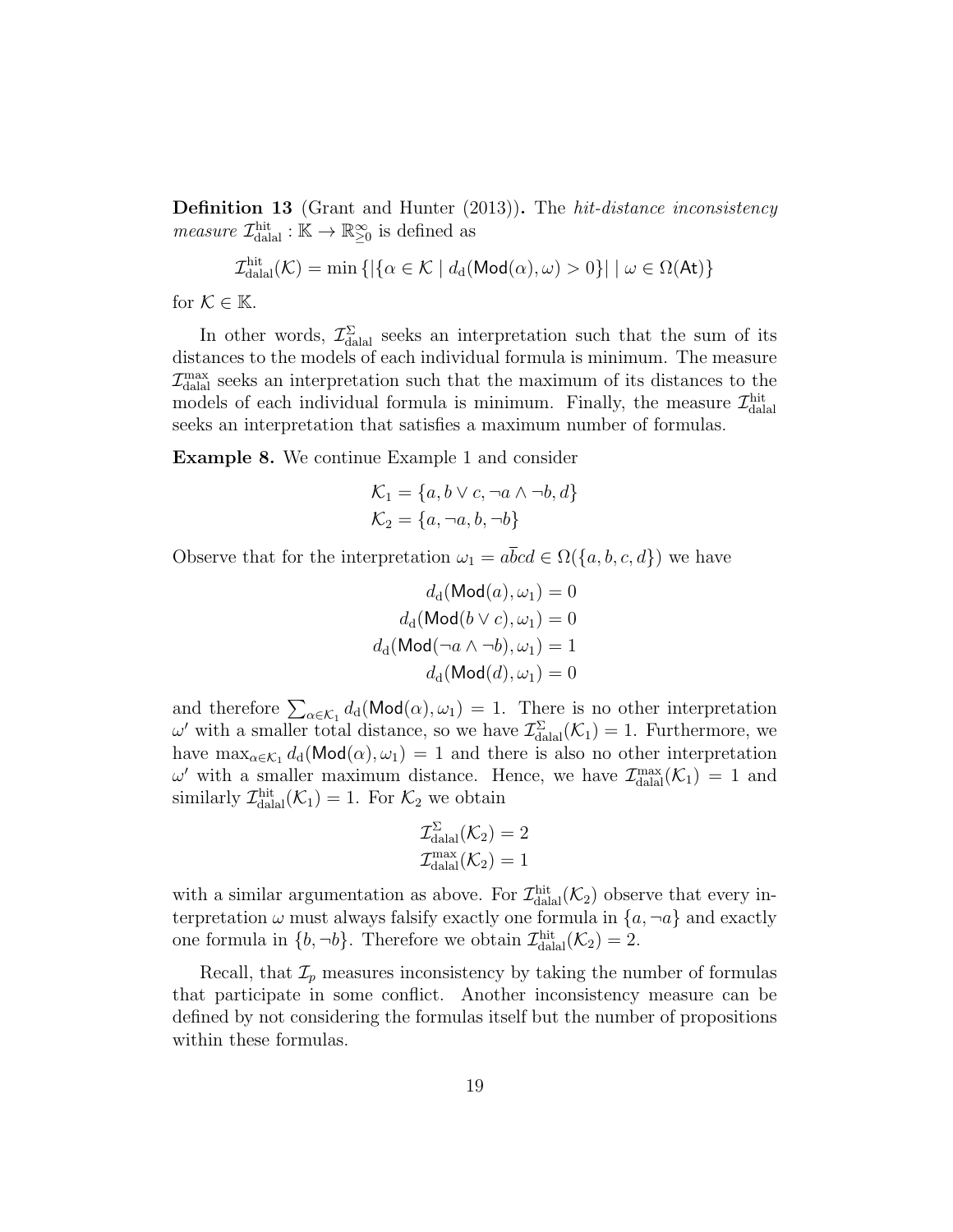**Definition 14** (Xiao and Ma (2012)). The mv inconsistency measure  $\mathcal{I}_{mv}$ :  $\mathbb{K} \to \mathbb{R}_{\geq 0}^{\infty}$  is defined as

$$
\mathcal{I}_{mv}(\mathcal{K}) = \frac{|\bigcup_{M \in \text{MI}(\mathcal{K})} \text{At}(M)|}{|\text{At}(\mathcal{K})|}
$$

for  $\mathcal{K} \in \mathbb{K}$ .

In other words,  $\mathcal{I}_{mv}$  counts all propositions that appear in formulas participating in some conflict and takes the ratio wrt. the number of all propositions.

Example 9. We continue Example 1 and consider

$$
\mathcal{K}_1 = \{a, b \lor c, \neg a \land \neg b, d\}
$$

$$
\mathcal{K}_2 = \{a, \neg a, b, \neg b\}
$$

and recall

$$
MI(K_1) = \{\{a, \neg a \land \neg b\}\}\
$$
  

$$
MI(K_2) = \{\{a, \neg a\}, \{b, \neg b\}\}\
$$

Then we have

$$
\mathcal{I}_{mv}(\mathcal{K}_1) = \frac{|\{a,b\}|}{|\{a,b,c,d\}|} = 1/2
$$
  

$$
\mathcal{I}_{mv}(\mathcal{K}_2) = \frac{|\{a,b\}|}{|\{a,b\}|} = 1
$$

With  $\mathcal{I}_{mc}$  we already saw one measure that uses consistent sets as a way to measure inconsistency. Another approach with similar ideas is the following measure.

**Definition 15** (Doder et al. (2010)). The nc-inconsistency measure  $\mathcal{I}_{nc}$ :  $\mathbb{K} \to \mathbb{R}_{\geq 0}^{\infty}$  is defined as

$$
\mathcal{I}_{nc}(\mathcal{K}) = |\mathcal{K}| - \max\{n \mid \forall \mathcal{K}' \subseteq \mathcal{K} : |\mathcal{K}'| = n \Rightarrow \mathcal{K}' \not\models \perp\}
$$

for  $K \in \mathbb{K}$ .

Informally speaking,  $\mathcal{I}_{nc}$  seeks the maximal number n such that all subsets of cardinality  $n$  are consistent. The larger this value, the lower the inconsistency, so the inconsistency value is the cardinality of  $K$  minus n.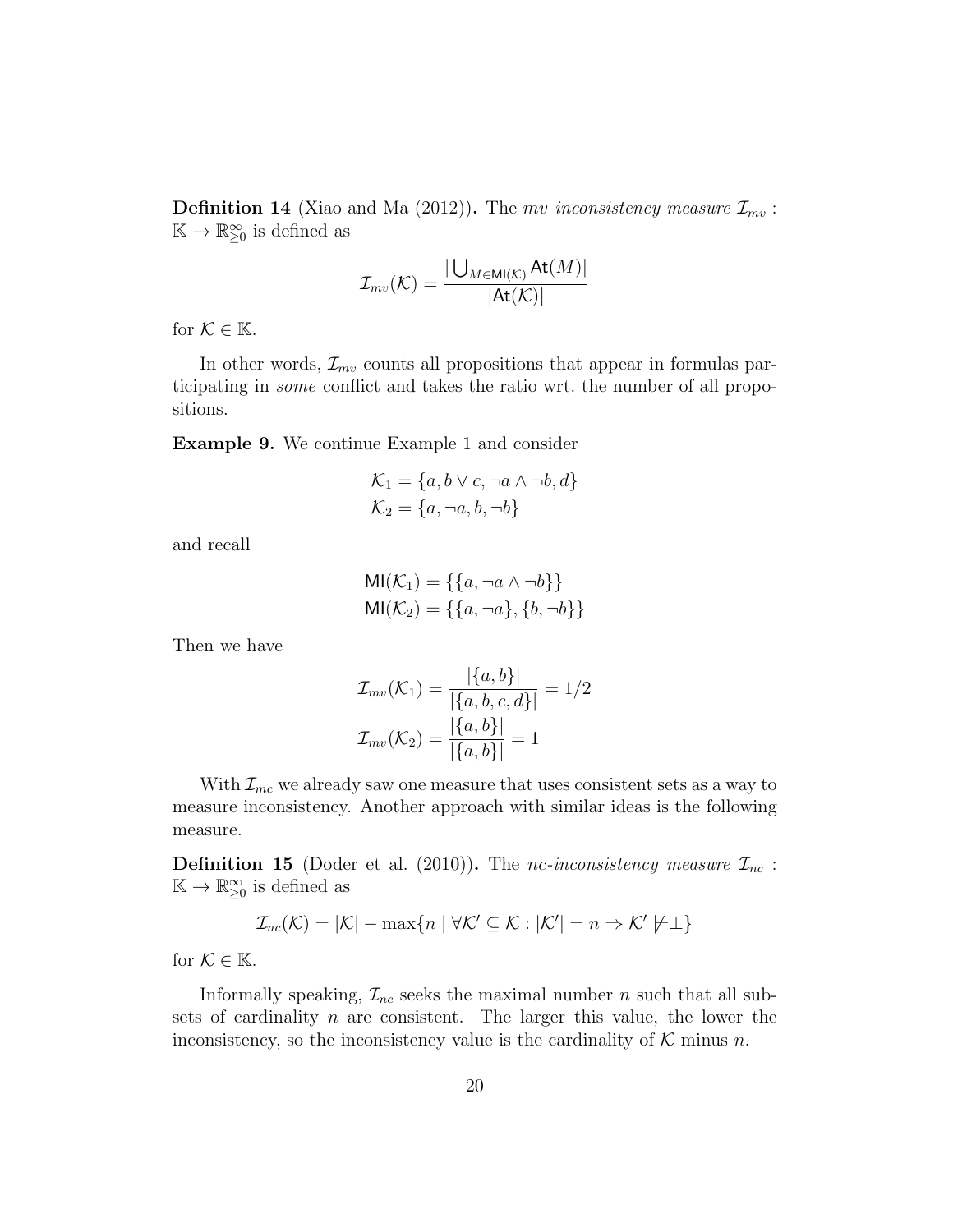Example 10. We continue Example 1 and consider

$$
\mathcal{K}_1 = \{a, b \lor c, \neg a \land \neg b, d\}
$$

$$
\mathcal{K}_2 = \{a, \neg a, b, \neg b\}
$$

Note that for both  $\mathcal{K}_1$  and  $\mathcal{K}_2$  we can find subsets of size 2 that are inconsistent:  $\{a, \neg a \wedge \neg b\}$  for  $\mathcal{K}_1$  and  $\{a, \neg a\}$  for  $\mathcal{K}_2$ . Furthermore, all one-element subsets of  $\mathcal{K}_1$  and  $\mathcal{K}_2$  are consistent, respectively. Therefore, we obtain

$$
\mathcal{I}_{nc}(\mathcal{K}_1) = 3
$$
  

$$
\mathcal{I}_{nc}(\mathcal{K}_2) = 3
$$

An even more elaborate approach to take consistent subsets into account is the following. A set of maximal consistent subsets  $\mathcal{C} \subseteq \mathsf{MC}(\mathcal{K})$  is called an MC-cover if

$$
\bigcup_{C \in \mathcal{C}} C = \mathcal{K}
$$

An MC-cover  $\mathcal C$  is *normal* if no proper subset of  $\mathcal C$  is an MC-cover. A normal MC-cover is maximal if

$$
\lambda(\mathcal{C}) = |\bigcap_{C \in \mathcal{C}} C|
$$

is maximal for all normal MC-covers.

**Definition 16** (Ammoura et al. (2017)). The *MCSC inconsistency measure*  $\mathcal{I}_{mcsc} : \mathbb{K} \to \mathbb{R}^{\infty}_{\geq 0}$  is defined as

$$
\mathcal{I}_{m\text{csc}}(\mathcal{K}) = |\mathcal{K}| - \lambda(\mathcal{C})
$$

for all  $\mathcal{K} \in \mathbb{K}$  and any maximal MC-cover  $\mathcal{C}$ .

The idea behind the above measure is that a large intersection of many maximal consistent subsets indicates that many formulas are compatible with many parts of the knowledge base. Thus, the inconsistency value should be low.

Example 11. We continue Example 1 and consider

$$
\mathcal{K}_1 = \{a, b \lor c, \neg a \land \neg b, d\}
$$

$$
\mathcal{K}_2 = \{a, \neg a, b, \neg b\}
$$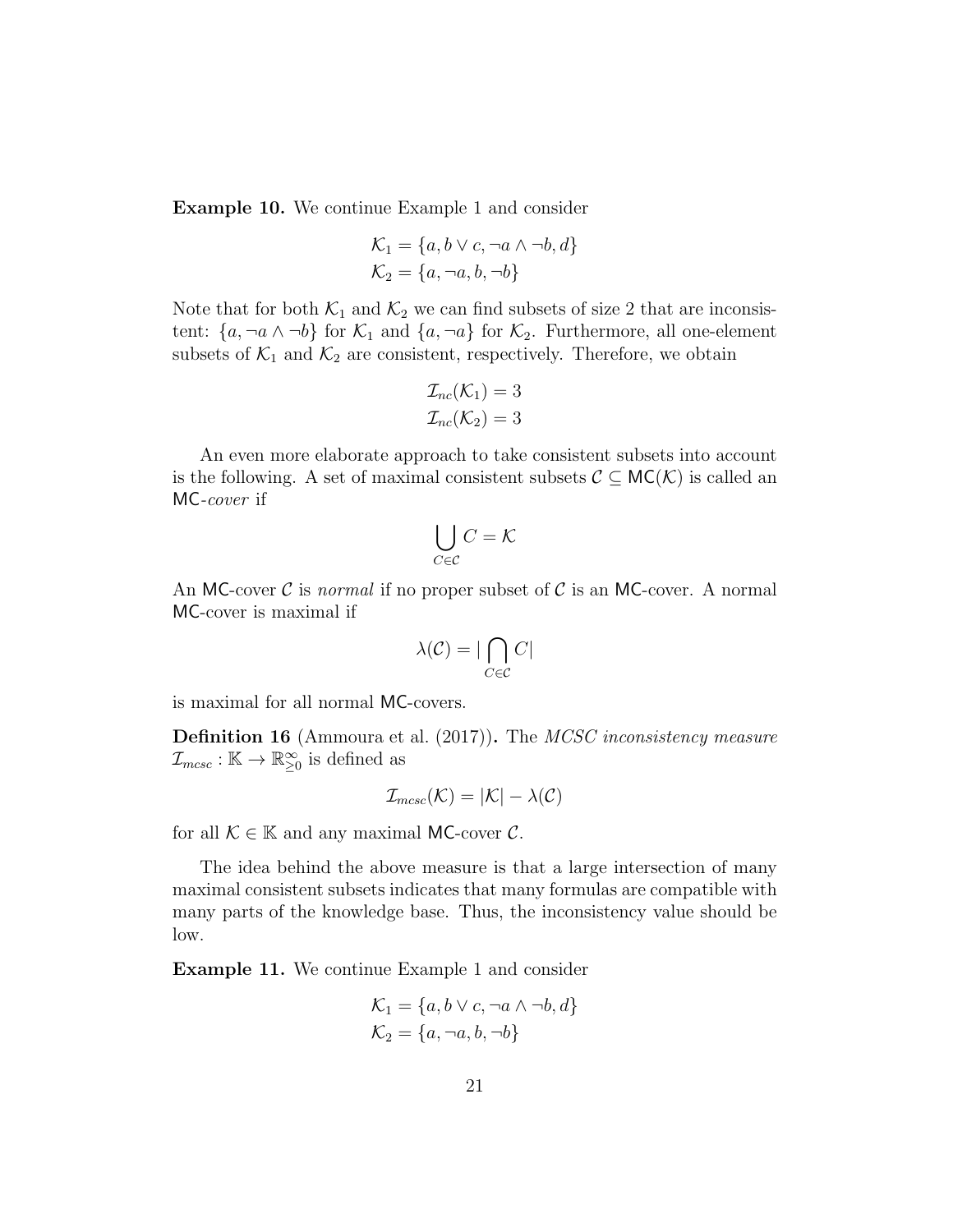and recall

$$
MC(K_1) = \{\{a, b \lor c, d\}, \{b \lor c, \neg a \land \neg b, d\}\}\
$$

$$
MC(K_2) = \{\{a, b\}, \{a, \neg b\}, \{\neg a, b\}, \{\neg a, \neg b\}\}\
$$

Note that both sets in  $MC(\mathcal{K}_1)$  are required to cover  $\mathcal{K}_1$  so there is only one normal MC cover  $C_1 = \mathsf{MC}(\mathcal{K}_1)$  and  $\lambda(C_1) = 2$ , yielding  $\mathcal{I}_{mcsc}(\mathcal{K}_1) = 4-2 = 2$ . For  $\mathcal{K}_2$  observe that  $\mathcal{C} = \{\{a, b\}, \{\neg a, \neg b\}\}\$ is a normal MC cover (but note that there are others) with  $\lambda(C_2) = 0$  yielding  $\mathcal{I}_{m\text{csc}}(\mathcal{K}_2) = 4 - 0 = 4$ .

The measure of (Besnard, 2016) uses the approach of variable forgetting (Lang and Marquis, 2010) in order to measure inconsistency. For a formula  $\phi$  let  $\phi[a_1, i_1 \to \psi_1; \ldots, a_k, i_k \to \psi_k]$  denote the formula  $\phi$  where the  $i_j$ th occurrence of the proposition  $a_j$  is replaced by the formula  $\psi_j$ , for all  $j =$  $1, \ldots, k$ . For example,

$$
(a \wedge b \vee (\neg a \wedge b))[a, 2 \rightarrow \top; b, 1 \rightarrow \perp] = (a \wedge \perp \vee (\neg \top \wedge b))
$$

Furthermore, for a set  $S = {\phi_1, \ldots, \phi_n}$  let  $\bigwedge S = \phi_1 \wedge \ldots \wedge \phi_n$ .

**Definition 17** (Besnard  $(2016)^5$ ). The forgetting-based inconsistency measure  $\mathcal{I}_{\text{forget}} : \mathbb{K} \to \mathbb{R}^{\infty}_{\geq 0}$  is defined as

$$
\mathcal{I}_{\text{forget}}(\mathcal{K}) = \min\{k \mid (\bigwedge \mathcal{K})[a_1, i_1 \to \phi_1; \dots; a_k, i_k \to \phi_k] \neq \perp, \phi_j \in \{\perp, \top\}\}\
$$
\nfor all  $\mathcal{K} \in \mathbb{K}$ .

So  $\mathcal{I}_{\text{forget}}$  seeks the minimal number of variable occurrences that need to be forgotten in order to render the knowledge base consistent.

Example 12. We continue Example 1 and consider

$$
\mathcal{K}_1 = \{a, b \lor c, \neg a \land \neg b, d\}
$$

$$
\mathcal{K}_2 = \{a, \neg a, b, \neg b\}
$$

Observe that substituting the first occurrence of a in  $\mathcal{K}_1$  with  $\top$  yields a consistent knowledge base  $\{\top, b \lor c, \neg a \land \neg b, d\}$ . Therefore we have  $\mathcal{I}_{\text{forget}}(\mathcal{K}_1)$  = 1. For  $\mathcal{K}_2$  we need to forget two occurrences of propositions, e.g.,  $\bigwedge \mathcal{K}_2[a, 1 \rightarrow$  $\lceil \negthinspace \cdot b, 1 \rightarrow \top \rceil = \top \wedge \neg a \wedge \top \wedge \neg b$  is consistent, yielding  $\mathcal{I}_{\text{forget}}(\mathcal{K}_2) = 2$ .

<sup>5</sup>Note that we give a slightly different but equivalent formalization.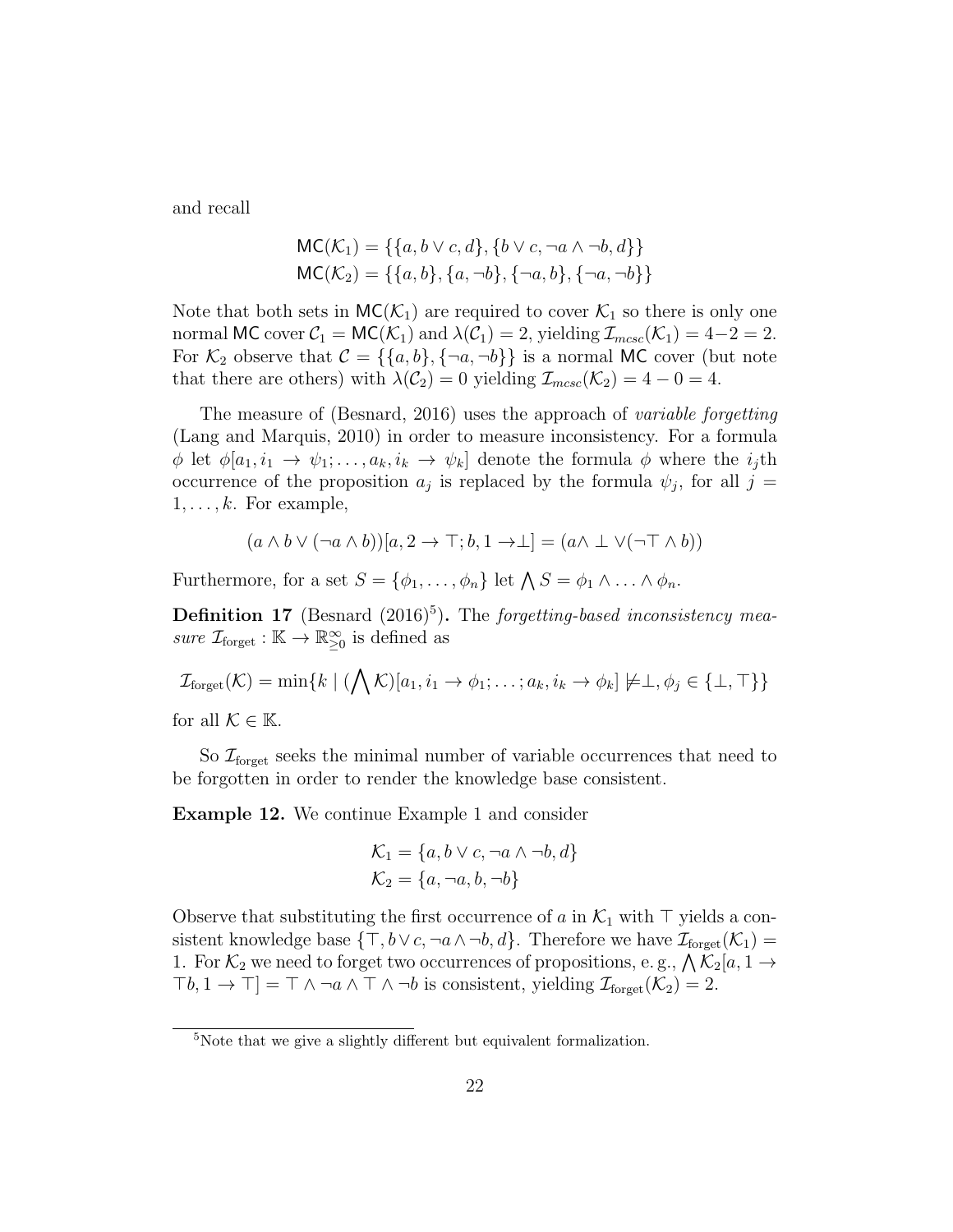The approach of (Jabbour et al., 2014a) aims at looking deeper into the structure of the set of minimal inconsistent subsets. The main rationale here is the assumption that having two disjoint minimal inconsistent subsets is a more severe inconsistency than having two minimal inconsistent subsets with a non-empty intersection, ceteris paribus. Formally, a set  $\{K_1, \ldots, K_n\}$ of pairwise disjoint subsets of  $K$  is called a *conditional independent MUS* partition of K, iff each  $K_i$  is inconsistent and  $\mathsf{MI}(K_1 \cup \ldots \cup K_n)$  is the union of all  $M(K_i)$ .

Definition 18 (Jabbour et al. (2014a)). The CC inconsistency measure  $\mathcal{I}_{CC} : \mathbb{K} \to \mathbb{R}^{\infty}_{\geq 0}$  is defined as

 $\mathcal{I}_{CC}(\mathcal{K}) = \max\{n \mid \{K_1, \ldots, K_n\}$  is a conditional independent MUS partition of  $\mathcal{K}\}$ 

for all  $\mathcal{K} \in \mathbb{K}$ .

Another approach with a similar motivation as  $\mathcal{I}_{CC}$  is the following. A set S of sets is independent if for all  $M, M' \in S$ , if  $M \neq M'$  then  $M \cap M' = \emptyset$ .

Definition 19 (Jabbour (2016)). The independent set-based inconsistency *measure*  $\mathcal{I}_{is} : \mathbb{K} \to \mathbb{R}^{\infty}_{\geq 0}$  is defined as

$$
\mathcal{I}_{\text{is}}(\mathcal{K}) = \log |\{ M \subseteq \text{MI}(\mathcal{K}) \mid M \text{ is independent} \}|
$$

for all  $\mathcal{K} \in \mathbb{K}$ .

In other words,  $\mathcal{I}_{is}$  counts the number of independent sets that can be formed from  $MI(K)$  and takes its logarithm to appropriately normalise the measure.

Example 13. We continue Example 1 and consider

$$
\mathcal{K}_1 = \{a, b \lor c, \neg a \land \neg b, d\}
$$

$$
\mathcal{K}_2 = \{a, \neg a, b, \neg b\}
$$

and recall

$$
MI(\mathcal{K}_1) = \{\{a, \neg a \land \neg b\}\}\
$$

$$
MI(\mathcal{K}_2) = \{\{a, \neg a\}, \{b, \neg b\}\}\
$$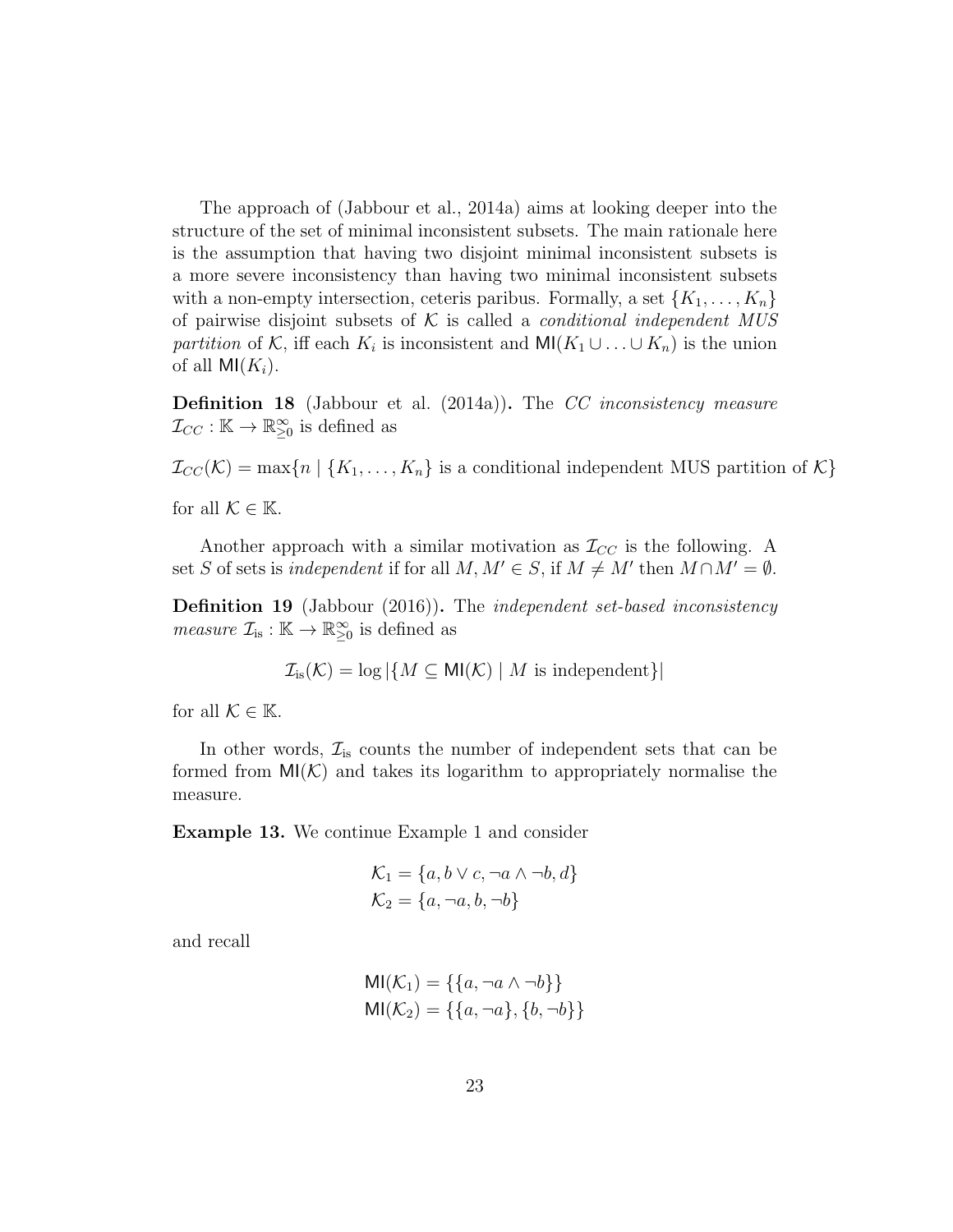Note that  $MI(\mathcal{K}_1)$  itself is the only non-empty conditional independent MUS partition of  $K_1$ . Similarly,  $\text{MI}(\mathcal{K}_2)$  is the maximal conditional independent MUS partition of  $\mathcal{K}_2$  and we obtain

$$
\mathcal{I}_{CC}(\mathcal{K}_1) = 1
$$
  

$$
\mathcal{I}_{CC}(\mathcal{K}_2) = 2
$$

Furthermore, note that  $\mathsf{MI}(\mathcal{K}_1)$  has two independent sets  $\emptyset$  and  $\{\{a, \neg a \wedge \varnothing\}$  $\neg b$ }. Finally, MI( $\mathcal{K}_2$ ) has four independent sets  $\emptyset$ ,  $\{\{a, \neg a\}\}\$ ,  $\{\{b, \neg b\}\}\$ , and  $\{\{a, \neg a\}, \{b, \neg b\}\}\$  yielding

$$
\mathcal{I}_{\text{is}}(\mathcal{K}_1) = \log 2
$$
  

$$
\mathcal{I}_{\text{is}}(\mathcal{K}_2) = \log 4
$$

This concludes the introduction of the measures we will consider in our discussion. Note that all mentioned functions are indeed inconsistency measures according to Definition 2. We recommend looking into the original papers mentioned above for more details on the individual measures, into (Thimm, 2016a, 2017b) for some further surveys, and into  $Tweety@Web^6$ (Thimm, 2017c) for an online interface for computing the measures. For the reader's convenience, we summarise the formal definitions of these inconsistency measures in Figure 1.

#### 4. Analysis of Computational Complexity

In this paper, we consider the following three decision problems for our investigation of the computational complexity of inconsistency measurement. Let  $\mathcal I$  be some inconsistency measure.

| $\text{EXACT}_{\mathcal{I}}$ | <b>Input:</b> $\mathcal{K} \in \mathbb{K}, x \in \mathbb{R}_{\geq 0}^{\infty}$<br><b>Output:</b> TRUE iff $\mathcal{I}(\mathcal{K}) = x$                      |
|------------------------------|---------------------------------------------------------------------------------------------------------------------------------------------------------------|
| $UPPER\tau$                  | <b>Input:</b> $\mathcal{K} \in \mathbb{K}$ , $x \in \mathbb{R}^{\infty}_{\geq 0}$<br><b>Output:</b> TRUE iff $\mathcal{I}(\mathcal{K}) \leq x$                |
| $L$ OWER $\tau$              | <b>Input:</b> $\mathcal{K} \in \mathbb{K}, x \in \mathbb{R}^{\infty}_{\geq 0} \setminus \{0\}$<br><b>Output:</b> TRUE iff $\mathcal{I}(\mathcal{K})$ $\geq x$ |

<sup>6</sup>http://tweetyproject.org/w/incmes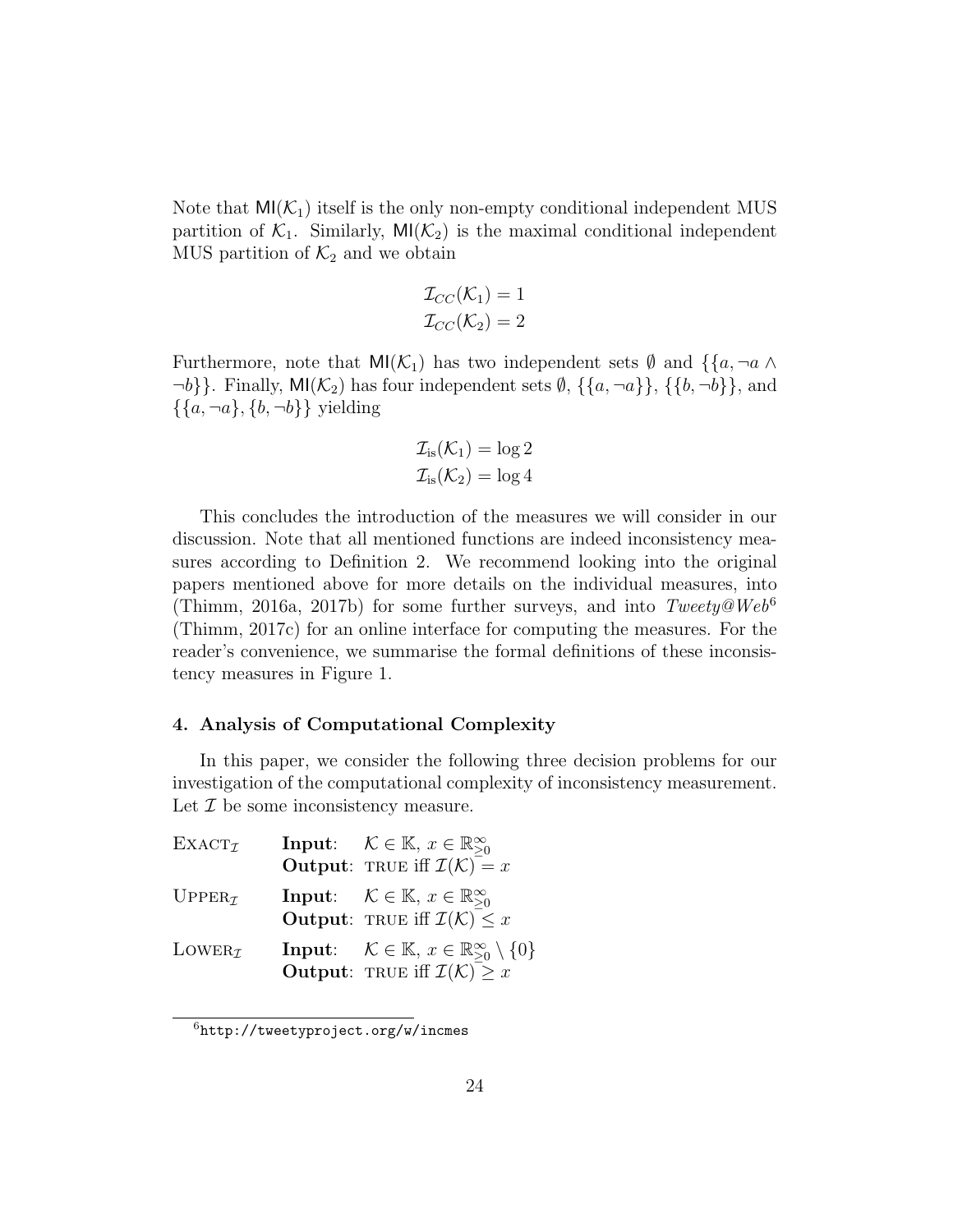$$
\mathcal{I}_d(\mathcal{K}) = \begin{cases}\n1 & \text{if } \mathcal{K} \models \bot \\
0 & \text{otherwise}\n\end{cases}
$$
\n
$$
\mathcal{I}_{\text{MI}}(\mathcal{K}) = |\text{MI}(\mathcal{K})|
$$
\n
$$
\mathcal{I}_{\text{MI}}(\mathcal{K}) = \sum_{M \in \text{MI}(\mathcal{K})} \frac{1}{|M|}
$$
\n
$$
\mathcal{I}_\eta(\mathcal{K}) = 1 - \max\{\xi \mid \exists P \in \mathcal{P}(\text{At}) : \forall \alpha \in \mathcal{K} : P(\alpha) \ge \xi\}
$$
\n
$$
\mathcal{I}_c(\mathcal{K}) = \min\{|v^{-1}(B)| \mid v \models^3 \mathcal{K}\}
$$
\n
$$
\mathcal{I}_{mc}(\mathcal{K}) = |\text{MC}(\mathcal{K})| + |\text{SC}(\mathcal{K})| - 1
$$
\n
$$
\mathcal{I}_p(\mathcal{K}) = |\bigcup_{M \in \text{MI}(\mathcal{K})} M|
$$
\n
$$
\mathcal{I}_{hs}(\mathcal{K}) = \min\{|H| \mid H \text{ is a hitting set of } \mathcal{K}\} - 1
$$
\n
$$
\mathcal{I}_{\text{dual}}^{\Sigma}(\mathcal{K}) = \min\{\sum_{\alpha \in \mathcal{K}} d_d(\text{Mod}(\alpha), \omega) \mid \omega \in \Omega(\text{At})\}
$$
\n
$$
\mathcal{I}_{\text{dual}}^{\text{max}}(\mathcal{K}) = \min\{\max_{\alpha \in \mathcal{K}} d_d(\text{Mod}(\alpha), \omega) \mid \omega \in \Omega(\text{At})\}
$$
\n
$$
\mathcal{I}_{\text{dual}}^{\text{hit}}(\mathcal{K}) = \min\{|\{\alpha \in \mathcal{K} \mid d_d(\text{Mod}(\alpha), \omega) > 0\}| \mid \omega \in \Omega(\text{At})\}
$$
\n
$$
\mathcal{I}_{mv}(\mathcal{K}) = \frac{|\bigcup_{M \in \text{MI}(\mathcal{K})} \text{At}(M)|}{|\text{At}(\mathcal{K})|}
$$
\n
$$
\mathcal{I}_{mc}(\mathcal{K}) = |\mathcal{K}| - \max\{n \mid \forall \mathcal{K}' \subseteq
$$

Figure 1: Definitions of the considered inconsistency measures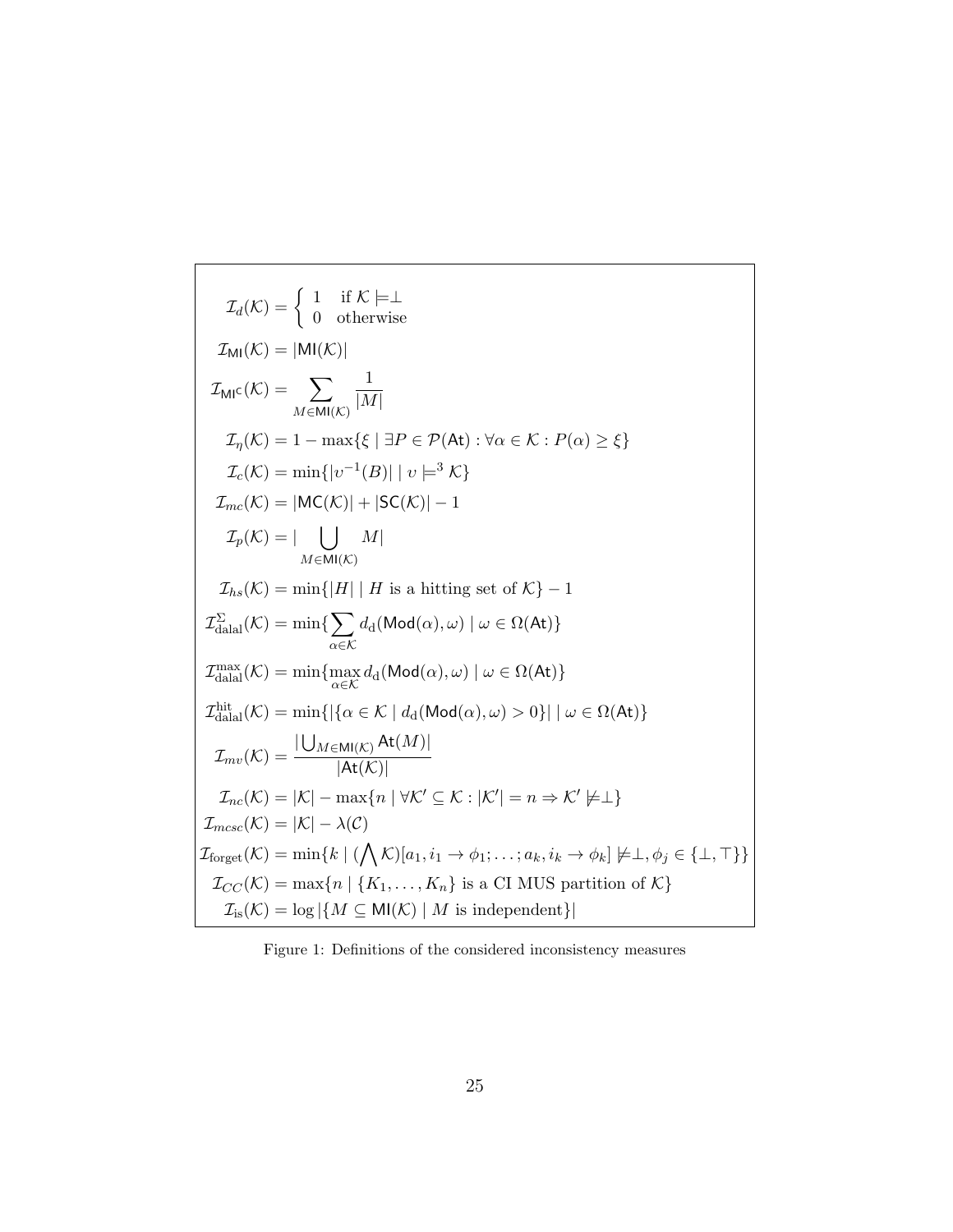In other words,  $\text{EXACT}_{\mathcal{I}}$  is the problem of deciding whether a given value x is the inconsistency value of a given knowledge base. The problems  $\text{Upper}_{\mathcal{I}}$ and LOWER<sub>Z</sub> are about deciding whether a given value x is an upper/lower bound of the inconsistency value of a given knowledge base, respectively. In this section we focus on the above problems for general propositional logic. We have a look at the special cases of the Horn and Krom fragment in Section 5.

Note that for any inconsistency measure  $\mathcal I$  according to Definition 2 the decision problems  $\text{EXACT}_{\mathcal{I}}$  and  $\text{UPPER}_{\mathcal{I}}$  are NP-hard. This follows from the fact that for the subclass of knowledge bases consisting of a single formula in CNF, deciding whether  $\mathcal{I}(\mathcal{K}) = 0$  is equivalent to **SAT**. Similarly, the problem LOWER<sub>I</sub> is coNP-hard as deciding whether  $\mathcal{I}(\mathcal{K}) \geq x$  for any  $x > 0$  entails that  $K$  is inconsistent, which itself is equivalent to UNSAT.

Furthermore, we consider the following natural function problem for our investigation:

### VALUE<sub> $I$ </sub> Input:  $K \in \mathbb{K}$ **Output:** The value of  $\mathcal{I}(\mathcal{K})$

Table 2 gives an overview on the technical results shown in the remainder of this paper. As can be seen, most measures fall into the first level of the polynomial hierarchy  $(\mathcal{I}_d, \mathcal{I}_\eta, \mathcal{I}_c, \mathcal{I}_{hs}, \mathcal{I}_{\text{dala}}^{\Sigma}, \mathcal{I}_{\text{dala}}^{\text{max}}, \mathcal{I}_{\text{dala}}^{\text{hit}}, \mathcal{I}_{mcsc}, \mathcal{I}_{\text{forget}})$ , where the decision problems  $\text{Upper}_{\mathcal{I}}$  and  $\text{Lower}_{\mathcal{I}}$  can be shown to be NP-complete and coNP-complete, respectively, and thus not computationally harder than SAT and UNSAT problems, respectively. The remaining measures are either on the second level of the polynomial hierarchy  $(\mathcal{I}_p, \mathcal{I}_{mv}, \mathcal{I}_{nc})$ , on the third level  $(\mathcal{I}_{CC})$ , or involve counting (sub)problems whose complexity goes beyond the third level of the polynomial hierarchy  $(\mathcal{I}_{\text{MI}}, \mathcal{I}_{\text{MI}}^{\text{max}}, \mathcal{I}_{\text{ins}}^{\text{max}}, \mathcal{I}_{\text{ins}}^{\text{max}})$ .

It is interesting to see that, judging from the results shown in Table 2, there is a certain kind of "uniformity" of the considered inconsistency measures wrt. their complexity. In fact, all of the considered measures that fall on the first level of the polynomial hierarchy have exactly the same complexity wrt. UPPER and LOWER, the same holds for the measures of the second level of the polynomial hierarchy, and all but one  $(\mathcal{I}_{MI}^{\mathcal{C}})$  for the measures that are outside the polynomial hierarchy. There is only one measure that falls into the third level of the polynomial hierarchy, leaving comparisons with similar complex measures difficult. While this "uniform" complexity is easier to explain for the measures on the first level of the polynomial hierarchy (as said before, UPPER $\tau$  is NP hard directly from definition), the uniformity is still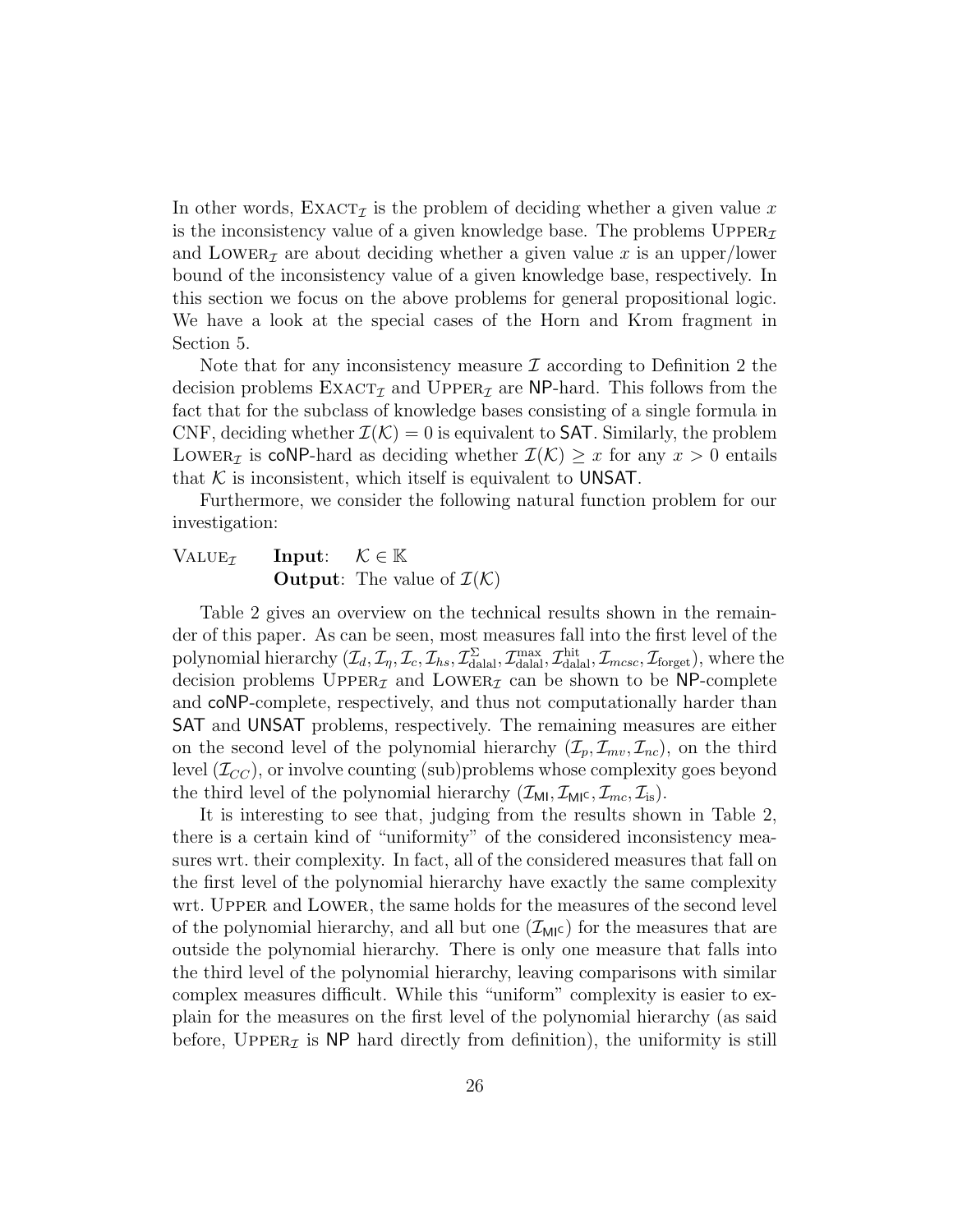observable on the second level of the polynomial hierarchy, and for those that involve counting classes. A potential explanation for this is that all measures whose complexity lies on the second level of the polynomial hierarchy exhibit "similar" (yet different) subproblems that have relations to inconsistent subsets; analogously, for those measures involving counting complexity classes, counting refers often to structures related to inconsistent subsets. However,  $\mathcal{I}_{mc}$ , for instance, falls outside this schema, when compared to  $\mathcal{I}_{ML}$  (the former involving counting of maximal consistent subsets compared to counting minimal inconsistent subsets of the latter). Another observation is that there is a "shift" when going from Upper (Lower) from a measure on the first level of the polynomial hierarchy, which are  $\mathsf{NP} = \sum_{1}^{p}$ -complete (co $\mathsf{NP} = \Pi_{1}^{p}$ complete) to the corresponding problem for a measure on the second level of the polynomial hierarchy, which is  $\Pi_2^p$ -complete ( $\Sigma_2^p$ -complete). That is, there is a shift from  $\Sigma_1^p$  to  $\Pi_2^p$  for UPPER, which, we think, is mainly due to the fact that problems on the second level rely on subproblems connecting to inconsistent subsets. For instance, for  $\text{Lower}_{\mathcal{I}_p}$ , the structures that contribute to the inconsistency value are coNP-hard to check, and, on top, a non-deterministic procedure seems to be required to find them. However, we think that the kind of uniformity exhibited by the considered inconsistency measures is not inherent to the field of inconsistency measurement as a whole. For instance,  $\text{Upper}_{\mathcal{I}_{CC}}$  is in  $\Sigma_3^p$  (not "shifting" again from  $\Pi_2^p$  for a problem on the second level).

Before we continue with the details of the technical results, we make some general observations first. In particular, in order to provide insights into the computational complexity of the problem  $VALUpsilon<sub>I</sub>$  it is useful to investigate the number of values an inconsistency measure can attain for knowledge bases of a given size, cf. (Thimm, 2016a) for a more detailed discussion of this topic.

**Definition 20.** Let  $\phi$  be a formula. The *length*  $\text{len}(\phi)$  of  $\phi$  is recursively defined as

$$
\text{len}(\phi) = \left\{ \begin{array}{ll} 1 & \text{if } \phi \in \text{At} \\ 1 + \text{len}(\phi') & \text{if } \phi = \neg \phi' \\ 1 + \text{len}(\phi_1) + \text{len}(\phi_2) & \text{if } \phi = \phi_1 \land \phi_2 \\ 1 + \text{len}(\phi_1) + \text{len}(\phi_2) & \text{if } \phi = \phi_1 \lor \phi_2 \end{array} \right.
$$

Define the *length*  $\texttt{len}(\mathcal{K})$  of a knowledge base  $\mathcal K$  via  $\texttt{len}(\mathcal{K}) = \sum_{\phi \in \mathcal K} \texttt{len}(\phi)$ .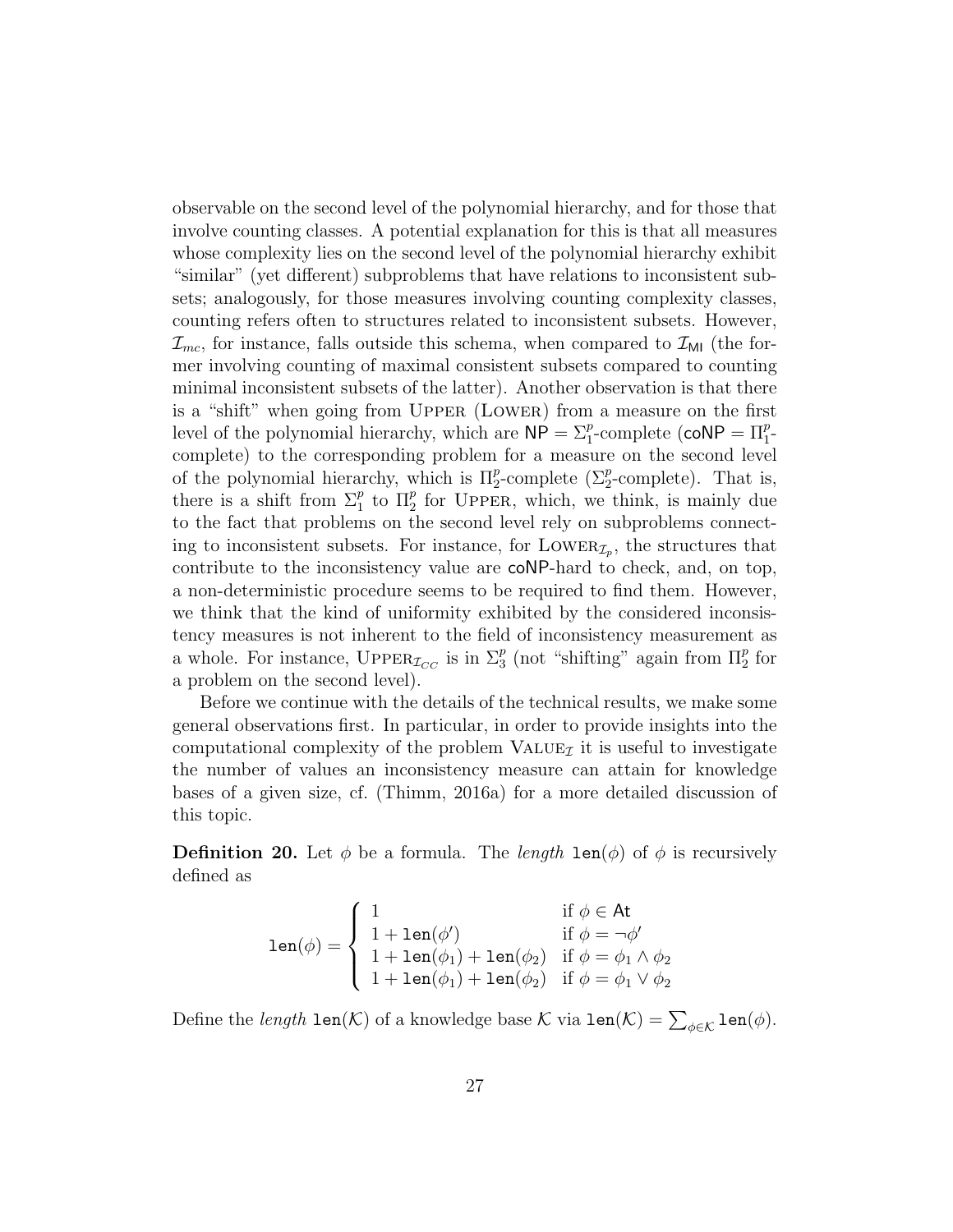|                                                 | EXACT <sub>Z</sub>                     | UPPER <sub>I</sub>               | LOWER <sub><math>I</math></sub> | VALUE <sub>I</sub>                               |
|-------------------------------------------------|----------------------------------------|----------------------------------|---------------------------------|--------------------------------------------------|
| $\mathcal{I}_d$                                 | $\mathsf{D}_1^p \cap \mathsf{coD}_1^p$ | $NP-c$                           | $coNP-c$                        | FNP.                                             |
| $\mathcal{I}_{\sf MI}$                          | $C_{=}NP-h$                            | $CNP-c$                          | $CNP-c$                         | $\#$ ·coNP- $c$                                  |
| $\mathcal{I}_{\mathsf{MI}^{\mathsf{C}}}$        | $C_$ NP-h                              | $CNP-h$                          | $CNP-h$                         | $FP^{\text{\#-coNP}}$                            |
| $\mathcal{I}_{\eta}$                            | $D_1^p$ -c                             | $NP-c$                           | $coNP-c$                        | $F$ P $N$ P $[n]$                                |
| $\mathcal{I}_c$                                 | $D_1^p$ -c                             | $NP-c$                           | $coNP-c$                        | $FP^{NP[log n]}-c$                               |
| $\mathcal{I}_{mc}$                              | $C_$ NP- $h$                           | ${\sf CNP\text{-}c}$             | $CNP-c$                         | $\#\cdot$ coNP- $c^{\dagger}$                    |
| $\mathcal{I}_p$                                 | $D_2^p$ -c                             | $\Pi^p_2$ -c                     | $\Sigma^p_{2^-}c$               | $FP^{\sum_{2}^{p}[\log n]}$                      |
| $\mathcal{I}_{hs}$                              | $D_{1}^{p}$ -c                         | $NP-c$                           | $coNP-c$                        | $F$ PNP[ $log n$ ]                               |
| $\overline{\mathcal{I}}_{\text{dala}}^{\Sigma}$ | $D_1^p$ -c                             | $NP-c$                           | $coNP-c$                        | $FP^{NP[log n]}-c$                               |
| $\mathcal{I}_{\text{dala}}^{\text{max}}$        | $D_1^p$ -c                             | $NP-c$                           | $coNP-c$                        | $FP^{NP[log n]}$                                 |
| $\mathcal{I}_{\rm dala l}^{\rm hit}$            | $D_1^p$ -c                             | $NP-c$                           | $coNP-c$                        | $FP^{NP[log n]}-c$                               |
| $\mathcal{I}_{mv}$                              | $D_2^p$ -c                             | $\Pi_{2}^{p}$ -c                 | $\Sigma^p_{2}$ -c               | $FP^{\sum_{2}^{p}[\log n]}$                      |
| $\mathcal{I}_{nc}$                              | $D_2^p$                                | $\Pi^p_2$ -c                     | $\Sigma^p_2$ -c                 | $FP^{\sum_{2}^{p}[\log n]}$                      |
| $\mathcal{I}_{m c s c}$                         | $D_1^p$ -c                             | $NP-c$                           | $coNP-c$                        | $F$ P $N$ P $\left[\log n\right]$                |
| $\mathcal{I}_{\text{forget}}$                   | $D_1^p$ -c                             | $NP-c$                           | $coNP-c$                        | $FP^{NP[log n]}-c$                               |
| $\mathcal{I}_{CC}$                              | $\mathsf{D}_3^p$                       | $\Pi^p_3$                        | $\Sigma_3^p$                    | $FP^{\sum_{3}^{p}[\log n]}$                      |
| $\mathcal{I}_{\text{is}}$                       | $C_$ NP- $h$                           | $\mathsf{CNP}\text{-}\mathrm{c}$ | $CNP-c$                         | $\#\cdot$ coN $\overline{P\text{-}c^{\ddagger}}$ |

Table 2: Computational complexity of the considered inconsistency measures (all statements are membership statements, an additionally attached "-c" ("-h") also indicates completeness (hardness) for the class); we note that all hardness results for  $\#$  coNP are under subtractive reductions; <sup>†</sup>we show complexity of the (minor) variation that omits subtracting one from the result;  $\frac{1}{4}$  we consider here the problem variant that does not apply a logarithm on the result; the row regarding  $\mathcal{I}_{mv}$  has been shown in (Xiao and Ma, 2012).

**Definition 21.** For an inconsistency measure I and  $n \in \mathbb{N}$  define  $C_{\mathcal{I}}(n)$  =  ${\mathcal{I}(\mathcal{K}) \mid \texttt{len}(\mathcal{K}) \leq n},$  i.e.,  $C_{\mathcal{I}}(n)$  is the set of different inconsistency values that can be attained by  $\mathcal I$  on knowledge bases of maximal length  $n$ .

For most measures, the number of attainable values is polynomial in the size of the knowledge base, see also the results in (Thimm, 2016a). Moreover, each attainable value itself can also be represented concisely.

 $\textbf{Lemma 1.} \ \ For \ \mathcal{I} \ \in \ \{\mathcal{I}_d, \mathcal{I}_c, \mathcal{I}_p, \mathcal{I}_{hs}, \mathcal{I}^{\Sigma}_{dala}, \mathcal{I}^{\max}_{dala l}, \mathcal{I}_{dala l}, \mathcal{I}_{mv}, \mathcal{I}_{nc}, \mathcal{I}_{m csc}, \mathcal{I}_{forget}, \}$  $\mathcal{I}_{CC}$  there is  $k \in \mathbb{N}$  such that  $|\mathcal{C}_{\mathcal{I}}(n)| \in O(n^k)$ . Moreover, each  $x \in \mathcal{C}_{\mathcal{I}}(n)$ can be represented in space  $O(\log n)$ .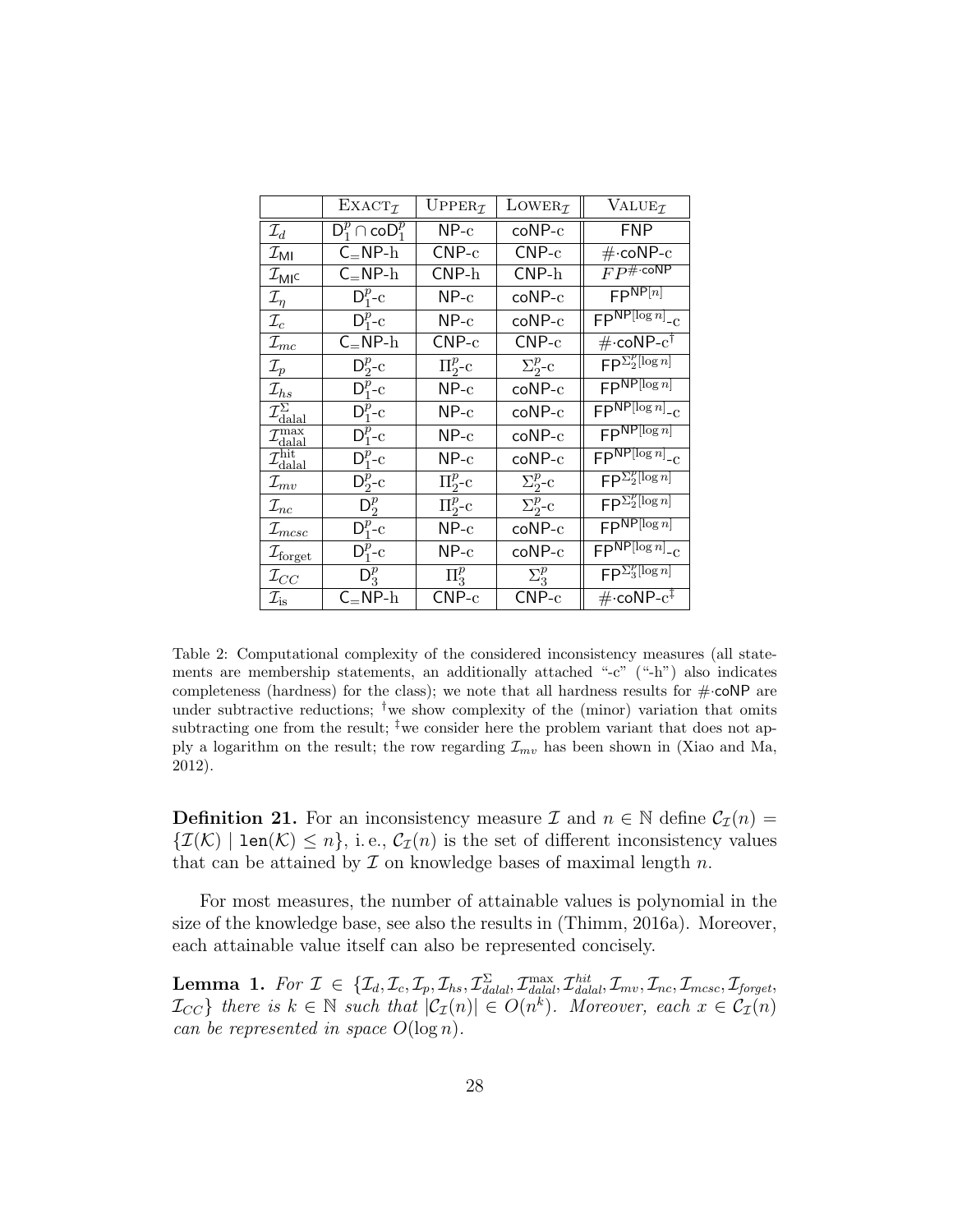The above lemma basically states that the number of different values most of the investigated inconsistency measures can attain on knowledge bases up to a certain size, is polynomially bounded by this size and the values are "small". Note that the statement is not true in general for the remaining measures  $\mathcal{I}_{\text{MI}}, \mathcal{I}_{\text{MI}^c}, \mathcal{I}_n, \mathcal{I}_{mc}$ , and  $\mathcal{I}_{\text{is}}$  as a knowledge base may have an exponential number of minimal (in-)consistent subsets.

**Lemma 2.** For  $\mathcal{I} \in \{ \mathcal{I}_{\mathsf{M1}}, \mathcal{I}_{\eta}, \mathcal{I}_{mc} \}$  there is  $k \in \mathbb{N}$  such that  $|\mathcal{C}_{\mathcal{I}}(n)| \in O(2^{n^k})$ . Moreover, each  $x \in C_{\mathcal{I}}(n)$  can be represented in space  $O(n^k)$ .

**Lemma 3.** For  $\mathcal{I} \in \{ \mathcal{I}_{\mathsf{M}^{\mathsf{C}}}, \mathcal{I}_{is} \},\ |\mathcal{C}_{\mathcal{I}}(n)| \in O(2^{2^n})$ . Moreover, each  $x \in \mathcal{C}_{\mathcal{I}}(n)$ can be represented in space  $O(n^k)$ .

Lemmas 1–3 are in particular useful in combination with (exact) complexity bounds for problems  $\text{Upper}_{\mathcal{I}}$  and  $\text{Lower}_{\mathcal{I}}$ . If, e.g.,  $\text{Upper}_{\mathcal{I}}$  is in complexity class C for a measure I for which it holds that e.g.  $|\mathcal{C}_{\mathcal{I}}(n)| \in O(n^k)$ , we can find the exact value of  $\mathcal{I}(\mathcal{K})$  for a knowledge base K with binary search on the possible values requiring thus to solve just a logarithmic number of consecutive problems in C. These considerations are summarised in the following result.

**Lemma 4.** Let  $\mathcal{I}$  be some inconsistency measure and  $i > 0$  an integer. If  $\text{UPPER}_{\mathcal{I}}$  is in  $\Sigma_i^p$  $\int_i^p$  or in  $\Pi_i^p$  $_{i}^{p},$  the range  $\mathcal{C}_{\mathcal{I}}(n)$  is representable in space  $O(\log f(n))$  and  $|\mathcal{C}_{\mathcal{I}}(n)| \in O(f(n))$  for some function  $f : \mathbb{N} \to \mathbb{N}$ , then VALUE<sub>T</sub> is in  $FP^{\sum_{i}^{p}[\log f(n)]}$ .

The decision problems  $\text{EXACT}_{\mathcal{I}}$ , UPPER<sub>*I*</sub>, and LOWER<sub>*I*</sub> are also related to each other. UPPER<sub>I</sub> and LOWER<sub>I</sub> are complementary to each other and  $\text{EXACT}_{\mathcal{I}}$  is the combination of both. However, we need another condition on inconsistency measures to see this.

**Definition 22.** An inconsistency measure  $\mathcal{I}$  is called *well-serializable* if the following two problems can be solved in polynomial time:

- 1. Given  $n \in \mathbb{N}$  and  $x \in \mathcal{C}_{\mathcal{I}}(n)$ , determine  $y \in \mathcal{C}_{\mathcal{I}}(n)$  such that  $y > x$  and there is no  $y' \in C_{\mathcal{I}}(n)$  with  $y > y' > x$ .
- 2. Given  $n \in \mathbb{N}$  with  $n > 0$  and  $x \in C_{\mathcal{I}}(n)$ , determine  $y \in C_{\mathcal{I}}(n)$  such that  $y < x$  and there is no  $y' \in C_{\mathcal{I}}(n)$  with  $y < y' < x$ .

In other words, a measure is called well-serializable if the immediate successor and predecessor of a value of  $\mathcal I$  can be efficiently determined. Note that almost all considered measures satisfy this property.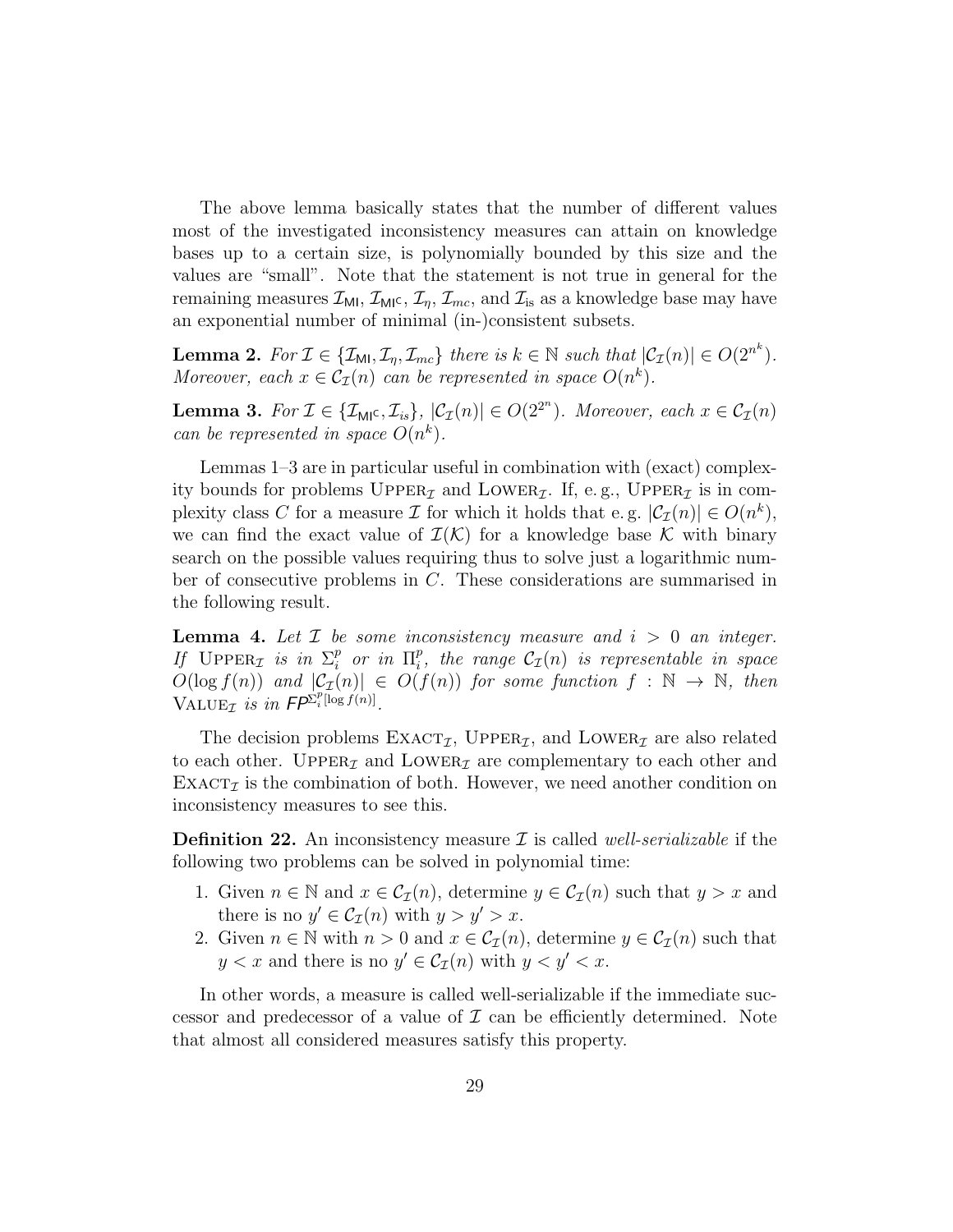**Lemma 5.** The measures  $\mathcal{I}_d$ ,  $\mathcal{I}_{\mathsf{Ml}}$ ,  $\mathcal{I}_\eta$ ,  $\mathcal{I}_c$ ,  $\mathcal{I}_{mc}$ ,  $\mathcal{I}_p$ ,  $\mathcal{I}_{hs}$ ,  $\mathcal{I}_{\text{d}alal}^{\Sigma}$ ,  $\mathcal{I}_{\text{d}alal}^{\text{max}}$ ,  $\mathcal{I}_{\text{d}alal}^{\text{hit}}$ ,  $\mathcal{I}_{mv}$ ,  $\mathcal{I}_{\text{nc}}, \mathcal{I}_{\text{mesc}}, \mathcal{I}_{\text{foroet}}, \mathcal{I}_{CC}, \mathcal{I}_{\text{is}}$  are well-serializable.

The only measure absent from the above result is  $\mathcal{I}_{\text{MI}}$ , for which we do not believe that determining the successor/predecessor of an inconsistency value can be done efficiently. As  $\mathcal{I}_{is}$ , the measure  $\mathcal{I}_{MI}$  exhibits double-exponential many inconsistency values, see Lemma 3. However,  $\mathcal{I}_{is}$  is defined to be the logarithm of an integer-valued measure, so successors and predecessors can be efficiently computed by inverting the logarithm, adding or subtracting one and taking the logarithm again (see proof of Lemma 5 in Appendix A). For  $\mathcal{I}_{\text{MI}}$ c, no such simple inversion exists. Furthermore, applying a binary search on all attainable values to obtain successors and predecessors—as we did for  $\mathcal{I}_n$  in the proof of Lemma 5—still needs exponential time.

However, in case of well-serializable inconsistency measures we can relate the complexity of  $\text{EXACT}_{\mathcal{I}}$ , UPPER<sub> $\mathcal{I}$ </sub>, and LOWER<sub> $\mathcal{I}$ </sub> as follows.

**Lemma 6.** Let  $\mathcal{I}$  be some well-serializable inconsistency measure and  $i > 0$ an integer. Let  $C \in \{\Sigma_i^p\}$  $_i^p$ ,  $\Pi_i^p$  $_i^p\}.$ 

- UPPER<sub>*T*</sub> is *C*-complete iff LOWER<sub>*T*</sub> is co-*C*-complete;
- if  $\text{Upper}_{\mathcal{I}}$  or  $\text{Lower}_{\mathcal{I}}$  is in C, then  $\text{Exact}_{\mathcal{I}}$  is in  $D_i^p$  $_i^p$ .

Lemma 4 and Lemma 6 taken together imply that showing the complexity of either UPPER<sub>I</sub> or LOWER<sub>I</sub> gives crucial insights into the computation of the measure  $\mathcal{I}.$ 

In the following, we give details on the technical contributions summarized in Table 2. We structure our presentation by first discussing the problems on the first level of the polynomial hierarchy (Section 4.1), then those on the second level (Section 4.2), then those on the third level (Section 4.3), and finally those beyond the third level of the polynomial hierarchy (Section 4.4).

### 4.1. Problems on the first level of the polynomial hierarchy

In this section we discuss the measures  $\mathcal{I}_d, \mathcal{I}_\eta, \mathcal{I}_c, \mathcal{I}_{hs}, \mathcal{I}_{\text{dala}}^{\text{hit}}, \mathcal{I}_{\text{dala}}^{\Sigma}, \mathcal{I}_{\text{dala}}^{\text{max}}$  $\mathcal{I}_{\text{forget}}$ , and  $\mathcal{I}_{mcsc}$  and show that the corresponding decision and function problems reside on the first level of the polynomial hierarchy. For all these measures, we start by showing that  $\text{Upper}_{\mathcal{I}}$  is NP-complete and then utilize Lemmas 4 and 6 to gain insights on the remaining problems. If we can strengthen the bounds provided by Lemmas 4 and 6 we report on those results afterwards.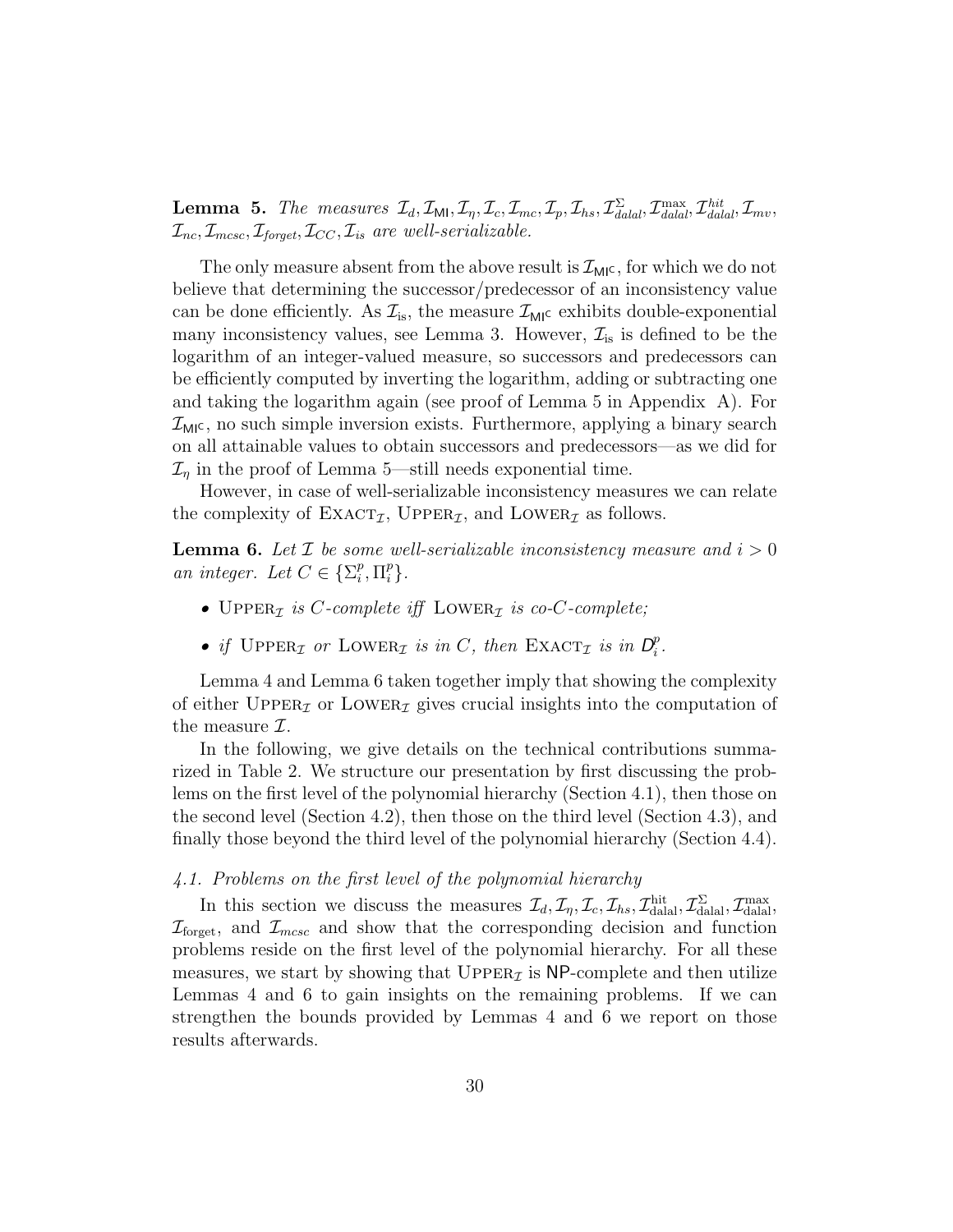Before we proceed, we give an overview on the problems and reductions used in the proofs. We already noted that the problems  $\text{EXACT}_{\mathcal{I}}$  and UP- $PER<sub>I</sub>$  are NP-hard for inconsistency measures according to Definition 2 by reducing SAT to them. So to show NP-completeness for problems  $\text{UPPER}_{\mathcal{I}}$ , we only have to show membership in NP, which can usually be achieved by sketching a simple non-deterministic algorithm that runs in polynomial time. For problems  $\text{EXACT}_{\mathcal{I}}$  we will usually show completeness in the class  $\mathsf{D}_1^p$  $_{1}^{p}$ . In order to do so we use the canonical  $D_1^p$  $\frac{p}{1}$ -complete problem <code>SAT-UNSAT</code> defined as

**SAT-UNSAT Input**: a pair 
$$
(\phi, \psi)
$$
 of formulas in CNF  
\n**Output**: TRUE iff Mod( $\phi$ )  $\neq \emptyset$  and Mod( $\psi$ ) =  $\emptyset$ 

Note that we assume that  $\phi$  and  $\psi$  do not share any atoms (otherwise we can rename the atoms in one of them without changing satisfiability).

As a matter of fact, we will use the same polynomial reduction (and some minor variant) for transforming an instance of SAT-UNSAT to an instance of EXACT<sub> $I$ </sub>, independently of the actual inconsistency measure  $I$ . More precisely, define the function  $R_{\text{SAT-UNSAT}}$  mapping pairs of formulas in CNF to a knowledge base via

$$
R_{\text{SAT-UNSAT}}(\phi, \psi) = \{\phi, a, \neg a \lor \psi\}
$$

for all formulas  $\phi$  and  $\psi$  in CNF and a some fresh proposition not appearing in either  $\phi$  or  $\psi$ . In the following results showing  $D_1^p$  $_{1}^{p}$ -completeness for EXACT<sub>*I*</sub>, we will use this reduction by showing statements such as " $(\phi, \psi)$  is a positive instance for SAT-UNSAT iff  $R_{SAT-UNSAT}(\phi, \psi)$  has a particular inconsistency value x wrt.  $\mathcal{I}$ ". Note that  $R_{\mathsf{SAT-UNSAT}}$  is indeed a polynomial transformation. We can make some general observations on the reduction  $R_{\text{SAT-UNSAT}}$  that will help understand the proofs:

- 1. If  $(\phi, \psi)$  is a positive instance of **SAT-UNSAT** i.e.,  $\phi$  is satisfiable while  $\psi$  is not, then  $R_{\text{SAT-UNSAT}}(\phi, \psi)$  is inconsistent. However, the inconsistency is somewhat "minor" as by considering a model of  $\phi$  and extending this model by setting  $a$  to false, only the second formula  $a$  is violated.
- 2. If  $(\phi, \psi)$  is a negative instance of **SAT-UNSAT**, we can differentiate the following cases
	- (a) If  $\phi$  is unsatisfiable then  $R_{\text{SAT-UNSAT}}(\phi, \psi)$  is inconsistent, but—in difference to the case above—the inconsistency is "more severe" as  $\phi$  is likely to be more complex than the simple formula a.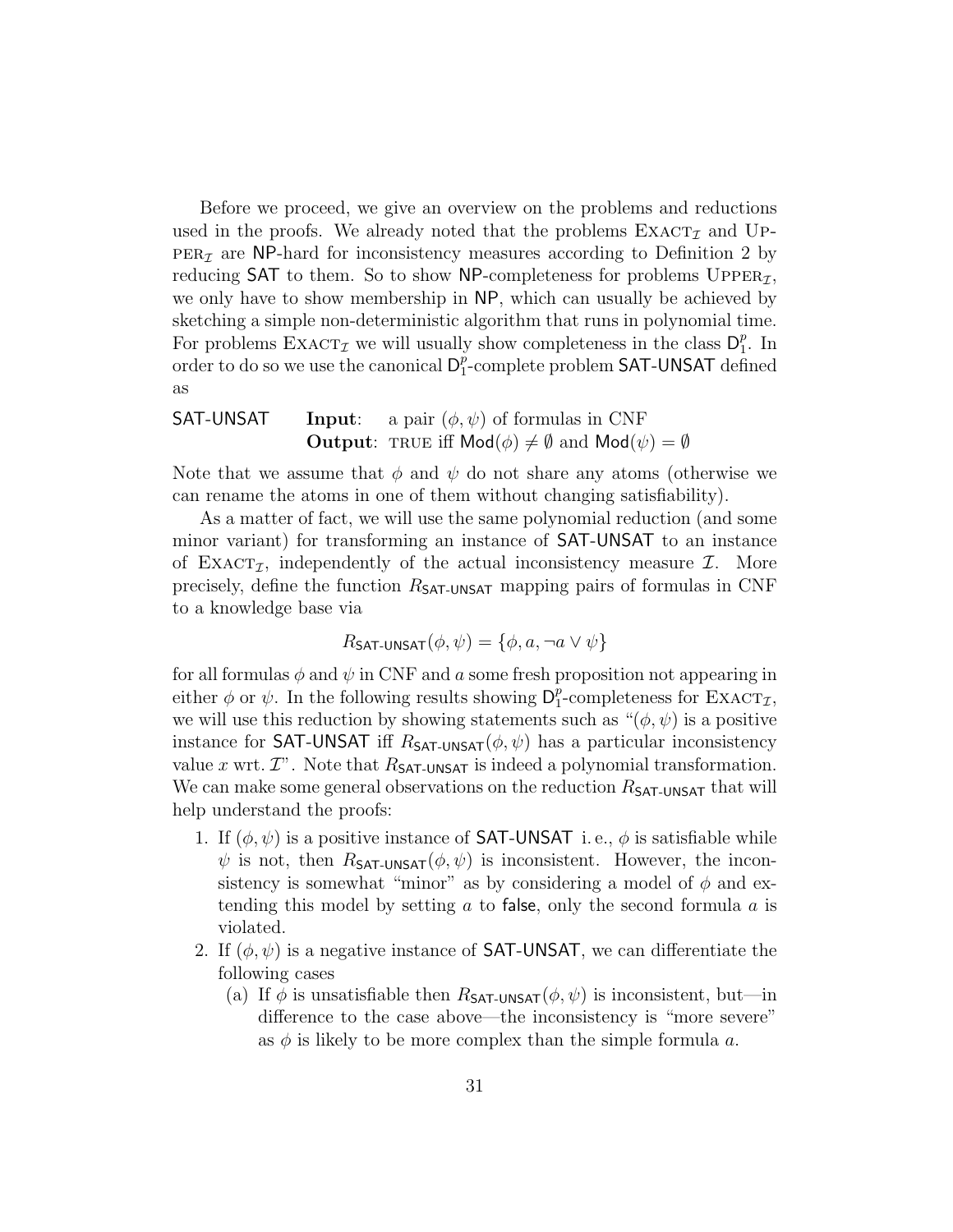(b) If  $\phi$  is satisfiable and  $\psi$  is satisfiable then  $R_{\text{SAT-UNSAT}}(\phi, \psi)$  is consistent.

In the proofs the informal terms "minor" and "more severe" will be made more concrete by considering actual inconsistency measures. However, note that inconsistency measures who are able to differentiate these two cases can solve SAT-UNSAT.

We will also use a minor variant  $R'_{\text{SAT-UNSAT}}$  of the above reduction defined as follows. For a formula  $\phi$ , let  $\phi_{\text{copy}}$  be an exact copy of  $\phi$  with different atoms, e.g. if  $\phi = a \vee \neg b$  then  $\phi_{\text{copy}} = a_{\text{copy}} \vee \neg b_{\text{copy}}$  (note that  $\phi$  is satisfiable if and only if  $\phi_{\text{copy}}$  is satisfiable). Let a be a fresh atom not appearing in either  $\phi$ ,  $\phi_{\text{copy}}$ , and  $\psi$ . Define  $R'_{\text{SAT-UNSAT}}(\phi, \psi)$  via

$$
R'_{\text{SAT-UNSAT}}(\phi, \psi) = \{ \phi, \phi_{\text{copy}}, a, \neg a \lor \psi \}
$$

Observe that  $R'_{\text{SAT-UNSAT}}(\phi, \psi)$  as well can be constructed in polynomial time. Similar observations as those for  $R_{\text{SAT-UNSAT}}(\phi, \psi)$  can be made for  $R'_{\mathsf{SAT-UNSAT}}(\phi, \psi).$ 

For problems  $VALUE_{\mathcal{I}}$  we will usually show completeness in the class  $\mathsf{FP}^{\mathsf{NP}[\log n]}$ . In order to do so we use the canonical  $\mathsf{FP}^{\mathsf{NP}[\log n]}$ -complete problem MaxSATSize defined as

MaxSATSize Input: a set  $C = \{c_1, \ldots, c_n\}$  of clauses Output:  $\max |\{C' \subseteq C \mid C' \not\models \perp\}|$ 

In other words, MaxSATSize seeks the maximum number of clauses in  $C =$  $\{c_1, \ldots, c_n\}$  that can be jointly satisfied. In contrast to the case of SAT-UNSAT we will use different transformations for MaxSATSize for each  $\mathsf{FP}^{\mathsf{NP}[\log n]}$ completeness proof.

The first measure we investigate is the baseline inconsistency measure,  $\mathcal{I}_d$ , which is equal to 0 if the given knowledge base is consistent and 1 otherwise, making the problem  $\text{Upper}_{\mathcal{I}_d}$  obviously NP-complete.

Proposition 1. UPPER<sub> $I_d$ </sub> is NP-complete.

Applying Lemmas 4 and 6 we obtain the following.

Corollary 1. LOWER<sub> $I_d$ </sub> is coNP-complete, EXACT<sub> $I_d$ </sub> is in  $D_1^p$  $_{1}^{p}$ , and VALUE<sub> $\mathcal{I}_d$ </sub> is in  $FP^{NP[\log n]}$ .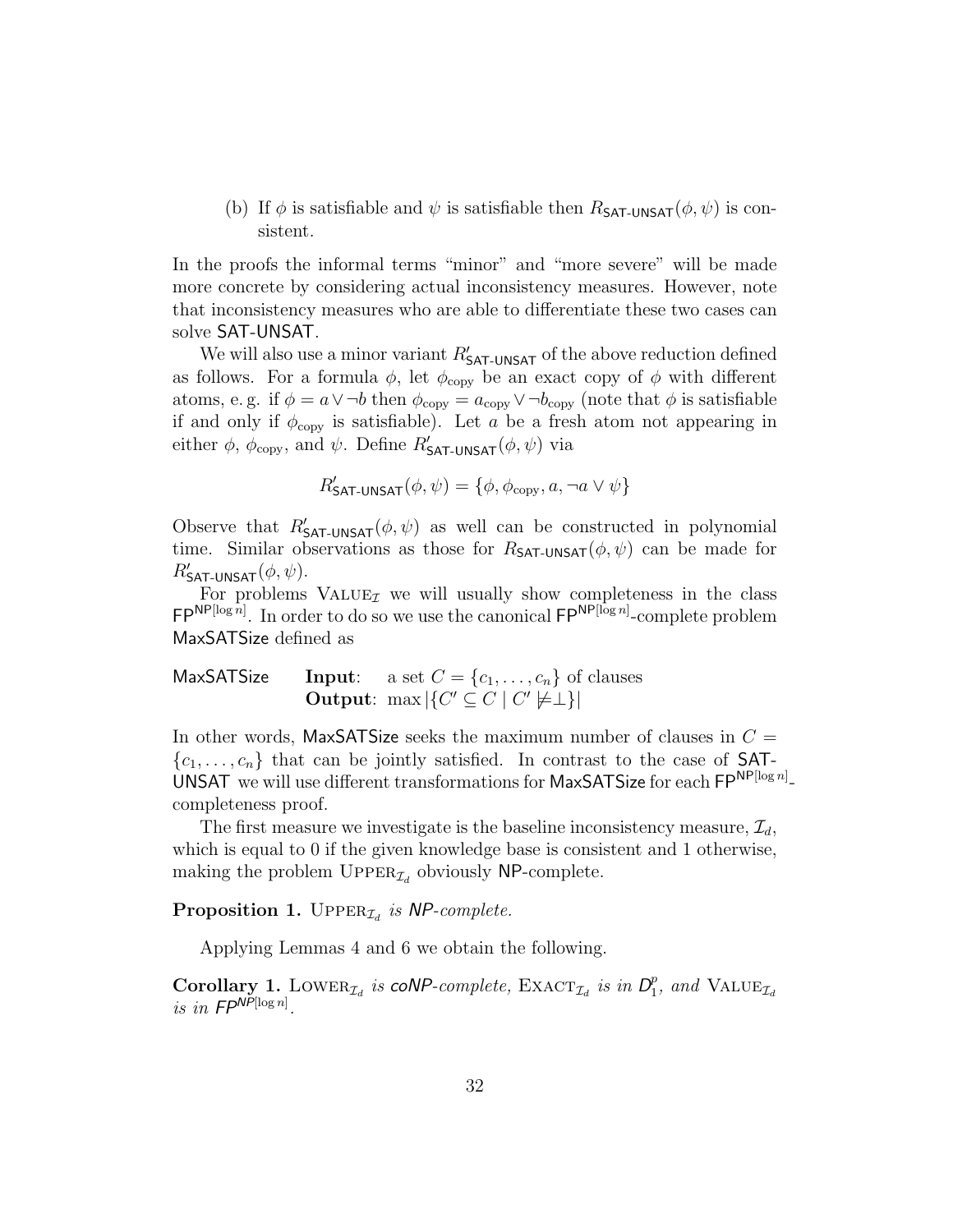Regarding  $\text{EXACT}_{\mathcal{I}_d}$ , this problem is in fact also in the complementary class of  $D_1^p$ <sup>p</sup><sub>1</sub>, namely in  $\overline{coD}_1^p$ . The canonical complete problem for this class, SAT-OR-UNSAT is very similar to SAT-UNSAT, but a pair of formulas is a yes instance iff the first one is satisfiable or the second one is unsatisfiable.

**SAT-OR-UNSAT** Input: a pair  $(\phi, \psi)$  of formulas in CNF **Output:** TRUE iff  $\mathsf{Mod}(\phi) \neq \emptyset$  or  $\mathsf{Mod}(\psi) = \emptyset$ 

A reduction from  $\text{EXACT}_{\mathcal{I}_d}$  to SAT-OR-UNSAT is then straightforward to achieve: for an instance that asks whether the inconsistency value is 0, a pair  $(\phi, \top)$  is constructed, with  $\phi$  the conjunction of all elements in the given knowledge base, and, otherwise, if we ask whether the value is equal to 1,  $(\perp, \phi)$ . This shows membership in  $\mathsf{coD}_1^p$  (and therefore  $\mathrm{EXACT}_{\mathcal{I}_d} \in D_1^p \cap \mathsf{coD}_1^p$ ).

## Corollary 2. EXACT<sub> $I_d$ </sub> is in  $coD_1^p$ .

Incidentally,  $\mathcal{I}_d$  is an inconsistency measure that (directly) witnesses that  $NP$ -completeness of UPPER<sub>I</sub> and coNP-completeness for LOWER<sub>I</sub> does not imply  $D_1^p$  hardness for  $\text{EXACT}_{\mathcal{I}}$ , for some measure  $\mathcal{I}$ . In fact, under complexity theoretic assumptions, this seems unlikely for  $\mathcal{I}_d$ : suppose the contrary, then one could construct a knowledge base K with integer  $k \in \{0,1\}$  from a pair of Boolean formulas  $(\phi, \psi)$  s.t.  $\mathcal{I}_d(\mathcal{K}) = k$  iff  $\phi$  is satisfiable and  $\psi$  is unsatisfiable. However, if  $k = 0$ , then this is a problem in NP, and if  $k = 1$ , then this is a problem in coNP. That is, all instances of SAT-UNSAT could be solved either by an NP or a coNP oracle, yet one is sufficient. Furthermore, by presumption of existence of a polynomial time reduction from SAT-UNSAT to  $\text{EXACT}_{\mathcal{I}_d}$ , one can, in polynomial time, check whether a given instance of SAT-UNSAT is part of a subproblem that is in NP or in coNP (and all instances of SAT-UNSAT are in either one): simply construct the reduction and check whether  $k = 0$  or  $k = 1$ . Thus, presuming such a reduction leads to a fragmentation of the instances of SAT-UNSAT into two categories.

As one can compute the value for  $\mathcal{I}_d$  by one call to a **SAT**-solver we can strengthen the results pertaining  $\text{VALUE}_{\mathcal{I}_d}$  as follows. In more details, one can directly transform a knowledge base to a conjunction of its members. Then the result of the functional problem of SAT, on this input, yields either a model or "no", in case the knowledge base is unsatisfiable. In both cases a direct translation back to  $\text{VALUE}_{\mathcal{I}_d}$  is immediate: 1 if there is a model and 0 otherwise.

Proposition 2. VALUE $_{\mathcal{I}_d}$  is in FNP.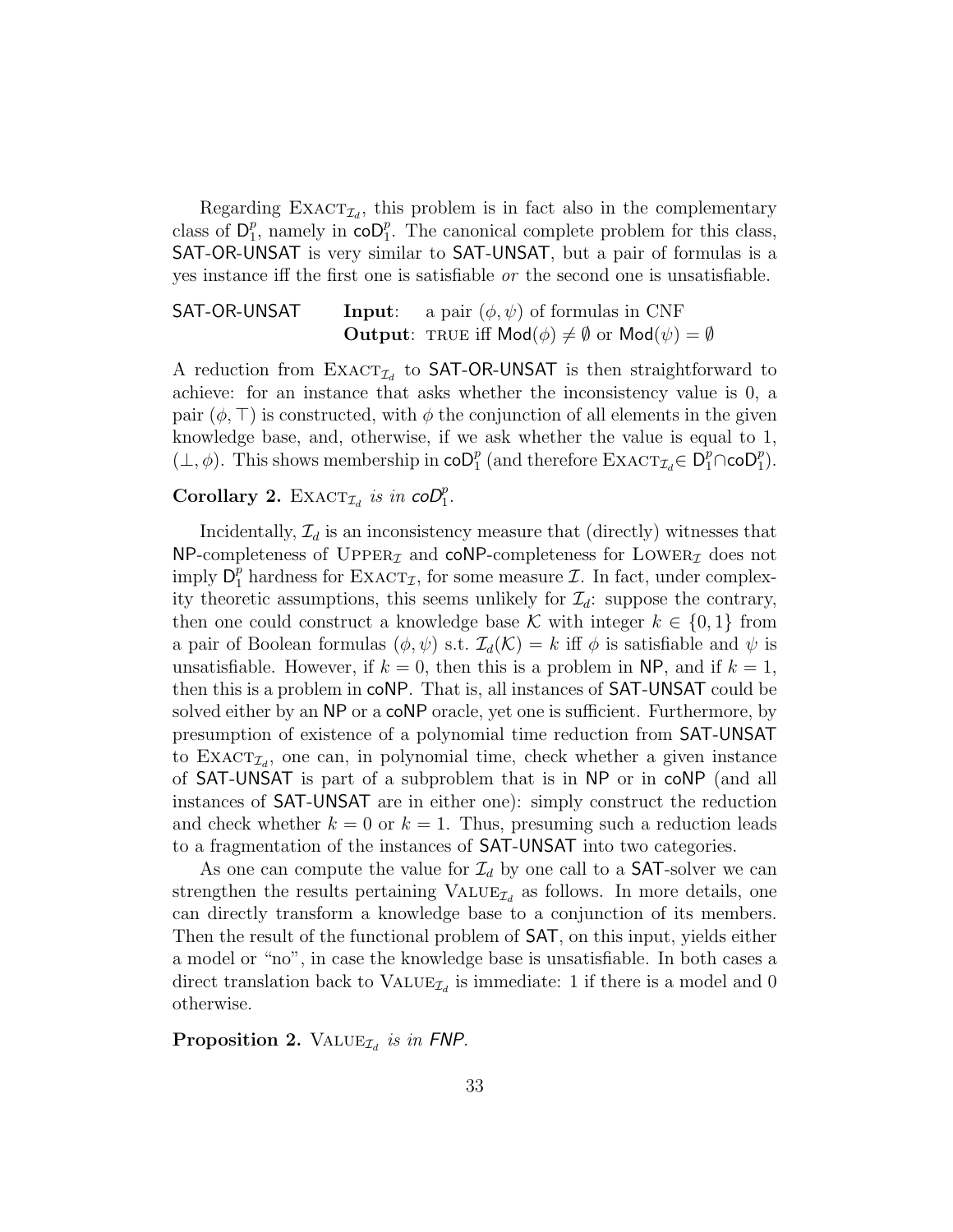For the remaining measures, we mostly rely on the reductions and ideas discussed above. We show illustrative proofs for two measures,  $\mathcal{I}_{hs}$  and  $\mathcal{I}_{c}$ , here, and for the others we refer the interested reader to Appendix A.

We begin with  $\mathcal{I}_{hs}$ . Recall that this measure is based on hitting sets, i.e.,  $\mathcal{I}_{hs}(\mathcal{K}) = x$  iff the minimum number of interpretations needed to satisfy all formulas in  $K$  is  $x$ .

**Proposition 3.** UPPER<sub> $\mathcal{I}_{hs}$  is NP-complete, LOWER<sub> $\mathcal{I}_{hs}$ </sub> is coNP-complete,</sub> EXACT<sub> $\mathcal{I}_{hs}$ </sub> is  $D_1^p$  $_{1}^{p}$ -complete, and VALUE<sub> $\mathcal{I}_{hs}$ </sub> is in  $\mathsf{FP}^{\mathsf{NP}[\log n]}$ .

*Proof.* For NP-membership of  $\text{UPPER}_{\mathcal{I}_{hs}}$ , consider the following non-deterministic algorithm for a given  $K$ , and value x:

- 1. Non-deterministically select  $H \subseteq \Omega(\mathsf{At})$  with  $|H| = x$ .
- 2. For each  $\phi \in \mathcal{K}$ , if there is no  $\omega \in H$  with  $\omega \models \phi$  return FALSE.
- 3. Otherwise return TRUE.

Note that a minimal hitting set H is at most linear in  $\mathcal K$  (selecting one model for each formula) and that any hitting set  $H$  can be extended by adding any interpretations and is still a hitting set. Furthermore, testing  $\omega \models \phi$  is polynomial in the length of  $\phi$ . The above guess-and-check algorithm therefore verifies that K has a hitting set of size x which is an upper bound for a minimal hitting set. NP-completeness follows from the fact that SAT can be reduced to UPPER<sub> $\mathcal{I}_{hs}$ </sub> with  $x = 0$ .

Except for  $D_1^p$ <sup>*p*</sup>-hardness of EXACT<sub>*I<sub>hs</sub>*</sub>, all other results follow from Lemmas 4 and 6.

We show  $\mathsf{D}_1^p$ <sup>*p*</sup>-hardness of EXACT<sub> $\mathcal{I}_{hs}$ </sub> by reducing the problem SAT-UNSAT to EXACT<sub> $\mathcal{I}_{hs}$ </sub> via the reduction  $R_{\text{SAT-UNSAT}}(\phi, \psi) = {\phi, a, \neg a \vee \psi}.$  In particular, we show that  $(\phi, \psi)$  is a positive instance of **SAT-UNSAT** if and only if  $(R_{\text{SAT-UNSAT}}(\phi, \psi), 1)$  is a positive instance of  $\text{EXACT}_{\mathcal{I}_{hs}}$ , i. e., if  $\mathcal{I}_{hs}(R_{\text{SAT-UNSAT}}(\phi, \psi))$  = 1.

1. Let  $(\phi, \psi)$  be a positive instance of SAT-UNSAT. Then  $R_{\text{SAT-UNSAT}}(\phi, \psi)$ is inconsistent, so  $\mathcal{I}_{hs}(R_{\text{SAT-UNSAT}}(\phi, \psi)) > 0$ . As  $\phi$  is satisfiable there is an interpretation  $\omega$  with  $\omega \models \phi$ . As a is a fresh atom we can also safely assume  $\omega \models a$ . Let  $\omega'$  be any interpretation with  $\omega' \models \neg a$ . Then  $\omega' \models \neg a \vee \psi$  as well and  $\{\omega, \omega'\}$  is a hitting set of  $R_{\mathsf{SAT-UNSAT}}(\phi, \psi)$ , showing  $\mathcal{I}_{hs}(R_{\mathsf{SAT-UNSAT}}(\phi, \psi)) \leq 1$  and as  $\mathcal{I}_{hs}$  only attains natural numbers we have  $\mathcal{I}_{hs}(R_{\text{SAT-UNSAT}}(\phi, \psi)) = 1$ .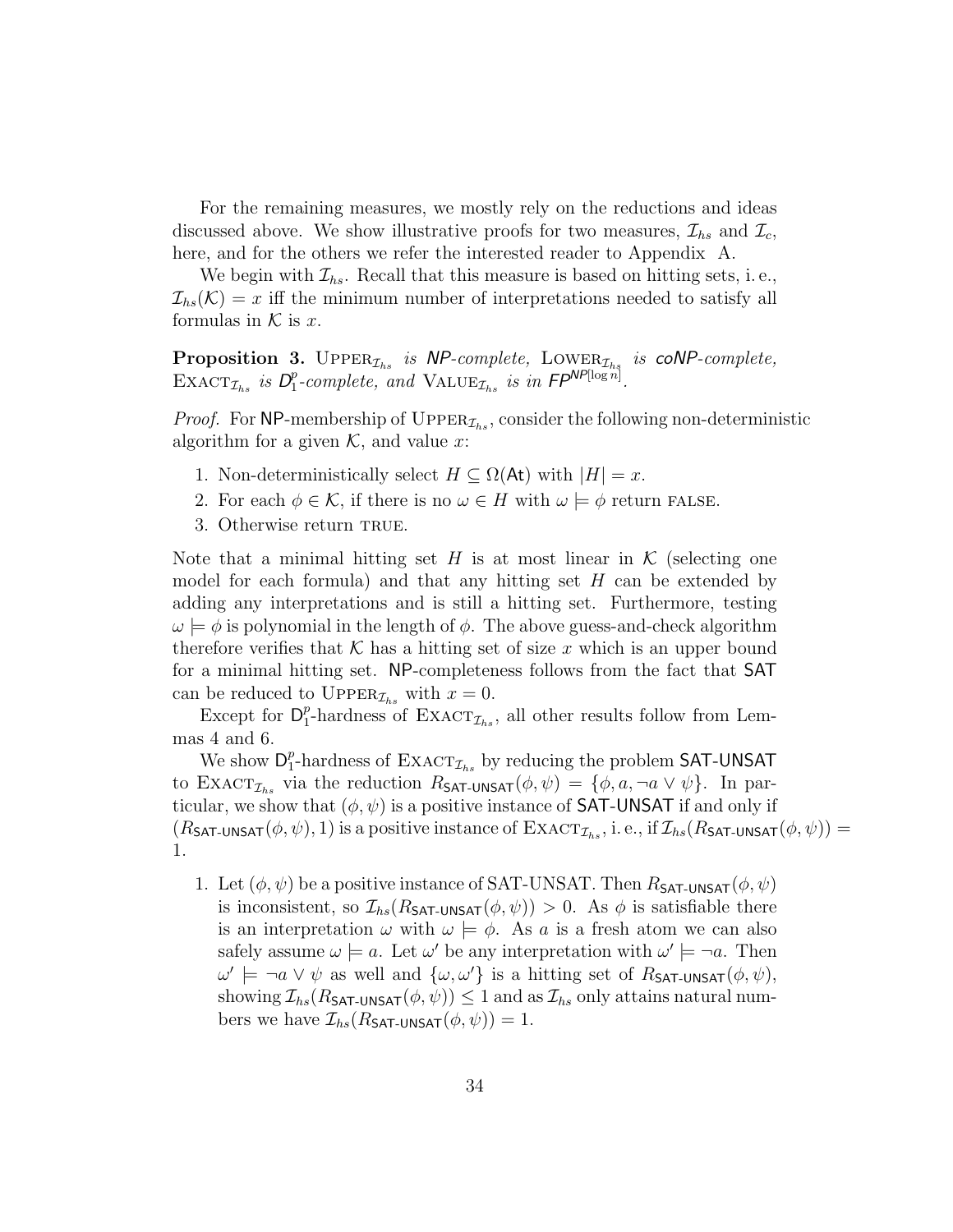- 2. We show  $\mathcal{I}_{hs}(R_{\text{SAT-UNSAT}}(\phi, \psi)) = 1$  implies  $(\phi, \psi)$  is a positive instance of **SAT-UNSAT** by contraposition. So assume  $(\phi, \psi)$  is not a positive instance of SAT-UNSAT. Then consider the following case differentiation:
	- (a)  $\phi$  is unsatisfiable:  $\mathcal{I}_{hs}(\mathcal{K}) = \infty$  whenever K contains an unsatisfiable formula (Thimm, 2016b), so  $\mathcal{I}_{hs}(R_{\text{SAT-UNSAT}}(\phi, \psi)) = \infty$ .
	- (b)  $\phi$  and  $\psi$  are both satisfiable: in this case  $R_{SAT-UNSAT}(\phi, \psi)$  is consistent and we have  $\mathcal{I}_{hs}(R_{\text{SAT-UNSAT}}(\phi, \psi)) = 0.$

Thus we polynomially reduced SAT-UNSAT to  $\text{EXACT}_{\mathcal{I}_{hs}}$ , showing that the latter is  $D_1^p$  $_{1}^{p}$ -complete.  $\Box$ 

Next, we illustrate usage of the second main reduction we defined earlier,  $R'_{\text{SAT-UNSAT}}(\phi, \psi)$ , on the measure  $\mathcal{I}_c$ . This measure is based on three-valued interpretations and is defined for a knowledge base  $K$  as the minimum number of atoms assigned to  $B$  ("both" or inconsistent) for three-valued interpretations that satisfy  $K$ . In the following proof we also show completeness of VALUE<sub> $I_c$ </sub> for complexity class  $\mathsf{FP}^{\mathsf{NP}[\log n]}$ .

**Proposition 4.** UPPER<sub>Ic</sub> is NP-complete, LOWER<sub>Ic</sub> is coNP-complete, EXACT<sub>Ic</sub> is  $D_1^p$  $\frac{p}{1}$ -complete, and  $\text{VALUE}_{\mathcal{I}_c}$  is  $\text{FP}^{\text{NP}[\log n]}$ -complete.

*Proof.* For NP-membership of  $\text{UpperR}_{\mathcal{I}_c}$ , consider the following non-deterministic algorithm for a given knowledge base  $K$  and value x:

- 1. Non-deterministically select  $v : \mathsf{At} \to \{T, F, B\}$  with  $|v^{-1}(B)| = x$ .
- 2. For each  $\phi \in \mathcal{K}$ , if  $v \not\models^3 \phi$  then return FALSE.
- 3. Otherwise return TRUE.

Note that the size of any 3-valued model is linear in the size of the input and that testing  $v \models^3 \phi$  is polynomial in the length of  $\phi$ . The above guessand-check algorithm therefore verifies that  $K$  has a 3-valued model with x propositions set to  $B$  which is an upper bound for a minimal model. NPcompleteness follows from the fact that **SAT** can be reduced to  $\text{Upper}_{\mathcal{I}_c}$  with  $x=0.$ 

Except  $D_1^p$ <sup>*p*</sup>-hardness of EXACT<sub>*L*</sub> and  $\mathsf{FP}^{\mathsf{NP}[\log n]}$ -hardness of VALUE<sub>*L*</sub>, all other results follow from Lemmas 4 and 6.

We show  $\mathsf{D}_1^p$ <sup>*p*</sup>-hardness of EXACT<sub>*L*</sub>, by reducing the problem SAT-UNSAT to  $\text{EXACT}_{\mathcal{I}_c}$  via the reduction  $R'_{\text{SAT-UNSAT}}(\phi, \psi) = {\phi, \phi_{\text{copy}}, a, \neg a \vee \psi}.$  We show that  $(\phi, \psi)$  is a positive instance of **SAT-UNSAT** if and only if  $(R'_{\text{SAT-UNSAT}}(\phi, \psi), 1)$ is a positive instance of  $\text{EXACT}_{\mathcal{I}_c}$ , i.e., if  $\mathcal{I}_c(R'_{\text{SAT-UNSAT}}(\phi, \psi)) = 1$ .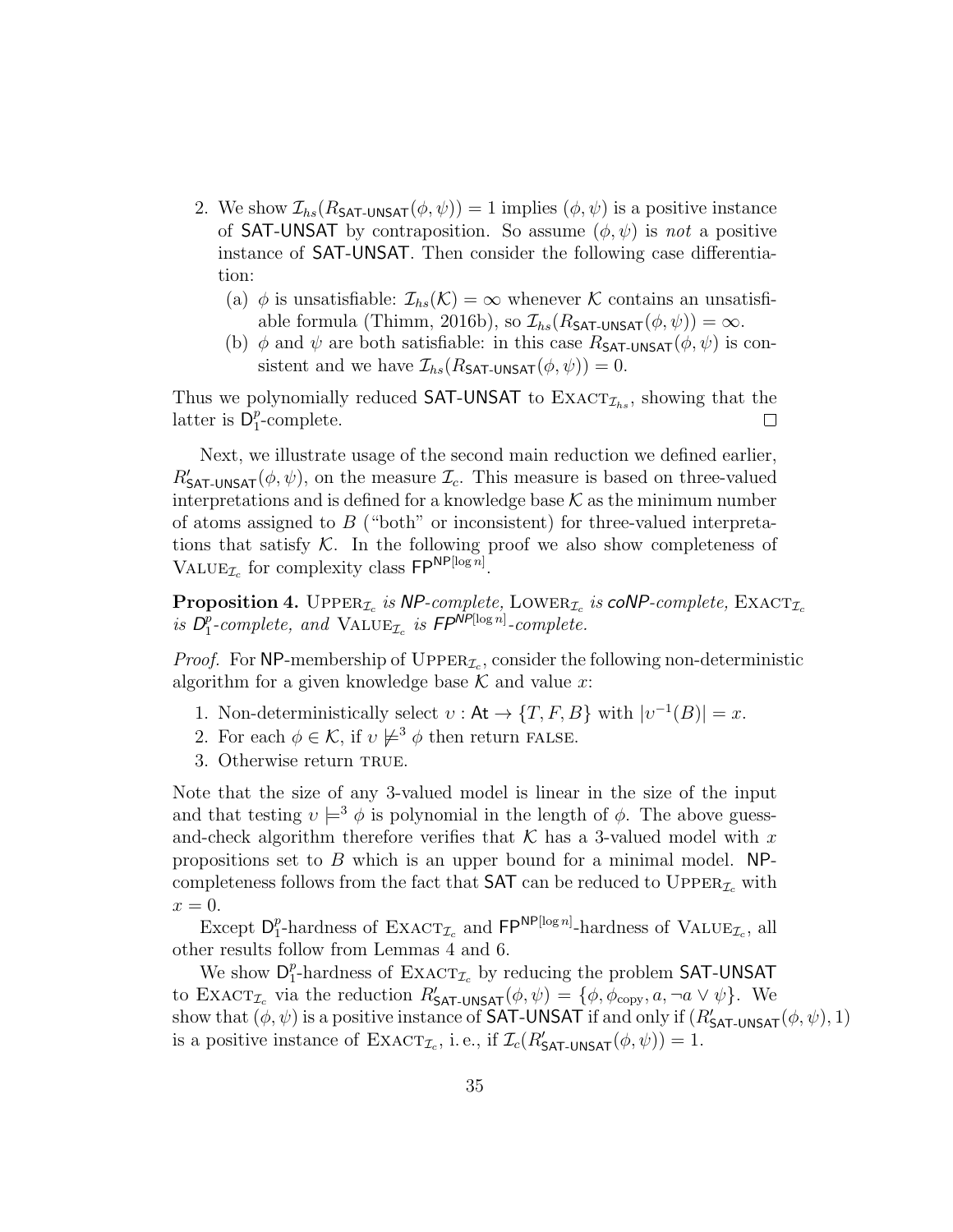- 1. Let  $(\phi, \psi)$  be a positive instance of **SAT-UNSAT**. Then there is a threevalued interpretation  $v_1$  over the atoms in  $\phi$  and  $\phi_{\text{copy}}$  with  $v_1 \models^3$  $\phi \wedge \phi_{\text{copy}}$  and  $v_1^{-1}(B) = \emptyset$  as both  $\phi$  and  $\phi_{\text{copy}}$  are satisfiable. As  $\psi$ is unsatisfiable, there is no  $v_2$  with  $v_2 \models^3 \psi$  and  $v_2^{-1}(B) = \emptyset$ . This already shows that  $\mathcal{I}_c(R'_{\text{SAT-UNSAT}}(\phi, \psi)) \geq 1$ . But  $v_3$  with  $v_3(a) = B$ and  $v_3(p) \in \{T, F\}$  arbitrarily for all atoms p appearing in  $\psi$  yields  $\nu_3 \models^3 a \wedge (\neg a \vee \psi)$  and  $|\nu_3^{-1}(B)| = 1$ . Let  $\nu$  be the combination of  $\nu_1$ and  $v_3$  (note that the latter two have disjoint domains). Then  $v \models^3$  $R'_{\text{SAT-UNSAT}}(\phi, \psi)$  and  $|v^{-1}(B)| = 1$ , showing  $\mathcal{I}_c(R'_{\text{SAT-UNSAT}}(\phi, \psi)) = 1$ .
- 2. We show by contraposition that  $\mathcal{I}_c(R'_{\text{SAT-UNSAT}}(\phi, \psi)) = 1$  implies  $(\phi, \psi)$ is a positive instance of **SAT-UNSAT**. So assume  $(\phi, \psi)$  is not a positive instance of SAT-UNSAT. Then consider the following case distinction:
	- (a)  $\phi$  is unsatisfiable: then for any v with  $v \models^3 R'_{\mathsf{SAT-UNSAT}}(\phi, \psi)$ we have  $v(p) = B$  for at least one proposition p appearing in  $\phi$ . As  $\phi_{\text{copy}}$  is unsatisfiable as well, we have  $v(p') = B$  for another proposition p'. It follows  $\mathcal{I}_c(R'_{\text{SAT-UNSAT}}(\phi, \psi)) > 1$ .
	- (b)  $\phi$  and  $\psi$  are both satisfiable: Then there is v with  $v \models^3 R'_{\mathsf{SAT-UNSAT}}(\phi, \psi)$ and  $v^{-1}(B) = \emptyset$ , showing  $\mathcal{I}_c(R'_{\text{SAT-UNSAT}}(\phi, \psi)) = 0$  (with  $v(a) =$ T and such that its two-valued restriction satisfies  $\phi$ ,  $\phi_{\text{copy}}$ , and  $\psi$ classically).

Thus we polynomially reduced  $SAT-UNSAT$ to  $EXACT_{\mathcal{I}_c}$ , showing that the latter is  $D_1^p$  $_{1}^{p}$ -complete.

Regarding  $\mathsf{FP}^{\mathsf{NP}[\log n]}$ -hardness of  $\text{VALUE}_{\mathcal{I}_c}$ , let  $\phi_s = \{c_1, \ldots, c_n\}$  be an instance over the signature  $At = \{a_1, \ldots, a_m\}$  for MaxSATSize. We now provide a reduction of MaxSATSize to  $\text{VALUE}_{\mathcal{I}_c}$ . Let  $\phi_1, \ldots, \phi_n$  with  $\phi_j =$  ${c_1^j}$  $\{a_1^j, \ldots, a_n^j\}$  (for  $j = 1, \ldots, n$ ) be copies of  $\phi$  with pairwise different signatures  $At_j = \{a_1^j\}$  $\{a_1^j, \ldots, a_m^j\}$ . Let  $\alpha_1, \ldots, \alpha_n$  be fresh propositions. Consider the following knowledge base  $\mathcal{K}_{\phi}$ .

$$
\mathcal{K}_{\phi} = {\alpha_1 \wedge \ldots \wedge \alpha_n} \cup \bigcup_{i=1}^n {\alpha_i \to c_i^1, \ldots, \alpha_i \to c_i^n}
$$

Note that  $\mathcal{K}_{\phi}$  can be constructed in polynomial time. We now claim that the maximum number of jointly satisfiable clauses of  $\phi$  is K if and only if  $\mathcal{I}_c(\mathcal{K}_{\phi}) = n - K.$ 

Without loss of generality assume that  $\{c_1, \ldots, c_K\}$  is jointly satisfiable. Define a three-valued interpretation v as follows. Let  $v(\alpha_1) = \ldots = v(\alpha_K) =$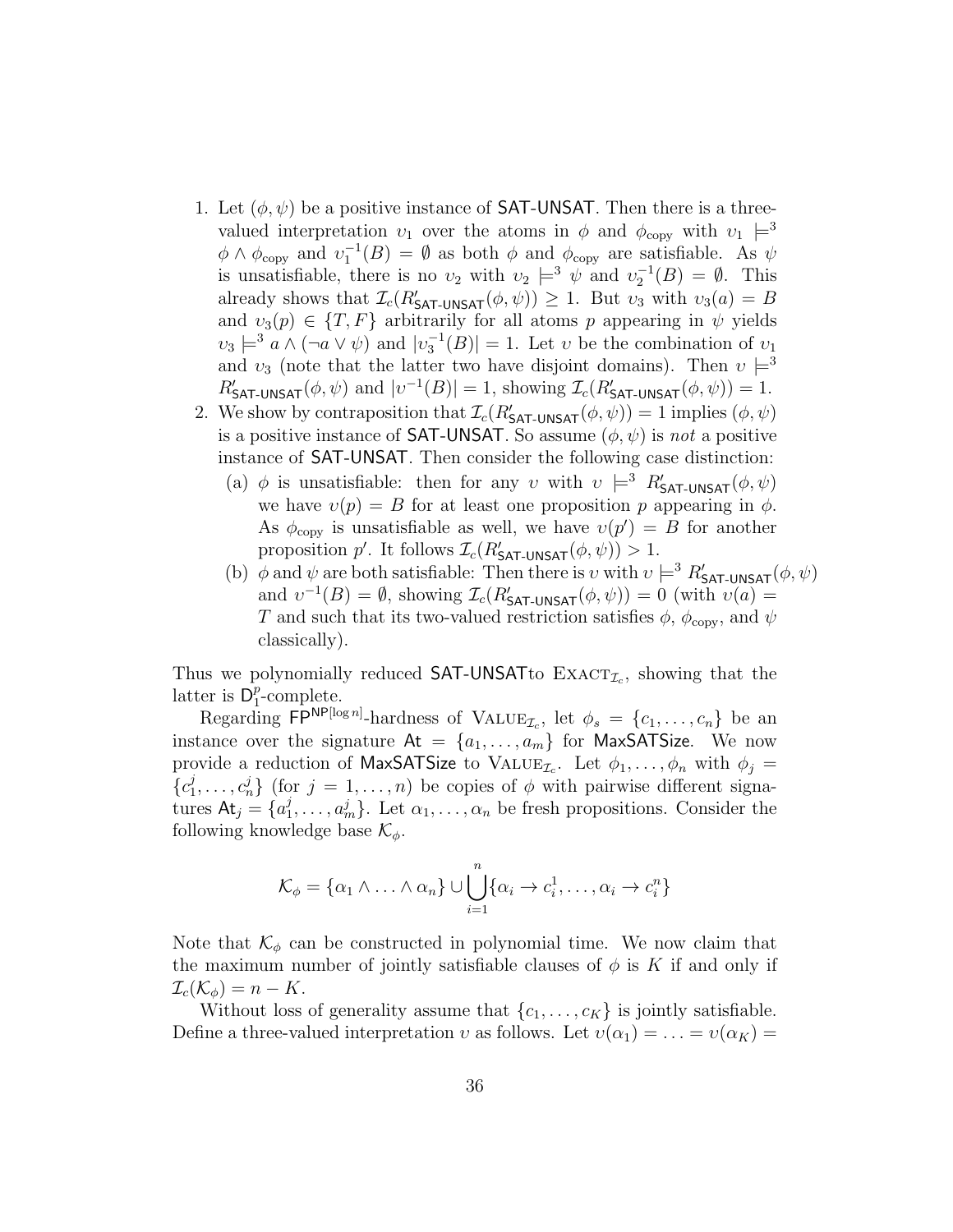T and  $v(\alpha_{K+1}) = \ldots = v(\alpha_n) = B$ . Let  $\omega$  be any (two-valued) model of  $\{c_1, \ldots, c_K\}$ . For all  $i = 1, \ldots, m$  define  $v(a_i^1) = \ldots = v(a_i^n) = \omega(a_i)$ . Then  $v \models^3 \mathcal{K}_\phi$ :

- 1.  $v \models^3 \alpha_1 \wedge \ldots \wedge \alpha_n$  as  $v(\alpha_i) \in \{B, T\}$  for all  $i = 1, \ldots, n$
- 2. for  $i \in \{1, ..., K\}$ ,  $v \models^3 \{\alpha_i \rightarrow c_i^1, ..., \alpha_i \rightarrow c_i^n\}$ . By definition,  $v(\alpha_i) = T$ , so in order to have  $v \models^3 {\{\alpha_i \to c_i^1, \ldots, \alpha_i \to c_i^n\}}$  it must hold that  $v \models^3 \{c_i^1, \ldots, c_i^n\}$ . As  $\omega \models c_i$  and each  $c_i^j$  $i_i^j$  is a copy of  $c_i$  we have that  $v \models^3 c_i^j$  $j_i$  for each  $j = 1, \ldots, n$ .
- 3. for  $i \in \{K+1,\ldots,n\}$  note that  $v(\alpha_i) = B$  so,  $v \models^3 \{\alpha_i \to c_i^1,\ldots,\alpha_i \to c_i^1, \ldots, c_i^N\}$  $c_i^n$ .

We also have  $|v^{-1}(B)| = n - K$  which gives  $\mathcal{I}_c(\mathcal{K}_{\phi}) \leq n - K$ .

Assume there is  $\hat{v}$  with  $\hat{v} \models^3 \mathcal{K}_{\phi}$  and  $|\hat{v}^{-1}(B)| < n - K$ . In order to have  $\hat{v} \models^3 \alpha_1 \wedge \ldots \wedge \alpha_n$  it must hold that  $\hat{v}(\alpha_i) \in \{T, B\}$  for  $i = 1, \ldots, n$ . As  $|\hat{v}^{-1}(B)| < n - K$  assume w.l.o.g.  $\hat{v}(\alpha_1) = \hat{v}(\alpha_{K+1}) = T$ . It follows

$$
\hat{v} \models^3 \{c_1^1, \dots, c_1^n, \dots, c_{K+1}^1, \dots, c_{K+1}^n\}
$$

As each set  $\{c_1^j\}$  $\{a_1^j, \ldots, c_{K+1}^j\}$  for  $j = 1, \ldots, n$  is not classically satisfiable (recall that  $K$  was the maximal number of jointly satisfiable clauses) there is a  $a_k^j$  $\hat{v}_{k_j}^j$   $\in$  At<sub>j</sub> with  $\hat{v}(a_k^j)$  $(k_j) = B$  for all  $j = 1, ..., n$ . It follows  $|\hat{v}^{-1}(B)| \geq n$ contradicting  $|\hat{v}^{-1}(B)| < n - K$ . It follows  $\mathcal{I}_{c}(\mathcal{K}_{\phi}) = n - K$  and therefore the claim.  $\Box$ 

The proofs of the remaining measures we study in this section  $(\mathcal{I}_{\eta}, \mathcal{I}_{\text{dala}}^{\text{hit}})$  $\mathcal{I}_{\text{dalal}}^{\Sigma}$ ,  $\mathcal{I}_{\text{fonget}}$ ,  $\mathcal{I}_{\text{forget}}$ , and  $\mathcal{I}_{mcsc}$ ) share certain similarities to the proofs of Propositions 3 and 4, however each requires their own proof, which we show in the Appendix A.

### Proposition 5. It holds that

- UPPER<sub>*I*</sub> is NP-complete if  $\mathcal{I} \in \{ \mathcal{I}_\eta, \mathcal{I}_{\text{d\nu}}^{\text{hit}}, \mathcal{I}_{\text{d\nu}}^{\Sigma}, \mathcal{I}_{\text{d\nu}}^{\text{max}}, \mathcal{I}_{\text{forget}}, \mathcal{I}_{\text{mcsc}} \};$
- LOWER<sub>*I*</sub> is coNP-complete if  $\mathcal{I} \in \{ \mathcal{I}_\eta, \mathcal{I}_{\text{d\nu}}^{\text{hit}} \mathcal{I}_{\text{d\nu}}^{\Sigma}, \mathcal{I}_{\text{d\nu}}^{\text{max}}, \mathcal{I}_{\text{forget}}, \mathcal{I}_{\text{mcsc}} \};$
- EXACT<sub>*I*</sub> is  $D_1^p$  $_{1}^{p}$ -complete if  $\mathcal{I} \in \{\mathcal{I}_{\eta}, \mathcal{I}_{dala}^{hit}, \mathcal{I}_{dala}^{\Sigma}, \mathcal{I}_{dala}^{max}, \mathcal{I}_{forget}, \mathcal{I}_{mcsc}\};$
- VALUE<sub>*I*</sub> is  $FP^{NP[log n]}$ -complete if  $\mathcal{I} \in \{\mathcal{I}_{\text{d\nu}}^{\text{hit}}, \mathcal{I}_{\text{d\nu}}^{\Sigma}, \mathcal{I}_{\text{forget}}\}$ ; and
- VALUE<sub>*I*</sub> is in  $FP^{NP[\log n]}$  if  $\mathcal{I} \in \{\mathcal{I}_\eta, \mathcal{I}_{dald}^{max}, \mathcal{I}_{mcsc}\}.$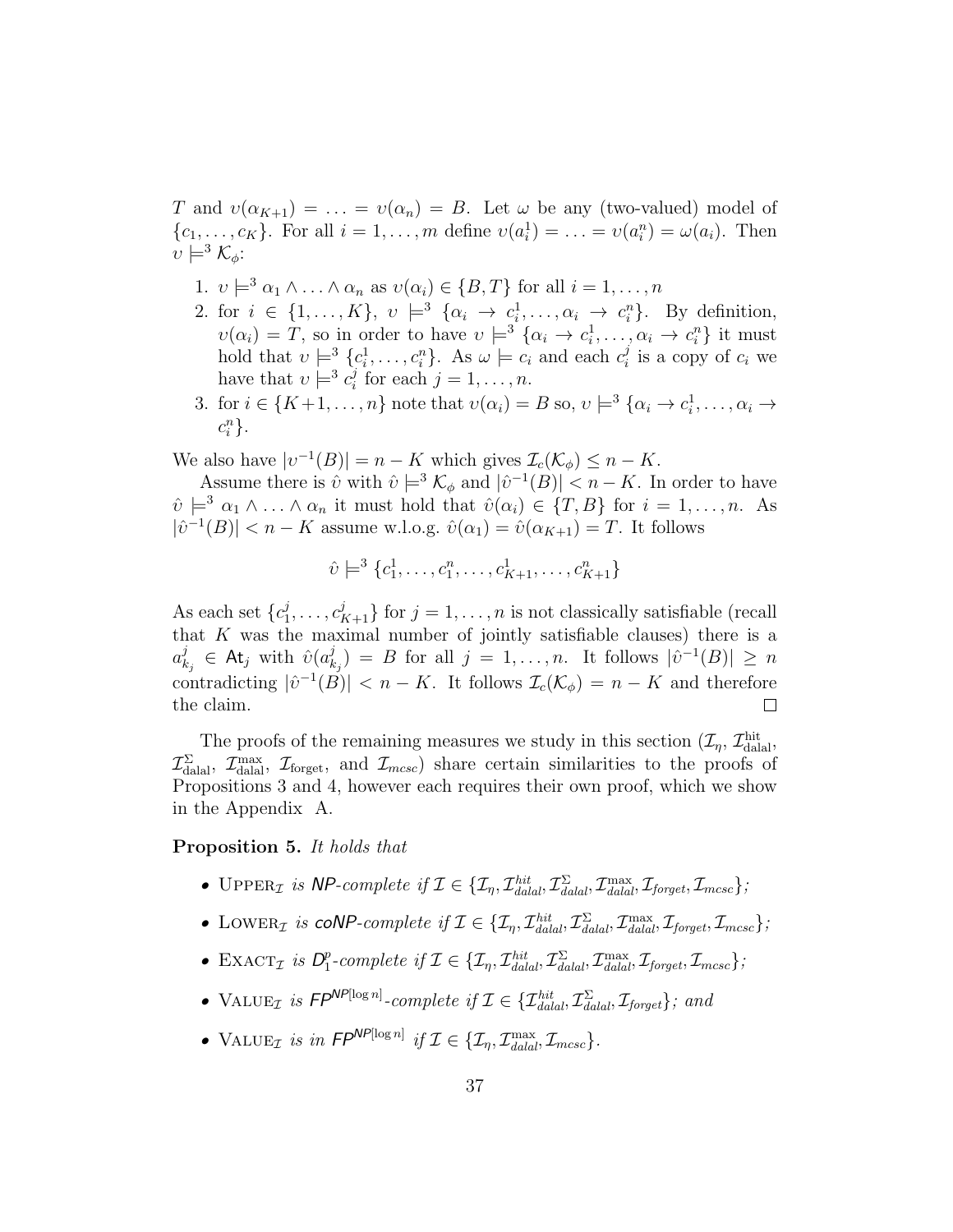We conclude our investigation of problems on the first level of the polynomial hierarchy by pointing out an interesting relationship. As for  $\text{VALUE}_{\mathcal{I}_{hs}}$ , we are currently unable to provide a  $\mathsf{FP}^{\mathsf{NP}[\log n]}$ -completeness proof. However, the problem  $\text{VALUE}_{\mathcal{I}_{hs}}$  has a close relationship with the problem Chromatic-Number defined via

ChromaticNumber Input: an undirected graph  $G = (V, E)$ **Output:** The chromatic number  $\gamma(G)$  of G

Recall that the chromatic number  $\gamma(G)$  of a graph G is the minimum number of colours needed to colour all vertices of  $G$  so that no two adjacent vertices have the same colour. We have the following relationship between the two problems.

### **Proposition 6. ChromaticNumber** can be polynomially reduced to  $VALUE_{\mathcal{I}_{hs}}$ .

However, it seems not to be known whether ChromaticNumber is  $\mathsf{FP}^{\mathsf{NP}[\log n]}$ complete (which would also show  $\mathsf{FP}^{\mathsf{NP}[\log n]}$ -completeness for  $\text{VALUE}_{\mathcal{I}_{hs}}$ ).

#### 4.2. Problems on the second level of the polynomial hierarchy

We now turn to inconsistency measures, which involve problems on the second level of the polynomial hierarchy. We first recall a result regarding  $\mathcal{I}_{mv}$  from (Xiao and Ma, 2012) which is given without proof.

Proposition 7.  $\text{EXACT}_{\mathcal{I}_{mv}}$  is  $D_2^p$ <sup>p</sup><sub>2</sub>-complete, UPPER<sub> $\mathcal{I}_{mv}$ </sub> is  $\Pi_2^p$  $_{2}^{p}$ -complete, LOWER $_{\mathcal{I}_{mv}}$ is  $\Sigma_2^p$  $\sum_{i=1}^{p}$ -complete, and  $\text{VALUE}_{\mathcal{I}_{mv}}$  is in  $\overline{FP^{\Sigma_{2}^{p}[\log n]}}$ .

We now continue with two novel results regarding the inconsistency measures  $\mathcal{I}_{nc}$  and  $\mathcal{I}_p$ . For both we provide direct proofs of  $\Sigma_2^p$ -completeness for the problem LOWER<sub>Z</sub> and utilize again Lemmas 4 and 6 to gain insights on the remaining problems. Intuitively, the increase in terms of complexity of measures in this section, compared to measures discussed in previous Section 4.1, is due to the fact that to verify a lower bound we non-deterministically guess a witness that guarantees the bound, but checking the witness itself is a coNP-hard problem.

We give an overview on the problems used in the proofs. In order to show hardness results we will make use of several problems involving *Quantified Boolean Formulas* (QBFs). In general, a quantified Boolean formula  $\phi$  (in prenex normal form) is an expression of the form

$$
\phi = Q_1 X_1 \dots Q_n X_n \psi
$$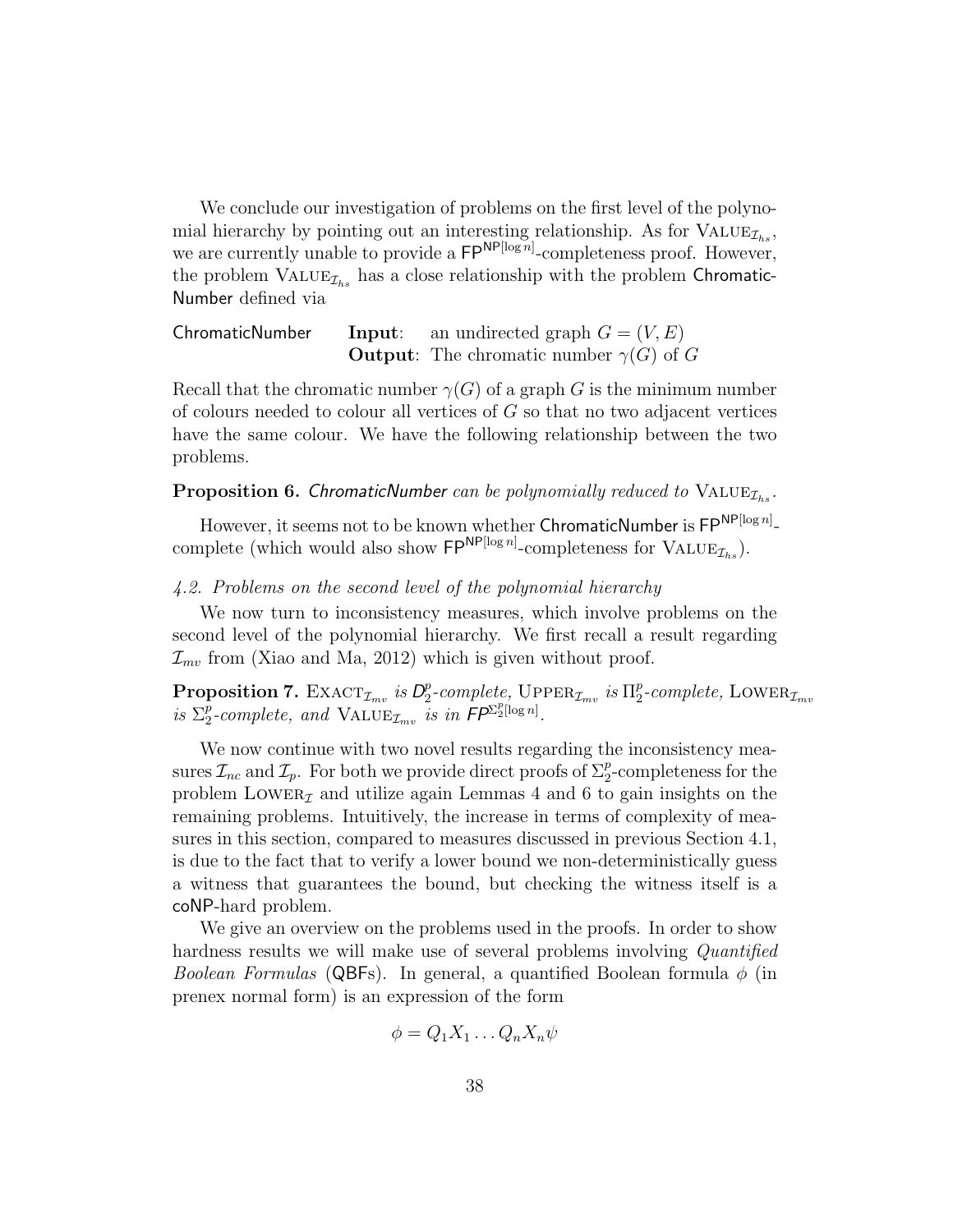where  $Q_1, \ldots, Q_n \in \{\forall, \exists\}, X_1, \ldots, X_n$  are pairwise disjoint sets of propositions and  $\psi$  is a propositional formula over the signature  $X_1 \cup \ldots \cup X_n$ . Truth of quantified Boolean formulas is inductively defined as follows:

- $\phi = \forall X_1 Q_2 X_2 \dots Q_n X_n \psi$  is true if for all  $\omega \in \Omega(X_1), Q_2 X_2 \dots Q_n X_n \psi[\omega]$ is true.
- $\phi = \exists X_1 Q_2 X_2 \dots Q_n X_n \psi$  is true if there is  $\omega \in \Omega(X_1)$  such that  $Q_2X_2 \ldots Q_nX_n\psi[\omega]$  is true.
- $\phi = \psi$  is true if  $\psi \equiv \top$

A QBF  $\phi$  as above is *alternating* if universal and existential quantifiers alternate. The following problems  $\exists \mathsf{QBF}_i$  and  $\forall \mathsf{QBF}_i$  are the canonical  $\Sigma_i^p$ - and  $\Pi_i^p$ <sup>*p*</sup>-complete problems ( $i \in \mathbb{N}$ ), respectively.

| $\exists \mathsf{QBF}_i$ | <b>Input:</b> an alternating QBF $\phi = \exists X_1 \forall X_2 \dots Q_i X_i \psi$<br><b>Output:</b> TRUE iff $\phi$ is true |
|--------------------------|--------------------------------------------------------------------------------------------------------------------------------|
| $\forall \mathsf{QBF}_i$ | <b>Input:</b> an alternating QBF $\phi = \forall X_1 \exists X_2 \dots Q_i X_i \psi$<br><b>Output:</b> TRUE iff $\phi$ is true |

The problem families  $\exists \mathsf{QBF}_i$  and  $\forall \mathsf{QBF}_i$  generalise the problems SAT and UNSAT to higher levels of the polynomial hierarchy. In particular, note that  $\exists \mathsf{QBF}_1$  is equivalent to SAT as it asks whether a  $\mathsf{QBF}\ \phi = \exists X\psi$  is true, i.e., whether  $\psi$  is satisfiable. Similarly,  $\forall \mathsf{QBF}_1$  is equivalent to UNSAT as it asks whether a QBF  $\phi = \forall X \psi$  is true, i.e., whether  $\neg \psi$  is unsatisfiable.

In order to show  $\mathsf{D}_2^p$  $_{2}^{p}$ -completeness, we can also generalise the problem SAT-UNSAT in a similar way to higher levels of the polynomial hierarchy. Here, the problem  $\forall \exists \mathsf{QBF}_i$  defined as follows is the canonical  $\mathsf{D}_i^p$  $i$ -complete problem.

 $\forall \exists \mathsf{QBF}_i$  Input: a pair  $(\phi, \phi')$  of  $\mathsf{QBF}_s$  with  $\phi = \exists X_1 \forall X_2 \dots Q_i X_i \psi$  and  $\phi' = \forall X_1' \exists X_2' \dots Q_i' X_i' \psi'$ **Output:** TRUE iff  $\phi$  and  $\phi'$  are true

Note as well that  $\forall \exists \mathsf{QBF}_1$  is equivalent to **SAT-UNSAT**. Our results are as follows.

Proposition 8. LOWER $_{\mathcal{I}_{nc}}$  is  $\Sigma_2^p$ <sup>p</sup><sub>2</sub>-complete, UPPER<sub>*Inc</sub>* is  $\Pi_2^p$ </sub>  $_{2}^{p}$ -complete,  $\text{EXACT}_{\mathcal{I}_{nc}}$ is in  $D_2^p$  $P_2$ , and VALUE<sub> $\mathcal{I}_{nc}$ </sub> is in  $\mathsf{FP}^{\Sigma_2^p[\log n]}.$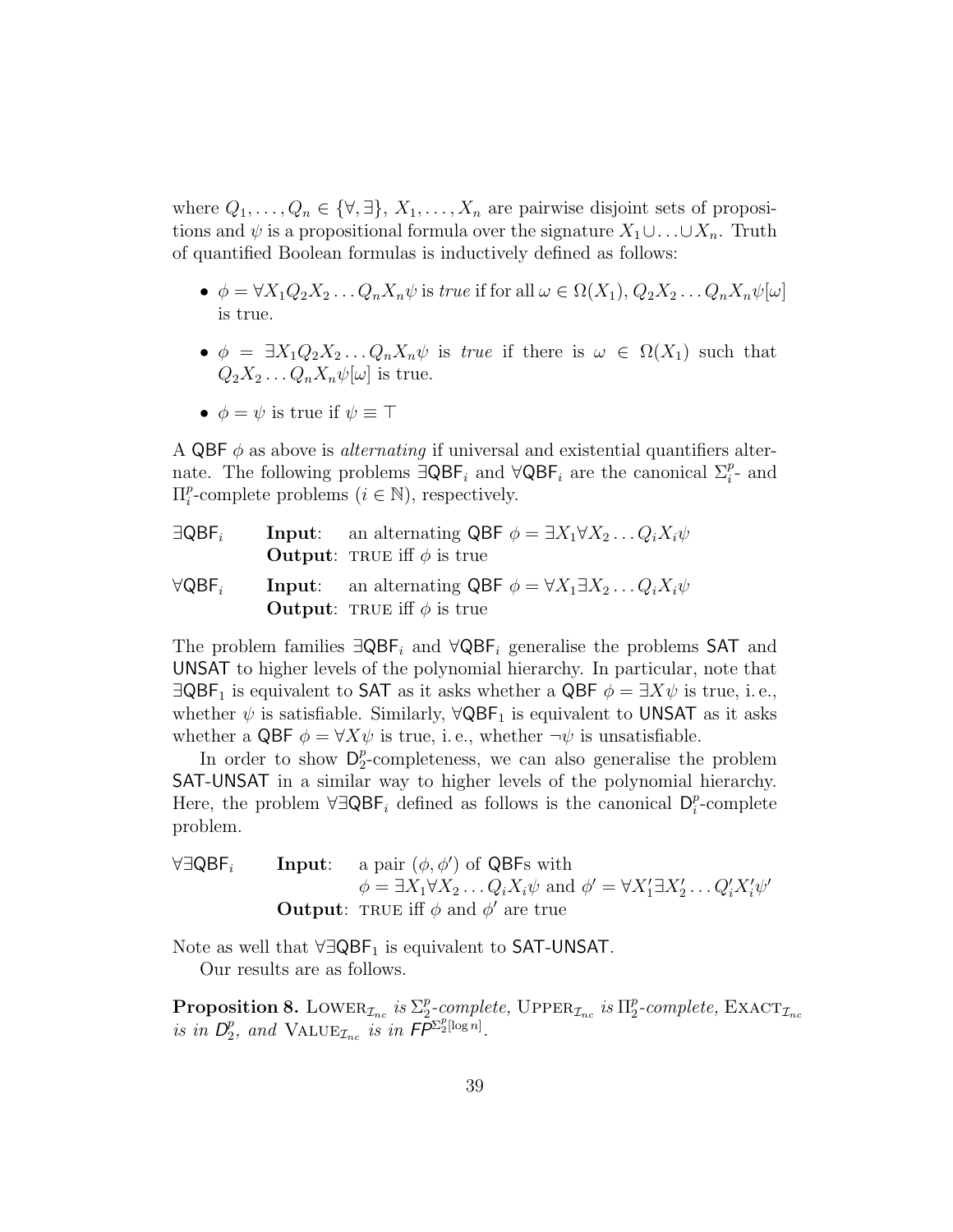*Proof.* We first consider LOWER<sub> $\mathcal{I}_{nc}$ </sub>. Observe that, if  $\mathcal{K} \models \bot$ , we have

$$
\mathcal{I}_{nc}(\mathcal{K}) = |\mathcal{K}| - \max\{n \mid \forall \mathcal{K}' \subseteq \mathcal{K} : |\mathcal{K}'| = n \Rightarrow \mathcal{K}' \not\models \perp\}
$$

$$
= |\mathcal{K}| - \min\{m \mid \exists \mathcal{K}' \subseteq \mathcal{K} : |\mathcal{K}'| = m \land \mathcal{K}' \models \perp\} + 1
$$

For the membership result, first check whether  $\mathcal{K} \models \bot$  (via one NP oracle call). Then, we non-deterministically guess a set  $\mathcal{K}' \subseteq \mathcal{K}$  with  $|\mathcal{K}'| = k$  and ask an NP-oracle whether  $K'$  is inconsistent. If  $K'$  is inconsistent then k is an upper bound for

$$
\min\{m \mid \exists \mathcal{K}' \subseteq \mathcal{K} : |\mathcal{K}'| = m \land \mathcal{K}' \models \perp\}
$$

and thus  $|\mathcal{K}| - k + 1$  is a lower bound for  $\mathcal{I}_{nc}(\mathcal{K})$ .

Regarding hardness, we provide a reduction from  $\exists \mathsf{QBF}_2$ . Let  $\phi = \exists X \forall Y \psi$ be an instance of  $\exists \text{QBF}_2$ . Let  $X = \{x_1, \ldots, x_n\}$ . Construct an instance of LOWER $_{\mathcal{I}_{nc}}$  as follows.

$$
\chi_i = p_i \wedge (d \to x_i) \quad \overline{\chi_i} = p_i \wedge (d \to \neg x_i)
$$

$$
\chi = (\bigwedge_{1 \leq i \leq n} p_i) \to (d \wedge \neg \psi)
$$

The atoms d and  $p_i$  are fresh atoms not occurring in  $\psi$ . Then let the knowledge base  $\mathcal{K} = \bigcup_{1 \leq i \leq n} \{\chi_i, \overline{\chi_i}\} \cup \{\chi\}$ . Note that  $\mathcal{K} \models \bot$ . Further set bound  $x = |\mathcal{K}| - (n+1) + 1 = 2 \cdot n + 1 - n = n+1$ . Knowledge base K can be constructed in polynomial time. We claim that  $\phi$  is true iff  $\mathcal{I}_{nc}(\mathcal{K}) \geq n+1$ . We start with the following observation: it holds that any  $\mathcal{K}' \subseteq \mathcal{K}$  is satisfiable if (i)  $\chi \notin \mathcal{K}'$ , or (ii)  $|\mathcal{K}'| < n+1$ . If  $\chi \notin \mathcal{K}'$  then there is a model of  $\mathcal{K}'$ assigning d to false. If  $|K'| < n+1$  then K' is satisfiable, since either  $\chi \notin \mathcal{K}'$ or for one *i* with  $1 \leq i \leq n$  neither  $\chi_i \in \mathcal{K}'$  nor  $\overline{\chi_i} \in \mathcal{K}'$  ( $p_i$  can be assigned to false). It holds that (note that  $|\mathcal{K}| = 2 \cdot n + 1$ )

$$
\mathcal{I}_{nc}(\mathcal{K}) \ge n + 1 = 2 \cdot n + 1 - (n + 1) + 1 = |\mathcal{K}| - (n + 1) + 1
$$
  
iff  $\exists \mathcal{K}' \subseteq \mathcal{K}$  s. t.  $\mathcal{K}' \models \bot$  and  $|\mathcal{K}'| = n + 1$   
iff  $\exists \mathcal{K}' \subseteq \mathcal{K}$  s. t.  
 $\mathcal{K}' \models \bot, \chi \in \mathcal{K}'$ , and  $|\mathcal{K}' \cap {\chi_i, \overline{\chi_i}}| = 1 \,\forall i \, 1 \le i \le n$   
(\*) iff  $\exists \omega$  defined on X s. t.  $\neg \psi[\omega] \models \bot$   
iff  $\exists \omega$  defined on X s. t.  $\top \models \psi[\omega]$   
iff  $\phi$  is true.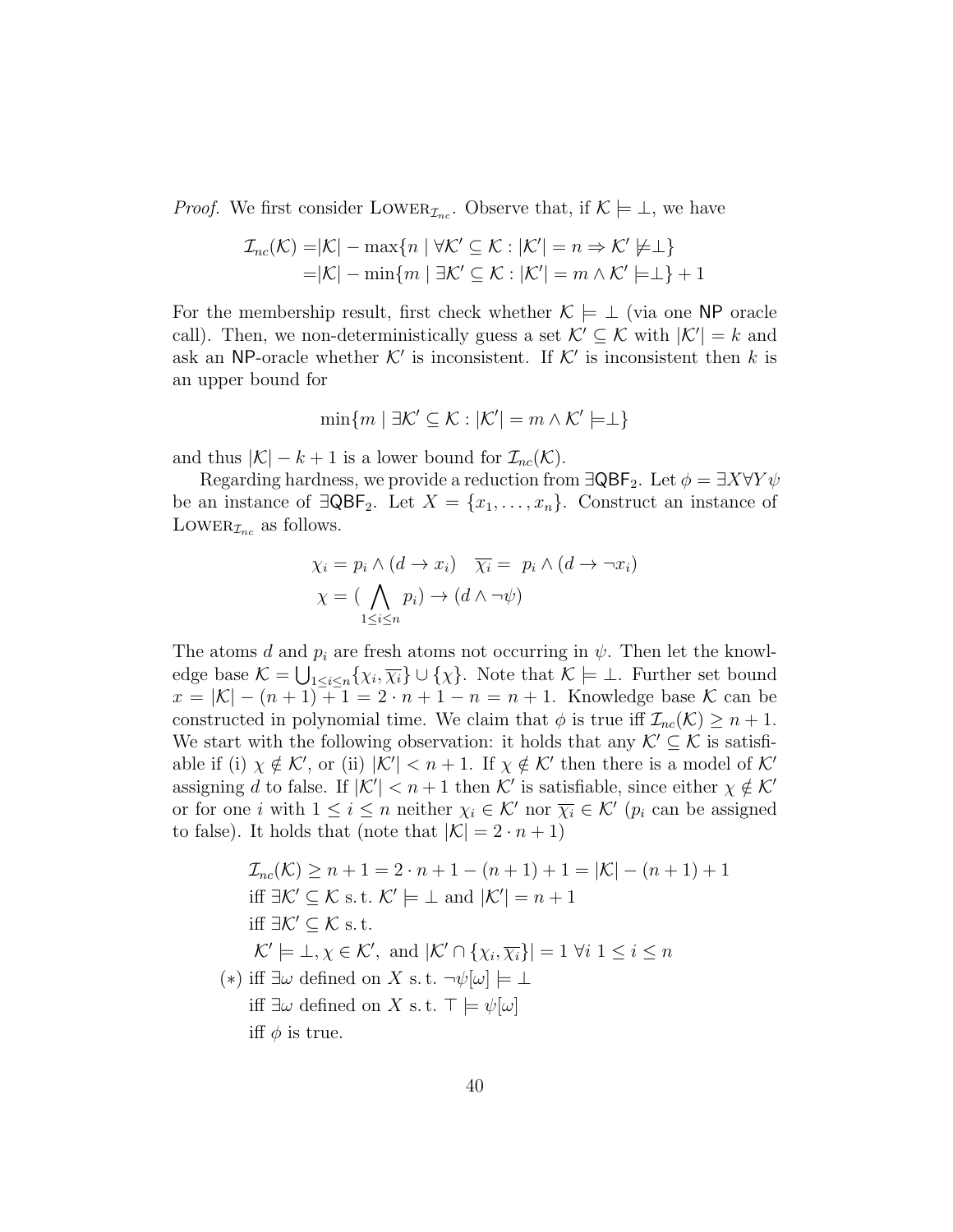For (∗), intuitively, a "simulation" of a truth value assignment of an interpretation is achieved by "choosing" either  $\chi_i$  or  $\overline{\chi_i}$ .

All other results follow from Lemmas 4 and 6.

 $\Box$ 

The proof of the following proposition regarding  $\mathcal{I}_p$  is similar as the one above and can be found in Appendix A.

 $\text{Proposition 9. } \text{Upper}_{\mathcal{I}_p} \text{ is } \Pi_2^p$  $_{2}^{p}$ -complete, LOWER<sub> $\mathcal{I}_{p}$ </sub> is  $\Sigma_{2}^{p}$  $_{2}^{p}$ -complete,  $\text{EXACT}_{\mathcal{I}_p}$ is  $D_2^p$  $_{2}^{p}$ -complete., and  $\widehat{\text{VALUE}_{\mathcal{I}_{p}}}$  is in  $\mathsf{FP}^{\Sigma_{2}^{p}[\log n]}$ .

#### 4.3. Problems on the third level of the polynomial hierarchy

We now look into the computational complexity of problems involving the measure  $\mathcal{I}_{CC}$ . Recall that computing  $\mathcal{I}_{CC}(\mathcal{K})$  for a knowledge base  $\mathcal K$ amounts to considering sets  $\{K_1, \ldots, K_n\}$  such that all  $K_i$  are pairwise disjoint inconsistent subsets of K and MI(K<sub>1</sub>∪...∪K<sub>n</sub>) is the union of all MI(K<sub>i</sub>),  $i = 1, \ldots, n$ . Such a set is called conditional independent MUS partition of K and  $\mathcal{I}_{CC}(\mathcal{K})$  is defined to be the cardinality of a maximal one.

Let us first consider the following decision problem  $DECMUSPART$  about conditional independent MUS partitions:

DECMUSPART Input:  $\mathcal{K} \in \mathbb{K}, \{K_1, \ldots, K_n\}$ **Output:** TRUE iff  $\{K_1, \ldots, K_n\}$  is a conditional independent MUS partition of  $K$ 

We show now that DECMUSPART is  $\Pi_2^p$ -complete.

Proposition 10. DECMUSPART is  $\Pi_2^p$  $_2^p$ -complete.

Proof. For membership, we show that the complementary problem CODEC-MusPart defined as

 $\text{coDecMusParam}$  Input:  $\mathcal{K} \in \mathbb{K}, \{K_1, \ldots, K_n\}$ **Output:** TRUE iff  $\{K_1, \ldots, K_n\}$  is not a conditional independent MUS partition of  $K$ 

is in  $\Sigma_2^p = \mathsf{NP}^{\mathsf{NP}}$ . Then it automatically follows that DECMUSPART is in  $\Pi_2^p$ . To show that CODECMUSPART is in  $NP^{NP}$  consider the following algorithm

- 1. Non-deterministically guess an interpretation  $\omega$ , a set  $M = {\alpha_1, \ldots, \alpha_m} \subseteq$  $\mathcal{K}$ , and interpretations  $\omega_1, \ldots, \omega_m$
- 2. If  $K_1, \ldots, K_n$  are not pairwise disjoint return TRUE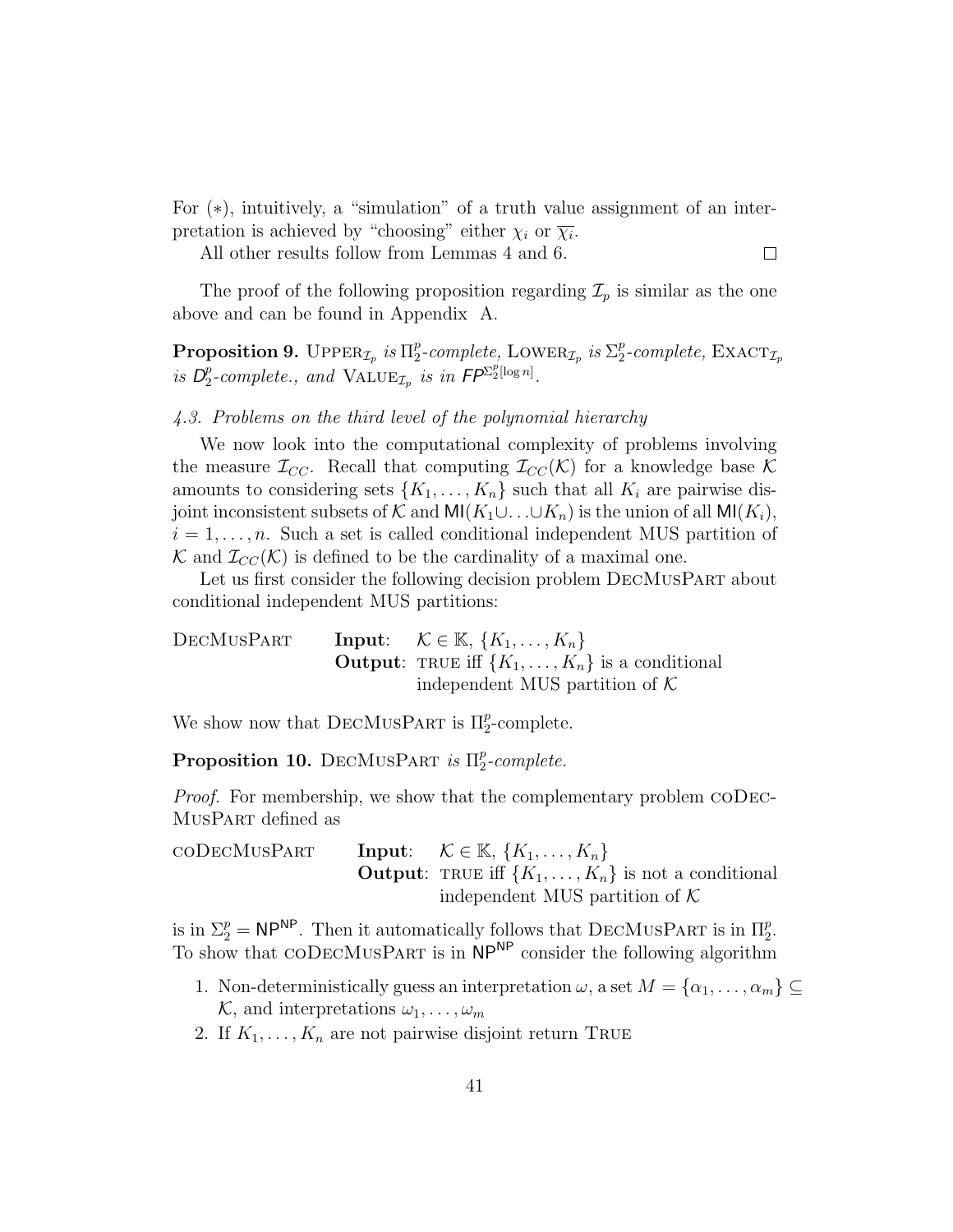- 3. If  $K_1 \cup \ldots \cup K_n \nsubseteq \mathcal{K}$  return TRUE
- 4. If  $\omega \models K_i$  for some  $i \in \{1, ..., n\}$  return TRUE
- 5. If there are no  $i, j \in \{1, \ldots, n\}, i \neq j$ , with  $M \cap K_i \neq \emptyset$  and  $M \cap K_j \neq \emptyset$ return False
- 6. Use NP-oracle to decide  $M \models \perp$ ; if  $M \not\models \perp$  return FALSE
- 7. for  $i = 1, \ldots, m$ , if  $\omega_i \not\models M \setminus {\alpha_i}$  return FALSE
- 8. Return True

Step 2 and step 3 check whether  $K_1, \ldots, K_n$  are pairwise disjoint subsets of  $K$ . If this is not the case they cannot be a conditional independent MUS partition. Step 4 checks whether any  $K_i$  is consistent, which also shows that  ${K_1, \ldots, K_n}$  cannot be a conditional independent MUS partition. Steps 5–7 check whether there is a minimal inconsistent subset  $M$  that intersects two different  $K_i, K_j$ . In particular, in step 5 we check whether the guessed M intersects with two different  $K_i, K_j$ . In step 6 we check inconsistency of M and in step 7 minimality (all subsets with one fewer element are consistent). Note that the algorithm has polynomial runtime.

In order to show  $\Pi_2^p$ -hardness, we consider a reduction from  $\forall \mathsf{QBF}_2$  (see previous section). Let  $\phi = \forall X \exists Y \psi$  be an instance of  $\forall \text{QBF}_2$ . Let  $X =$  ${x_1, \ldots, x_m}$  and c a fresh propositional variable. Then define

$$
K_1 = \{x_1, \neg x_1\}
$$

$$
\vdots
$$

$$
K_m = \{x_m, \neg x_m\}
$$

$$
K_{m+1} = \{\psi \land c, \neg c\}
$$

We claim that  $\phi = \forall X \exists Y \psi$  evaluates to true if and only if  $\{K_1, \ldots, K_{m+1}\}$  is a conditional independent MUS partition of  $K_1 \cup \ldots \cup K_{m+1}$ . First, observe that each set  $K_1, \ldots, K_{m+1}$  is a minimal inconsistent set. So,  $\{K_1, \ldots, K_{m+1}\}\$ can only be a conditional independent MUS partition if there is no  $M \in$  $\text{MI}(K_1 \cup \ldots \cup K_{m+1})$  with  $M \neq K_1, \ldots, M \neq K_{m+1}$ . Assume there is such an M. Then  $\psi \wedge c \in M$  as every minimal inconsistent subset of  $K_1 \cup ... \cup K_m$ is one of the  $K_1, \ldots, K_m$  itself. So

$$
M = \{ (\neg)x_{i_1}, \dots, (\neg)x_{i_k}, \psi \wedge c \}
$$

for some  $i_1, \ldots, i_k \subseteq \{1, \ldots, m\}$  with  $i_j \neq i_{j'}$  for  $j \neq j'$ . As c cannot be responsible for the inconsistency in  $M$ , it follows that there is a configuration of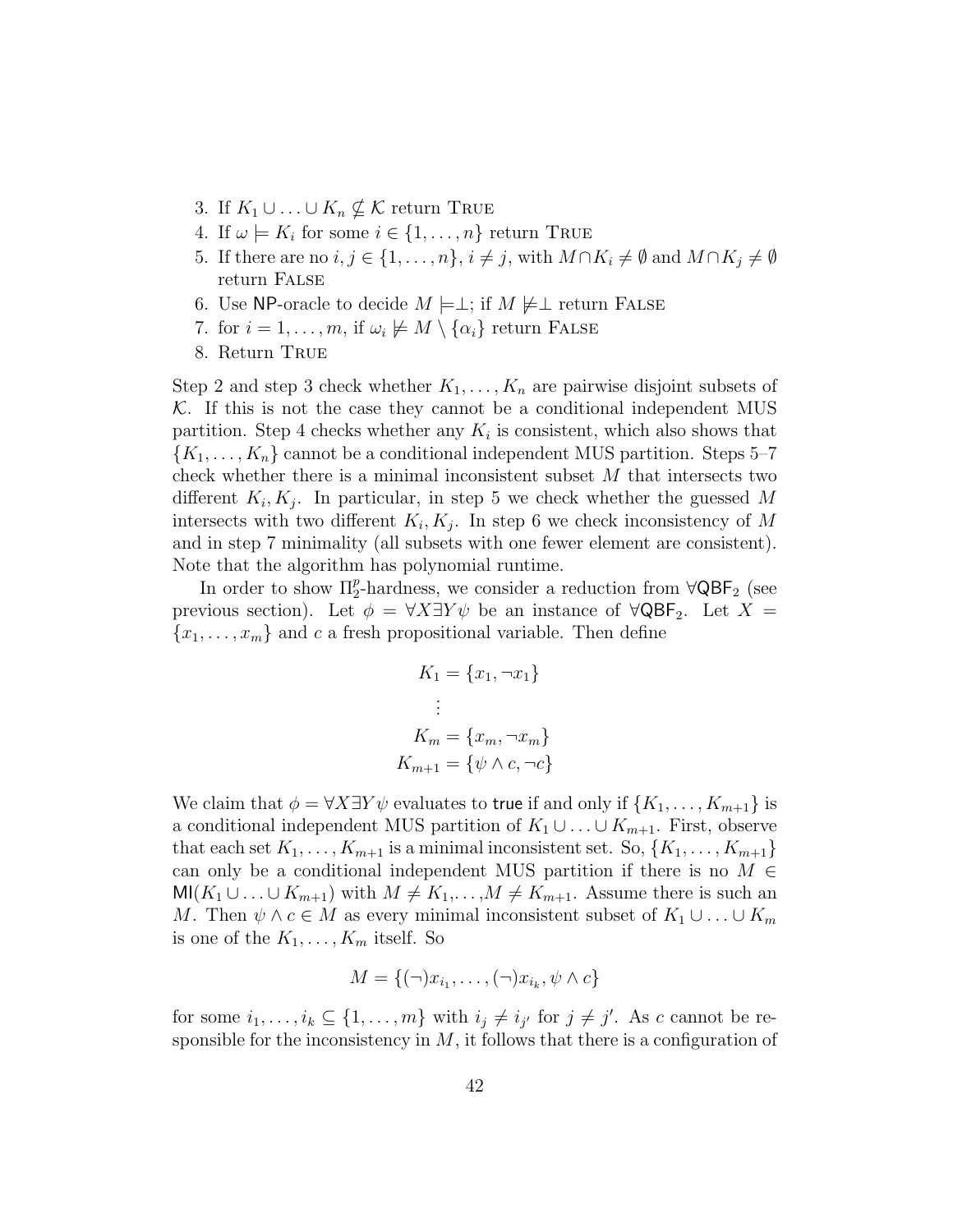X (prescribed by  $(\neg)x_{i_1}, \ldots, (\neg)x_{i_k}$ ) such that  $\psi$  is false (for all configurations of Y). So if  $\{K_1, \ldots, K_{m+1}\}\$ is not a conditional independent MUS partition then  $\phi = \forall X \exists Y \psi$  evaluates to false. On the other hand, if  $\{K_1, \ldots, K_{m+1}\}\$ is a conditional independent MUS partition then  $\phi = \forall X \exists Y \psi$  evaluates to  $\Box$ true.

Having established the exact complexity class of DecMusPart on the second level of the polynomial hierarchy, we can easily establish that  $\text{Lower}_{\mathcal{I}_{CC}}$ resides not higher than on the third level of the polynomial hierarchy.

#### Proposition 11. LOWER<sub> $\mathcal{I}_{CC}$ </sub> is in  $\Sigma_3^p$  $_3^p.$

The  $\Pi^p_2$ -completeness of DECMUSPART is a strong evidence that  $\operatorname{Lower}_{\mathcal{I}_{CC}}$ cannot reside on the second level of the polynomial hierarchy itself. However, we did not find any  $\Sigma_3^p$ -hardness proof for LOWER<sub> $\mathcal{I}_{CC}$ </sub>, yet. Nonetheless, using the membership result above we can also provide upper bounds for the other computational problems, utilising similar reasoning as in Lemmas 4 and 6.

Corollary 3. UPPER<sub> $\mathcal{I}_{CC}$ </sub> is in  $\Pi_3^p$ <sup>p</sup><sub>3</sub>, EXACT<sub>*Icc*</sub> is in  $D_3^p$  $_{3}^{p}$ , and VALUE<sub> $I_{CC}$ </sub> is in  $FP^{\sum_{3}^{p}[\log n]}$ .

# 4.4. Problems beyond the third level of the polynomial hierarchy

In this section we study the complexity of the remaining measures  $\mathcal{I}_{\text{MI}}$ ,  $\mathcal{I}_{\text{MI}}$ ,  $\mathcal{I}_{mc}$ , and  $\mathcal{I}_{is}$ . The main results in this section are that these measures contain (sub)problems whose counting complexity is higher than for propositional model counting. In particular, for  $\mathcal{I}_{ML}$ ,  $\mathcal{I}_{mc}$ , and,  $\mathcal{I}_{is}$ , we show completeness for CNP for the decision problems with lower and upper bounds and hardness for  $C=NP$  checking the exact bound. Further, we show  $\#\text{-coNP}$ completeness, under subtractive reductions (see Section 2 for the definition) for these measures for the problem of computing the exact value.

Since  $\#$  coNP is a complexity class containing counting problems, we consider the problems of counting the number of (a) minimal inconsistent subsets, (b) maximal consistent subsets and self-contradictory formulas, and (c) independent sets from the set of minimal inconsistent subsets. Problem (a) is equal to the problem VALUE<sub> $I_{\text{MI}}$ </sub>. Problem (b) differs from VALUE<sub> $I_{mc}$ </sub> by being off by one (VALUE<sub> $\mathcal{I}_{mc}$ </sub> is equal to the number of maximal consistent subsets plus the number of self-contradictory formulas minus one). The value sought in problem  $\text{VALUE}_{\mathcal{I}_{is}}$  is based on a logarithm of the number of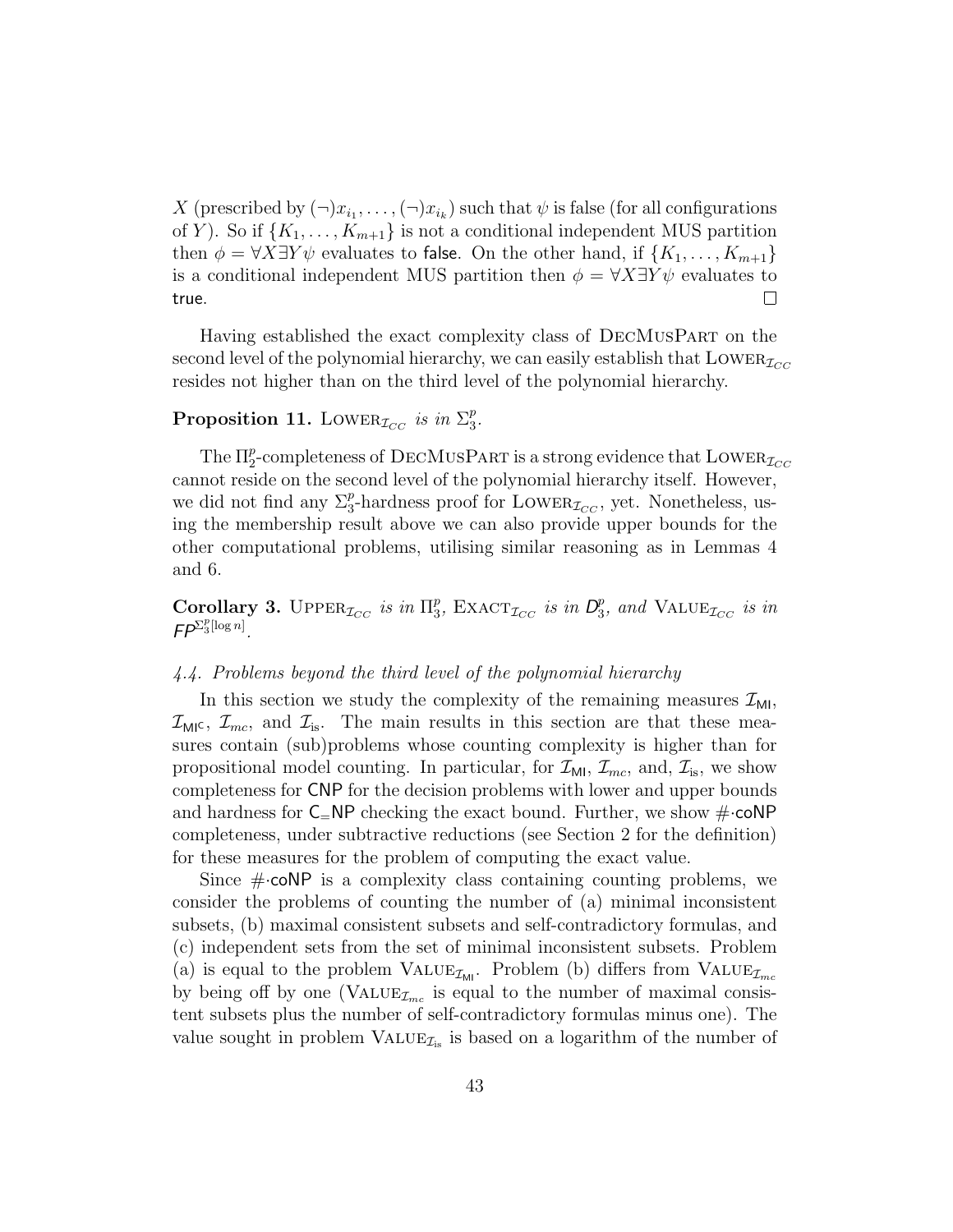independent sets; we omit in our investigation of  $\text{VALUE}_{\mathcal{I}_{is}}$  this logarithm. The reason for omitting the logarithm is that we can then directly apply counting complexity classes (which rely on a non-negative integer as output). We think this is not an obstacle in complexity classification: one can directly obtain the result with negligible computational cost. The problems are formalized in our usual notation as follows.

| #MCAndContractory                                            | Input: $K \in \mathbb{K}$ |
|--------------------------------------------------------------|---------------------------|
| Output: $ MC(K)  +  \{\phi \in K   \phi \models \bot\} $     |                           |
| #is                                                          | Input: $K \in \mathbb{K}$ |
| Output: $ \{M \subseteq MI(K)   M \text{ is independent}\} $ |                           |

For the measure  $\mathcal{I}_{MI}$ , we show hardness for all three decision problems (for CNP and  $C_N$ NP), and show membership for VALUE<sub> $\mathcal{I}_{ML}$ </sub> for class  $FP^{\# \cdot \text{coNP}}$ . That is, the value of this measure can be computed via a deterministic polynomial time algorithm that can access a functional  $\#\text{-coNP}$ oracle.

Briefly put, these complexity results indicate that problems under  $\mathcal{I}_{ML}$ ,  $\mathcal{I}_{\text{MI}}$ ,  $\mathcal{I}_{mc}$ , and  $\mathcal{I}_{is}$  exhibit considerably high complexity, in particular, if compared to all the other measures studied in this paper. An intuitive explanation is that all these measures are based on counting structures that are themselves hard (e.g.  $D_1^p$ )  $_{1}^{p}$ -complete) to check whether a structure is to be counted or not, and, in addition, that the number of attainable values may be exponential in the size of the knowledge base (see also (Thimm, 2016a)).

The main problems we use in this section to reduce from are those related to counting models of an open quantified Boolean formula. More concretely, we use problems with a given QBF of the form  $\chi = \forall Y \phi(X, Y)$  with X and Y sets of Boolean variables. That is, we have a universally quantified part (Y variables) and an open part (X variables). A model of  $\chi$  is an assignment to X s.t.  $\forall Y \phi'(Y)$  evaluates to true, with  $\phi'(Y)$  being the formula where all occurrences of variables in  $X$  have been replaced by the assignment to  $X$ (i.e. if x is true replaced by  $\top$  and if x is false replaced by  $\bot$ ). We denote, like in the unquantified case, the set of all models of  $\chi$  by  $\mathsf{Mod}(\chi)$ .

The three main problems we make use of are then defined, for a given  $\chi = \forall Y \phi(X, Y)$ , as (i) the counting problem of computing  $|\textsf{Mod}(\chi)|$ , (ii) determining whether  $|\text{Mod}(\chi)| \geq k$  holds for a given integer k, and (iii) determining whether  $|\text{Mod}(x)| = k$  for a given integer k. Problem (i) is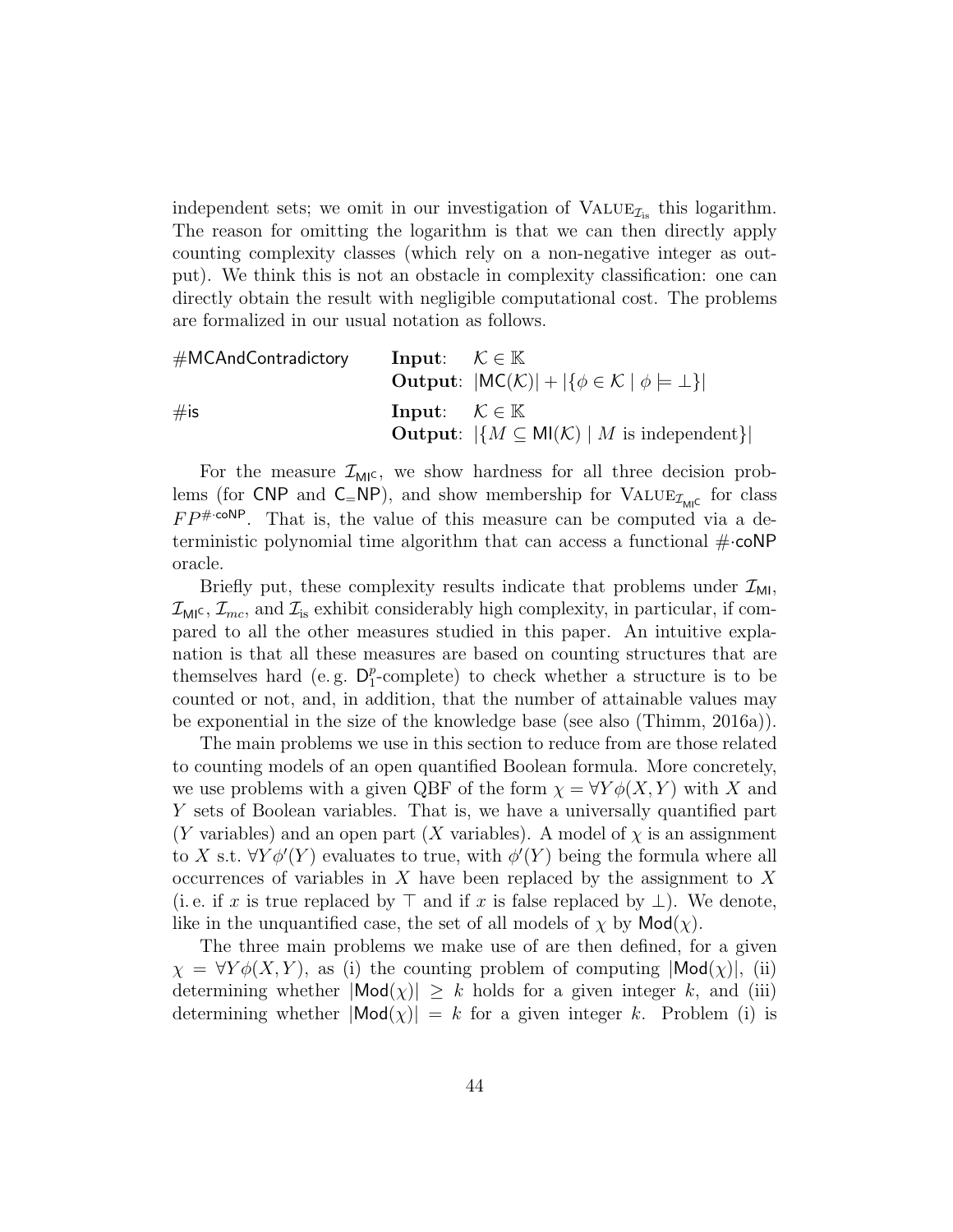$\#$  coNP-complete, problem (ii) is CNP-complete, and problem (iii) is  $C_{=}NP$ complete.

| $\# \Pi_1$ SAT     | <b>Output:</b> $ \text{Mod}(\chi) $ | <b>Input:</b> a QBF $\chi = \forall Y \phi(X, Y)$                                                                                 |
|--------------------|-------------------------------------|-----------------------------------------------------------------------------------------------------------------------------------|
| $\#_{>} \Pi_1$ SAT |                                     | <b>Input:</b> a QBF $\chi = \forall Y \phi(X, Y)$ , and an integer $k \geq 0$<br><b>Output:</b> TRUE iff $ \text{Mod}(x)  > k$    |
| $\#$ _ $\Pi_1$ SAT |                                     | <b>Input:</b> a QBF $\chi = \forall Y \phi(X, Y)$ , and an integer $k \geq 0$<br><b>Output:</b> TRUE iff $ \text{Mod}(\chi)  = k$ |

In the following subsections, we introduce reductions s.t. the models of an open QBF  $\chi$  are in a certain relation to the constructed instance for an inconsistency measure, which we then use for showing (several) results.

For membership results, we make use of relations between (counting) complexity classes that have been established. It holds that  $\#\text{-coNP}$  = #·∆ p 2 (Hemaspaandra and Vollmer, 1995, Theorem 1.5), which eases proofs of membership, in particular since  $\mathsf{D}^p \subseteq \Delta_2^p$  $2^p$ , and, in turn,  $\#\text{-}\mathsf{coNP}$  contains counting problems where the complexity of verifying whether to count or not can be in  $D^p$ . A similar useful result for us is that  $CNP = C\mathcal{B}(NP)$  (Wagner, 1986, Theorem 4), with  $\mathcal{B}(NP)$  the Boolean closure of NP, which, most importantly for our work here, implies that  $D^p \subseteq \mathcal{B}(NP)$  and  $CNP = CD^p$ .

For problems  $\text{EXACT}_{\mathcal{I}}$ , for  $\mathcal{I} \in \{\mathcal{I}_{\text{MI}}, \mathcal{I}_{\text{mc}}, \mathcal{I}_{\text{is}}, \mathcal{I}_{\text{MI}}\}$ , we show hardness for  $C=NP$ . The reason for (only) showing hardness for these cases is that similar results, as for  $\#\text{-coNP}$  and CNP from the preceding paragraph, have not been established, to our knowledge, for  $C=NP$ . That is, it is not clear whether  $C=NP = C_{\pm} \mathcal{B}(NP)$ , for instance. Nevertheless, it holds that  $\text{EXACT}_{\mathcal{I}}$ is in a class that is defined via the conjunction of two problems in CNP (one asking whether the value is an upper, the other whether the value is a lower bound) for the measures  $\mathcal{I}_{\text{MI}}$ ,  $\mathcal{I}_{mc}$ , and  $\mathcal{I}_{is}$ , where we have established membership for CNP for the corresponding problems asking for upper, resp. lower, bounds. Such classes, to our knowledge, have not been thoroughly investigated, however.

To prove our results, we make use of auxiliary lemmas for the measures that (directly) connect them to models of quantified Boolean formulas. We illustrate the proof for one measure in detail  $(\mathcal{I}_{ML})$  and show the proofs for the remaining measures in the appendix.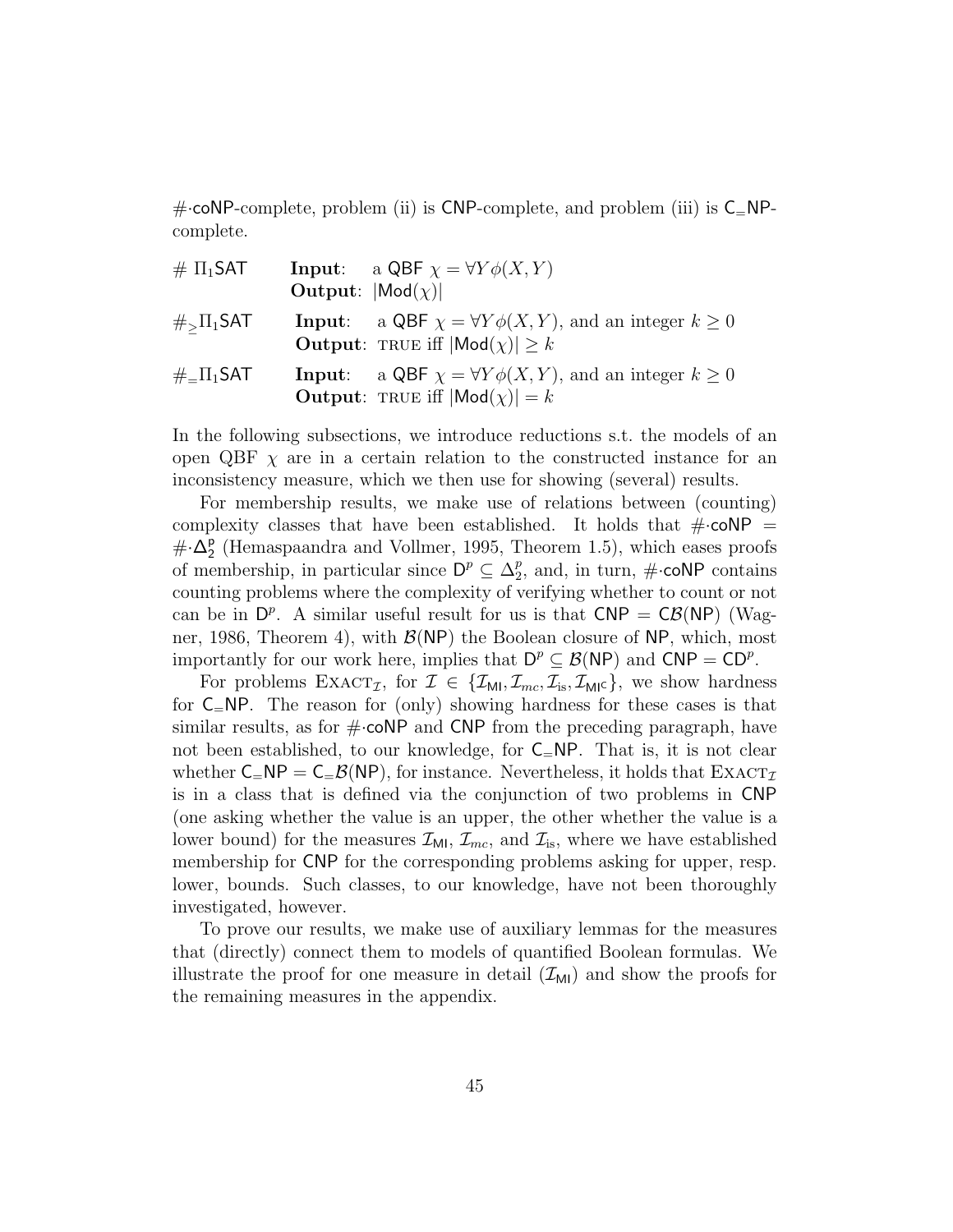# 4.4.1. The measure  $\mathcal{I}_{\text{MI}}$

Recall that  $\mathcal{I}_{\text{MI}}(\mathcal{K}) = |M(\mathcal{K})|$ , i.e.,  $\mathcal{I}_{\text{MI}}(\mathcal{K})$  is the number of minimal inconsistent subsets of  $K$ . Although, conceptually, this measure is one of the simpler ones, computationally it is quite demanding as we will see below. We start with defining a translation from a quantified Boolean formula to a knowledge base such that the models of the formula and the minimal inconsistent subsets correspond.

$$
R_{\# \mathsf{MI}}(\forall Y \phi(X, Y)) = \{\psi\} \cup \bigcup_{\substack{1 \leq i \leq |X| \\ j \neq i}} \{\phi_i, \overline{\phi_i}\}
$$

$$
\phi_i = p_i \land (\bigwedge_{\substack{j \neq i \\ j \neq i}} p_j \to x_i)
$$

$$
\overline{\phi_i} = p_i \land (\bigwedge_{\substack{j \neq i \\ j \neq i}} p_j \to \neg x_i)
$$

$$
\psi = \bigwedge_{\substack{1 \leq i \leq |X|}} p_i \to \neg \phi(X, Y)
$$

Formally, we show the correspondence we require for subsequent complexity proofs in the following lemma.

**Lemma 7.** Let  $\chi = \forall Y \phi(X, Y)$  be an open QBF with X and Y sets of variables. For  $\mathcal{K} = R_{\# \mathsf{MI}}(\forall Y \phi(X, Y))$  it holds that  $|\mathsf{Mod}(\chi)| = |\mathsf{MI}(\mathcal{K})| - |X|$ .

*Proof.* Let  $P_1 = \bigcup_{1 \leq i \leq n} \{\phi_i\}$  and  $\overline{P_1} = \bigcup_{1 \leq i \leq n} \{\phi_i\}$ . Further, let  $P_2 = \{\psi\} \cup$  $P_1 \cup \overline{P_1}$ . We now claim that the number of truth assignments over X that satisfy  $\chi$  is  $|M(P_2)| - |M(P_1 \cup \overline{P_1})|$ . Note that, due to monotonicity of MI, it holds that, if  $\mathcal{K}_1 \subseteq \mathcal{K}_2$  then  $\mathsf{MI}(\mathcal{K}_1) \subseteq \mathsf{MI}(\mathcal{K}_2)$ .

Let  $M \in \mathsf{MI}(P_2)$ . It holds that for  $1 \leq i \leq n$  that  $\phi_i \in M$  or  $\overline{\phi_i} \in M$ . Suppose the contrary, i.e. there exists an i s.t. neither  $\phi_i$  nor  $\phi_i$  is in M. Then a truth assignment assigning all  $p_j$  with  $j \neq i$  to true and  $p_i$  to false satisfies all formulas in M. This is a contradiction to  $M \in M(P_2)$ .

Now assume that  $M \in M(P_2)$  s.t.  $\exists i$  with both  $\phi_i \in M$  and  $\phi_i \in M$ . Then  $\psi \notin M$ , since by observations above we have for each  $1 \leq j \leq n$  with  $j \neq i$  that  $\phi_j \in M$  or  $\overline{\phi_j} \in M$  and both for formulas for i. These formulas together are inconsistent, and thus adding a further formula (such as  $\psi$ ) would not be minimal anymore. This means if  $M \in \mathsf{MI}(P_2)$  s. t.  $\exists i$  with both  $\phi_i \in M$  and  $\overline{\phi_i} \in M$ , then  $M \in \mathsf{MI}(P_1 \cup \overline{P_1})$ . Further, if  $M \in \mathsf{MI}(P_2)$  and  $\sharp i$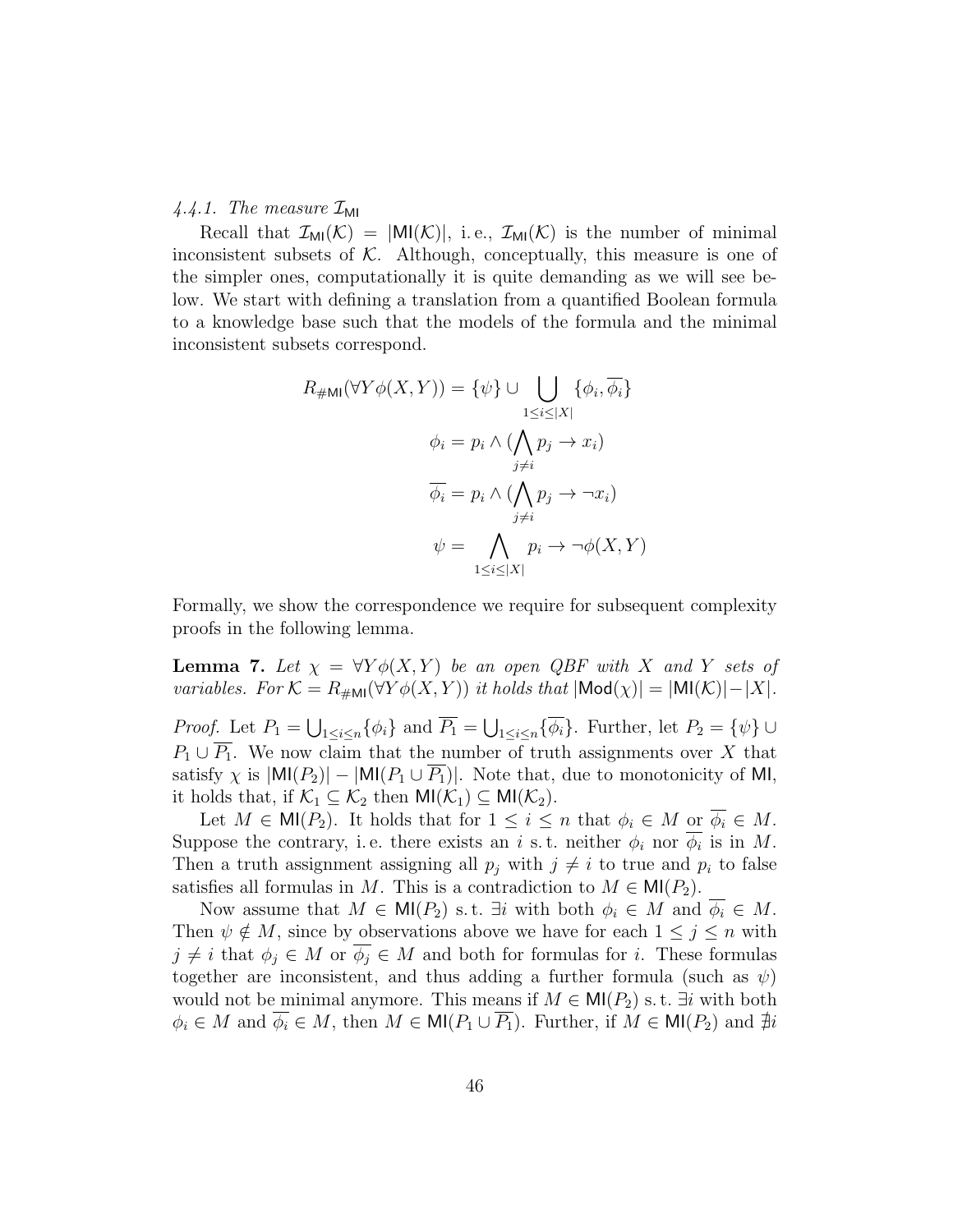with both  $\phi_i \in M$  and  $\phi_i \in M$ , then  $\psi \in M$  (if one of  $\phi_i$  or  $\phi_i$  is missing and also  $\psi$  is not present, then the set of formulas is satisfiable).

Let  $\mathcal{K}^* \subseteq 2^{\mathcal{K}}$  be the set of subsets of  $\mathcal{K}$  s.t. each  $\mathcal{K}' \in \mathcal{K}^*$  contains for each i with  $1 \leq i \leq n$  exactly one of  $\phi_i$  or  $\overline{\phi_i}$  but not both, and in addition K' contains  $\psi$ . We define a bijection f from  $\mathcal{K}' \in \mathcal{K}^*$  to an interpretation over  $X$  by

$$
f(\mathcal{K}')(x_i) = \begin{cases} \text{true if } \phi_i \in \mathcal{K}' \\ \text{false if } \overline{\phi_i} \in \mathcal{K}' . \end{cases}
$$

For  $f(M) = \omega_M$  and by the observations above it holds that

$$
M \in (\text{MI}(P_2) \setminus \text{MI}(P_1 \cup \overline{P_1}))
$$
  
iff  $M \in \text{MI}(P_2), \psi \in M$ , and  

$$
|M \cap \{\phi_i, \overline{\phi_i}\}| = 1 \,\forall i \text{ with } 1 \le i \le n
$$
  
iff  $\top \models \phi(X, Y)[\omega_M]$   
iff  $w_M$  satisfies  $\forall Y \phi(X, Y)$ .

Thus, there is a bijection between  $\text{MI}(P_2 \setminus (P_1 \cup \overline{P_1}))$  and the set of satisfying assignments defined on X of  $\chi(X)$ . Finally,  $|\text{MI}(P_1 \cup \overline{P_1})| = |X|$  (for each  $1 \leq i \leq |X|$  there is one member in this set with both  $\phi_i$  and  $\phi_i$  part of the member).  $\Box$ 

Equipped with the preceding lemma, we can straightforwardly use the reduction to show completeness results for LOWER<sub> $\mathcal{I}_{\text{MI}}$ </sub> and UPPER<sub> $\mathcal{I}_{\text{MI}}$ </sub>.

**Proposition 12.** LOWER<sub> $I_{ML}$ </sub> and UPPER<sub> $I_{ML}$ </sub> are CNP-complete, EXACT<sub> $I_{ML}$ </sub> is  $C=NP-hard$ .

For the functional problem  $\text{VALUE}_{\mathcal{I}_{\text{MI}}}$ , we show completeness for the counting class  $\#\text{-coNP}$ . By utilizing Lemma 7, we can show hardness under subtractive reductions.

**Proposition 13.** VALUE<sub>IMI</sub> is # $\cdot$ **coNP**-complete under subtractive reductions.

# 4.4.2. The measure  $\mathcal{I}_{\text{MIC}}$

Determining  $\mathcal{I}_{\text{MIC}}(\mathcal{K})$  involves summing up the reciprocals of the cardinalities of all minimal inconsistent subset of  $K$ . We show that all three associated decision problems are CNP  $(C=NP)$  hard, and that the actual value can be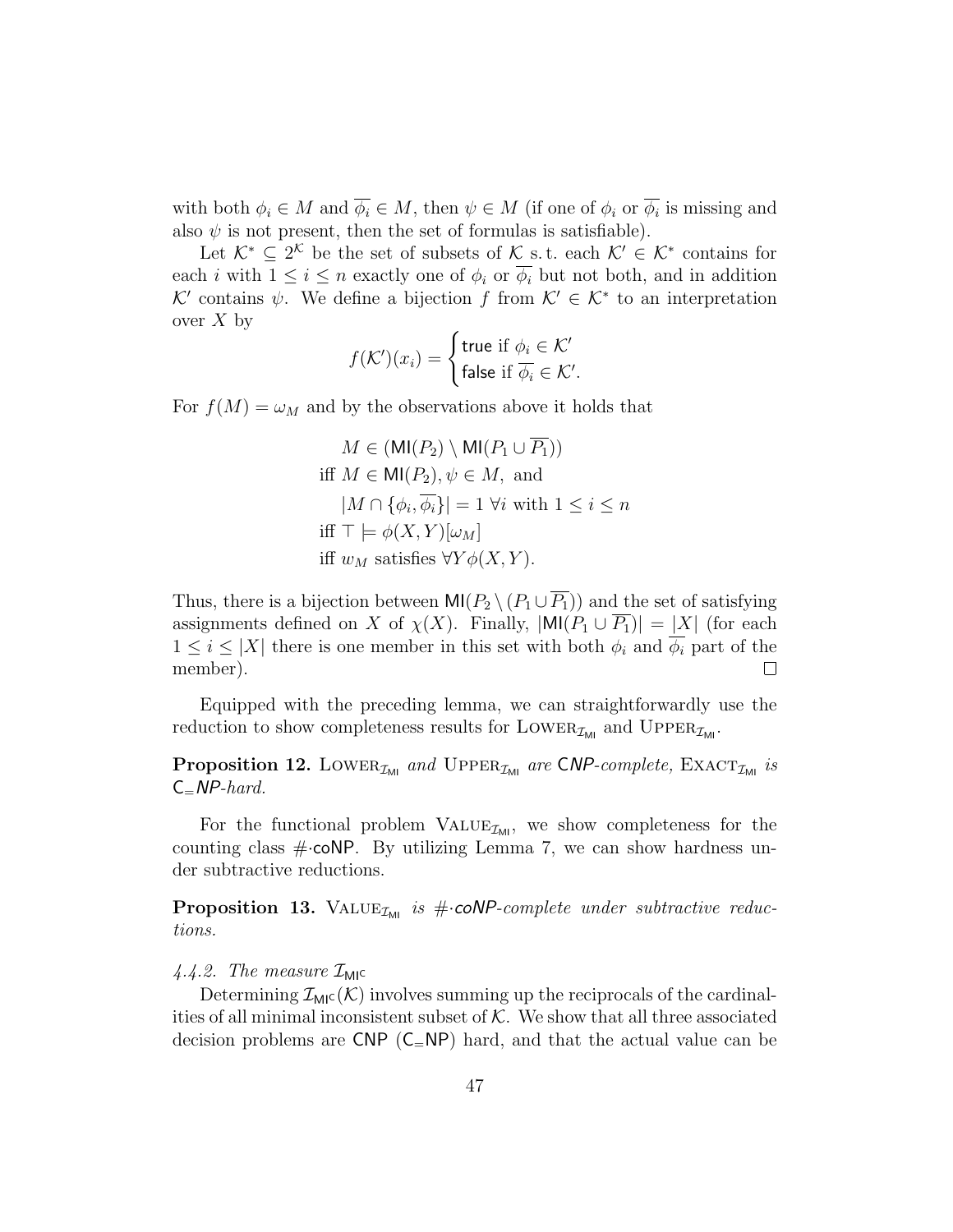computed in  $FP^{\# \cdot \text{coNP}}$ , i.e., via a deterministic polynomial time algorithm that can access a functional  $\#\text{-coNP}$  oracle. The last result implies the same membership for the decision problems.

**Proposition 14.** LOWER<sub> $I_{\text{MIC}}$ </sub> and UPPER<sub> $I_{\text{MIC}}$ </sub> are both CNP-hard problems, and  $\text{EXACT}_{\mathcal{I}_{\text{MIC}}}$  is a  $C=NP$  hard problem.

For problem  $\text{VALUE}_{\mathcal{I}_{\text{MI}C}}$ , we show that an instance of this problem can be solved via an algorithm that can access a  $\#$ -coNP oracle, which can be used to compute for each possible size of an MI the number of such minimal inconsistent subsets of a knowledge base.

# Proposition 15. VALUE<sub> $\mathcal{I}_{\text{MLC}}$ </sub> is in  $FP^{\# \cdot \text{coNP}}$ .

### 4.4.3. The measure  $\mathcal{I}_{mc}$

We move on to the complexity of  $\mathcal{I}_{mc}$  which is defined as the sum of the number of maximal consistent subsets and the number of inconsistent formulas of a knowledge base (minus one). So this measure has two components, which we analyse both separately and combined.

Similarly as for  $\mathcal{I}_{ML}$ , we begin with defining a translation of an open quantified Boolean formula to a knowledge base, so that the models of that formula are in a correspondence to the maximal consistent subsets of the constructed knowledge base.

$$
R_{\#MC}(\forall Y \phi(X, Y)) = \{\psi\} \cup \bigcup_{1 \le i \le |X|} \{\phi_i, \overline{\phi_i}\}
$$

$$
\phi_i = p \to x_i
$$

$$
\overline{\phi_i} = p \to \neg x_i
$$

$$
\psi = p \land \neg \phi(X, Y)
$$

In the next formal result we show that the interpretations that are not models of  $\chi$  correspond, with an offset of one, to maximal consistent subsets of  $K$ .

**Lemma 8.** Let  $\chi = \forall Y \phi(X, Y)$  be an open QBF with X and Y sets of variables. For  $\mathcal{K} = R_{\#MC}(\forall Y \phi(X, Y))$  it holds that  $|\text{Mod}(\chi)| = 2^{|X|} - |\text{MC}(\mathcal{K})| +$ 1.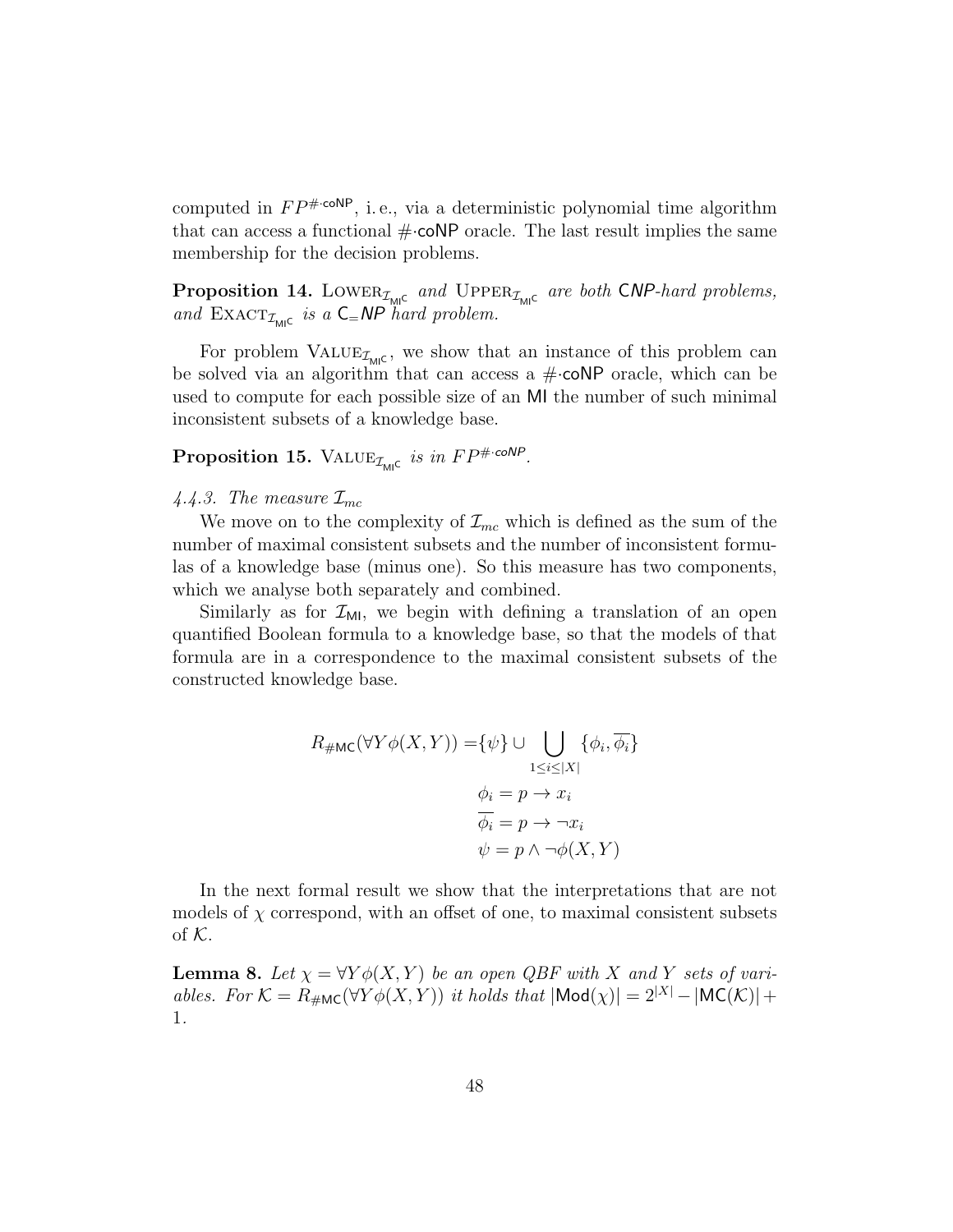Based on Lemma 8, we show the following completeness and hardness results for the decision problems relating to  $\mathcal{I}_{mc}$ .

**Proposition 16.** LOWER<sub> $I_{mc}$ </sub> and UPPER<sub> $I_{mc}$ </sub> are CNP-complete, EXACT<sub> $I_{mc}$ </sub> is  $C=NP$ -hard.

For VALUE<sub> $\mathcal{I}_{mc}$ </sub>, recall that this measure is equal to the sum of the number of maximal consistent subsets and the number of inconsistent formulas of a knowledge base minus one. We analyze the (counting) complexity of the (sub)problems that ask, for a given knowledge base, (i) the number of maximal consistent subsets, (ii) the number of inconsistent formulas, and (iii) the sum of both values. We begin with (i), and introduce an auxiliary problem which counts the number of subset-maximal models of a propositional formula wrt. the propositions assigned to true. For that, we define the ordering  $\lt_t$  over interpretations by  $\omega \lt_t \omega'$  iff  $\{p \mid \omega(p) = \text{true}\} \subset \{p \mid \omega'(p) = \text{true}\}.$ 

 $#$ MaxModels Input: formula  $\phi$  in CNF **Output:**  $|\{\omega \models \phi \mid \nexists \omega' \text{ s.t. } \omega \lt_t \omega'\}|$ 

Durand et al. (2005) have shown (Theorem 5.1) that the problem  $\#\text{CIRCUMSCRIPTION}$  which is basically the dual of the problem  $#Max$ Models as it counts the subset-minimal models—is  $\#\text{-coNP-complete}$  (via subtractive reductions). We provide a corollary showing that also counting the number of subsetmaximal models is  $\#\text{-coNP-complete.}$ 

Corollary 4.  $\#$ MaxModels is  $\#$ ·coNP-complete via subtractive reductions.

We are now prepared to show that counting the number of maximal consistent subsets has the same complexity as counting the number of minimal inconsistent subsets.

Proposition 17. The problem of counting all maximal consistent subsets of a given knowledge base is  $\#$  coNP-complete under subtractive reductions.

The other component of  $\mathcal{I}_{mc}$ , the number of self-conflicting formulas, is arguably easier to compute, the functional problem is  $\mathsf{FP}^{\mathsf{NP}[\log n]}$ -complete.

Proposition 18. The problem of counting unsatisfiable formulas in a given knowledge base is  $FP^{NP[\log n]}$ -complete.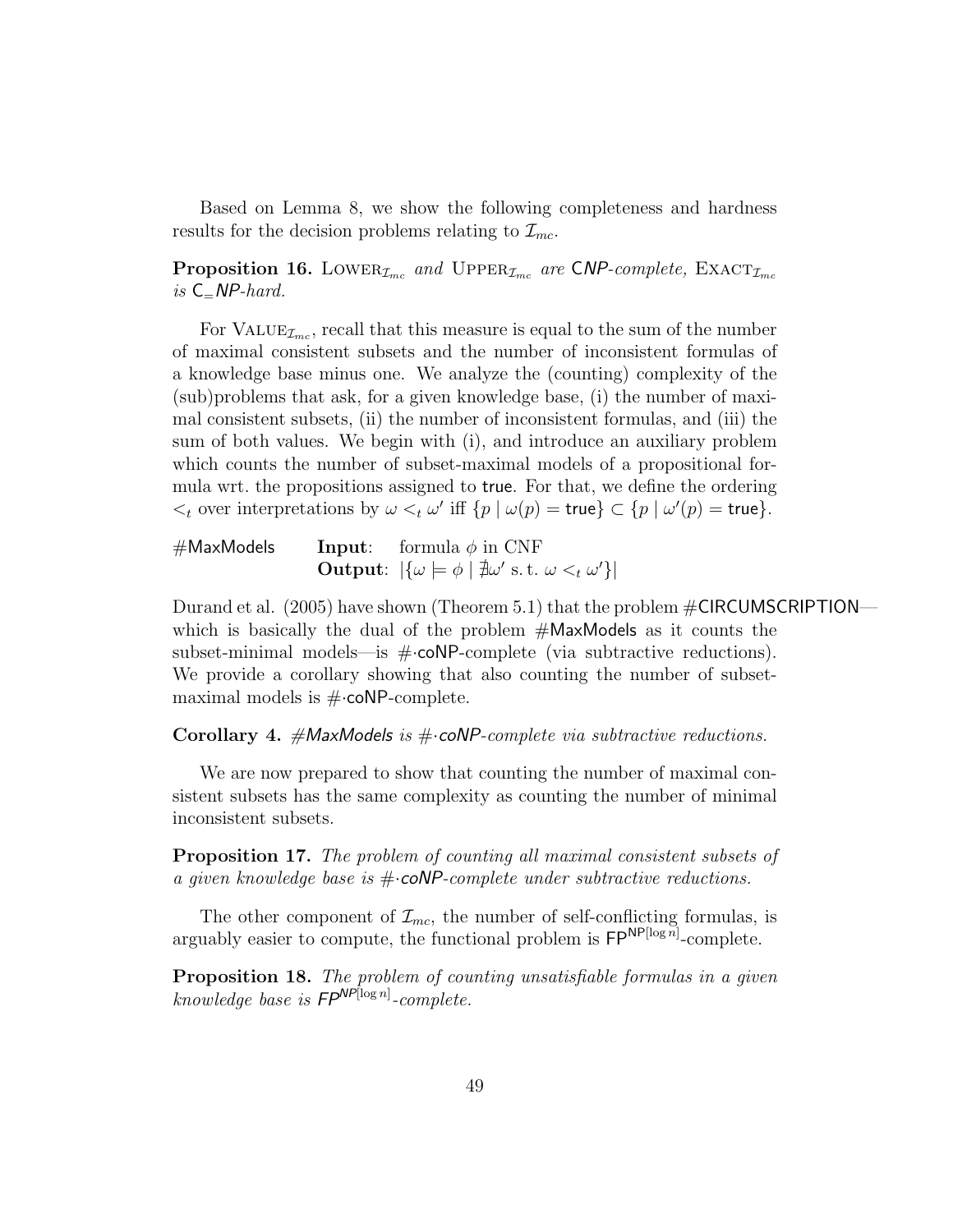Finally, in this section, we show that counting both maximal consistent subsets and self-contradictory formulas, with the shorthand #MCAndContradictory, is a  $\#$ -coNP-complete problem as well. In particular hardness holds if no self-contradictory formulas occur in the knowledge base. This problem corresponds to  $\text{VALUE}_{\mathcal{I}_{mc}}$ , except for being off by a constant one.

**Proposition 19.** #MCAndContradictory is # $\cdot$ coNP-complete under subtractive reductions. Hardness holds even for knowledge bases without self-contradictory formulas.

#### 4.4.4. The measure  $\mathcal{I}_{is}$

The final measure we consider in this paper is  $\mathcal{I}_{is}$  where  $\mathcal{I}_{is}(\mathcal{K})$  is defined to be the logarithm of the number of independent sets of  $MI(K)$ . We start this subsection with defining a translation of a knowledge base to another, so that the minimal inconsistent subsets of the first are in a correspondence to the independent sets of the second.

$$
R_{\# \mathsf{IS}}(\mathcal{K}) = \{\neg p\} \cup \bigcup_{\alpha \in \mathcal{K}} (\alpha \vee p)
$$

**Lemma 9.** Let K be a knowledge base and  $R_{\#1S}(\mathcal{K}) = \mathcal{K}'$ . It holds that  $|MI(\mathcal{K})| = |IS(\mathcal{K}')| + 1.$ 

Similarly as in previous sections, we show completeness (hardness) for the decision problems now that we are equipped with the preceding lemma.

**Proposition 20.** LOWER<sub> $I_{is}$ </sub> and UPPER<sub> $I_{is}$ </sub> are CNP-complete and EXACT<sub> $I_{is}$ </sub> is  $C=NP$  hard.

Next, we show complexity of the functional problem  $\text{VALUE}_{\mathcal{I}_{is}}$ . We omit the logarithm in our investigation. We dubbed the corresponding problem by  $\#$ is. The logarithm is omitted to make classification of the problem amenable to counting complexity classes (which are defined in non-negative integers as output). We see this not as an obfuscation: the logarithm can be obtained from the number of independent sets with negligible computational cost.

**Proposition 21.** # is is  $\#$  coNP-complete via subtractive reductions.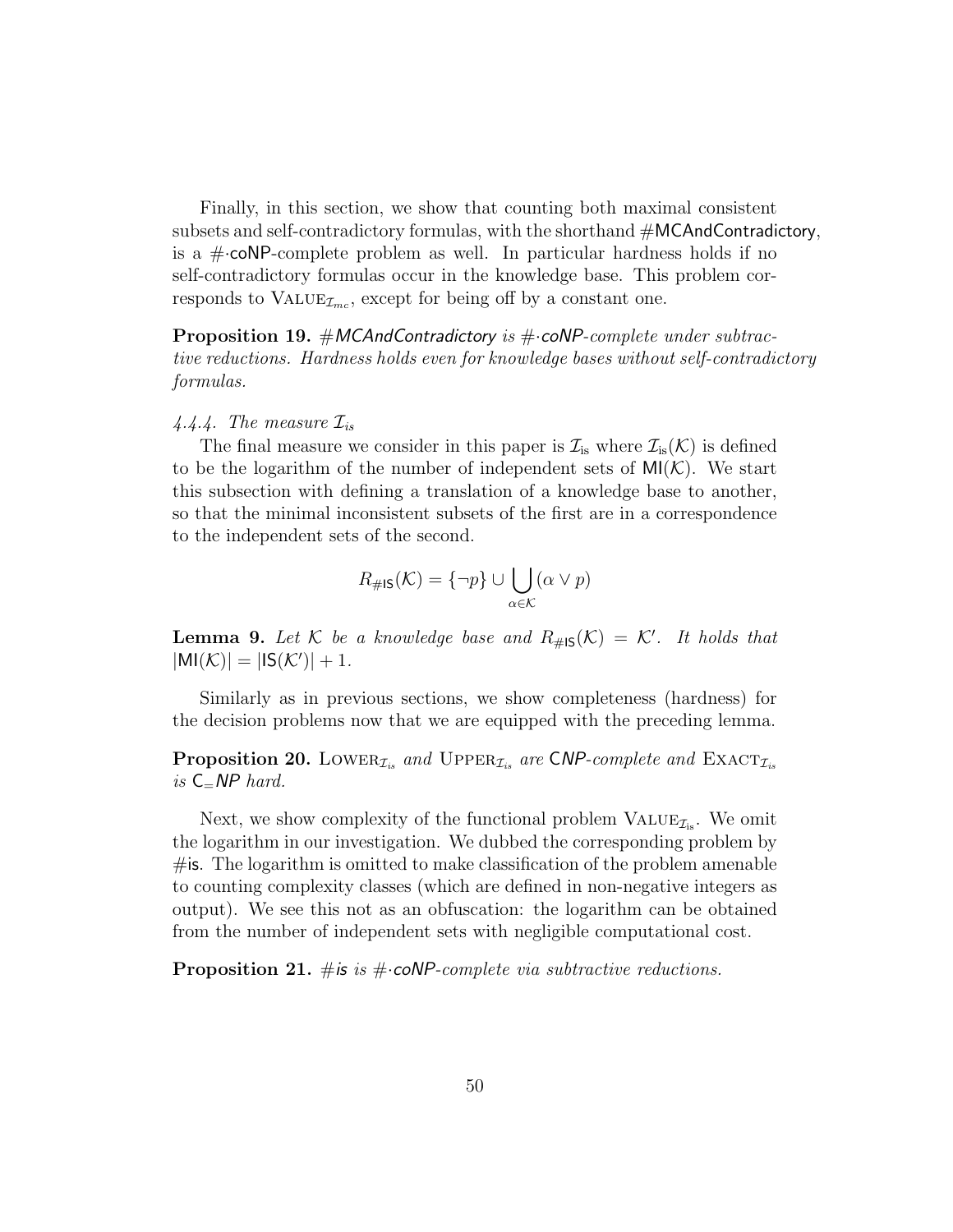#### 5. Some Notes on Tractable Cases

Due to the intractability of general propositional logic, many fragments of it have been investigated in order to make it usable for actual applications. As a matter of fact, there exist quite expressive fragments of propositional logic such as the *Horn fragment* and the *Krom fragment* where the satisfiability problem can be solved in polynomial time. In the following, we investigate whether our problems related to inconsistency measurement become tractable (or at least easier) when moving to such fragments of propositional logic. For this initial study we only consider measures, which are located on the first level of the polynomial hierarchy in the general case (see Section 4.1)—namely  $\mathcal{I}_d, \mathcal{I}_\eta, \mathcal{I}_c, \mathcal{I}_{hs}, \mathcal{I}_{\text{dala}}^{\text{hit}}, \mathcal{I}_{\text{dala}}^{\Sigma}, \mathcal{I}_{\text{dala}}^{\text{max}}, \mathcal{I}_{\text{forget}}, \text{ and } \mathcal{I}_{m\text{csc}}.$  We do make some general comments on the other measures in Section 5.3 as well, but leave a deeper analysis of those for future work.

Let  $\mathcal{L}^X(\mathsf{At}) \subseteq \mathcal{L}(\mathsf{At})$  be some subset of propositional logic and define the following problems

| $\text{EXACT}_{\tau}^X$               | <b>Input:</b> $\mathcal{K} \subseteq \mathcal{L}^X(\mathsf{At}), x \in \mathbb{R}_{>0}^{\infty}$<br><b>Output:</b> TRUE iff $\mathcal{I}(\mathcal{K}) = x$                                                                                                                                                      |
|---------------------------------------|-----------------------------------------------------------------------------------------------------------------------------------------------------------------------------------------------------------------------------------------------------------------------------------------------------------------|
| $UPPER^X_{\tau}$                      | <b>Input:</b> $\mathcal{K} \subseteq \mathcal{L}^X(\mathsf{At}), x \in \mathbb{R}_{\geq 0}^{\infty}$<br><b>Output:</b> TRUE iff $\mathcal{I}(\mathcal{K}) \leq x$                                                                                                                                               |
| LOWER $_{\tau}^X$<br>$VALUE_{\tau}^X$ | <b>Input:</b> $\mathcal{K} \subseteq \mathcal{L}^X(\mathsf{At}), x \in \mathbb{R}_{\geq 0}^{\infty} \setminus \{0\}$<br><b>Output:</b> TRUE iff $\mathcal{I}(\mathcal{K}) \geq x$<br><b>Input:</b> $\mathcal{K} \subseteq \mathcal{L}^X(\mathsf{At})$<br><b>Output:</b> The value of $\mathcal{I}(\mathcal{K})$ |

The above four problems represent special cases of our general problems.

Before we continue with our investigation on the computational complexity of the above problems, we make some general observations for knowledge bases in conjunctive normal form.

**Definition 23.** A *clause*  $c \in \mathcal{L}(At)$  is a disjunction of literals, i.e.

$$
c = l_1 \vee \ldots \vee l_k
$$

and each  $l_i$  is of the form  $(\neg)a$  for some  $a \in \mathsf{At}$ . A knowledge base  $\mathcal{K} \subseteq \mathcal{L}(\mathsf{At})$ is in *conjunctive normal form* (CNF) if for all  $\alpha \in \mathcal{K}$ ,  $\alpha$  is a clause. Let  $\mathcal{L}^{CNF}(\mathsf{At}) \subseteq \mathcal{L}(\mathsf{At})$  be the set of clauses on At.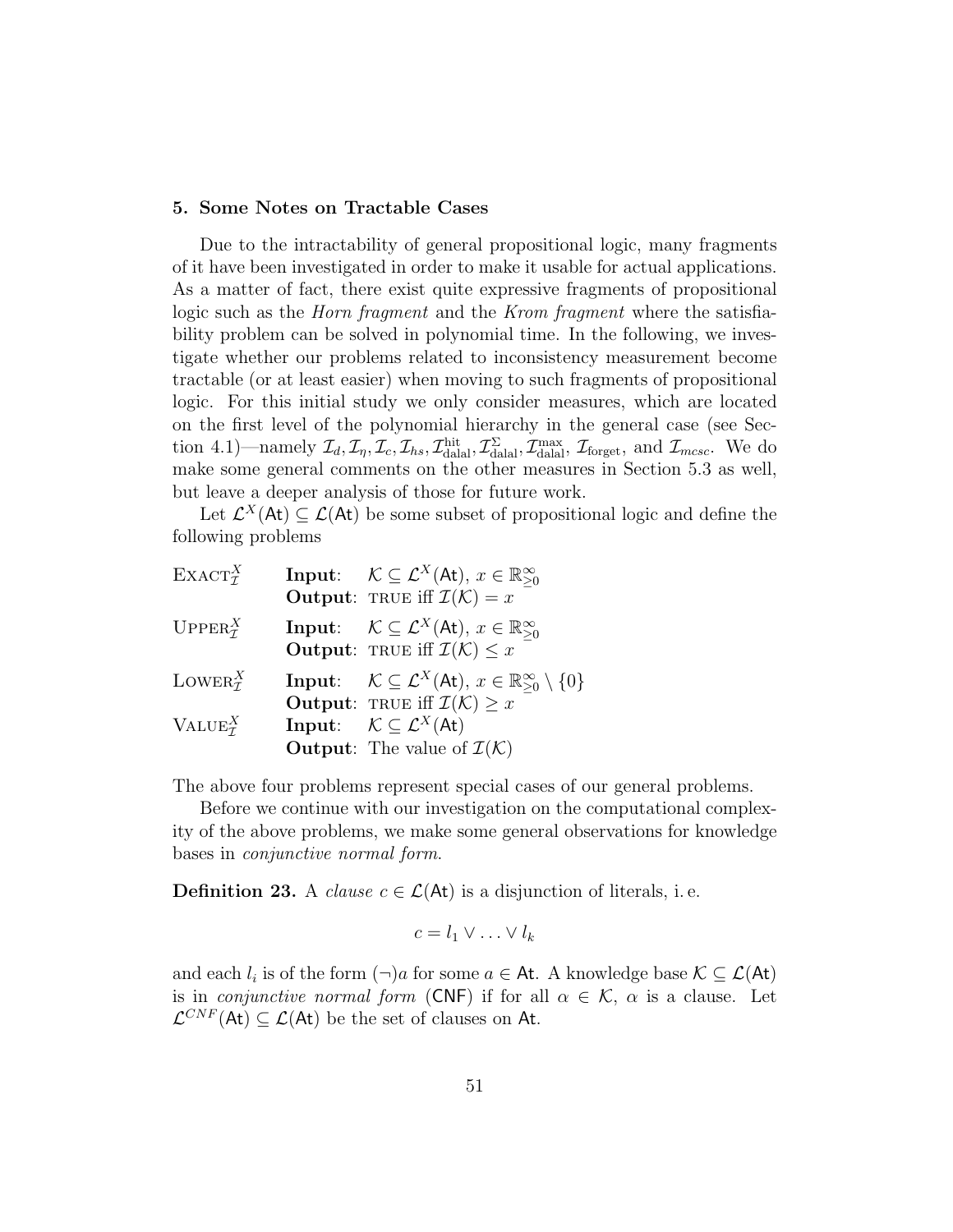|                                          | $\text{EXACT}_{\tau}^{H}$ | $UPPER^H$ | LOWER <sup>H</sup> | $\text{VALUE}_{\tau}^{H}$ |
|------------------------------------------|---------------------------|-----------|--------------------|---------------------------|
| $\mathcal{I}_d$                          | P                         | P         | P                  | FP                        |
| $\mathcal{I}_\eta$                       | $D_1^{\nu}$               | (NP)      | $(\mathsf{coNP})$  | $(FP^{NP[n]}$             |
| $\mathcal{I}_c$                          | $(D_1^P)$                 | (NP)      | $(\mathsf{coNP})$  | $(FP^{NP[log n]}$         |
| $\mathcal{I}_{hs}$                       |                           | Р         |                    | FP                        |
| $\mathcal{I}_{\text{dala}}^{\Sigma}$     | $(D_1^P)$                 | $NP-c$    | $coNP-c$           | $(FP^{NP[log n]}$         |
| $\mathcal{I}_{\text{dala}}^{\text{max}}$ | Р                         | Р         | Р                  | FP                        |
| $\mathcal{I}_{\text{dala}}^{\text{hit}}$ | $D_1^P$                   | $NP-c$    | $coNP-c$           | $(FP^{NP[log n]}$         |
| $\mathcal{I}_{m c s c}$                  |                           | (NP)      | $(\mathsf{coNP})$  | $(FP^{NP[log n]}$         |
| $\mathcal{I}_{\text{forget}}$            |                           | $NP-c$    | $coNP-c$           | $(FP^{NP[log n]}$         |

Table 3: Computational complexity in the Horn/Krom fragment of the considered inconsistency measures (all statements are membership statements, an additionally attached "-c" also indicates completeness for the class); cells in grey indicate cases with the same complexity as in the general case; for cells where the class is given in parentheses we have no stronger results than those provided in Section 4.1

Restricting the syntactical form of knowledge bases to CNF already makes several inconsistency measures coincide with each other and simplifies their definition.

**Proposition 22.** For all  $K \subseteq \mathcal{L}^{CNF}(\mathsf{At}), \mathcal{I}_d(\mathcal{K}) = \mathcal{I}_{\text{d}al}^{\text{max}}(\mathcal{K}) = \mathcal{I}_{\text{hs}}(\mathcal{K}).$ 

**Proposition 23.** For all  $K \subseteq \mathcal{L}^{CNF}(\mathsf{At}), \mathcal{I}_{\text{d\n }(\mathcal{K})}^{\Sigma} = \mathcal{I}_{\text{d\n }(\mathcal{K})}^{\text{hit}} = \mathcal{I}_{\text{forget}}(\mathcal{K}).$ 

We will now investigate the computational complexity of the problems above wrt. our inconsistency measures for the Horn fragment (Section 5.1) and the Krom fragment (Section 5.2). Table 3 summarises the results of these two sections, which are identical for both fragments. For the measures  $\mathcal{I}_n, \mathcal{I}_c$ , and  $\mathcal{I}_{mcsc}$  we could not establish stronger results than the ones shown for the general case. The membership statements for the rows of these measures in Table 3 follow directly from the general results before. Showing completeness for these classes or showing tractability is an open problem.

# 5.1. The Horn fragment

The first fragment of propositional logic that we will consider is the *Horn* fragment (Horn, 1951).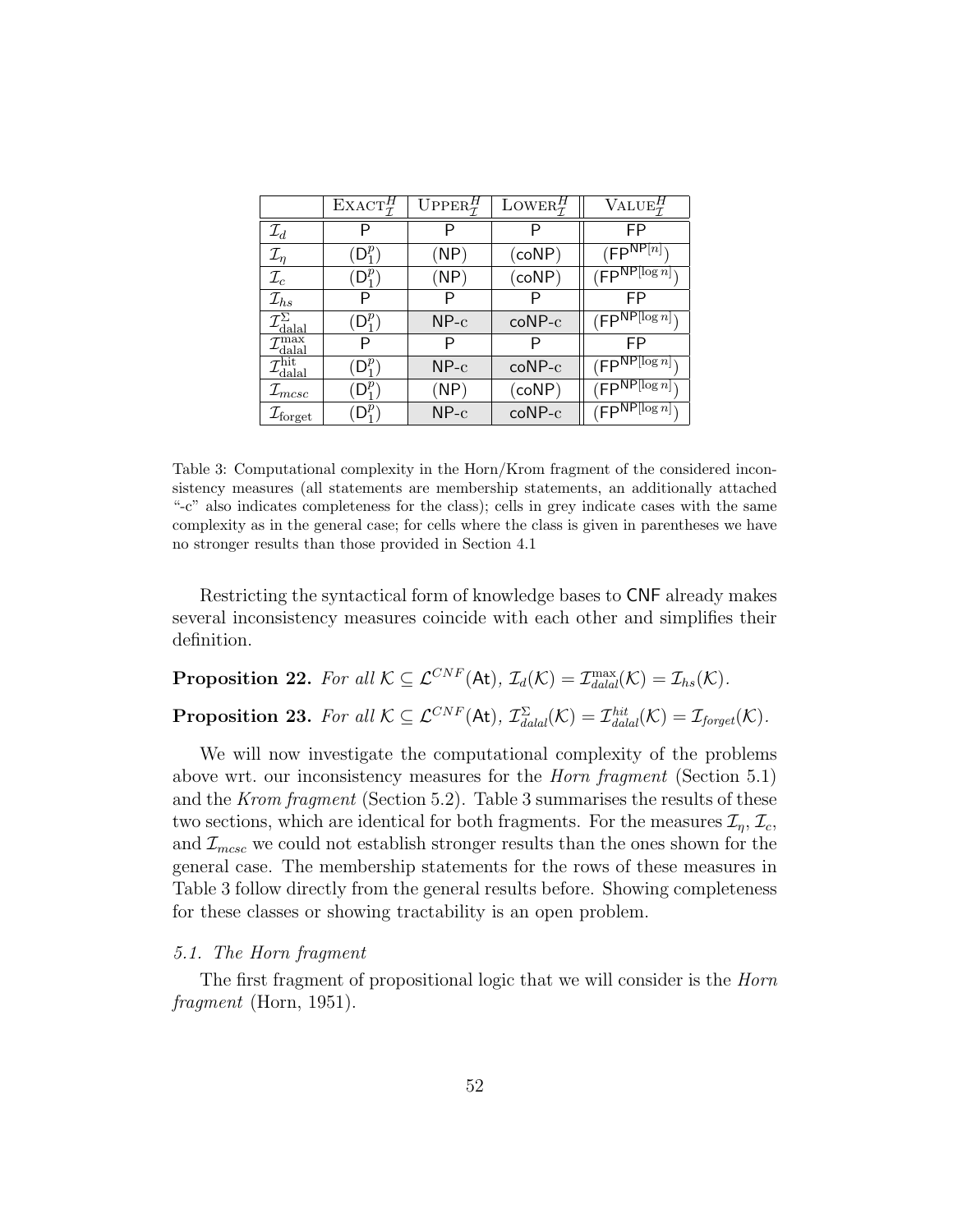**Definition 24.** A *Horn clause* is a clause  $l_1 \vee \ldots \vee l_n$  where at most one literal from  $l_1, \ldots, l_n$  is unnegated. For a propositional signature At let  $\mathcal{L}^H(\mathsf{At}) \subseteq$  $\mathcal{L}(\mathsf{At})$  be the set of Horn clauses on At.

Obviously,  $\mathcal{L}^H(\mathsf{At}) \subseteq \mathcal{L}^{CNF}(\mathsf{At})$ . The Horn fragment is computationally attractive as deciding whether a set of Horn clauses  $\mathcal{K} \subset \mathcal{L}^H(\mathsf{At})$  is satisfiable is in P (Papadimitriou, 1994). This problem is also called HornSAT.

First, a direct corollary of the fact that HornSAT is in P is the following.

**Proposition 24.** EXACT<sub> $I_d$ </sub>, UPPER<sub> $I_d$ </sub>, LOWER<sub> $I_d$ </sub>, and VALUE<sub> $I_d$ </sub> can be computed in polynomial time.

Due to Proposition 22 the above result implies the next observation.

Corollary 5. EXACT<sub>I</sub><sup>H</sup>, UPPER<sub>I</sub><sup>H</sup>, LOWER<sub>I</sub><sup>H</sup>, and VALUE<sub>I</sub><sup>H</sup> can be computed in polynomial time for  $\mathcal{I} \in \{ \mathcal{I}_{\text{dala}}^{\text{max}}, \mathcal{I}_{\text{hs}} \}.$ 

Interestingly, although  $\mathcal{I}_{\text{datal}}^{\text{max}}$  becomes tractable in  $\mathcal{L}^H(\mathsf{At})$ , this is not the case for  $\mathcal{I}_{\text{dala}}^{\Sigma}(\mathcal{K})$  (and its equivalent measures  $\mathcal{I}_{\text{dala}}^{\text{hit}}$  and  $\mathcal{I}_{\text{forget}}$ ).

**Proposition 25.** For  $\mathcal{I} \in \{ \mathcal{I}_{\text{dala}}^{\Sigma}, \mathcal{I}_{\text{dala}}^{\text{hit}}, \mathcal{I}_{\text{forget}} \}$ , UPPER $_{\mathcal{I}}^{H}$  is NP-complete, LOWER<sup>H</sup> is coNP-complete,  $\text{EXACT}_{\mathcal{I}}^H$  is in  $D_1^p$  $_{1}^{p}$ , and  $\text{VALUE}_{\mathcal{I}}^{H}$  is in  $\mathsf{FP}^{\mathsf{NP}[\log n]}$ .

#### 5.2. The Krom fragment

The second fragment of propositional logic that we will consider is the Krom fragment.

**Definition 25.** A *Krom clause* is a clause  $l_1 \vee l_2$ . For a propositional signature At let  $\mathcal{L}^{\mathsf{K}}(\mathsf{At}) \subseteq \mathcal{L}(\mathsf{At})$  be the set of Krom clauses on At.

As it is the case with the Horn fragment, the Krom fragment is computationally attractive as deciding whether a set of Krom clauses  $\mathcal{K} \subset \mathcal{L}^{\mathsf{K}}(\mathsf{At})$  is satisfiable is in P (Papadimitriou, 1994). This problem is also called Krom-SAT. A central tool for showing this fact and other statements in this section is the translation of a Krom knowledge base into a directed graph as follows, cf. (Papadimitriou, 1994).

**Definition 26.** Let  $K \subseteq \mathcal{L}^{\mathsf{K}}(A_t)$ . The *induced graph*  $G_K$  of K is a directed graph  $G_{\mathcal{K}} = (V, E)$  defined via

$$
V = \{a, \neg a \mid a \in \text{At}\}
$$

$$
E = \{(l, l') \mid \overline{l} \lor l' \in \mathcal{K}\}
$$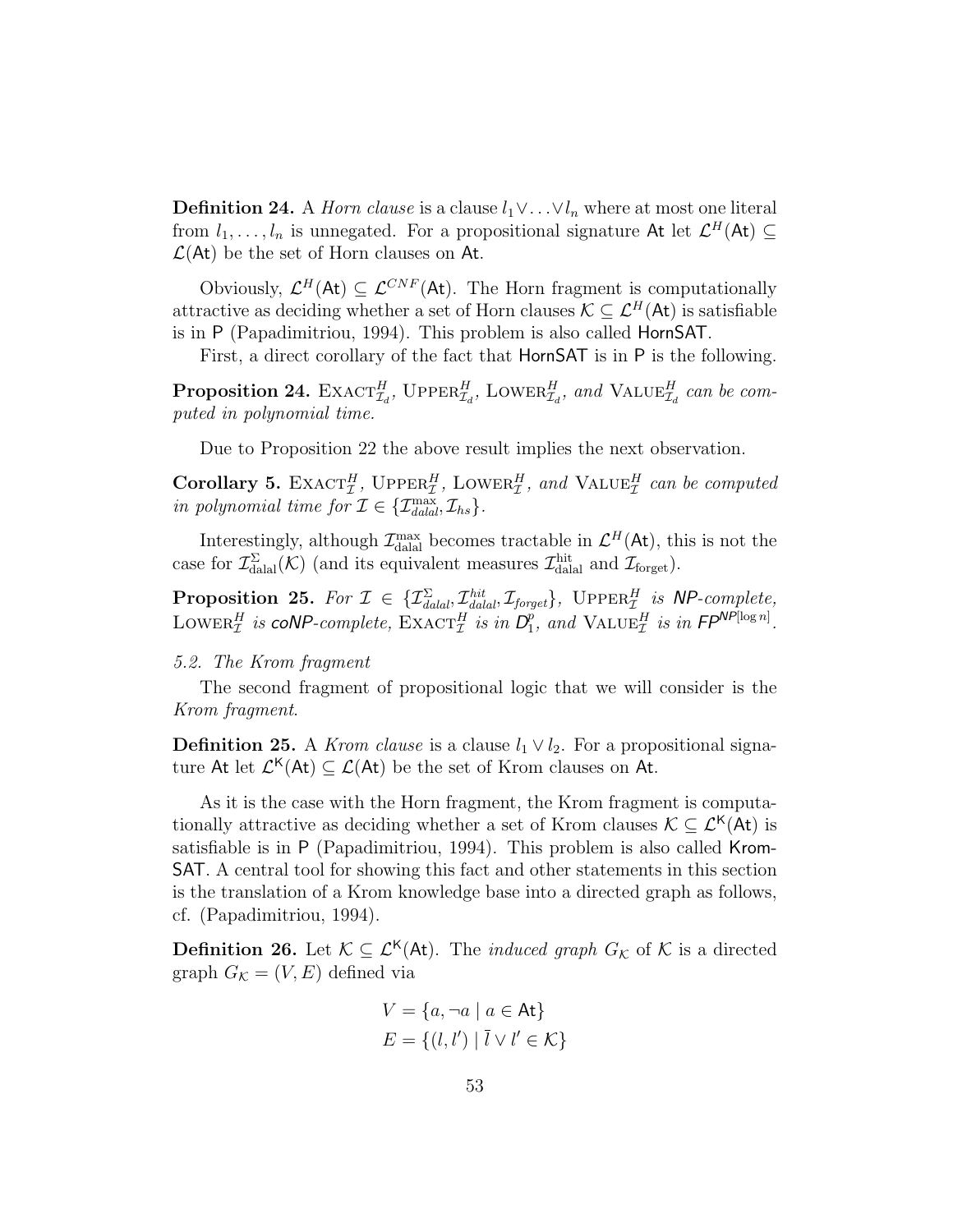One can show that  $\mathcal{K} \subseteq \mathcal{L}^{\mathsf{K}}(\mathsf{At})$  is inconsistent if and only if there is an atom  $a \in \mathsf{At}$  such that there are directed paths in  $G_{\mathcal{K}}$  from a to  $\neg a$  and from  $\neg a$  to a, i.e., there is a cycle involving a and  $\neg a$ , see e.g. (Papadimitriou, 1994).

As in the previous section, a direct corollary of the fact that KromSAT is in P is the following.

**Proposition 26.** EXACT<sup>K</sup><sub> $I_d$ </sub>, UPPER<sup>K</sup><sub> $I_d$ </sub>, LOWER<sup>K</sup><sub> $I_d$ </sub>, and VALUE<sup>K</sup><sub> $I_d$ </sub> can be computed in polynomial time.

Due to Proposition 22 the above result implies the next observation.

Corollary 6. EXACT<sub>L</sub><sup>K</sup>, UPPER<sub>L</sub><sup>K</sup>, LOWER<sub>L</sub><sup>K</sup>, and VALUE<sub>L</sub><sup>K</sup> can be computed in polynomial time for  $\mathcal{I} \in \{ \mathcal{I}_{\text{dala}}^{\text{max}}, \mathcal{I}_{\text{hs}} \}.$ 

Analogously to the Horn case,  $\mathcal{I}_{\text{dual}}^{\text{max}}$  becomes tractable in  $\mathcal{L}^{\mathsf{K}}(\mathsf{At})$ , and, also analogously to the Horn case, this is not the case for  $\mathcal{I}^{\Sigma}_{\text{dala}}(\mathcal{K})$  (and its equivalent measures  $\mathcal{I}_{\text{dala}}^{\text{hit}}$  and  $\mathcal{I}_{\text{forget}}$ ).

**Proposition 27.** For  $\mathcal{I} \in \{ \mathcal{I}_{\text{d\nu}}^{\Sigma} \mathcal{I}_{\text{d\nu}}^{\text{hit}}, \mathcal{I}_{\text{forget}} \}$ , UPPER $_{\mathcal{I}}^{K}$  is NP-complete, LOWER<sup>K</sup> is coNP-complete,  $\text{EXACT}_{\mathcal{I}}^{K}$  is in  $D_{1}^{p}$  $_{1}^{p}$ , and VALUE<sub>T</sub> is in FP<sup>NP[log n]</sup>.

#### 5.3. Higher-level measures

For measures located beyond the first level of the polynomial hierarchy it is less likely to obtain tractability when moving to fragments such as the Horn or Krom fragment, as those typically possess some additional complexity. For example, many measures beyond the first level of the polynomial hierarchy make use of minimal inconsistent sets, which may still be exponential in number in knowledge bases in CNF and its fragments. However, some problems of these measures may become easier and drop a level in the polynomial hierarchy. In this section, we look at some of these measures in an exemplary fashion and provide some membership results. We leave an in-depth analysis and, in particular, completeness results for future work.

In (Davydov et al., 1998) it has been shown that checking whether a set  $M \subseteq \mathcal{L}^H(\mathsf{At})$  is a minimal inconsistent set is solvable in polynomial time. This problem is also tractable in  $\mathcal{L}^{\mathsf{K}}(\mathsf{At})$ .

**Lemma 10.** Deciding whether a set  $M \subseteq \mathcal{L}^{\mathsf{K}}(\mathsf{At})$  is a minimal inconsistent set is in P.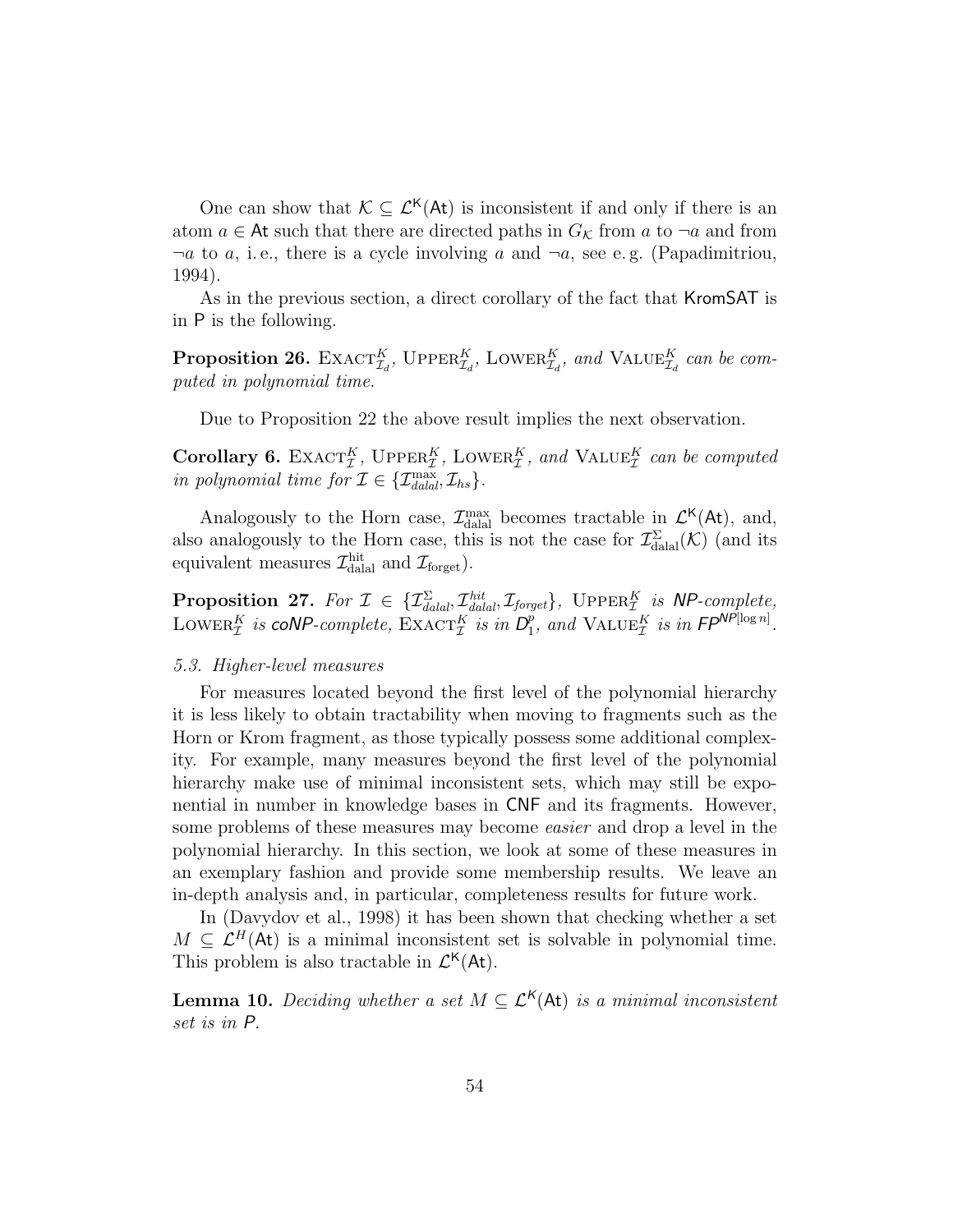These two observations do not imply tractability of the problems related to  $\mathcal{I}_p$  and  $\mathcal{I}_{mv}$ , but they lead to a decrease of complexity of one level in the polynomial hierarchy.

**Proposition 28.** For  $X \in \{H, K\}$ , LOWER $_{\mathcal{I}_p}^X$  is in NP, UPPER $_{\mathcal{I}_p}^X$  is in coNP, EXACT $^X_{\mathcal{I}_p}$  is in  $D_1^p$ <sup>p</sup><sub>1</sub>, and VALUE<sub> $\mathcal{I}_p$ </sub> is in  $\mathsf{FP}^{\mathsf{NP}[\log n]}$ .

**Proposition 29.** For  $X \in \{H, K\}$ , LOWER $_{\mathcal{I}_{mv}}^{X}$  is in NP, UPPER $_{\mathcal{I}_{mv}}^{X}$  is in coNP,  $\text{EXACT}_{\mathcal{I}_{mv}}^{X}$  is in  $D_{1}^{p}$  $_{1}^{p}$ , and VALUE $_{\mathcal{I}_{mv}}^{X}$  is in  $\mathsf{FP}^{\mathsf{NP}[\log n]}$ .

As NP oracle calls that ask for satisfiability can be solved in polynomial time in the Horn and Krom fragment, the complexity of problems related to  $\mathcal{I}_{nc}$  also drop one level.

**Proposition 30.** For  $X \in \{H, K\}$ , LOWER $_{\mathcal{I}_{nc}}^{X}$  is in NP, UPPER $_{\mathcal{I}_{nc}}^{X}$  is in  $coNP$ ,  $\text{EXACT}_{\mathcal{I}_{nc}}^{X}$  is in  $D_{1}^{p}$  $_{1}^{p}$ , and VALUE $_{\mathcal{I}_{nc}}^{X}$  is in  $FPP^{NP[\log n]}$ .

Also the complexity of  $\mathcal{I}_{CC}$  drops from the third level to the second level of the polynomial hierarchy.

**Proposition 31.** For  $X \in \{H, K\}$ , LOWER $_{\mathcal{I}_{CC}}^X$  is in  $\Sigma_2^p$ <sup>p</sup><sub>2</sub>, UPPER $_{\mathcal{I}_{CC}}^{X}$  is in  $\Pi_2^p$ <sup>p</sup><sub>2</sub>, EXACT<sub> $I_{CC}$ </sub> is in  $D_2^p$  $P_2$ , and VALUE $^X_{\mathcal{I}_{CC}}$  is in  $\widetilde{\mathsf{FP}}^{\Sigma_2^n[\log n]}.$ 

A further corollary from the fact that checking whether a set is minimally unsatisfiable is polynomially solvable in the Horn and Krom fragment, is that counting MIs in this fragment is a problem in  $\#P$ . Hardness can be proven, as well, by a reduction from the problem of counting all simple paths in a given directed graph (i. e. paths without repeated vertices). The latter problem was proven to be  $\#P$ -complete (Valiant, 1979b), however using another kind of reduction, namely Turing reductions. In this case, this means that a problem  $A$  can be Turing-reduced to problem  $B$  if there is a polynomial-time algorithm that solves  $A$  and can query  $B$  as a subproblem (in contrast, e. g., subtractive reductions do not allow a computation "afterwards", i.e., after querying  $B$ , which induces different formal results for some complexity classes). It is currently open whether this problem is hard also for parsimonious or subtractive reductions. The hardness results for counting MIs, in fact, have been proven already for a related concept in description logics (Peñaloza and Sertkaya, 2017, Corollary 42).

**Proposition 32.** For  $X \in \{H, K\}$ , VALUE<sub> $\mathcal{I}_{\text{ML}}$ </sub> is #P-complete under Turing reductions.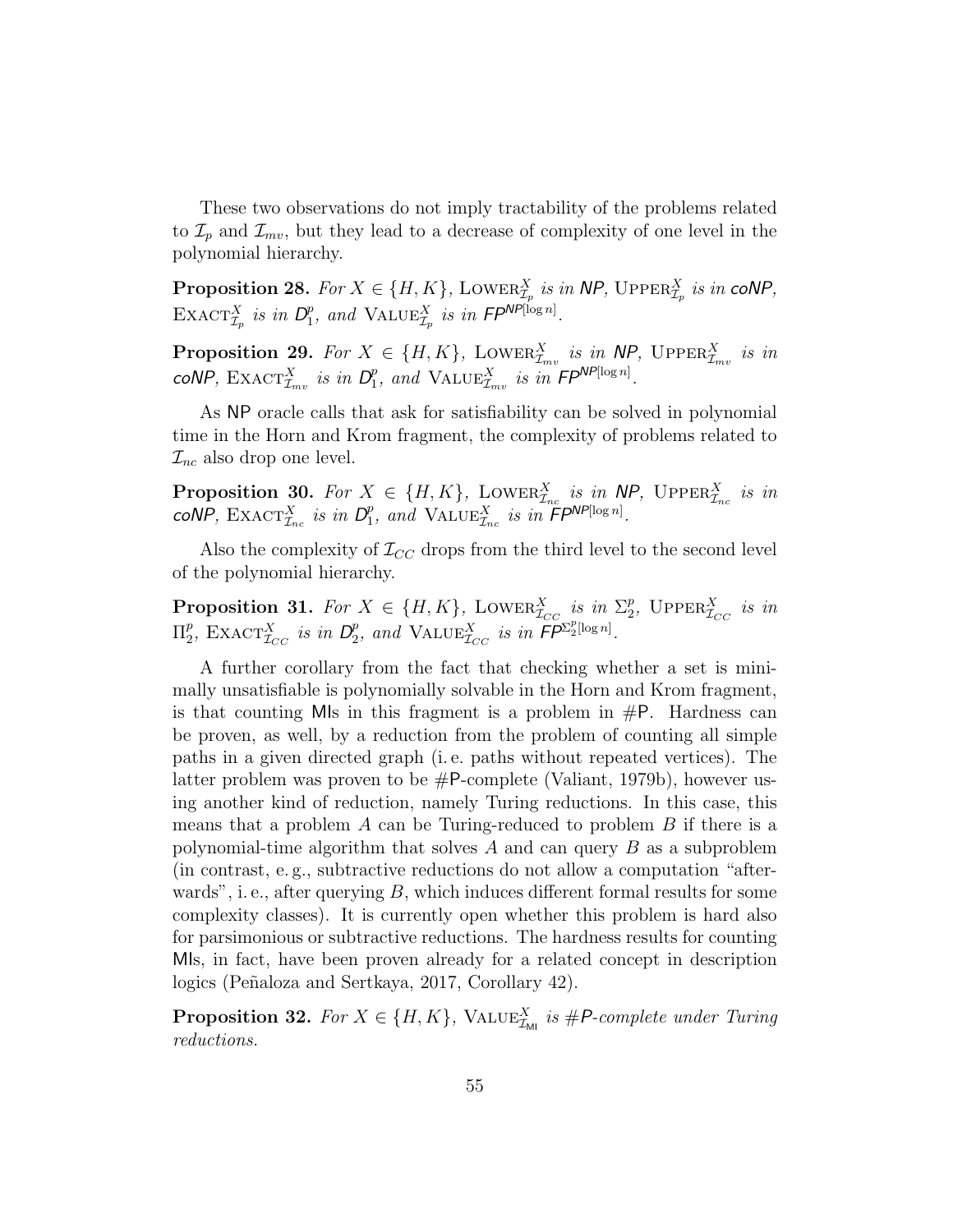Similarly, the measure  $\mathcal{I}_{mc}$  exhibits milder complexity. First, there are no self-contradictory elements in a Horn or Krom knowledge base (a single clause is always satisfiable). Finally, since checking whether a set of Horn (Krom) clauses is satisfiable is decidable in polynomial time, also checking maximality is decidable in polynomial time: it suffices to consider whether each superset with exactly one additional element from the given knowledge base is inconsistent. Thus, the following result also follows straightforwardly.

# **Proposition 33.** For  $X \in \{H, K\}$ , VALUE $_{\mathcal{I}_{mc}}^X$  is in #P.

This closes our outlook on the behaviour of the considered measures in fragments of propositional logic.

# 6. Related Works

Our analysis of the computational complexity of inconsistency measures in the setting of propositional logic continues and updates our previous work (Thimm and Wallner, 2016). Another work that explicitly discusses computational complexity of inconsistency measures is (Xiao and Ma, 2012) whose results we already mentioned in Section 4.2. In this section, we will now discuss further works that are related to our current work. More precisely, we will review works discussing general computational issues in inconsistency measurement in Section 6.1 and analyses of related computational complexity questions in Section 6.2.

# 6.1. Computational issues in inconsistency measurement

Other works on inconsistency measurement that address computational issues are as follows. These works either develop and evaluate algorithmic solutions for certain inconsistency measures or discuss computational complexity of inconsistency measurement in other formalisms than propositional logic.

In (Konieczny and Roussel, 2013) the authors present a software platform for reasoning, among other, with the Shapley inconsistency value (Hunter and Konieczny, 2010). While there are not given many details, the platform is written in Java and makes uses of external tools such as SAT solvers. McAreavey et al. (2014) present algorithmic approaches to count minimal inconsistent sets in arbitrary knowledge bases (not necessarily in CNF) with the motivation of inconsistency measures such as  $\mathcal{I}_{\text{MI}}$ . They empirically evaluate their approach and show its feasibility. Ammoura et al. (2017) develop two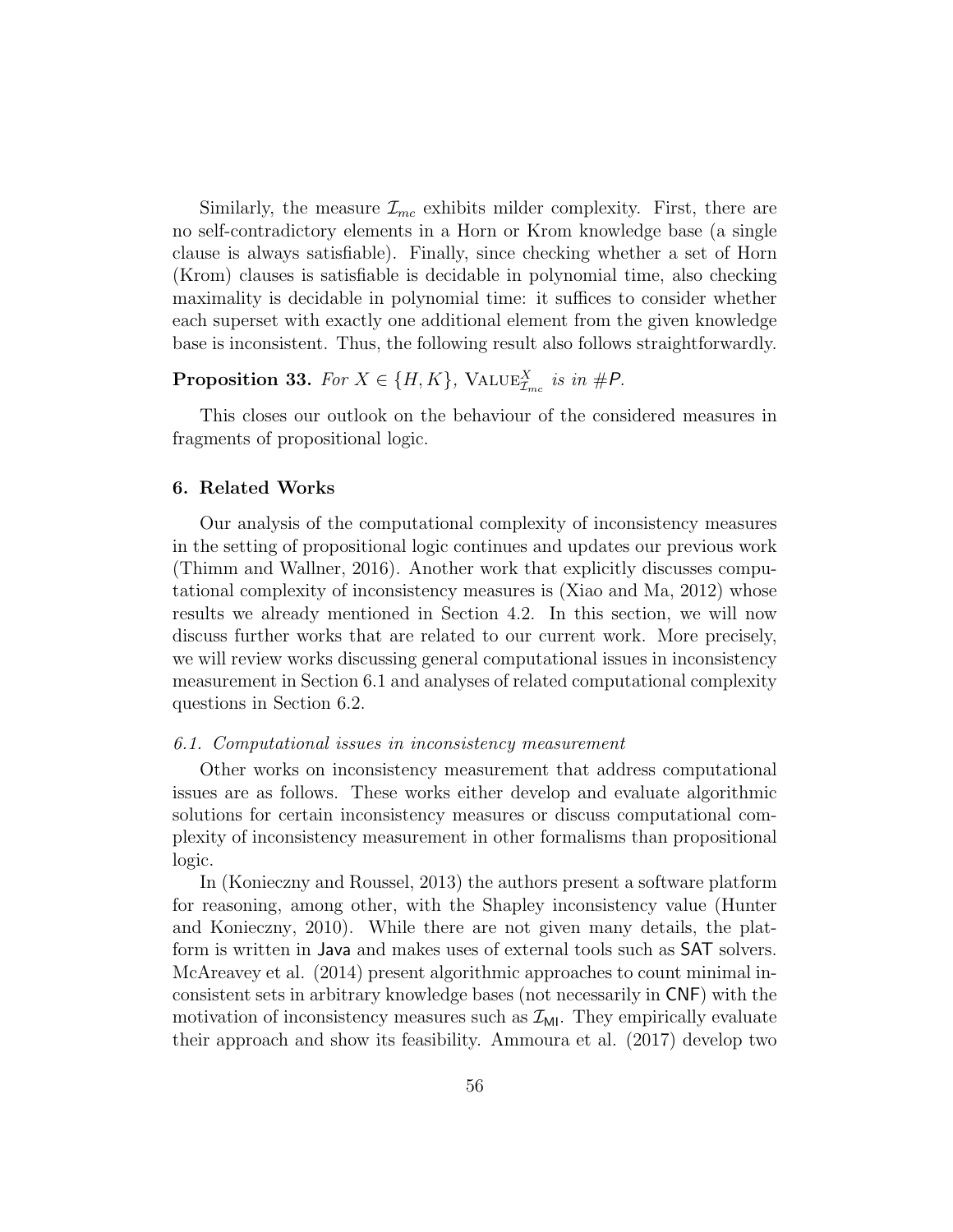formalisations of the computation of  $\mathcal{I}_{mcsc}$ : first, as an integer linear program and, second, as a partial MaxSAT problem. These formalisations are shown to be able to faithfully compute the value of  $\mathcal{I}_{m\text{csc}}$ . Similarly, (Jabbour et al., 2016) present a formalisation of the computation of  $\mathcal{I}_{CC}$  in terms of a similar SAT optimisation problem. An experimental evaluation shows that its implementation can compute inconsistency values in reasonable time. The work (Thimm, 2016b) develops a general scheme for approximation algorithms for inconsistency measurement. Moreover, it develops more sophisticated approximation algorithms for the measures  $\mathcal{I}_{hs}$  and  $\mathcal{I}_{c}$ . Through an empirical evaluation these algorithms are compared and it is shown that they scale linearly with the size of the knowledge base while providing sufficient accuracy. In (Thimm, 2017a) a new family of inconsistency measures based on fuzzy logic is developed and it is shown that the corresponding computational problems lie on the first level of the polynomial hierarchy.

In (Brewka et al., 2017; Ulbricht et al., 2018b), a generalisation of the concept of inconsistency suitable for non-monotonic logics is developed and applied to the framework of inconsistency measurement. More formally, a set of formulas is strongly inconsistent if all its supersets within a knowledge base are inconsistent as well. In (Brewka et al., 2017; Ulbricht et al., 2018b) several question pertaining to computational complexity are investigated as well. The works (Ulbricht et al., 2016, 2018a) develop inconsistency measures for logic programs under the answer set semantics and also investigate computational complexity questions. Due to the higher complexity of answer set programming itself their results showed that inconsistency measurement in that context is usually one level higher in the polynomial hierarchy as similar questions in our classic setting.

#### 6.2. Related complexity analyses

Related notions and concepts to inconsistency measurement have been analyzed wrt. their complexity. We begin with related work regarding minimal inconsistent subsets of a set of formulas (MIs). In (Davydov et al., 1998) the complexity of deciding whether a given formula in CNF is an MI is analyzed, i. e., checking whether the set of clauses is inconsistent and all proper subsets of the clauses are satisfiable. While in general this problem is  $D_1^p$  $_{1}^{p}$ -complete (Papadimitriou and Wolfe, 1988), it is shown in (Davydov et al., 1998) that when the number of clauses is bounded by the number of variables  $n$  plus an integer  $k$  certain milder results hold. In particular, when  $k = 0$ , then the formula is never an MI. If  $k = 1$ , then the problem of deciding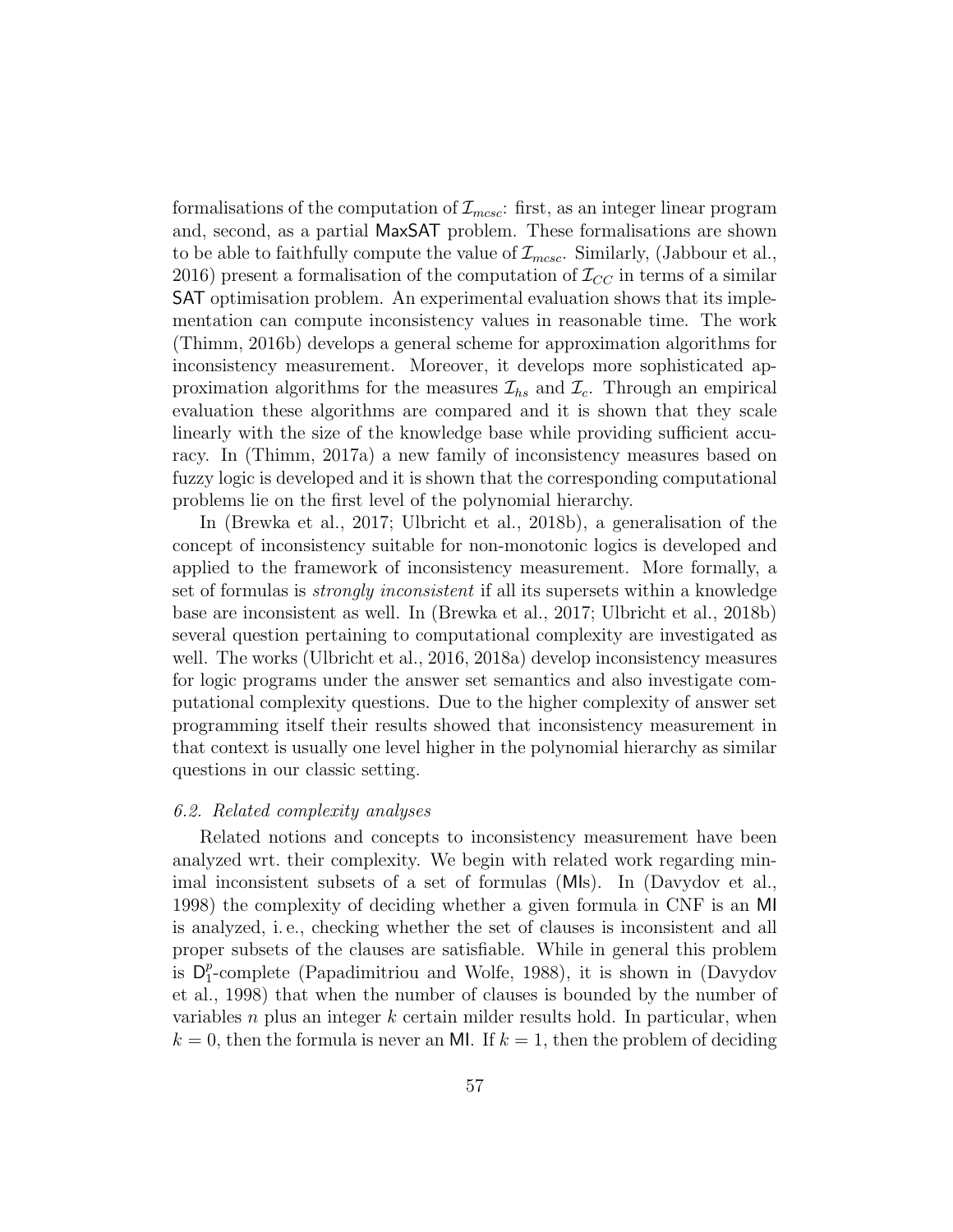whether the formula is an MI is in P. In (Marques-Silva and Previti, 2014) (based on results from (Liberatore, 2005)) complexity of checking whether a clause (a formula) is in an MI is shown. In our work, we partially rely on some of the results (e.g.  $D_1^p$  $_{1}^{p}$ -completeness of checking whether a set is an MI). In contrast to the mentioned works, we study different computational tasks relating to MIs that arise from the considered inconsistency measures, and without bounds on variables or clauses.

Several complexity results related to our work are given in (Peñaloza and Sertkaya, 2017). There, they study a related concept in description logics, namely that of so-called minimal axiom sets (MinAs), which are minimal subsets (of a given set of axioms) that entail a given formula. If the entailed formula is unsatisfiable, then the set is a minimally inconsistent subset. Particularly related are then the results of counting MinAs in case of Horn and Krom formulas (they show the result for formulas called core in their paper, which are a fragment of Krom formulas), which they prove to be  $#P$ -complete, a result which we make use to directly show the related result of counting MIs on Horn and Krom formulas (see Proposition 32). Another related result of theirs is that counting MinAs in a more general setting is  $\#NP$ -complete, which relates to our result of counting MIs of general knowledge bases, which is  $\#$ -coNP-complete (recall that  $\#NP = \#$ -coNP). In contrast, we provide our proof directly for our setting, use a different reduction, and show further counting results for this inconsistency measure, particularly for  $\text{Upper}_{\mathcal{I}_{\text{ML}}}$ , LOWER<sub> $\mathcal{I}_{\mathsf{M}}$ </sub>, and EXACT<sub> $\mathcal{I}_{\mathsf{M}}$ </sub>. In more detail, they use weakly parsimonious reductions (informally speaking, these are polynomial reductions from whose result one can read in polynomial time the number of solutions). However, we note that our reduction can be straightforwardly rewritten to be a weakly parsimonious reduction. Nevertheless, we formally link the complexities of the problem of counting MIs of general propositional logic knowledge bases and the problem studied by Peñaloza and Sertkaya (2017). Another result, related to our counting context, concerns the enumeration complexity of MIs of a Horn formula. Enumeration complexity studies complexity when the task is to enumerate (all) solutions. It holds that MI enumeration is possible with so-called polynomial delay for Horn formulas. This means that there are algorithms which can compute each of the solutions with a polynomial running time that is only dependent on the input size (however, in general, this does not imply that there are at most polynomially many solutions). Furthermore, efficient algorithms for the enumeration of MIs is also the topic of (Marques-Silva et al., 2016; Arif et al., 2015).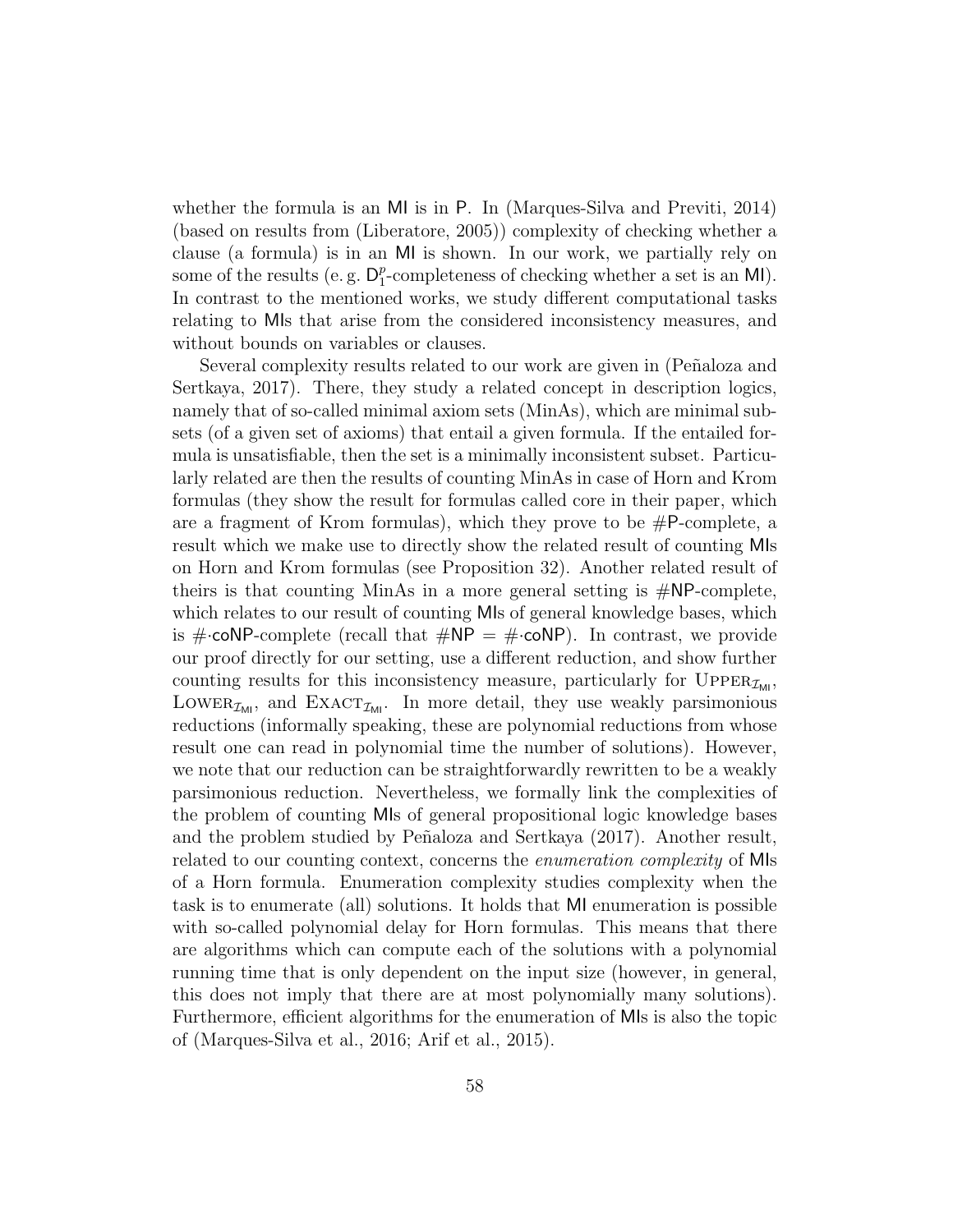Another line of related research studies complexity of, and algorithmic approaches to, SAT and #SAT (on different forms of input). In fact, there is an abundance of research on this topic (see, e. g., the Handbook on Satisfiability (Biere et al., 2009)), however no inconsistency measure in the general case, other than  $\mathcal{I}_d$ , studied in this paper directly corresponds to a SAT or #SAT problem. We overview some results from this field (particularly ones that are "closer" to our analysis). It is well known that SAT is NPcomplete, even in restricted cases (such as for CNF knowledge bases with at most three variables per clause), and, likewise, it is well known that  $\#\text{SAT}$ is #P-complete, again, even under restricted cases such as for Krom formulas with only positive literals (Valiant, 1979b). There are also so-called dichotomy results, studying when problems are tractable and when intractable, and finding exact barriers (Creignou and Hermann, 1996). Results regarding fragments of propositional logic that exhibit milder complexity for one of the two problems is also prevalent in the literature, e. g., in (Pretolani, 1996) it is analyzed how to extend tractable classes of SAT. In (Andrei et al., 2009) the complexity of both problems are studied when clauses are (not) related (literals appearing positive and negative in different clauses). Also the optimization problem, MaxSAT, has been studied in detail. We make use of the well-known result that MaxSAT is NP-complete, even in the restricted case of Horn formulas (Jaumard and Simeone, 1987).

We move on to problems related to maximal consistent subsets. In the field of databases, a related concept to maximal consistent subsets, as studied in this paper, is that of database repairs, and complexity issues relating to such repairs (Arenas et al., 1999, 2003; Chomicki and Marcinkowski, 2005; Flesca et al., 2010; Staworko and Chomicki, 2010; Maslowski and Wijsen, 2013; Wijsen, 2014; Chomicki and Wijsen, 2016; Livshits and Kimelfeld, 2017; Parisi and Grant, 2017). Repairs in the database context can take many forms. A common approach to repairs of (inconsistent) databases is to consider those database instances with minimal distance to the given database that satisfy certain integrity constraints (Arenas et al., 1999). For instance, a repair can be seen as parts to add and remove from a database to restore consistency. If only removals are permitted, repairs may take the form of maximal consistent subsets of the database that respect the constraints (Chomicki and Marcinkowski, 2005). Similar to forms of databases, constraints can be heterogeneous with varying complexity (see, e.g., (Arenas et al., 2003; Chomicki and Marcinkowski, 2005; Flesca et al., 2010; Staworko and Chomicki, 2010; Maslowski and Wijsen, 2013; Wijsen, 2014; Parisi and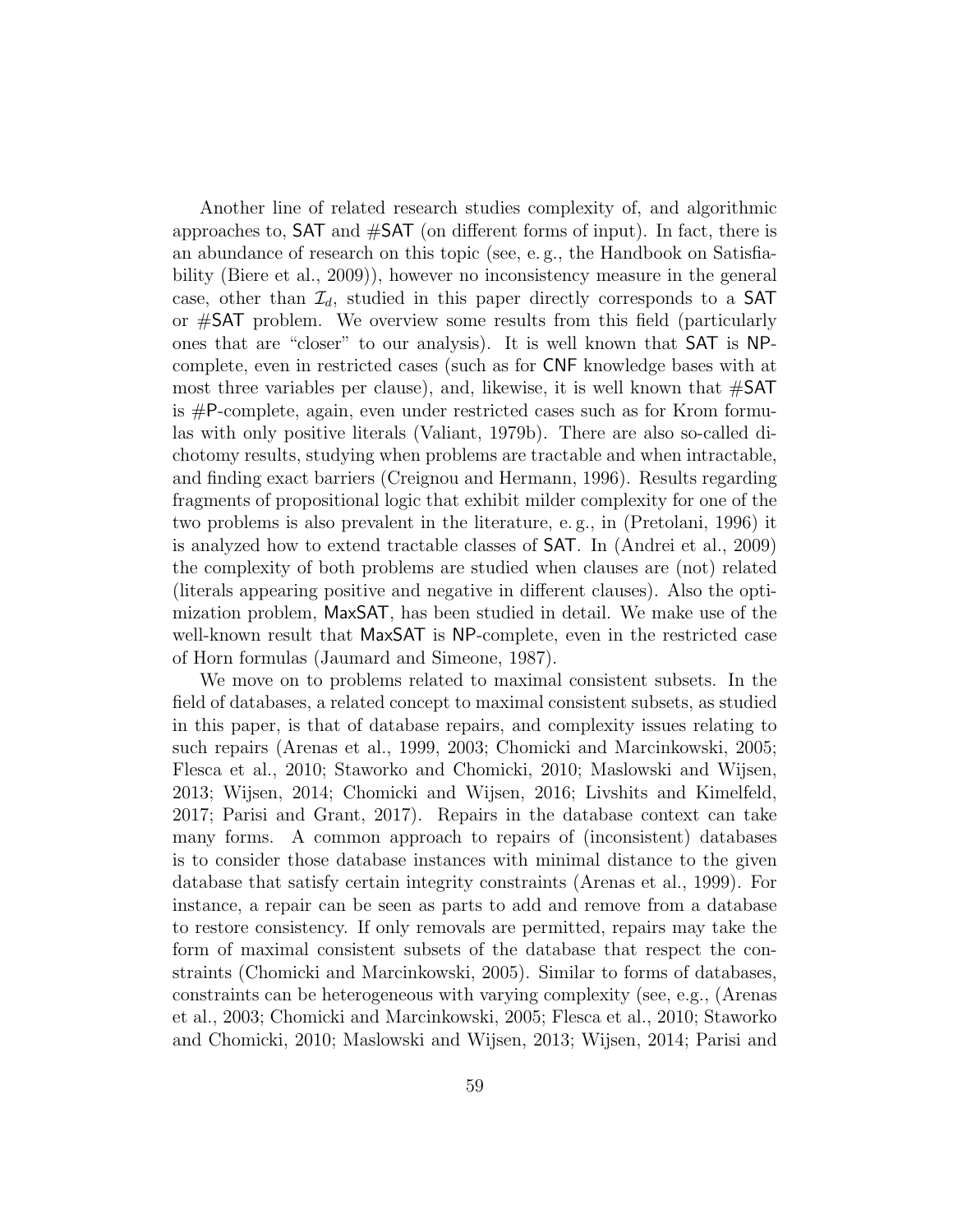Grant, 2017)) to check whether a constraint is satisfied. Maximal consistent subsets, as studied in this article, are, naturally, a related formalism. Maximality (minimal distance) of repairs relates to maximality of subsets of knowledge bases, and checking integrity constraints relates to consistency checking of the subset. Depending on the concrete conditions of what is a repair, complexity varies considerably. For instance, checking an integrity constraint may be coNP-hard, which can lead to complexity of reasoning based on repairs (e. g., considering the intersection of all repairs) being on the second level of the polynomial hierarchy. On the other hand, constraints may also refer to (computationally) simpler problems, such as checking whether no two tuples have the same value for a primary key (which is then decidable in polynomial time). In such a case, also maximality may be decidable in polynomial time. Counting complexity was analyzed for repairs in (Maslowski and Wijsen, 2013; Wijsen, 2014; Livshits and Kimelfeld, 2017), with results that counting can be, e.g.,  $\#P$ -hard. Further related works to complexity of maximal consistent subsets are given in (Cayrol et al., 1998; Marques-Silva and Previti, 2014), where reasoning based on maximal consistent subsets is analyzed with and without preferences over such maximal consistent subsets. However, we are not aware of a corresponding result to our  $\#\text{-coNP-completeness result of measure } \mathcal{I}_{mc}$  (Proposition 19).

Another related field is that of (propositional) abduction. In propositional abduction, the aim is to find explanations for certain observations, given certain background knowledge. For instance, one problem in this field asks for a minimal (e. g. for subset-inclusion) set of hypotheses that explain (formally: entail) an observation and that is consistent with a given formula. Complexity of this problem, and variants, has been studied in (Eiter and Gottlob, 1995). Related to our results is a complexity analysis of counting the number of such explanations in (Hermann and Pichler, 2010). Their results imply similar counting complexity for some variants to inconsistency measures that have  $\#\text{-coNP complexity}$ .

Finally, another related field is that of belief revision (Alchourron et al., 1985), as mentioned in the introduction, in that one can cope with inconsistency by revision. Complexity has been studied, as well, in (Eiter and Gottlob, 1992; Liberatore and Schaerf, 2001; Liberatore, 1997; Pfandler et al., 2015). Complexity is, naturally, also high for revision: many problems reside on the second level of the polynomial hierarchy. Related to our measures is revision by the Dalal operator (Dalal, 1988), which is based on a similar distance notion that is also used in  $\mathcal{I}_{\text{dala}}^{\Sigma}$ ,  $\mathcal{I}_{\text{dala}}^{\text{hit}}$ , and  $\mathcal{I}_{\text{dala}}^{\max}$ .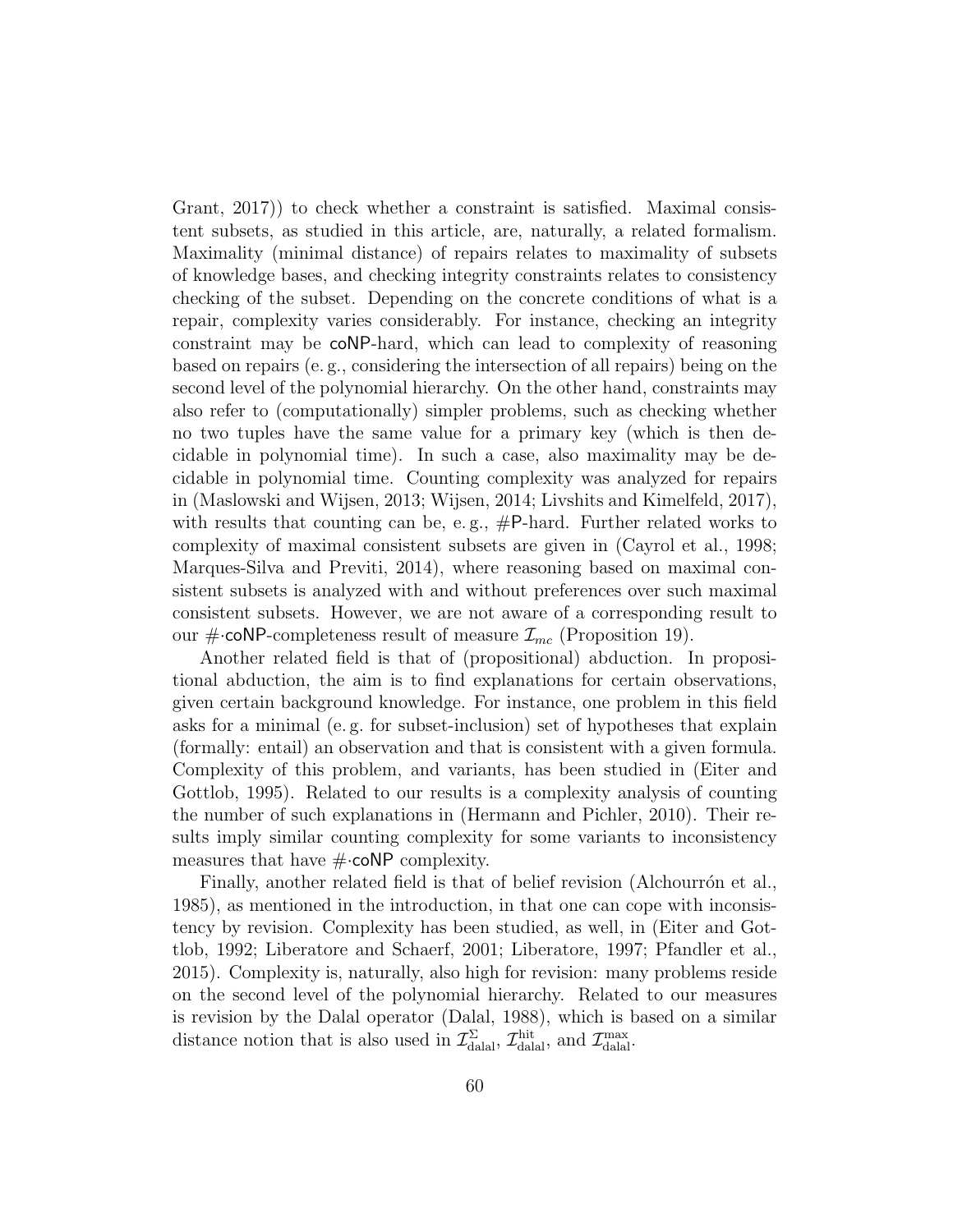#### 7. Discussion and Summary

The contributions of this paper provide new insights into the challenge of measuring inconsistency and allow for a broader comparison of existing measures in terms of their complexity. One of the key insights in this paper is the partitioning of inconsistency measures in four categories of complexity, i. e., measures on the first three levels of the polynomial hierarchy and those beyond the third level. This also shows that inconsistency measurement is sometimes not computationally harder than solving the classical satisfiability problem SAT (for the measures residing on the first level of the polynomial hierarchy, see Section 4.1). However, our results also show that inconsistency measurement can be computationally demanding, as shown in Sections 4.2, 4.3, and 4.4.

It is also interesting to note that the computational complexity of inconsistency measures does not necessarily correlate with their "conceptual" complexity. For example, the measure  $\mathcal{I}_{\text{MI}}$  was one of the first inconsistency measures presented and follows a simple idea to measure inconsistency, i. e., simply taking the number of minimal inconsistent subsets. Both the results for the corresponding decisions problems and the  $\#\text{-}\text{coNP-completeness}$  result of the function problem show that  $\mathcal{I}_{MI}$  belongs to the computationally most complex inconsistency measures. Compare this to e. g. the measure  $\mathcal{I}^{\Sigma}_{\text{datal}}$  which features a quite complex definition, involving distances between propositional interpretations, but belongs to the easiest class of measures. Similar observations can be made when comparing the complexity and expressivity of an inconsistency measure. In (Thimm, 2016a) expressivity has been introduced as a quantitative measure to assess how many levels of inconsistent knowledge bases an inconsistency measure can distinguish. Our Lemmas 1–3 provided some simplifying observations on this aspect. There, one can see that, although there is a general tendency of more expressive measures (such as  $\mathcal{I}_{\text{MI}}$ c and  $\mathcal{I}_{\text{is}}$ ) having higher computational complexity, there is no universal correlation. For example, the measure  $\mathcal{I}_n$  may exhibit an exponential number of inconsistency values, see Lemma 2, but the problems related to it are on the first level of the polynomial hierarchy. On the other hand, the measure  $\mathcal{I}_{CC}$  has rather low expressivity, see Lemma 1, but exhibits large computational complexity.

The results of this paper can be used for future work in two directions. First, our general methodology of analysing computational complexity can help researchers to conduct similar analyses on novel inconsistency measures.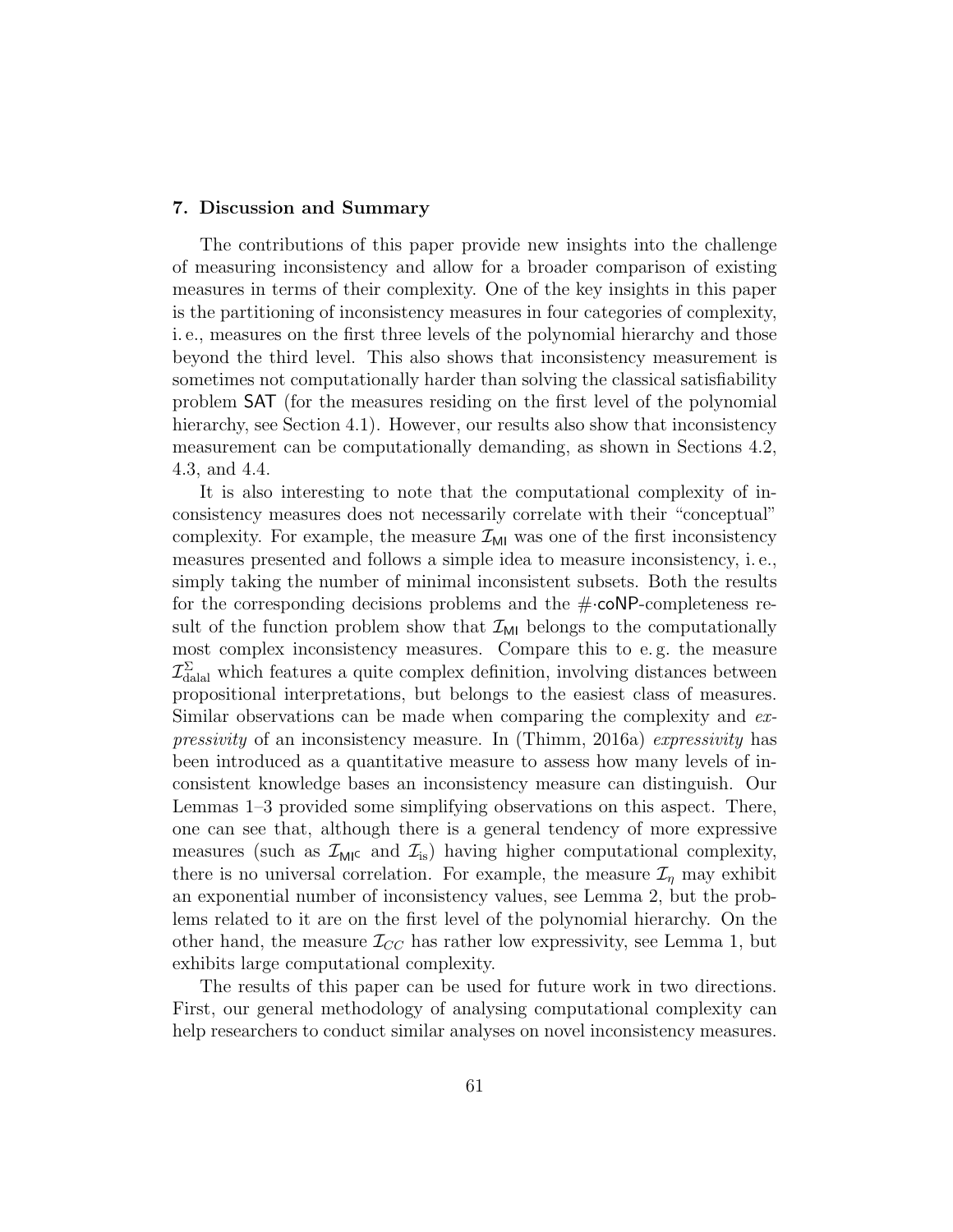The general relations established e. g. in Lemmas 4 and 6 show that it is sufficient to focus on the decision problems  $\text{UPPER}_{\mathcal{I}}$  or LOWER<sub> $\mathcal{I}$ </sub>. Providing a completeness result for one of these problems is sufficient to obtain a rather good classification of the computational complexity of an inconsistency measure. Furthermore, the problems and reductions we used to show completeness of problems  $\text{EXACT}_{\mathcal{I}}$  and  $\text{VALUE}_{\mathcal{I}}$ —in particular those discussed in Section 4.1—may be used directly to obtain corresponding completeness proofs of novel measures or may inspire new reductions. Part of future work is the analysis of recently proposed measures such as (Jabbour et al., 2017; De Bona and Hunter, 2017; De Bona et al., 2018) wrt. our methodology. Second, the next logical step for making use of our analysis is to develop new algorithms for the considered measures, also taking our initial study on tractable cases into account, cf. Section 5. Current implementations such as  $Tweety@Web^7$  (Thimm, 2017c) mostly rely on naive brute-force approaches to determine inconsistency values. The insights and reductions gained in our analysis can help in devising new algorithms that rely on e. g. reductions to QBF and QBF solvers (Lonsing et al., 2016).

# Acknowledgments

This work was supported by the Austrian Science Fund (FWF): P30168- N31.

# References

- Alchourrón, C. E., Gärdenfors, P., Makinson, D., 1985. On the logic of theory change: Partial meet contraction and revision functions. Journal of Symbolic Logic 50 (2), 510–530.
- Amgoud, L., Ben-Naim, J., 2017. Measuring disagreement in argumentation graphs. In: Moral, S., Pivert, O., Sánchez, D., Marín, N. (Eds.), Proceedings of SUM 2017. Vol. 10564 of Lecture Notes in Computer Science. Springer, pp. 208–222.
- Ammoura, M., Raddaoui, B., Salhi, Y., Oukacha, B., 2015. On measuring inconsistency using maximal consistent sets. In: Destercke, S., Denoeux,

<sup>7</sup>http://tweetyproject.org/w/incmes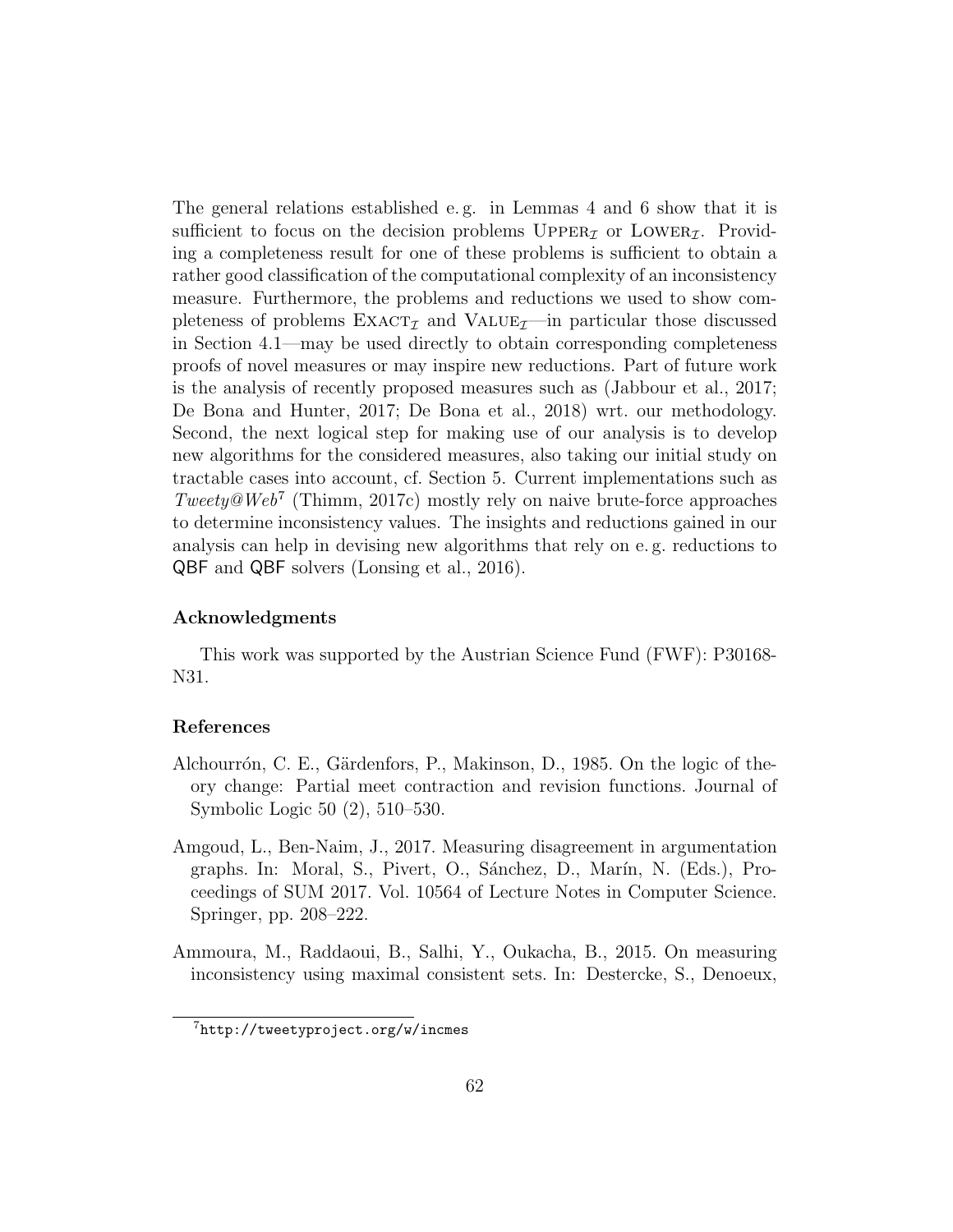T. (Eds.), Proceedings of ECSQARU 2015. Vol. 9161 of Lecture Notes in Computer Science. Springer, pp. 267–276.

- Ammoura, M., Salhi, Y., Oukacha, B., Raddaoui, B., 2017. On an MCS-based inconsistency measure. International Journal of Approximate Reasoning 80, 443–459.
- Andrei, S., Grigoras, G., Rinard, M. C., Yap, R. H. C., 2009. A hierarchy of tractable subclasses for SAT and counting SAT problems. In: Watt, S. M., Negru, V., Ida, T., Jebelean, T., Petcu, D., Zaharie, D. (Eds.), Proceedings of SYNASC 2009. IEEE Computer Society, pp. 61–68.
- Ansótegui, C., Bonet, M. L., Levy, J., 2013. SAT-based MaxSAT algorithms. Artificial Intelligence 196, 77–105.
- Arenas, M., Bertossi, L. E., Chomicki, J., 1999. Consistent query answers in inconsistent databases. In: Vianu, V., Papadimitriou, C. H. (Eds.), Proceedings of PODS. ACM Press, pp. 68–79.
- Arenas, M., Bertossi, L. E., Chomicki, J., He, X., Raghavan, V., Spinrad, J. P., 2003. Scalar aggregation in inconsistent databases. Theoretical Computer Science 296 (3), 405–434.
- Arif, M. F., Mencía, C., Marques-Silva, J., 2015. Efficient MUS enumeration of horn formulae with applications to axiom pinpointing. In: Heule, M., Weaver, S. A. (Eds.), Proceedings of SAT. Vol. 9340 of Lecture Notes in Computer Science. Springer, pp. 324–342.
- Besnard, P., 2016. Forgetting-based inconsistency measure. In: Schockaert, S., Senellart, P. (Eds.), Proceedings of SUM 2016. Vol. 9858 of Lecture Notes in Computer Science. Springer, pp. 331–337.
- Biere, A., Heule, M., van Maaren, H., Walsh, T. (Eds.), 2009. Handbook of Satisfiability. Vol. 185 of Frontiers in Artificial Intelligence and Applications. IOS Press.
- Brewka, G., Eiter, T., Truszczynski, M., 2011. Answer set programming at a glance. Communications of the ACM 54 (12), 92–103.
- Brewka, G., Thimm, M., Ulbricht, M., 2017. Strong inconsistency in nonmonotonic reasoning. In: Sierra, C. (Ed.), Proceedings of IJCAI 2017. ijcai.org, pp. 901–907.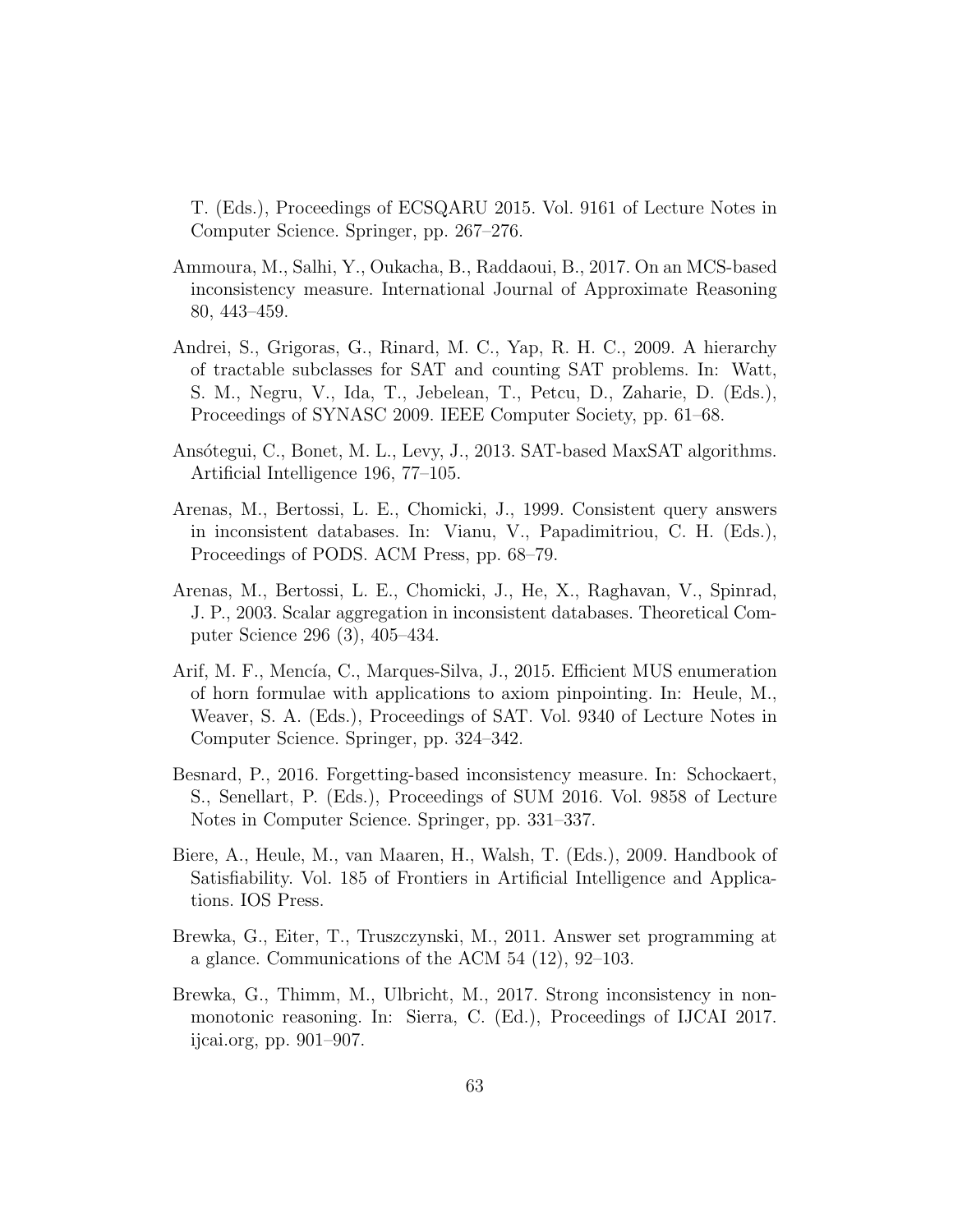- Cayrol, C., Lagasquie-Schiex, M., Schiex, T., 1998. Nonmonotonic reasoning: From complexity to algorithms. Annals of Mathematics and Artificial Intelligence 22 (3-4), 207–236.
- Chomicki, J., Marcinkowski, J., 2005. Minimal-change integrity maintenance using tuple deletions. Information and Computation 197 (1-2), 90–121.
- Chomicki, J., Wijsen, J., 2016. Consistent query answering for atemporal constraints over temporal databases. In: Dyreson, C. E., Hansen, M. R., Hunsberger, L. (Eds.), Proceedings TIME. IEEE Computer Society, pp. 149–156.
- Chv´atal, V., 1983. Linear Programming. Freeman, San Francisco.
- Condotta, J., Raddaoui, B., Salhi, Y., 2016. Quantifying conflicts for spatial and temporal information. In: Baral, C., Delgrande, J. P., Wolter, F. (Eds.), Proceedings of KR 2016. AAAI Press, pp. 443–452.
- Creignou, N., Hermann, M., 1996. Complexity of generalized satisfiability counting problems. Information and Computation 127, 1–12.
- Dalal, M., 1988. Investigations into a theory of knowledge base revision. In: Shrobe, H. E., Mitchell, T. M., Smith, R. G. (Eds.), Proceedings of the 7th National Conference on Artificial Intelligence. AAAI Press / The MIT Press, pp. 475–479.
- Davydov, G., Davydova, I., Büning, H. K., Nov 1998. An efficient algorithm for the minimal unsatisfiability problem for a subclass of CNF. Annals of Mathematics and Artificial Intelligence 23 (3), 229–245.
- De Bona, G., Finger, M., 2015. Measuring inconsistency in probabilistic logic: Rationality postulates and dutch book interpretation. Artificial Intelligence 227, 140–164.
- De Bona, G., Grant, J., Hunter, A., Konieczny, S., 2018. Towards a unified framework for syntactic inconsistency measures. In: McIlraith, S. A., Weinberger, K. Q. (Eds.), Proceedings of AAAI 2018. AAAI Press, pp. 1803–1810.
- De Bona, G., Hunter, A., 2017. Localising iceberg inconsistencies. Artificial Intelligence 246, 118–151.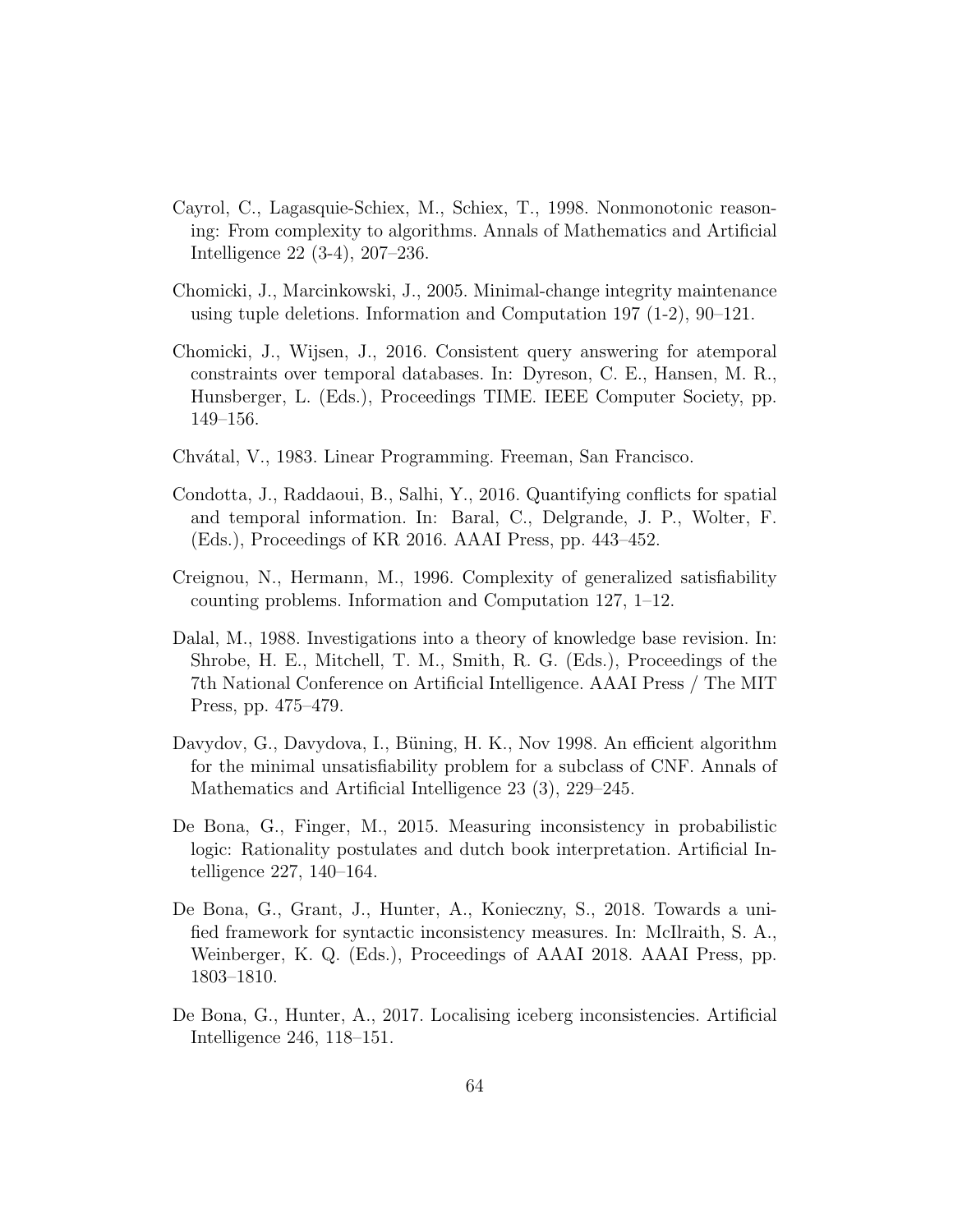- Decker, H., 2011. Measure-based inconsistency-tolerant maintenance of database integrity. In: Schewe, K., Thalheim, B. (Eds.), Proceedings of the 5th International Workshop on Semantics in Data and Knowledge Bases (SDKB'11), Revised Selected Papers. Vol. 7693 of Lecture Notes in Computer Science. Springer, pp. 149–173.
- Doder, D., Raskovic, M., Markovic, Z., Ognjanovic, Z., 2010. Measures of inconsistency and defaults. International Journal of Approximate Reasoning 51, 832–845.
- Durand, A., Hermann, M., Kolaitis, P. G., 2005. Subtractive reductions and complete problems for counting complexity classes. Theoretical Computer Science 340 (3), 496–513.
- Eiter, T., Gottlob, G., 1992. On the complexity of propositional knowledge base revision, updates, and counterfactuals. Artificial Intelligence 57 (2-3), 227–270.
- Eiter, T., Gottlob, G., 1995. The complexity of logic-based abduction. Journal of the ACM 42 (1), 3–42.
- Flesca, S., Furfaro, F., Parisi, F., 2010. Querying and repairing inconsistent numerical databases. ACM Transactions on Database Systems 35 (2), 14:1– 14:50.
- Gomes, C. P., Sabharwal, A., Selman, B., 2009. Model counting. In: Biere, A., Heule, M., van Maaren, H., Walsh, T. (Eds.), Handbook of Satisfiability. IOS Press, pp. 633–654.
- Graham, R. L., Knuth, D. E., Patashnik, O., 1994. Concrete Mathematics: A Foundation for Computer Science, 2nd Edition. Addison-Wesley.
- Grant, J., 1978. Classifications for Inconsistent Theories. Notre Dame Journal of Formal Logic 19 (3), 435–444.
- Grant, J., Hunter, A., 2008. Analysing inconsistent first-order knowledgebases. Artificial Intelligence 172 (8-9), 1064–1093.
- Grant, J., Hunter, A., 2011. Measuring consistency gain and information loss in stepwise inconsistency resolution. In: Liu, W. (Ed.), Proceedings of EC-SQARU 2011. Vol. 6717 of Lecture Notes in Computer Science. Springer, pp. 362–373.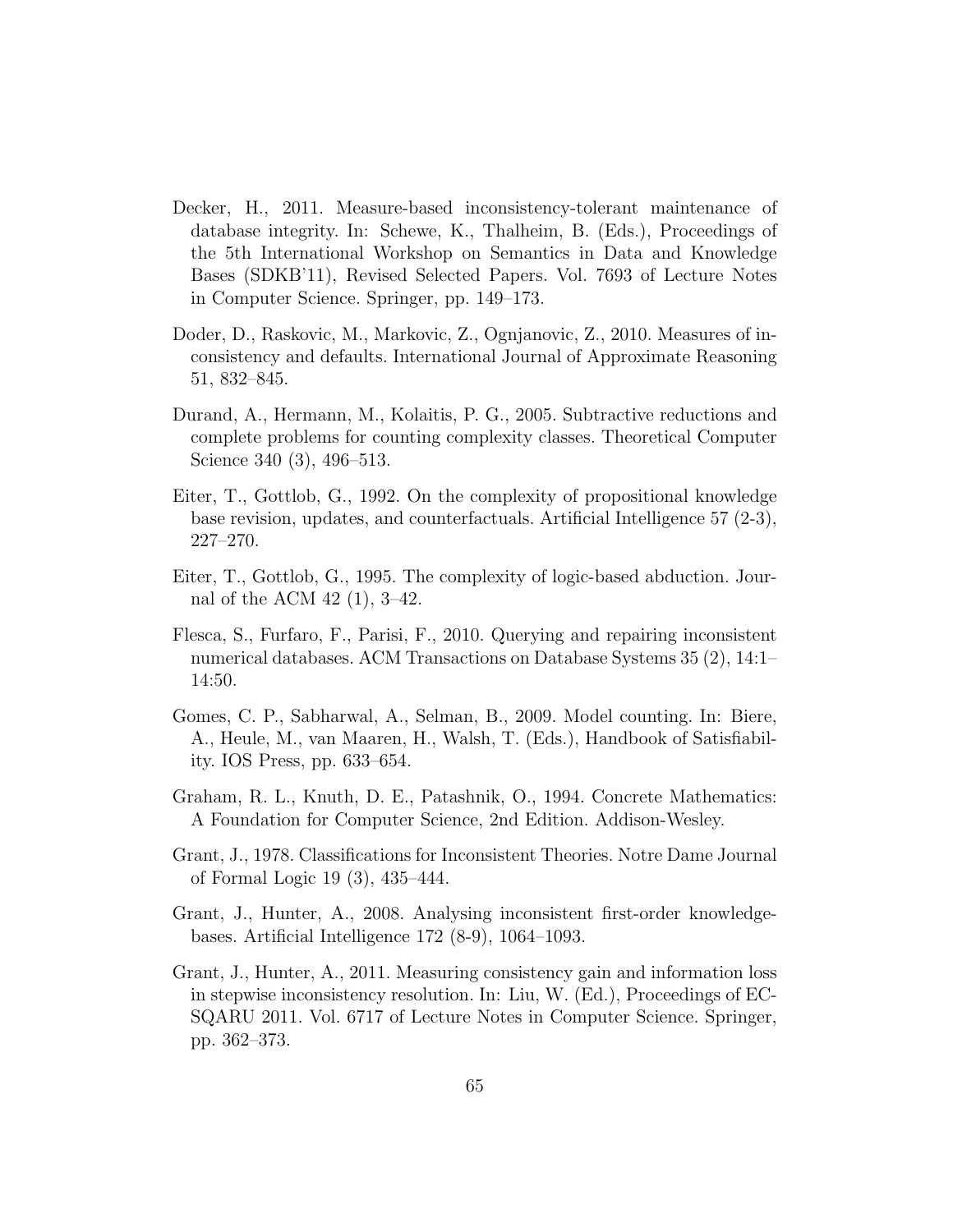- Grant, J., Hunter, A., 2013. Distance-based measures of inconsistency. In: van der Gaag, L. C. (Ed.), Proceedings of ECSQARU 2013. Vol. 7958 of Lecture Notes in Computer Science. Springer, pp. 230–241.
- Hansson, S. O., 2001. A Textbook of Belief Dynamics. Kluwer Academic Publishers.
- Hemaspaandra, L. A., Vollmer, H., 1995. The satanic notations: counting classes beyond  $\#P$  and other definitional adventures. SIGACT News 26 (1), 2–13.
- Hermann, M., Pichler, R., 2010. Counting complexity of propositional abduction. Journal of Computer and System Sciences 76 (7), 634–649.
- Horn, A., 1951. On sentences which are true of direct unions of algebras. Journal of Symbolic Logic 16 (1), 14–21.
- Hunter, A., Konieczny, S., 2004. Approaches to measuring inconsistent information. In: Inconsistency Tolerance. Springer, pp. 189–234.
- Hunter, A., Konieczny, S., 2008. Measuring inconsistency through minimal inconsistent sets. In: Brewka, G., Lang, J. (Eds.), Proceedings of KR 2008. AAAI Press, pp. 358–366.
- Hunter, A., Konieczny, S., 2010. On the measure of conflicts: Shapley inconsistency values. Artificial Intelligence 174 (14), 1007–1026.
- Jabbour, S., 2016. On inconsistency measuring and resolving. In: Kaminka, G. A., Fox, M., Bouquet, P., Hüllermeier, E., Dignum, V., Dignum, F., van Harmelen, F. (Eds.), Proceedings of ECAI 2016. Vol. 285 of Frontiers in Artificial Intelligence and Applications. IOS Press, pp. 1676–1677.
- Jabbour, S., Ma, Y., Raddaoui, B., 2014a. Inconsistency measurement thanks to MUS decomposition. In: Bazzan, A. L. C., Huhns, M. N., Lomuscio, A., Scerri, P. (Eds.), Proceedings of AAMAS 2014,. IFAAMAS/ACM, pp. 877–884.
- Jabbour, S., Ma, Y., Raddaoui, B., Sais, L., 2014b. Prime implicates based inconsistency characterization. In: Schaub, T., Friedrich, G., O'Sullivan, B. (Eds.), Proceedings ECAI 2014. Vol. 263 of Frontiers in Artificial Intelligence and Applications. IOS Press, pp. 1037–1038.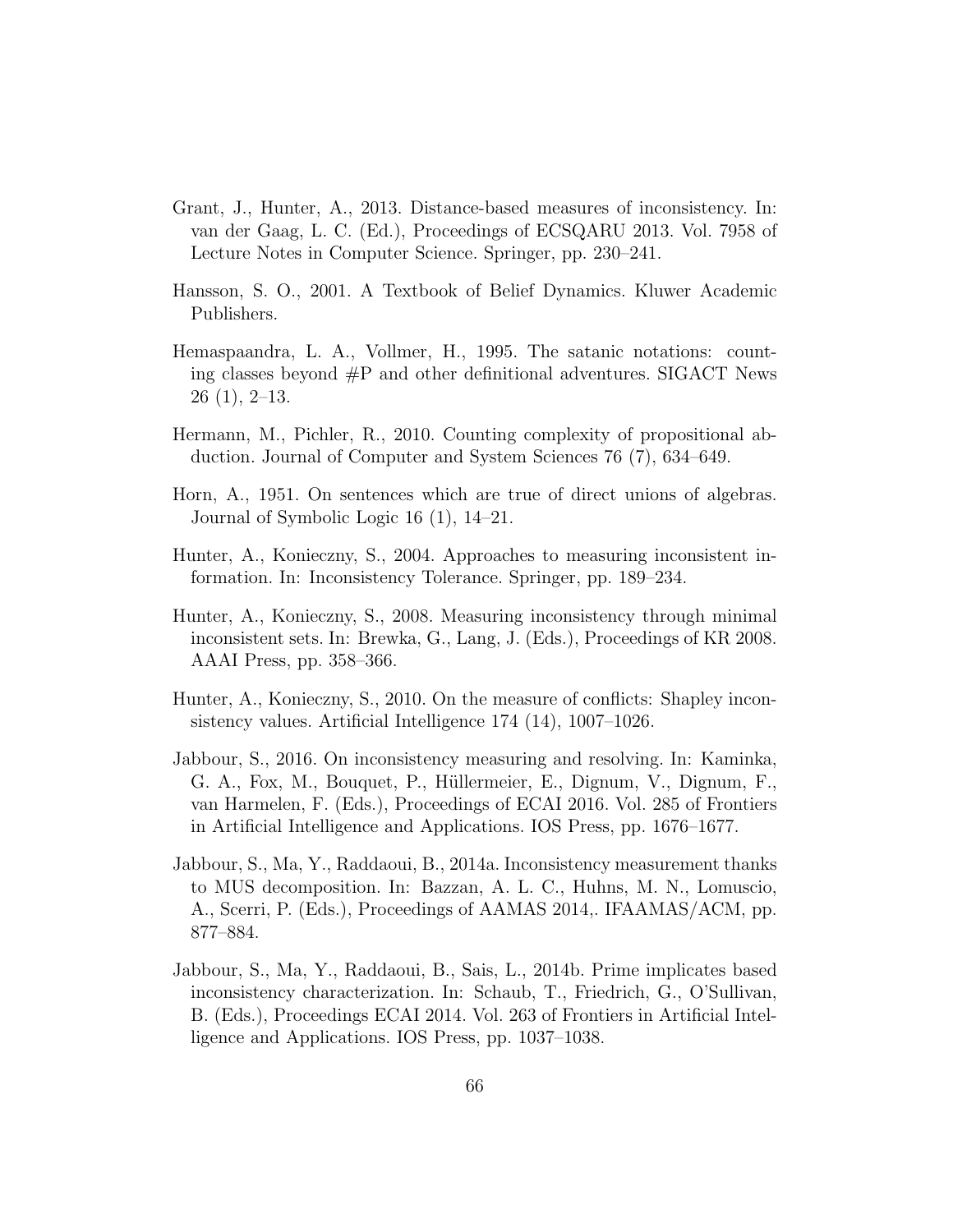- Jabbour, S., Ma, Y., Raddaoui, B., Sais, L., 2017. Quantifying conflicts in propositional logic through prime implicates. International Journal of Approximate Reasoning.
- Jabbour, S., Ma, Y., Raddaoui, B., Sais, L., Salhi, Y., 2015. On structurebased inconsistency measures and their computations via closed set packing. In: Weiss, G., Yolum, P., Bordini, R. H., Elkind, E. (Eds.), Proceedings of AAMAS 2015. ACM, pp. 1749–1750.
- Jabbour, S., Ma, Y., Raddaoui, B., Sais, L., Salhi, Y., 2016. A MIS partition based framework for measuring inconsistency. In: Baral, C., Delgrande, J. P., Wolter, F. (Eds.), Proceedings of KR 2016. AAAI Press, pp. 84–93.
- Jabbour, S., Sais, L., 2016. Exploiting MUS structure to measure inconsistency of knowledge bases. In: Kaminka, G. A., Fox, M., Bouquet, P., Hüllermeier, E., Dignum, V., Dignum, F., van Harmelen, F. (Eds.), Proceedings of ECAI 2016. Vol. 285 of Frontiers in Artificial Intelligence and Applications. IOS Press, pp. 991–998.
- Jaumard, B., Simeone, B., 1987. On the complexity of the maximum satisfiability problem for Horn formulas. Information Processing Letters 26 (1), 1–4.
- Knight, K. M., 2002. A theory of inconsistency. Ph.D. thesis, University Of Manchester.
- Konieczny, S., Roussel, S., 2013. A reasoning platform based on the MI shapley inconsistency value. In: van der Gaag, L. C. (Ed.), Proceedings EC-SQARU 2013. Vol. 7958 of Lecture Notes in Computer Science. Springer, pp. 315–327.
- Kyburg, H., 1961. Probability and the Logic of Rational Belief. Wesleyan University Press.
- Lang, J., Marquis, P., 2010. Reasoning under inconsistency: A forgettingbased approach. Artificial Intelligence 174 (12–13), 799–823.
- Liberatore, P., 1997. The complexity of iterated belief revision. In: Afrati, F. N., Kolaitis, P. G. (Eds.), Proceedings of ICDT 1997. Vol. 1186 of Lecture Notes in Computer Science. Springer, pp. 276–290.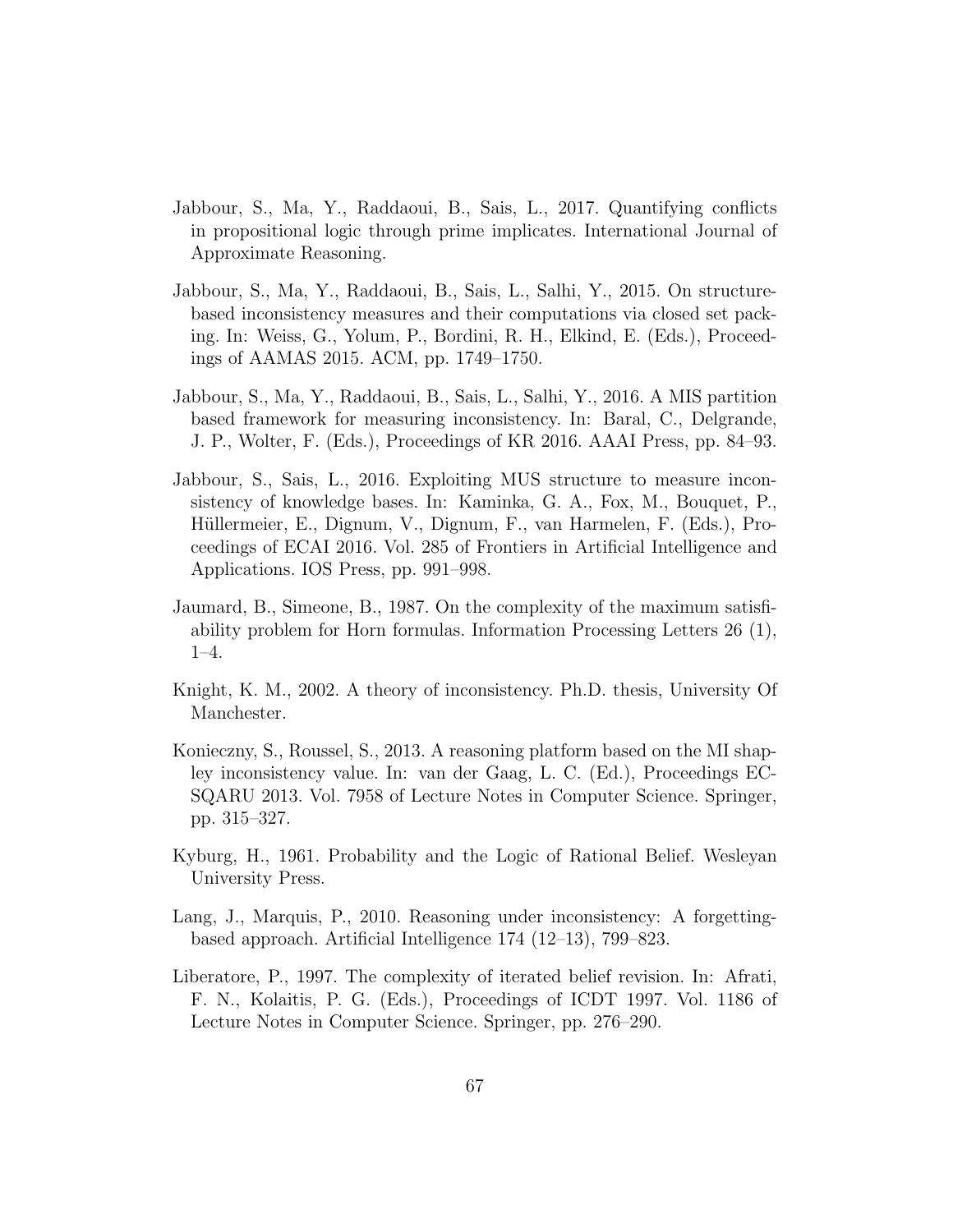- Liberatore, P., 2005. Redundancy in logic I: CNF propositional formulae. Artif. Intell. 163 (2), 203–232.
- Liberatore, P., Schaerf, M., 2001. Belief revision and update: Complexity of model checking. Journal of Computer and System Sciences 62 (1), 43–72.
- Liffiton, M. H., Previti, A., Malik, A., Marques-Silva, J., 2016. Fast, flexible MUS enumeration. Constraints 21 (2), 223–250.
- Livshits, E., Kimelfeld, B., 2017. Counting and enumerating (preferred) database repairs. In: Sallinger, E., den Bussche, J. V., Geerts, F. (Eds.), Proceedings of PODS 2017. ACM, pp. 289–301.
- Lonsing, F., Seidl, M., Gelder, A. V., 2016. The QBF gallery: Behind the scenes. Artificial Intelligence 237, 92–114.
- Ma, J., Liu, W., Miller, P. C., 2012. A characteristic function approach to inconsistency measures for knowledge bases. In: Hüllermeier, E., Link, S., Fober, T., Seeger, B. (Eds.), Proceedings of SUM 2012. Vol. 7520 of Lecture Notes in Computer Science. Springer, pp. 473–485.
- Ma, Y., Qi, G., Hitzler, P., Lin, Z., 2007. Measuring inconsistency for description logics based on paraconsistent semantics. In: Mellouli, K. (Ed.), Proceedings of ECSQARU 2007. Vol. 4724 of Lecture Notes in Computer Science. Springer, pp. 30–41.
- Ma, Y., Qi, G., Xiao, G., Hitzler, P., Lin, Z., 2010. Computational complexity and anytime algorithm for inconsistency measurement. International Journal of Software and Informatics 4 (1), 3–21.
- Makinson, D., 2005. Bridges from Classical to Nonmonotonic Logic. College Publications.
- Marques-Silva, J., 2012. Computing minimally unsatisfiable subformulas: State of the art and future directions. Multiple-Valued Logic and Soft Computing 19 (1–3), 163–183.
- Marques-Silva, J., Ignatiev, A., Mencía, C., Peñaloza, R., 2016. Efficient reasoning for inconsistent horn formulae. In: Michael, L., Kakas, A. C. (Eds.), Proceedings of JELIA 2016. Vol. 10021 of Lecture Notes in Computer Science. pp. 336–352.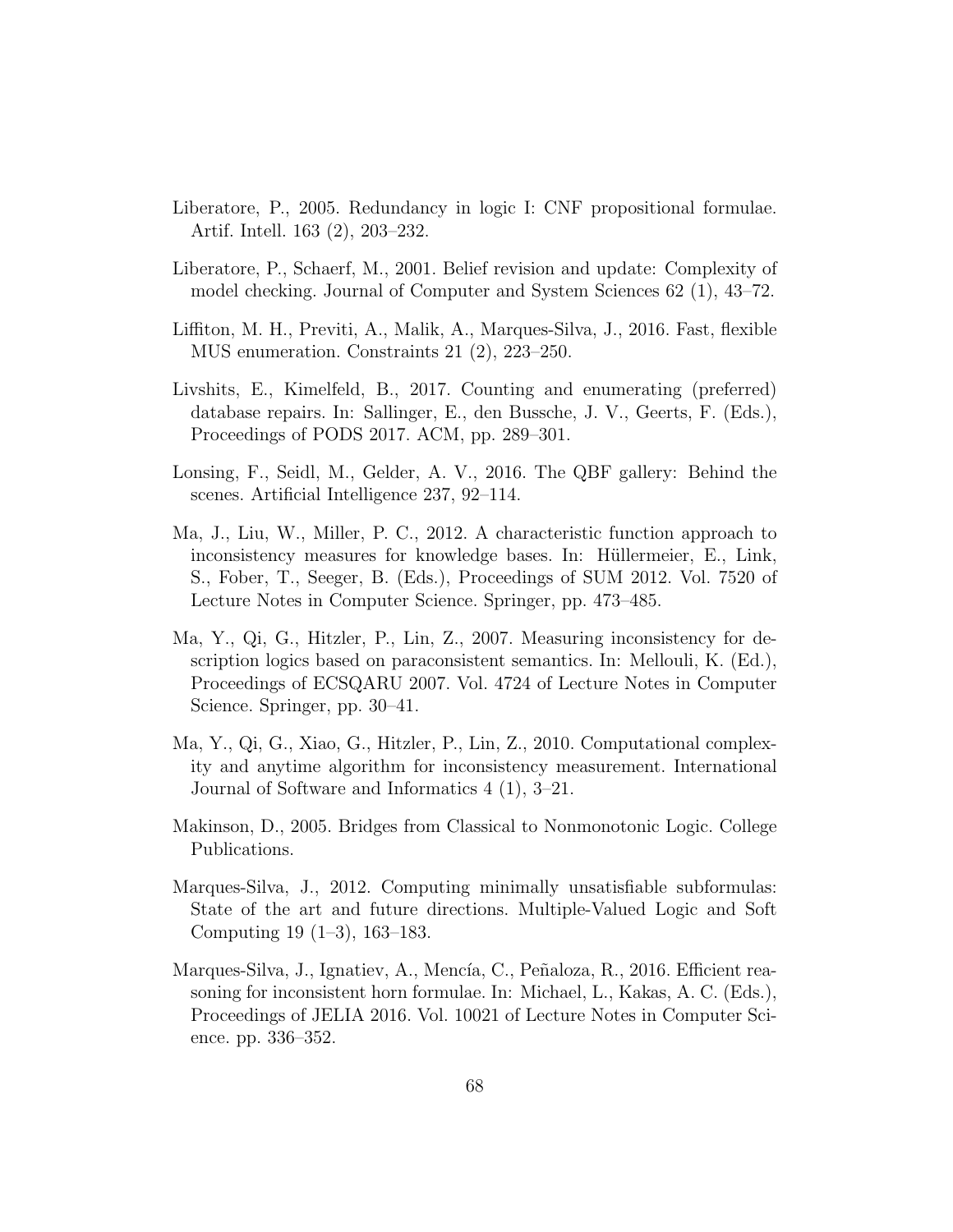- Marques-Silva, J., Previti, A., 2014. On computing preferred MUSes and MCSes. In: Sinz, C., Egly, U. (Eds.), Proceedings of SAT 2014. Vol. 8561 of Lecture Notes in Computer Science. Springer, pp. 58–74.
- Maslowski, D., Wijsen, J., 2013. A dichotomy in the complexity of counting database repairs. Journal of Computer and System Sciences 79 (6), 958– 983.
- McAreavey, K., Liu, W., Miller, P., 2014. Computational approaches to finding and measuring inconsistency in arbitrary knowledge bases. International Journal of Approximate Reasoning 55, 1659–1693.
- Mertens, F., 1874. Uber einige asymptotische Gesetze der Zahlentheorie. ¨ Journal für die reine und angewandte Mathematik 77, 289–338.
- Morgado, A., Heras, F., Liffiton, M. H., Planes, J., Marques-Silva, J., 2013. Iterative and core-guided MaxSAT solving: A survey and assessment. Constraints 18 (4), 478–534.
- Mu, K., Liu, W., Jin, Z., Bell, D., 2011. A Syntax-based Approach to Measuring the Degree of Inconsistency for Belief Bases. International Journal of Approximate Reasoning 52 (7), 978–999.
- Mu, K., Wang, K., Wen, L., 2014. Approaches to measuring inconsistency for stratified knowledge bases. International Journal of Approximate Reasoning 55, 529–556.
- Papadimitriou, C. H., 1994. Computational complexity. Addison-Wesley.
- Papadimitriou, C. H., Wolfe, D., 1988. The complexity of facets resolved. Journal of Computer and System Sciences 37 (1), 2–13.
- Parisi, F., Grant, J., 2017. On repairing and querying inconsistent probabilistic spatio-temporal databases. International Journal of Approximate Reasoning 84, 41–74.
- Pe˜naloza, R., Sertkaya, B., 2017. Understanding the complexity of axiom pinpointing in lightweight description logics. Artificial Intelligence 250, 80– 104.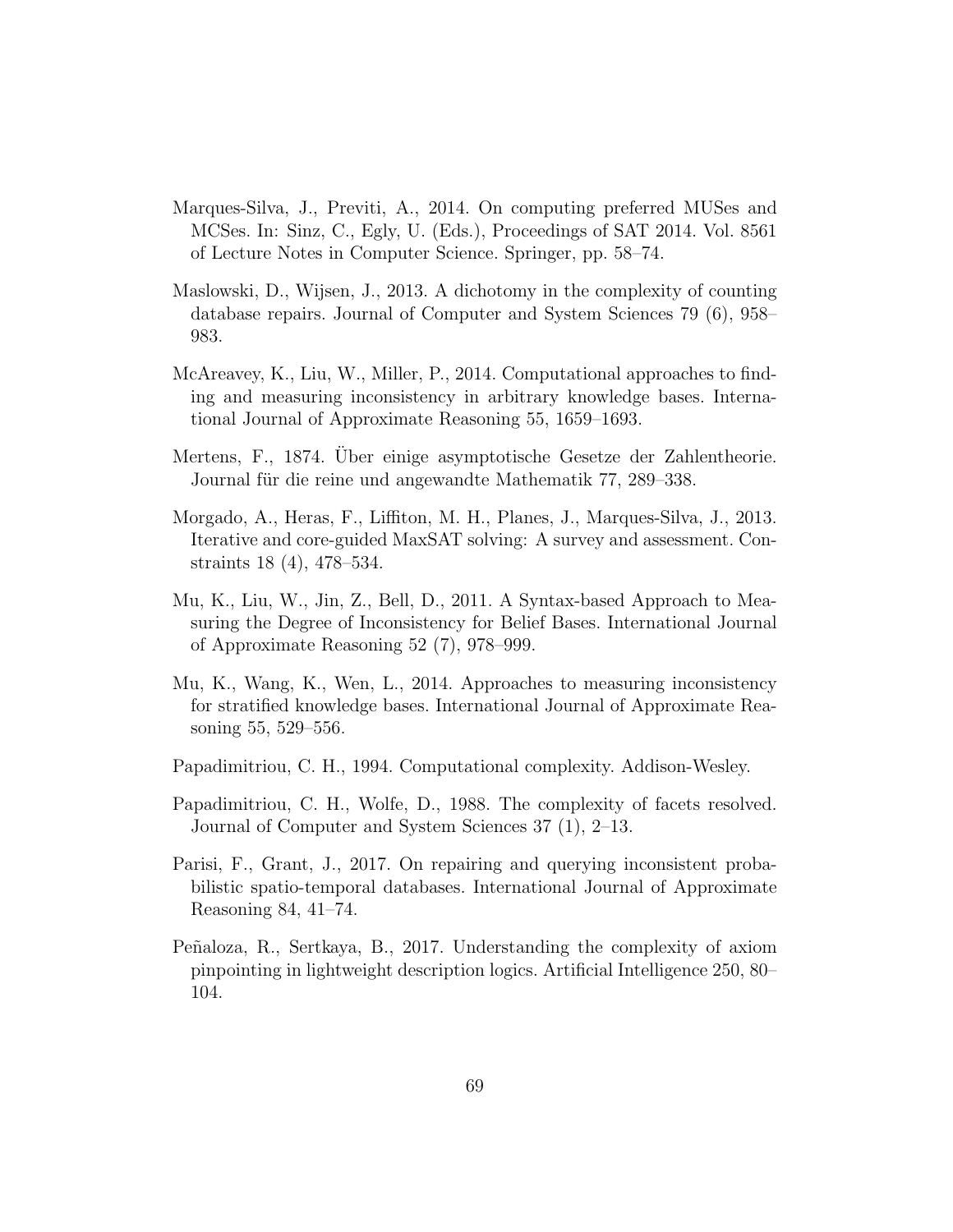- Pfandler, A., Rümmele, S., Wallner, J. P., Woltran, S., 2015. On the parameterized complexity of belief revision. In: Yang, Q., Wooldridge, M. J. (Eds.), Proceedings of IJCAI 2015. AAAI Press, pp. 3149–3155.
- Potyka, N., 2014. Linear programs for measuring inconsistency in probabilistic logics. In: Baral, C., Giacomo, G. D., Eiter, T. (Eds.), Proceeedings of KR 2014. AAAI Press, pp. 568–577.
- Pretolani, D., Sep 1996. Hierarchies of polynomially solvable satisfiability problems. Annals of Mathematics and Artificial Intelligence 17 (2), 339– 357.
- Priest, G., 1979. Logic of Paradox. Journal of Philosophical Logic 8, 219–241.
- Raddaoui, B., 2015. Computing inconsistency using logical argumentation. In: Loiseau, S., Filipe, J., Duval, B., van den Herik, H. J. (Eds.), Proceedings of ICAART 2015. SciTePress, pp. 164–172.
- Roussel, O., Manquinho, V. M., 2009. Pseudo-Boolean and cardinality constraints. In: Biere, A., Heule, M., van Maaren, H., Walsh, T. (Eds.), Handbook of Satisfiability. IOS Press, pp. 695–733.
- Staworko, S., Chomicki, J., 2010. Consistent query answers in the presence of universal constraints. Information Systems 35 (1), 1–22.
- Thimm, M., 2013. Inconsistency measures for probabilistic logics. Artificial Intelligence 197, 1–24.
- Thimm, M., 2016a. On the expressivity of inconsistency measures. Artificial Intelligence 234, 120–151.
- Thimm, M., 2016b. Stream-based inconsistency measurement. International Journal of Approximate Reasoning 68, 68–87.
- Thimm, M., 2017a. Measuring inconsistency with many-valued logics. International Journal of Approximate Reasoning 86, 1–23.
- Thimm, M., 2017b. On the compliance of rationality postulates for inconsistency measures: A more or less complete picture. Künstliche Intelligenz 31 (1), 37–39.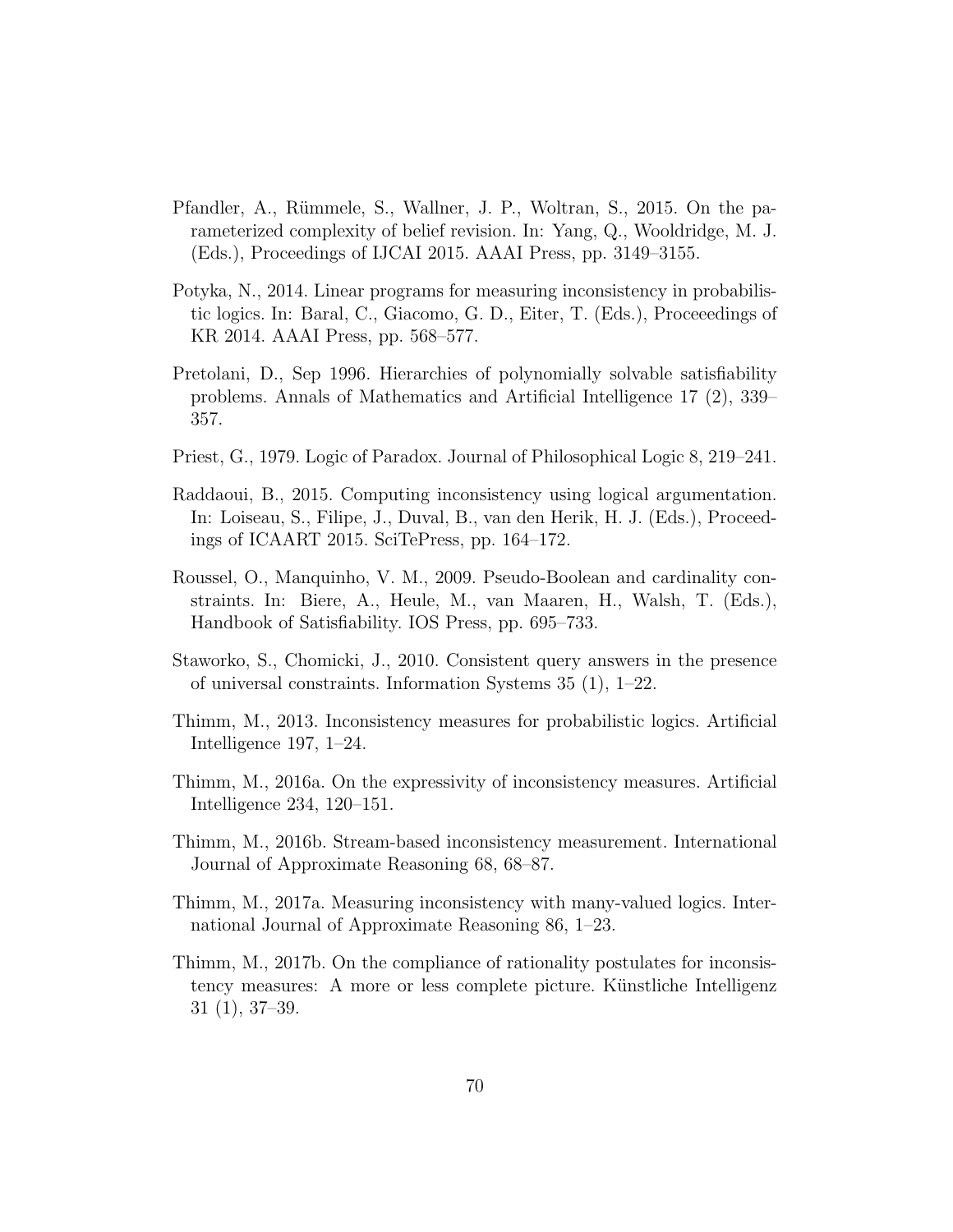- Thimm, M., 2017c. The tweety library collection for logical aspects of artificial intelligence and knowledge representation. Künstliche Intelligenz 31 (1), 93–97.
- Thimm, M., February 2018. On the evaluation of inconsistency measures. In: Grant, J., Martinez, M. V. (Eds.), Measuring Inconsistency in Information. Vol. 73 of Studies in Logic. College Publications.
- Thimm, M., Wallner, J. P., 2016. Some complexity results on inconsistency measurement. In: Baral, C., Delgrande, J. P., Wolter, F. (Eds.), Proceedings of KR 2016. AAAI Press, pp. 114–124.
- Toda, S., 1989. On the computational power of  $PP$  and  $+P$ . In: Proceedings of FOCS 1989. IEEE Computer Society, pp. 514–519.
- Toda, S., Watanabe, O., 1992. Polynomial time 1-Turing reductions from  $\#PH$  to  $\#P$ . Theoretical Computer Science 100 (1), 205–221.
- Ulbricht, M., Thimm, M., Brewka, G., 2016. Measuring inconsistency in answer set programs. In: Michael, L., Kakas, A. C. (Eds.), Proceedings of JELIA 2016. Vol. 10021 of Lecture Notes in Computer Science. pp. 577–583.
- Ulbricht, M., Thimm, M., Brewka, G., February 2018a. Inconsistency measures for disjunctive logic programs under answer set semantics. In: Grant, J., Martinez, M. V. (Eds.), Measuring Inconsistency in Information. Vol. 73 of Studies in Logic. College Publications.
- Ulbricht, M., Thimm, M., Brewka, G., 2018b. Measuring strong inconsistency. In: McIlraith, S. A., Weinberger, K. Q. (Eds.), Proceedings of AAAI 2018. AAAI Press, pp. 1989–1996.
- Valiant, L. G., 1979a. The complexity of computing the permanent. Theoretical Computer Science 8, 189–201.
- Valiant, L. G., 1979b. The complexity of enumeration and reliability problems. SIAM Journal on Computing 8 (3), 410–421.
- Wagner, K. W., 1986. The complexity of combinatorial problems with succinct input representation. Acta Informatica 23 (3), 325–356.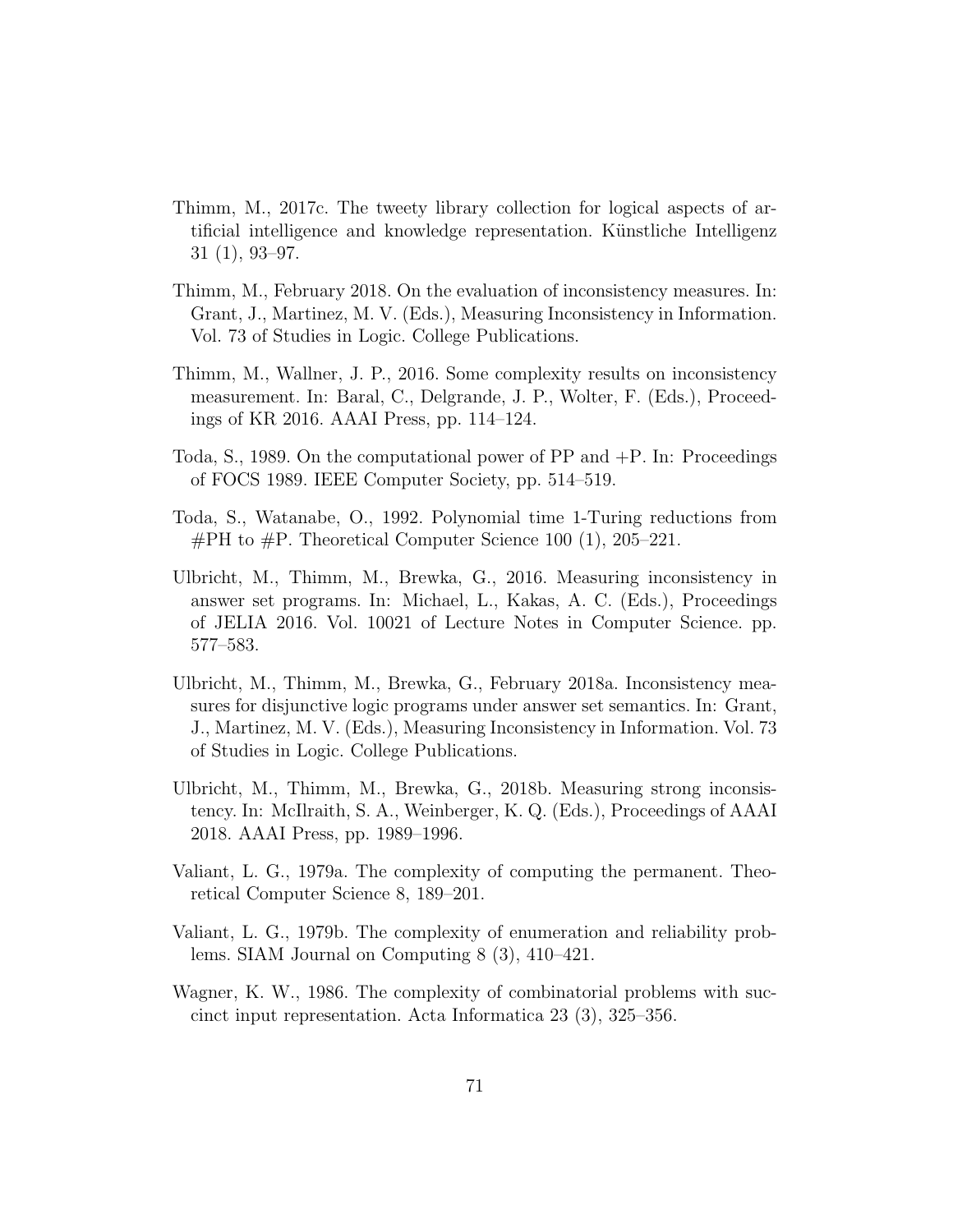- Wijsen, J., 2014. A survey of the data complexity of consistent query answering under key constraints. In: Beierle, C., Meghini, C. (Eds.), Proceedings of FoIKS 2014. Vol. 8367 of Lecture Notes in Computer Science. Springer, pp. 62–78.
- Xiao, G., Ma, Y., 2012. Inconsistency measurement based on variables in minimal unsatisfiable subsets. In: Raedt, L. D., Bessière, C., Dubois, D., Doherty, P., Frasconi, P., Heintz, F., Lucas, P. J. F. (Eds.), Proceedings of ECAI 2012. Vol. 242 of Frontiers in Artificial Intelligence and Applications. IOS Press, pp. 864–869.
- Zhou, L., Huang, H., Qi, G., Ma, Y., Huang, Z., Qu, Y., 2009. Measuring inconsistency in dl-lite ontologies. In: Proceedings of Web Intelligence. IEEE Computer Society, pp. 349–356.

# Appendix A. Proofs of Technical Results

**Lemma 1.** For  $\mathcal{I} \in \{ \mathcal{I}_d, \mathcal{I}_c, \mathcal{I}_p, \mathcal{I}_{hs}, \mathcal{I}_{d\n }^\Sigma, \mathcal{I}_{d\n }^\text{max}, \mathcal{I}_{d\n }^\text{hit}, \mathcal{I}_{mv}, \mathcal{I}_{nc}, \mathcal{I}_{m\text{csc}}, \mathcal{I}_{\text{forget}}, \}$  $\mathcal{I}_{CC}$  there is  $k \in \mathbb{N}$  such that  $|\mathcal{C}_{\mathcal{I}}(n)| \in O(n^k)$ . Moreover, each  $x \in \mathcal{C}_{\mathcal{I}}(n)$ can be represented in space  $O(\log n)$ .

# Proof.

- For  $\mathcal{I}_d$  we trivially have  $|\mathcal{C}_{\mathcal{I}_d}(n)| \in O(1)$  as  $\mathcal{I}_d$  only has two different values. These two values can also be represented in constant space.
- For  $\mathcal{I}_c$  observe that a knowledge base K with  $\text{len}(\mathcal{K}) \leq n$  cannot mention more than *n* different propositions. Therefore  $\mathcal{I}_c(\mathcal{K}) \leq n$  for every K with  $\text{len}(\mathcal{K}) \leq n$  and  $|\mathcal{C}_{\mathcal{I}_c}(n)| \in O(n)$ . Using binary representations, each of these numbers only needs space  $O(\log n)$ .
- For  $\mathcal{I}_p$  note that  $\mathcal{I}_p(\mathcal{K}) \leq |\mathcal{K}| \leq \text{len}(\mathcal{K}) \leq n$  and therefore  $|\mathcal{C}_{\mathcal{I}_p}(n)| \in$  $O(n)$ . Using binary representations, each of these numbers only needs space  $O(\log n)$ .
- For  $\mathcal{I}_{hs}$ , observe that in the worst-case when every formula of K is pairwise inconsistent with each other, there is an H with  $|H| = |\mathcal{K}|$  that is a minimal hitting set of K. So either  $\mathcal{I}_{hs}(\mathcal{K}) \leq |\mathcal{K}| \leq n$  or  $\mathcal{I}_{hs}(\mathcal{K}) = \infty$ (if there is a contradictory formula) and therefore  $|\mathcal{C}_{\mathcal{I}_{hs}}(n)| \in O(n)$ .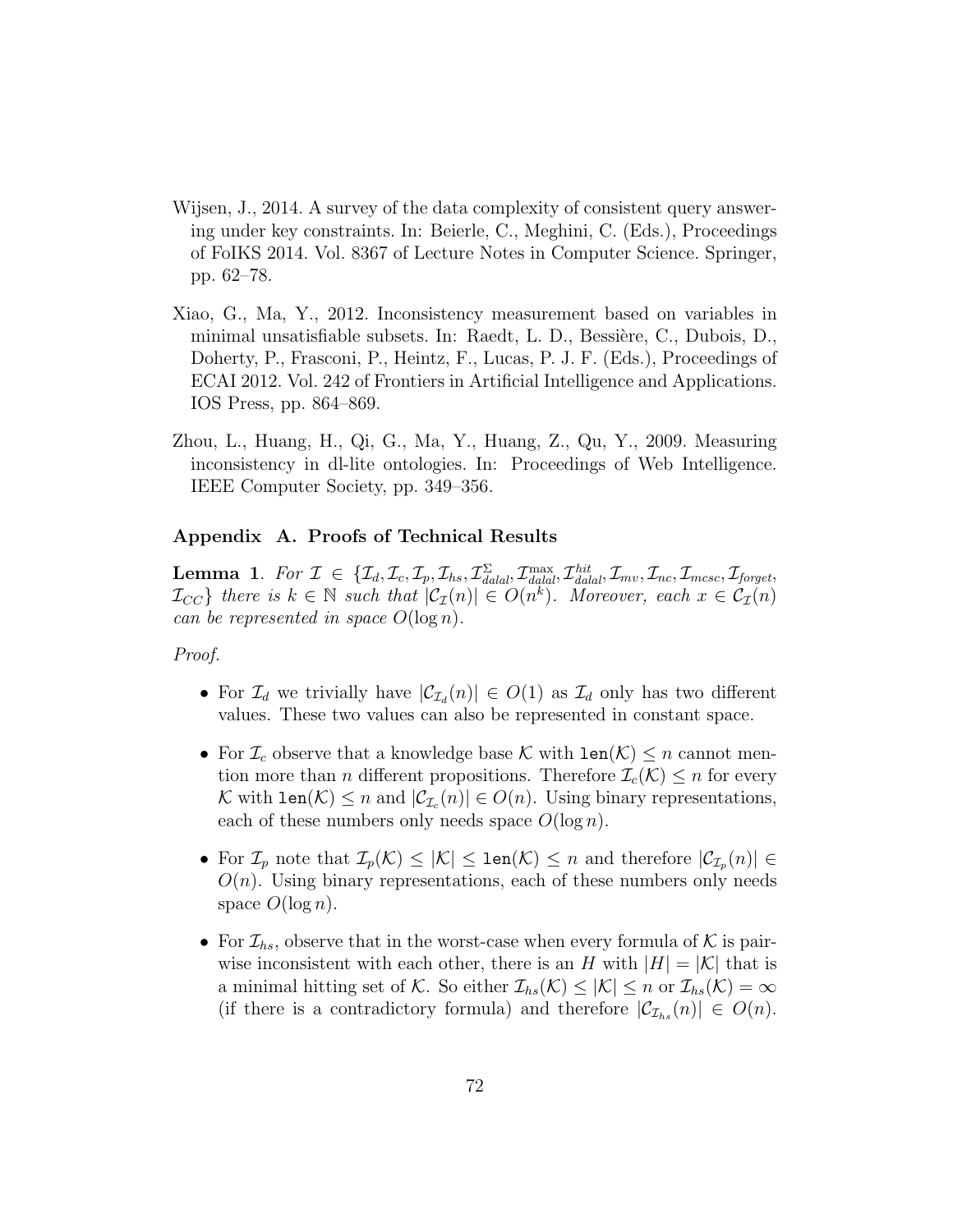Using constant space for the special number  $\infty$  and using binary representations for the others, each of these numbers only needs space  $O(\log n)$ .

• For  $\mathcal{I}_{\text{dala}}^{\Sigma}$  observe that both the number of formulas and the number of propositions in K with  $len(K) \leq n$  are bounded by n. Then  $d_d(\text{Mod}(\alpha), \omega) \leq n$  for every  $\alpha \in \mathcal{K}$  and  $\omega \in \Omega(\mathsf{At})$  and therefore

$$
\mathcal{I}_{\text{dala}}^{\Sigma}(\mathcal{K}) = \min \{ \sum_{\alpha \in \mathcal{K}} d_{\text{d}}(\text{Mod}(\alpha), \omega) \mid \omega \in \Omega(\text{At}) \}
$$

$$
\leq \sum_{\alpha \in \mathcal{K}} n \leq n^2
$$

and hence  $|\mathcal{C}_{\mathcal{I}_{\text{dual}}^{\Sigma}}(n)| \in O(n^2)$ . It also follows  $|\mathcal{C}_{\mathcal{I}_{\text{dual}}^{\max}}(n)| \in O(n)$  and  $|\mathcal{C}_{\mathcal{I}^{\text{hit}}_{\text{datal}}}(n)| \in O(n).$ 

- For  $\mathcal{I}_{mv}$  observe that  $|\bigcup_{M\in\mathsf{MI}(\mathcal{K})}\mathsf{At}(M)|\leq n$  for  $\mathcal K$  with  $\mathsf{len}(\mathcal K)\leq n$ as K cannot mention more than n propositions. It follows  $|\mathcal{C}_{\mathcal{I}_{mv}}(n)| \in$  $O(n)$ . Using binary representations, each of these numbers only needs space  $O(\log n)$ .
- For  $\mathcal{I}_{nc}$  observe  $\mathcal{I}_{nc}(\mathcal{K}) \in \{0, \ldots, |\mathcal{K}|\}$  and therefore  $|\mathcal{C}_{\mathcal{I}_{nc}}(n)| \in O(n)$ . Using binary representations, each of these numbers only needs space  $O(\log n)$ .
- For  $\mathcal{I}_{mcsc}$ , it holds that the intersection of any set of subsets ranges from 0 to |K| and therefore  $|\mathcal{C}_{\mathcal{I}_{mcsc}}(n)| \in O(n)$ . Using binary representations, each of these numbers only needs space  $O(\log n)$ .
- For  $\mathcal{I}_{\text{forget}}$  observe that a knowledge base K with  $\text{len}(\mathcal{K}) \leq n$  cannot mention more than *n* different propositions. Therefore  $\mathcal{I}_{\text{forget}}(\mathcal{K}) \leq n$ for every K with  $len(K) \leq n$  and  $|\mathcal{C}_{\mathcal{I}_{forget}}(n)| \in O(n)$ . Using binary representations, each of these numbers only needs space  $O(\log n)$ .
- For  $\mathcal{I}_{CC}$ , note that a set  $S = \{K_1, \ldots, K_m\}$  can only be a conditional independent MUS partition if the  $K_i$  are pair-wise disjoint,  $i = 1, \ldots, m$ , and therefore  $|S| \leq |\mathcal{K}|$  and we have  $|\mathcal{C}_{\mathcal{I}_{CC}}(n)| \in O(n)$ . Using binary representations, each of these numbers only needs space  $O(\log n)$ .  $\mathbb{R}^n$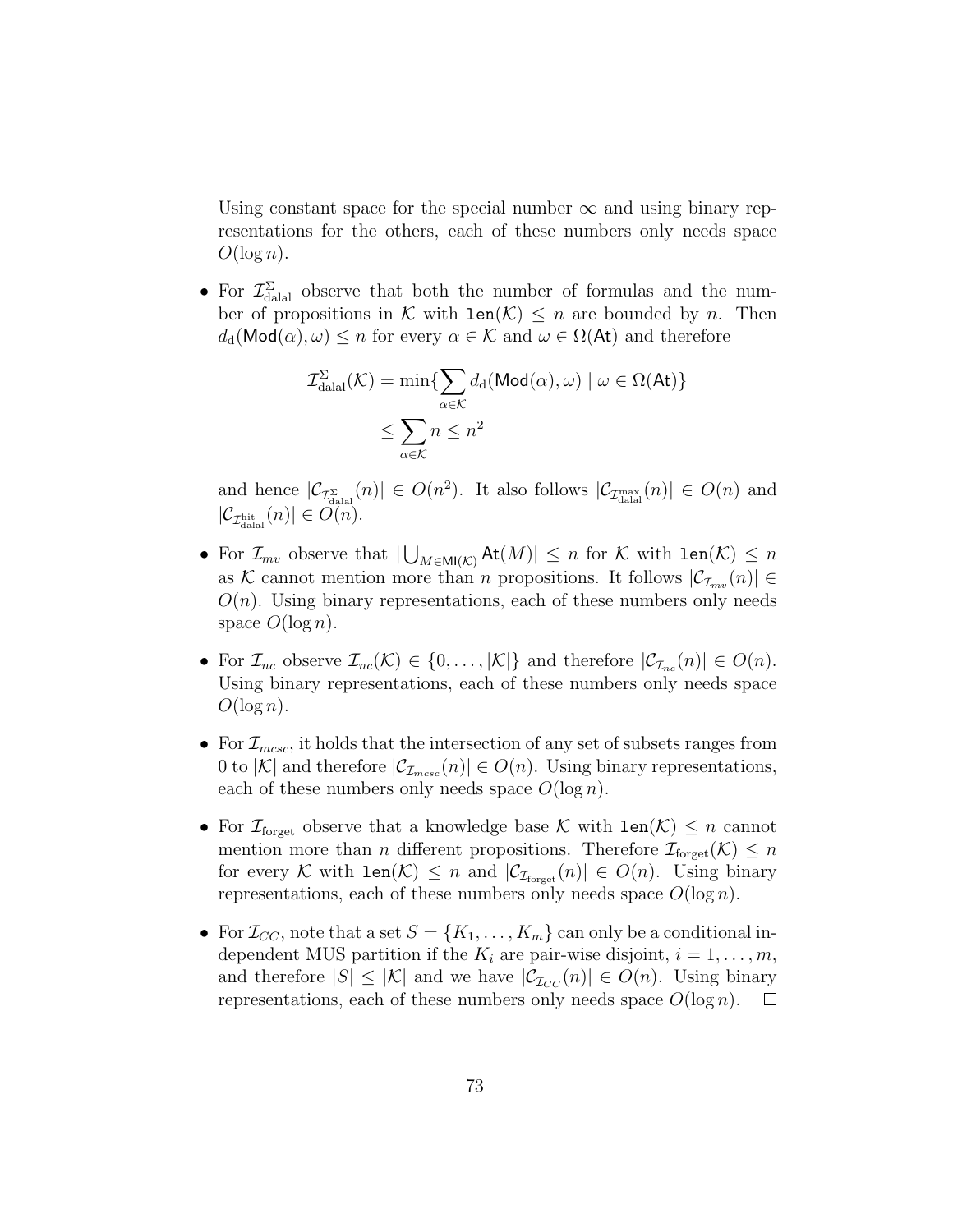**Lemma 2.** For  $\mathcal{I} \in \{ \mathcal{I}_{\mathsf{M}} , \mathcal{I}_{\eta}, \mathcal{I}_{mc} \}$  there is  $k \in \mathbb{N}$  such that  $|\mathcal{C}_{\mathcal{I}}(n)| \in O(2^{n^k})$ . Moreover, each  $x \in C_{\mathcal{I}}(n)$  can be represented in space  $O(n^k)$ .

Proof.

- For  $\mathcal{I}_{\mathsf{M1}}$ , note that the number of minimal inconsistent subsets is bounded from above by the number of all subsets, which is  $2^{\vert \mathcal{K} \vert}$ . So we have  $|\mathcal{C}_{\mathcal{I}_{\mathsf{M}1}}(n)| \in O(2^n).$ <sup>8</sup> Using binary representations, each of these numbers needs space  $O(n)$ .
- In (Thimm, 2016a) it has been shown that

$$
|\mathcal{C}_{\mathcal{I}_{\eta}}(n)| \leq \Phi\left(\binom{n}{\lfloor n/2 \rfloor}\right)
$$

where  $\Phi(x)$  is the number of fractions in the Farey series if order  $x$ <sup>9</sup> More formally<sup>10</sup>

$$
\Phi(x) = |\{k/l \mid l = 1, \dots, x, k = 0, \dots, l\}|
$$

While there is no closed form for  $\Phi(x)$  its asymptotic behaviour is polynomial, more concretely,  $\Phi(x) \sim 3x^2/\pi^2 + O(n \log n)$  (Mertens, 1874; Graham et al., 1994) and therefore  $|\mathcal{C}_{\mathcal{I}_n}(n)| \in O(2^{n^2})$ .

Using binary representations, each  $y \in \Phi(x)$  can be represented by two numbers in space  $O(\log x)$  (one for the nominator and one for the denominator). Therefore, each number in  $\mathcal{C}_{\mathcal{I}_{\eta}}(n)$  can be represented in  $O(n^2)$ .

• For  $\mathcal{I}_{mc}$ , note that the number of maximal consistent subsets is bounded from above by the number of all subsets, which is  $2^{\vert \mathcal{K} \vert}$ . So we have  $|\mathcal{C}_{\mathcal{I}_{mc}}(n)| \in O(2^n)$ . Using binary representations, each of these numbers needs space  $O(n)$ .  $\Box$ 

<sup>8</sup>Note that a smaller upper bound for the maximal number of minimal inconsistent subsets is  $\binom{n}{\lfloor n/2 \rfloor}$ , which is, however, still exponential in n, cf. (Thimm, 2016a)

<sup>9</sup>Actually, a stronger result has been shown in (Thimm, 2016a), namely that the righthand side of the above equation is an upper bound for the number of attainable inconsistency values on knowledge bases with at most  $n$  formulas

 $10$ See also http://oeis.org/A005728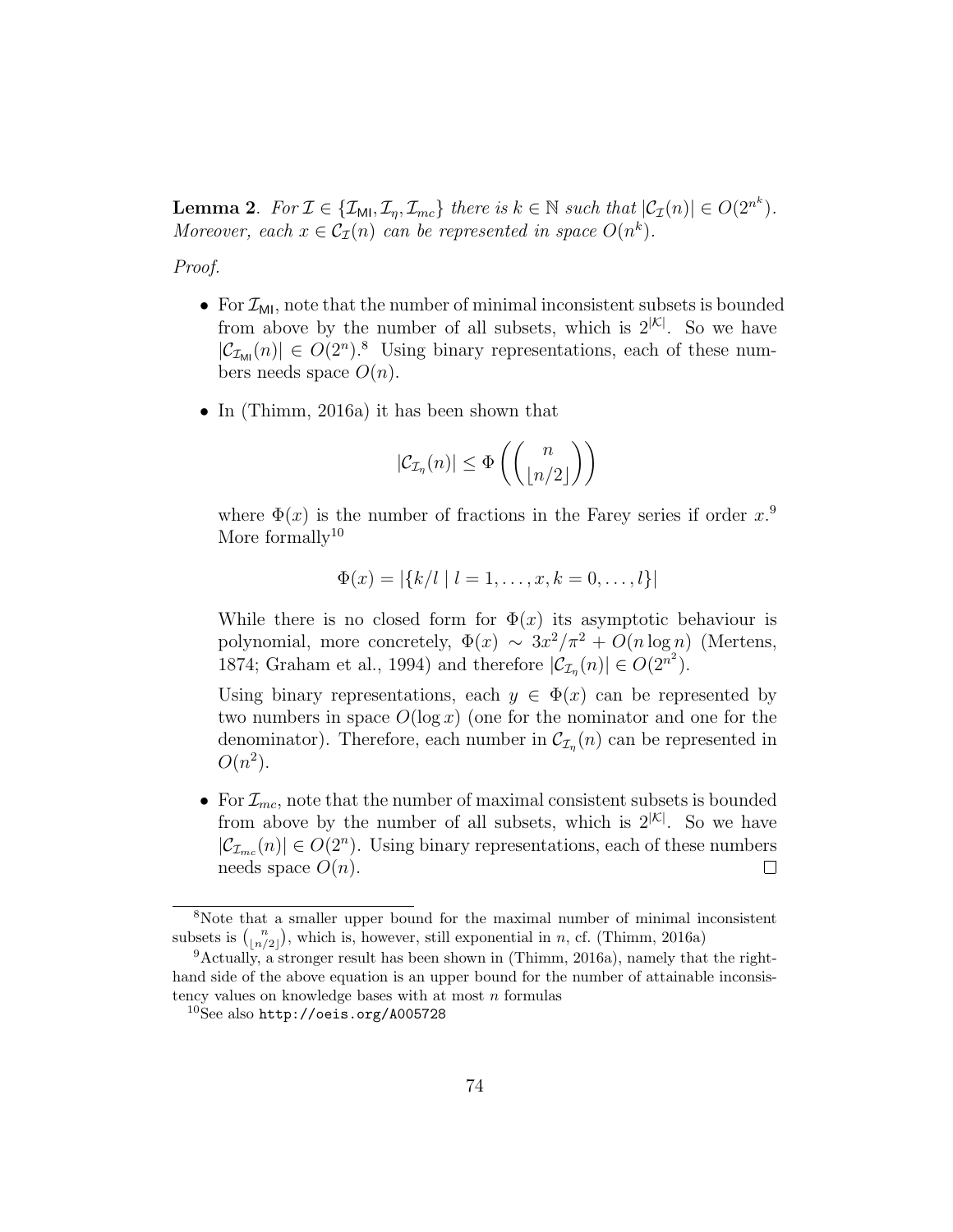**Lemma 3.** For  $\mathcal{I} \in \{ \mathcal{I}_{\mathsf{MI}}(C, \mathcal{I}_{is}), |\mathcal{C}_{\mathcal{I}}(n)| \in O(2^{2^n})\$ . Moreover, each  $x \in \mathcal{C}_{\mathcal{I}}(n)$ can be represented in space  $O(n^k)$ .

*Proof.* For  $\mathcal{I}_{\text{MIC}}$  it has been shown in (Thimm, 2016a) that

$$
|\mathcal{C}_{\mathcal{I}_{\eta}}(n)| \leq \Psi(n)
$$

where  $\Psi(n)$  is the number of monotone Boolean functions of n variables.<sup>11</sup> Clearly,  $\Psi(n) \leq 2^{2^n}$  as the latter number is the number of all Boolean function of *n* variables and therefore  $|\mathcal{C}_{\mathcal{I}_{\text{MIC}}}(n)| \in O(2^{2^n}).$ 

Let  $|K| = n$ . For representing the number for this inconsistency measure, notice that

$$
\Sigma_{M \in \mathsf{MI}(\mathcal{K})} \frac{1}{|M|} = \Sigma_{M \in \mathsf{MI}(\mathcal{K}), |M|=1} \frac{1}{|M|} + \cdots + \Sigma_{M \in \mathsf{MI}(\mathcal{K}), |M|=n} \frac{1}{|M|}
$$

where each sum is bounded by  $\frac{2^n}{i}$  $\frac{n}{i}$  for  $1 \leq i \leq n$ . Computing the sum can be done, naively, by

$$
\Sigma_{M \in \mathsf{MI}(\mathcal{K}), |M| = 1} \frac{1 \cdot (\frac{n!}{1})}{|M| \cdot (\frac{n!}{1})} + \dots + \Sigma_{M \in \mathsf{MI}(\mathcal{K}), |M| = n} \frac{1 \cdot (\frac{n!}{n})}{|M| \cdot (\frac{n!}{1})}
$$

which equals

$$
\Sigma_{M \in \mathsf{MI}(\mathcal{K}), |M|=1} \frac{1 \cdot (\frac{n!}{1})}{n!} + \cdots + \Sigma_{M \in \mathsf{MI}(\mathcal{K}), |M|=n} \frac{1 \cdot (\frac{n!}{n})}{n!}
$$

and each term is bounded from above by  $\frac{2^n \cdot n^n}{n!} \leq \frac{n^{2^n} \cdot n}{n^n}$ . The latter term's rational number can be represented by two integers with polynomial space  $(\text{wrt. } n).$ 

For  $\mathcal{I}_{is}$ , observe that in the extreme case, every subset of a set of sets may be an independent set. As the number of minimal inconsistent subsets is bounded by  $2^n$ , the number of independent sets is therefore bounded by  $2^{2^n}$  and we have  $|\mathcal{C}_{\mathcal{I}_{is}}(n)| \in O(2^{2^n}).$ 

For representing the number of this inconsistency measure, analogous reasoning leads to the result: each individual independent set can contain a formula of K at most once, thus has at most  $|K|$  many sets (also, the independent set is bounded polynomially in size). The sum of independent sets of sizes  $1, \ldots, |\mathcal{K}|$  yields the overall result; again each sum is bounded by the maximum number of MIs  $(2^{|{\cal K}|})$ .

 $\Box$ 

<sup>11</sup>See also http://oeis.org/A220880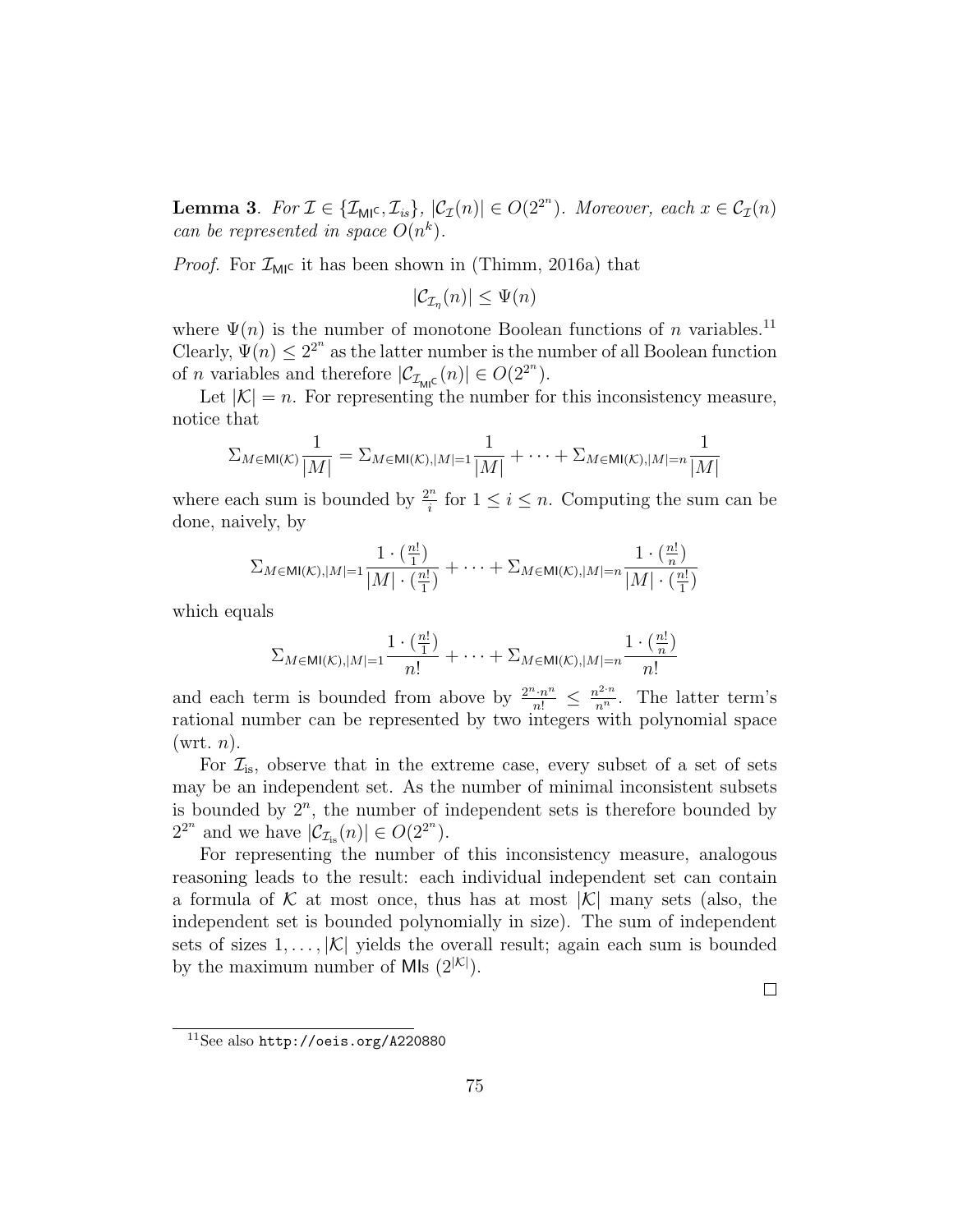**Lemma 4.** Let  $\mathcal{I}$  be some inconsistency measure and  $i > 0$  an integer. If  $\text{UPPER}_{\mathcal{I}}$  is in  $\Sigma_i^p$  $\int_i^p$  or in  $\Pi_i^p$  $_{i}^{p},$  the range  $\mathcal{C}_{\mathcal{I}}(n)$  is representable in space  $O(\log f(n))$  and  $|\mathcal{C}_{\mathcal{I}}(n)| \in O(f(n))$  for some function  $f : \mathbb{N} \to \mathbb{N}$ , then VALUE<sub>T</sub> is in  $FP^{\sum_{i}^{p}[\log f(n)]}$ .

Proof. This follows directly from the fact that binary search has logarithmic  $\Box$ runtime.

**Lemma 5.** The measures  $\mathcal{I}_d$ ,  $\mathcal{I}_{\mathsf{Ml}}$ ,  $\mathcal{I}_\eta$ ,  $\mathcal{I}_c$ ,  $\mathcal{I}_{mc}$ ,  $\mathcal{I}_p$ ,  $\mathcal{I}_{hs}$ ,  $\mathcal{I}_{\text{d}alal}^{\Sigma}$ ,  $\mathcal{I}_{\text{d}alal}^{\text{max}}$ ,  $\mathcal{I}_{\text{d}alal}^{\text{hit}}$ ,  $\mathcal{I}_{mv}$ ,  $\mathcal{I}_{\text{nc}}, \mathcal{I}_{\text{mcsc}}, \mathcal{I}_{\text{foroet}}, \mathcal{I}_{CC}, \mathcal{I}_{\text{is}}$  are well-serializable.

*Proof.* The measures  $\mathcal{I}_d$ ,  $\mathcal{I}_{\text{MI}}$ ,  $\mathcal{I}_c$ ,  $\mathcal{I}_{mc}$ ,  $\mathcal{I}_p$ ,  $\mathcal{I}_{hs}$ ,  $\mathcal{I}_{\text{d.}}^{\Sigma}$ ,  $\mathcal{I}_{\text{m.}}^{\text{max}}$ ,  $\mathcal{I}_{\text{m.}}^{\text{hit}}$ ,  $\mathcal{I}_{mv}$ ,  $\mathcal{I}_{mc}$ ,  $\mathcal{I}_{mcsc}$ ,  $\mathcal{I}_{\text{forest}}, \mathcal{I}_{CC}$  are integer-valued, so immediate successors and predecessor can be determined by adding or subtracting one, respectively.

Regarding  $\mathcal{I}_n$ , it has been noted in (Thimm, 2016a) that the set of attainable values of  $\mathcal{I}_\eta$  on knowledge bases K which mention at most n propositions is the set

$$
S = \{k/l \mid l = 1, \dots, 2^n, k = 0, \dots, l\}
$$

Observe that successors and predecessors within S can be computed in polynomial time (the set has exponential size in  $n$ , so binary search needs polynomial time in n). Now recall that every knowledge base K with  $len(K) \leq n$ mentions at most *n* propositions, which shows that  $\mathcal{I}_{\eta}$  is well-serializable.

Finally, we consider  $\mathcal{I}_{is}$ . Let  $n \in \mathbb{N}$  and  $x \in \mathcal{C}_{\mathcal{I}_{is}}(n)$ . Then  $y = \log(e^x +$ 1) is the immediate successor of x in  $\mathcal{C}_{\mathcal{I}_{is}}(n)$ . Analogously, the immediate predecessor of x is  $z = \log(e^x - 1)$ . Both expressions can be evaluated in polynomial time.  $\Box$ 

**Lemma 6.** Let  $\mathcal{I}$  be some well-serializable inconsistency measure and  $i > 0$ an integer. Let  $C \in \{\Sigma_i^p\}$  $_i^p$ ,  $\Pi_i^p$  $_i^p\}.$ 

- UPPER<sub>I</sub> is *C*-complete iff LOWER<sub>I</sub> is co-*C*-complete;
- if UPPER<sub>I</sub> or LOWER<sub>I</sub> is in C, then EXACT<sub>I</sub> is in  $D_i^p$  $\frac{p}{i}$  .

*Proof.* Let K and x be an instance of UPPER<sub>L</sub>. This is a yes instance iff K together with y—where y is the immediate successor of x in  $\mathcal{C}_{\mathcal{I}}(n)$ —is a no instance of LOWER<sub>*I*</sub>. If  $\text{Upper}$  is  $\Sigma_i^p$ -complete ( $\Pi_i^p$ -complete) then LOWER<sub>*I*</sub> is  $\Pi_i^p$ -complete ( $\Sigma_i^p$ -complete). For the second item note that  $\mathcal{I}(\mathcal{K})=x$  holds iff  $\mathcal{I}(\mathcal{K}) \geq x$  and  $\mathcal{I}(\mathcal{K}) \leq x$ .  $\Box$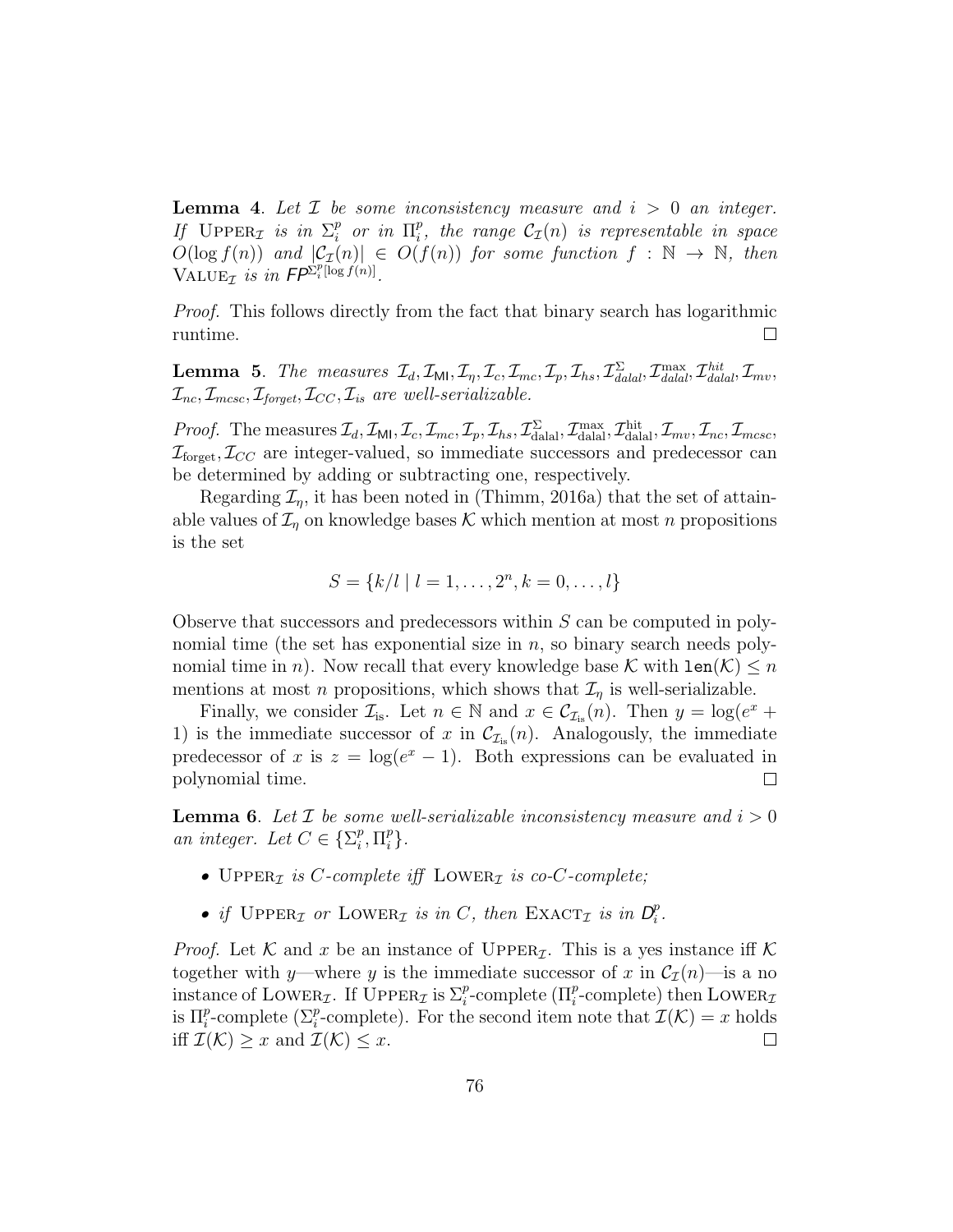## **Proposition 1.** UPPER<sub> $I_d$ </sub> is NP-complete.

*Proof.* Note that  $\mathcal{I}_d(\mathcal{K}) = 0$  if and only if  $\mathcal K$  is consistent. Therefore, UP- $PER_{\mathcal{I}_d}$  with  $x = 1$  is trivial and with  $x = 0$  is equivalent to SAT and therefore NP-complete.  $\Box$ 

Proposition 5. This proposition lists several results for many measures; we go through each individually. For each measure we restate the formal statements first and proceed to the proofs.

UPPER<sub>I<sub>n</sub></sub> is NP-complete, LOWER<sub>I<sub>n</sub></sub> is coNP-complete, EXACT<sub>I<sub>n</sub></sub> is  $D_1^p$  $\frac{p}{1}$ complete, and VALUE<sub> $\mathcal{I}_n$ </sub> is in  $FP^{NP[n]}$ .

*Proof.* Note that the problem to compute  $\mathcal{I}_n(\mathcal{K})$  can be represented as a linear program over an exponential number of variables (the possible worlds) and a linear number of equalities and inequalities (Knight, 2002). Any solution to this problem is nonnegative and due to the small-model-property of linear programs (Chvátal, 1983), there is a solution where only a polynomial number of variables receive a non-zero value. We can therefore guess a set of polynomial many variables, set the objective function to the given upper bound  $x$ , and solve the corresponding program using a polynomial-time algorithm (as linear programming is in  $P$ ). If it is feasible, x is indeed an upper bound. Completeness for NP follows from the fact that we can reduce SAT to UPPER<sub> $I_n$ </sub> with  $x = 0$ .

Except  $D_1^p$ <sup>*p*</sup>-hardness of EXACT<sub>*L*</sub></sub>, all other results follow from Lemmas 4 and 6.

We show  $\mathsf{D}_1^p$ <sup>*p*</sup>-hardness of EXACT<sub>*I<sub>n</sub>*</sub> by reducing the problem SAT-UNSAT to EXACT<sub>In</sub> via the reduction  $R_{\text{SAT-UNSAT}}(\phi, \psi) = {\phi, a, \neg a \lor \psi}.$  Note that if  $(\phi, \psi)$  is a positive instance of **SAT-UNSAT** then (and only then)  $\mathcal{I}_n(R_{\text{SAT-UNSAT}}(\phi, \psi)) = 1/2$  (the two formulas a and  $\neg a \vee \psi$  are mutually exclusive as  $\psi$  is unsatisfiable, so any probability function P satisfies  $P(a) + P(\neg a \lor \psi) = 1$ ; if  $\phi$  is satisfiable, having  $P(\phi) \geq 0.5$  is consistently possible). If  $\phi$  is unsatisfiable, we have  $\mathcal{I}_{\eta}(R_{\text{SAT-UNSAT}}(\phi, \psi)) = 1$  as  $P(\phi) = 0$  for every probability function P. If both  $\phi$  and  $\psi$  are satisfiable,  $R_{\text{SAT-UNSAT}}(\phi, \psi)$  is consistent and we have  $\mathcal{I}_n(R_{\text{SAT-UNSAT}}(\phi, \psi)) = 0$ .  $\Box$ 

UPPER<sub>*Thit is* NP-complete, LOWER<sub>*Thit</sub> is* coNP-complete, EXACT<sub>*Thit is* is</sub></sub></sub>  $D_1^p$  $_{1}^{p}$ -complete, and VALUE<sub>Thiti</sub> is  $FP^{NP[\log n]}$ -complete.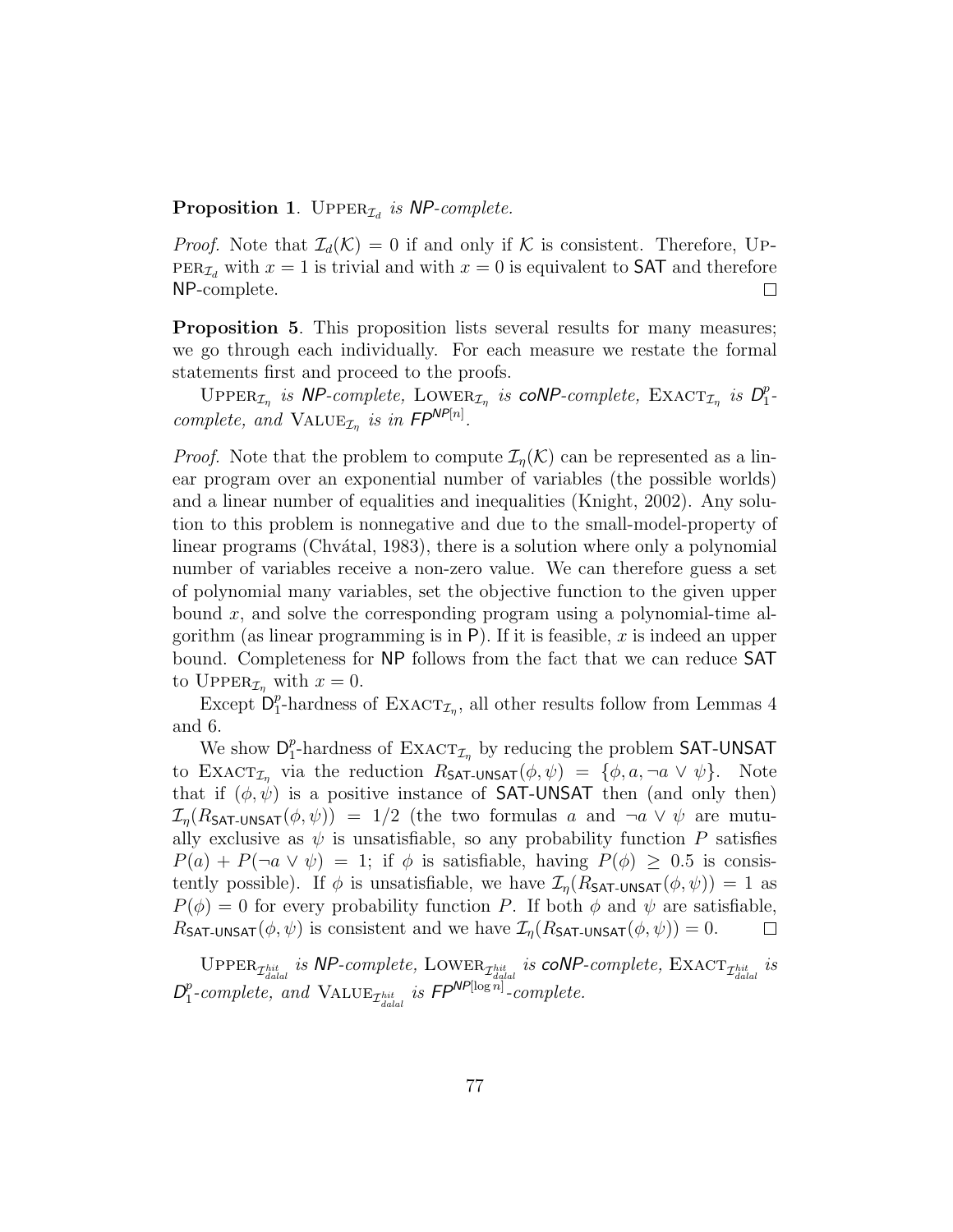*Proof.* Hardness for  $UPPER_{\mathcal{I}_{\text{dala}}}$  follows since we can reduce SAT to UP- $PER_{\mathcal{I}_{\text{dual}}^{\text{hit}}}$  if we set bound  $x = 0$ .

Further, UPPER<sub> $\mathcal{I}_{\text{dala}}^{\text{hit}}$  is in NP, since we can non-deterministically guess</sub> a  $\omega \in \Omega(\mathsf{At})$  for a given K, and verify that the  $d_d$ -distance is 0 for at least  $|K| - |x|$  many elements in K, wrt.  $\omega$ , for a given real x. This implies that UPPER<sub> $\mathcal{I}_{\text{dual}}^{\text{hit}}$  is NP-complete.</sub>

Except  $D_1^p$ <sup>p</sup>-hardness of  $\text{EXACT}_{\mathcal{I}^{\text{hit}}_{\text{dala}}}$  and  $\textsf{FP}^{\textsf{NP}[\log n]}$ -hardness of  $\text{VALUE}_{\mathcal{I}^{\text{hit}}_{\text{dala}}}$ all other results follow from Lemmas 4 and 6.

We show  $\mathsf{D}_1^p$  $\frac{p}{1}$ -hardness of  $\text{EXACT}_{\mathcal{I}^{\text{hit}}_{\text{dala}}}$  by reducing the problem <code>SAT-UNSAT</code> to EXACT<sub>*T*hit</sub> via the reduction  $R_{\text{SAT-UNSAT}}^{(d)}(\phi, \psi) = {\phi, \phi_{\text{copy}}, a, \neg a \vee \psi}.$ In particular, note that if  $(\phi, \psi)$  is a positive instance of **SAT-UNSAT** then  $\mathcal{I}^{\text{hit}}_{\text{dala}}(R'_{\text{SAT-UNSAT}}(\phi, \psi)) = 1.$  If  $\phi$  is unsatisfiable and  $\psi$  is satisfiable,  $\mathcal{I}^{\text{hit}}_{\text{dala}}(R'_{\text{SAT-UNSAT}}(\phi, \psi)) =$ 2. If  $\phi$  is unsatisfiable and  $\psi$  is unsatisfiable,  $\mathcal{I}^{\text{hit}}_{\text{datal}}(R'_{\text{SAT-UNSAT}}(\phi, \psi)) = 3$ . Finally, if both  $\phi$  and  $\psi$  are satisfiable then  $\mathcal{I}^{\text{hit}}_{\text{datal}}(R'_{\text{SAT-UNSAT}}(\phi, \psi)) = 0$ .

Regarding  $\mathsf{FP}^{\mathsf{NP}[\log n]}$ -hardness of  $\text{VALUE}_{\mathcal{I}_{\text{dial}}^{\text{hit}}}, \text{let } \phi_s = \{c_1, \ldots, c_n\}$  be an instance of MaxSATSize. We show that for  $\mathcal{K} = \phi_s$  we have  $\mathcal{I}_{\text{dala}}^{\text{hit}}(\mathcal{K}) = n - k$ with  $k$  the maximum number of clauses that can be simultaneously satisfied in  $\phi_s$ , i.e. k is the solution to  $\phi_s$  in the MaxSATSize problem.

$$
n - \max\{|C| \mid C \subseteq \mathcal{K}, \bigwedge_{c \in C} \neq \bot\}
$$
  
=
$$
n - \max\{|\{\alpha \in \mathcal{K} \mid d_d(\text{Mod}(\alpha), \omega) = 0\}| \mid \omega \in \Omega(\text{At})\}
$$
  
=
$$
\min\{|\{\alpha \in \mathcal{K} \mid d_d(\text{Mod}(\alpha), \omega) > 0\}| \mid \omega \in \Omega(\text{At})\}
$$
  
=
$$
\mathcal{I}_{\text{dala}}^{\text{hit}}(\mathcal{K})
$$

Thus, we have reduced MaxSATSize to  $\text{VALUE}_{\mathcal{I}^\text{hit}_\text{dalaal}}$  showing  $\mathsf{FP}^\textsf{NP[log\,}n]$ -hardness for the latter.  $\Box$ 

UPPER<sub>T<sub>Zalal</sub> is NP-complete, LOWER<sub>T</sub><sub>Zalal</sub> is coNP-complete, EXACT<sub>T</sub><sub>Zalal</sub> is</sub>  $D_1^p$  $_{1}^{p}$ -complete, and VALUE<sub>T<sub>dalal</sub> is  $FP^{NP[\log n]}$ -complete.</sub>

*Proof.* NP-membership of  $\text{UPPER}_{\mathcal{I}^{\Sigma}_{\text{datal}}}$  follows from considering the following algorithm. For  $\mathcal{K} = {\alpha_1, \ldots, \alpha_n}$  guess  $(\omega_0, \omega_1, \ldots, \omega_n) \in \Omega(\mathsf{At})^{n+1}$ . For each  $\alpha_i, i = 1, \ldots, n$ , check whether  $\omega_i \models \alpha_i$  (this is a polynomial test). Then compute  $x = \sum_{i=1,\dots,n} d_d(\omega_i, \omega_0)$ , also in polynomial time. It follows that x is an upper bound for  $\mathcal{I}_{\text{dual}}^{\Sigma}(\mathcal{K})$ . NP-hardness follows from the fact that SAT can be reduced to  $\text{UPPER}_{\mathcal{I}_{\text{dual}}^{\Sigma}}$  with  $x=0$ .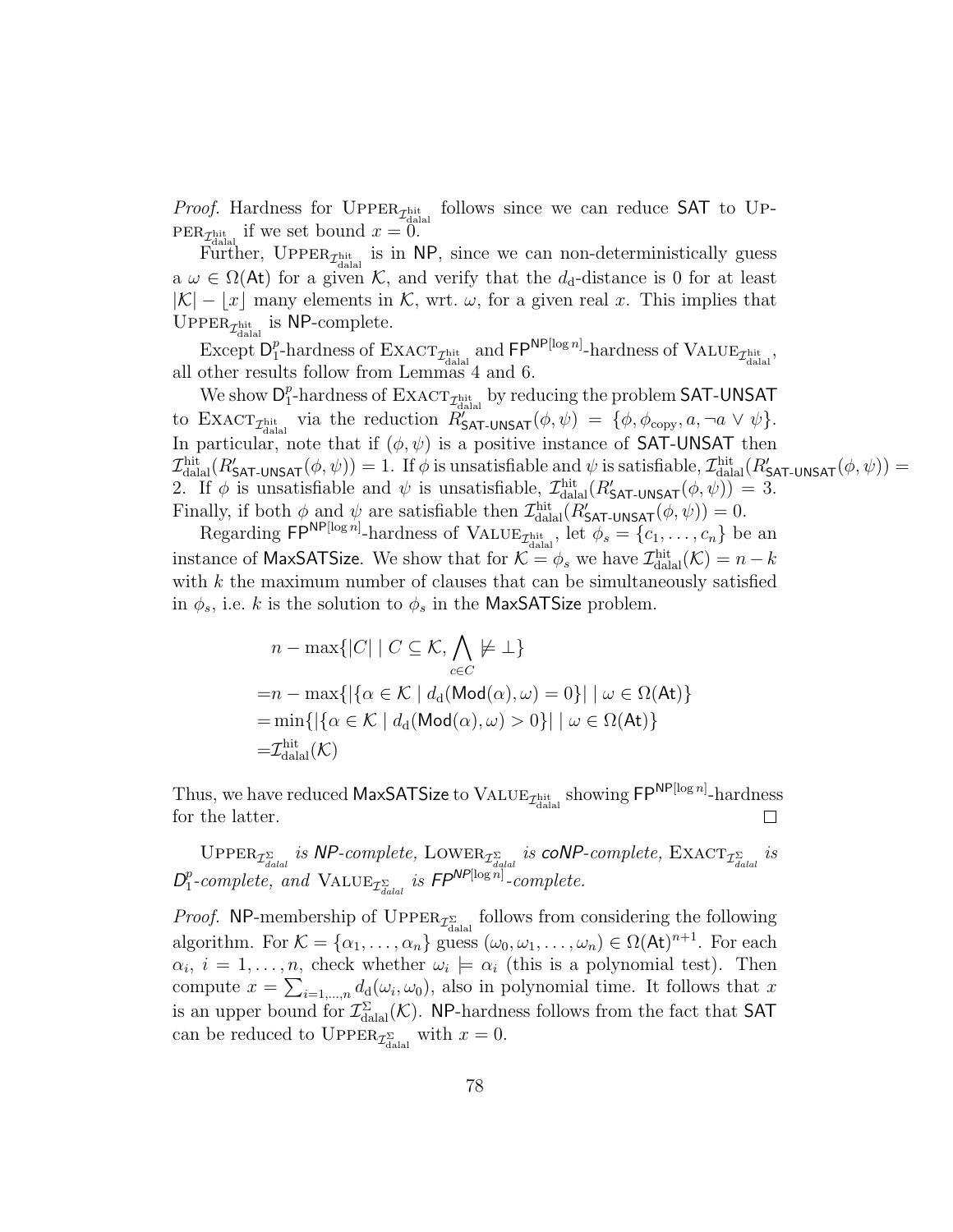Except  $D_1^p$ <sup>*p*</sup>-hardness of  $\text{EXACT}_{\mathcal{I}^{\Sigma}_{\text{dall}}}$  and  $\text{FP}^{\text{NP}[\log n]}$ -hardness of  $\text{VALUE}_{\mathcal{I}^{\Sigma}_{\text{dall}}}$ , all other results follow from Lemmas 4 and 6.

We show  $\mathsf{D}_1^p$  $\frac{p}{1}$ -hardness of  $\text{EXACT}_{\mathcal{I}^{\Sigma}_{\text{datal}}}$  by reducing the problem <code>SAT-UNSAT</code> to  $\text{EXACT}_{\mathcal{I}_{\text{dual}}^{\Sigma}}$  via the reduction  $\hat{R}_{\text{SAT-UNSAT}}(\phi, \psi) = {\phi, a, \neg a \vee \psi}.$  In particular, note that if  $(\phi, \psi)$  is a positive instance of SAT-UNSAT then  $\mathcal{I}^{\Sigma}_{\rm{dala}}(R$ sat-unsat $(\phi, \psi)) = 1$ . If  $\phi$  is unsatisfiable,  $\mathcal{I}^{\Sigma}_{\rm{dala}}(R$ sat-unsat $(\phi, \psi)) = 1$  $\infty$ . Finally, if both  $\phi$  and  $\psi$  are satisfiable then  $\mathcal{I}_{\text{dala}}^{\Sigma}(R_{\text{SAT-UNSAT}}(\phi, \psi)) = 0$ .

We show  $\mathsf{FP}^{\mathsf{NP}[\log n]}$ -hardness of  $\mathrm{VALUE}_{\mathcal{I}^{\Sigma}_{\text{dala}}}$  by reduction from MaxSATSize. Let  $\phi_s = \{c_1, \ldots, c_n\}$  be an instance of MaxSATSize with  $\phi_s$  over variables  $\{x_1, \ldots, x_m\}$ . We construct  $\mathcal{K} = \{\alpha_1, \alpha_2\}$  with  $\alpha_1 = \bigwedge_{1 \leq i \leq n} (c_i \vee (\neg y_i))$  and  $\alpha_2 = \bigwedge_{1 \leq i \leq n} y_i$  with fresh variables  $y_i$ . We now show that for k the maximum number of clauses in  $\phi_s$  that can be simultaneously satisfied,  $n-k = \mathcal{I}_{\text{dala}}^{\Sigma}(\mathcal{K})$ . First, we prove that  $\forall \omega \in \Omega(\mathsf{At})$ 

$$
d_d(\mathsf{Mod}(\alpha_1), \omega) + d_d(\mathsf{Mod}(\alpha_2), \omega) \ge n - k. \tag{A.1}
$$

Define shorthands  $d_d(\text{Mod}(\alpha_1), \omega) = a(\omega)$  and  $d_d(\text{Mod}(\alpha_2), \omega) = b(\omega)$ . Suppose the contrary, i.e.  $\exists \omega \in \Omega(\mathsf{At}), a(\omega) + b(\omega) < n - k$ . The interpretation  $\omega$  assigns  $b(\omega)$  many  $y_i$  variables to false and  $n - b(\omega)$  many to true. By presumption, there must exist a model  $\omega_1$  of  $\alpha_1$  s. t.  $d_d(\omega_1, \omega) < n - k - b(\omega)$ . Consider now the maximum number c of  $y_i$  variables that  $\omega_1$  assigns to false. Under the previous constraint on the symmetric difference,  $\omega_1$  can assign all  $y_i$  variables to false that are also assigned to false by  $\omega$  ( $b(\omega)$  many), and additionally less than  $n-k-b(\omega)$  (remainder of symmetric difference). Thus we can bound c by  $c < b(\omega) + n - k - b(\omega)$  and in turn by  $c < n - k$ . This implies that  $\omega_1$  satisfies at least  $n - c$  clauses of  $\phi_s$ , i.e. strictly more than k clauses, a contradiction. Thus, Equation (A.1) holds. There always exists an  $\omega_2 \in \Omega(\mathsf{At})$  that assigns all  $y_i$  to true s.t. Equation A.1 holds with equality. This implies our claim, i.e.  $n - k = \mathcal{I}_{\text{datal}}^{\Sigma}(\mathcal{K})$ . We conclude that  $\text{VALUE}_{\mathcal{I}_{\text{dual}}^{\Sigma}}$ is  $\mathsf{FP}^{\mathsf{NP}[\log n]}$ -complete.  $\Box$ 

UPPER<sub>*T*max</sub> is NP-complete, LOWER<sub>*T*max</sub> is coNP-complete, EXACT<sub>*T*max</sub> is  $D_1^p$  $_{1}^{p}$ -complete, and VALUE<sub> $\mathcal{I}_{\textit{dald}}^{\text{max}}$  is in  $\mathit{FP}^{\textit{NP}[\log n]}$ .</sub>

*Proof.* NP-membership of  $\text{Upper}_{\mathcal{I}^{\text{max}}_{\text{dabal}}}$  follows from considering the following algorithm. For  $\mathcal{K} = \{\alpha_1, \ldots, \alpha_n\}$  guess  $(\omega_0, \omega_1, \ldots, \omega_n) \in \Omega(\mathsf{At})^{n+1}$ . For each  $\alpha_i, i = 1, \ldots, n$ , check whether  $\omega_i \models \alpha_i$  (this is a polynomial test). Then compute  $x = \max_{i=1,\dots,n} d_d(\omega_i, \omega_0)$ , also in polynomial time. It holds that x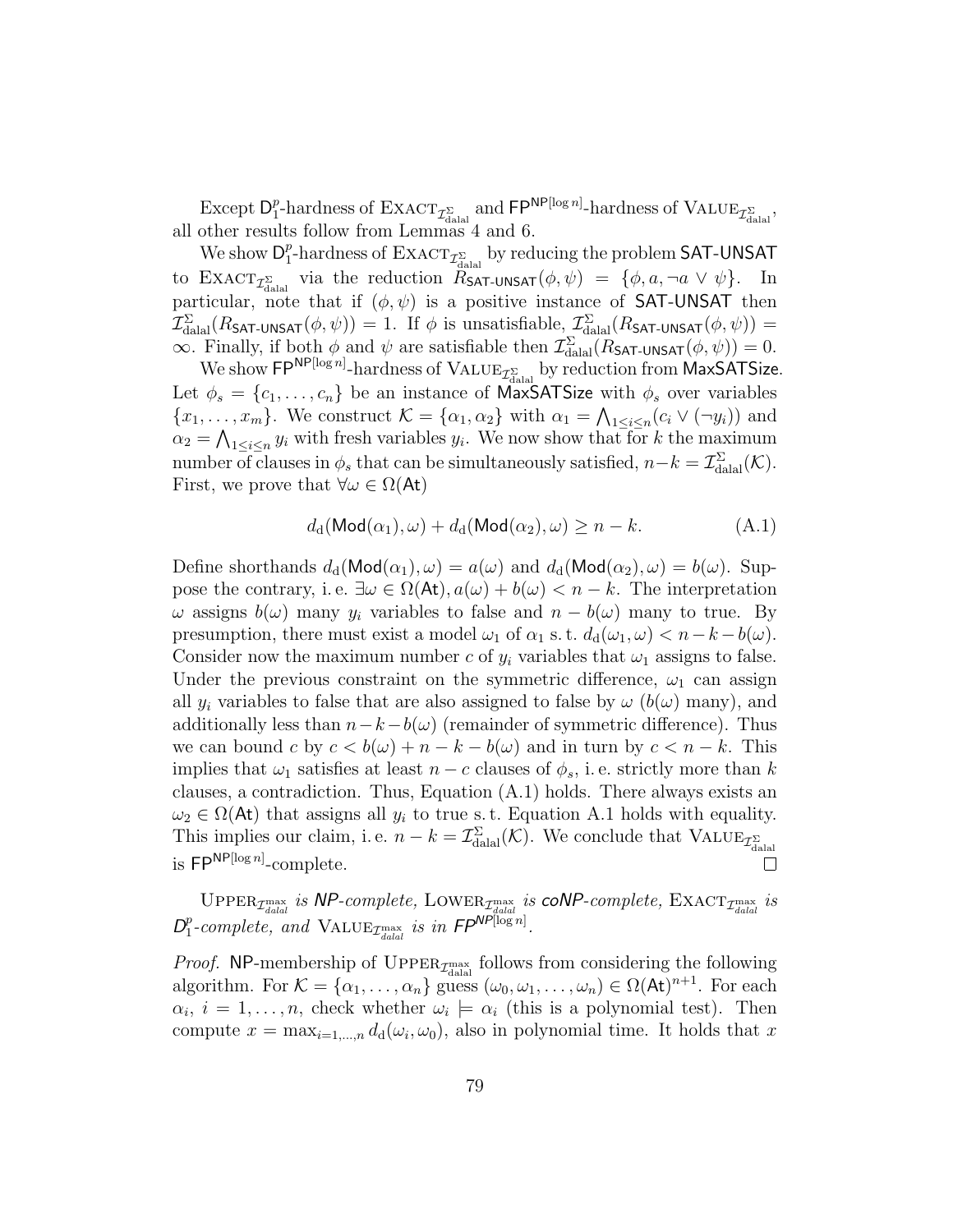is an upper bound for  $\mathcal{I}_{\text{dala}}^{\text{max}}(\mathcal{K})$ . NP-hardness follows from the fact that SAT can be reduced to  $\text{UPPER}_{\text{dual}}$  with  $x = 0$ .

Except  $D_1^p$ <sup>p</sup><sub>1</sub>-hardness of  $\text{EXACT}_{\mathcal{I}_{\text{dual}}}$ , all other results follow from Lemmas 4 and 6.

We show  $\mathsf{D}_1^p$  $\frac{p}{1}$ -hardness of  $\text{EXACT}_{\mathcal{I}^\text{max}_{\text{dala}}}$  by reducing the problem <code>SAT-UNSAT</code> to  $\text{EXACT}_{\mathcal{I}_{\text{dual}}}$  via the reduction  $\hat{R}_{\text{SAT-UNSAT}}(\phi, \psi) = {\phi, a, \neg a \vee \psi}.$  In particular, note that if  $(\phi, \psi)$  is a positive instance of SAT-UNSAT then  $\mathcal{I}^{\max}_{\rm dialal}(R_{\mathsf{SAT-UNSAT}}(\phi, \psi)) = 1$ . If  $\phi$  is unsatisfiable,  $\mathcal{I}^{\max}_{\rm dialal}(R_{\mathsf{SAT-UNSAT}}(\phi, \psi)) = 1$  $\infty$ . Finally, if both  $\phi$  and  $\psi$  are satisfiable then  $\mathcal{I}_{\text{dala}}^{\text{max}}(R_{\text{SAT-UNSAT}}(\phi, \psi))$  =  $\Box$ 0.

UPPER<sub>Iforget</sub> is NP-complete, LOWER<sub>Iforget</sub> is **coNP**-complete,  $\text{EXACT}_{\mathcal{I}_{forget}}$ is  $D_1^p$ <sup>p</sup>-complete, and VALUE<sub> $\mathcal{I}_{forget}$ </sub> is  $FP^{NP[\log n]}$ -complete.

*Proof.* For NP-containment of  $\text{UPPER}_{\mathcal{I}_{\text{forget}}}$ , consider the following non-deterministic algorithm:

- 1. Non-deterministically guess triples  $(a_1, i_1, \phi_1), \ldots, (a_x, i_x, \phi_x)$  with  $a_i \in$ At,  $i_j \in \mathbb{N}, \phi_j \in \{\perp, \top\}, j = 1, \ldots, x$ .
- 2. Non-deterministically guess an interpretation  $\omega$ .
- 3. Replace occurrences of propositions in  $\bigwedge \mathcal{K}$  as prescribed by the triples guessed in step 1.
- 4. Check whether  $\omega$  satisfies the new formula (return TRUE iff this is the case).

Note that verifying whether an interpretation satisfies a formula can be done in polynomial time. Therefore,  $\text{Upper}_{\mathcal{I}_{\text{forget}}} \in \text{NP}.$  NP-completeness follows from the fact that **SAT** can be reduced to UPPER<sub>*I*torget</sub> with  $x = 0$ .

Except  $D_1^p$ <sup>p</sup>-hardness of  $\text{EXACT}_{\mathcal{I}_\text{forget}}$  and  $\textsf{FP}^{\textsf{NP}[\log n]}$ -hardness of  $\text{VALUE}_{\mathcal{I}_\text{forget}},$ all other results follow from Lemmas 4 and 6.

We show  $\mathsf{D}_1^p$ <sup>p</sup>-hardness of  $\text{EXACT}_{\mathcal{I}_{\text{forget}}}$  by reducing the problem SAT-UNSAT to  $\text{EXACT}_{\mathcal{I}_{\text{forget}}}$  via the reduction  $R'_{\text{SAT-UNSAT}}(\phi, \psi) = \{\phi, \phi_{\text{copy}}, a, \neg a \vee \phi\}$  $\psi$ . In particular, note that if  $(\phi, \psi)$  is a positive instance of SAT-UNSAT then  $R'_{\text{SAT-UNSAT}}(\phi, \psi)$  can be made consistent by replacing the first occurrence of a by  $\top$ . If  $\phi$  is unsatisfiable then at least two propositions have to be replaced in  $\phi$  and  $\phi_{\text{copy}}$ . Finally, if both  $\phi$  and  $\psi$  are satisfiable then  $R'_{\text{SAT-UNSAT}}(\phi, \psi)$  is consistent.

For  $\widehat{\mathsf{FP}}^{NP[log n]}$ -hardness of  $\mathrm{VALUE}_{\mathcal{I}_\text{forget}}$ , we provide a reduction of MaxSATSize to VALUE<sub> $I_{\text{forget}}$ </sub>. Let  $\phi = \{c_1, \ldots, c_n\}$  be an instance of MaxSATSize. Observe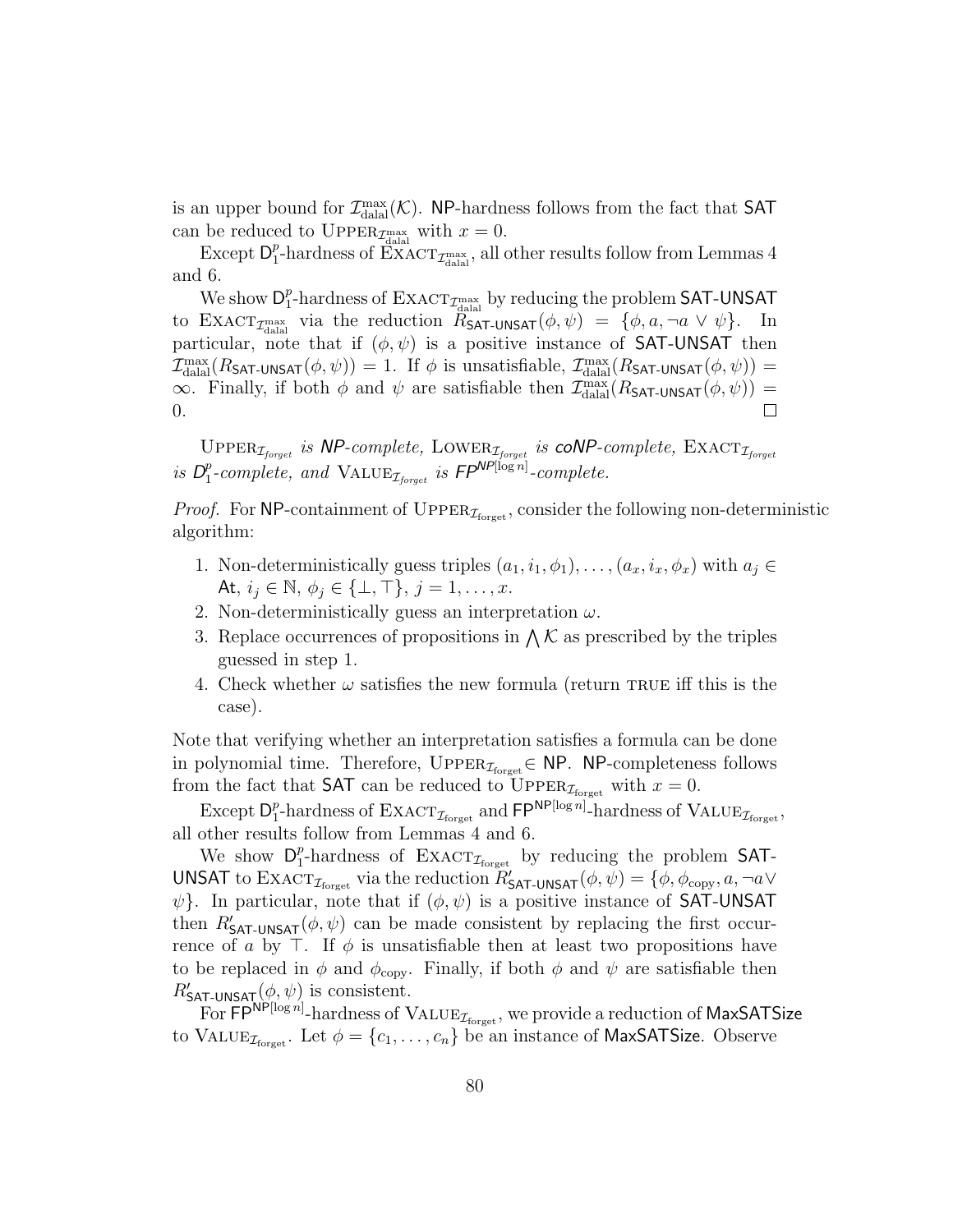that forgetting a variable in a clause  $c_i$ ,  $i = 1, \ldots, n$ , renders this clause tautological. Therefore, if forgetting k variables in  $\phi$  suffices to make  $\phi$  consistent then  $n - k$  clauses are jointly satisfiable. So for sets of clauses the problem  $\text{VALUE}_{\mathcal{I}_\text{forget}}$  is the complement of the problem MaxSATSize, i. e., the solution to MaxSATSize is  $n - \mathcal{I}_{\text{forget}}(\phi)$ .  $\Box$ 

UPPER<sub>Imcsc</sub> is NP-complete, LOWER<sub>Imcsc</sub> is coNP-complete,  $\text{EXACT}_{\mathcal{I}_{mcsc}}$ is  $D_1^p$  $_{1}^{p}$ -complete, and VALUE<sub> $\mathcal{I}_{mcsc}$ </sub> is in  $FP^{NP[\log n]}$ .

Proof. Before we give the proofs we first have to make some general observations on MC-covers and  $\mathcal{I}_{m\text{csc}}$ . Recall that a set of maximal consistent subsets  $C \subseteq MC(\mathcal{K})$  is called an MC-cover if

$$
\bigcup_{C \in \mathcal{C}} C = \mathcal{K} \tag{A.2}
$$

and it is normal if no proper subset of  $\mathcal C$  is an MC-cover. A normal MC-cover is maximal if

$$
\lambda(\mathcal{C}) = |\bigcap_{C \in \mathcal{C}} C|
$$

is maximal. Then  $\mathcal{I}_{mcsc}(\mathcal{K}) = |\mathcal{K}| - \lambda(\mathcal{C})$  for any maximal MC-cover  $\mathcal{C}$ . How many elements can a normal MC-cover  $C$  contain? An MC-cover is only normal if there is no  $C \in \mathcal{C}$  such that all formulas of  $\mathcal{C}$  are not contained in some other set  $C' \in \mathcal{C}$ . Therefore, every  $C \in \mathcal{C}$  has to contain at least one formula that is not contained in any other  $C' \in \mathcal{C}$ . In order to have  $(A.2)$  we have  $|\mathcal{C}| \in \{1, \ldots, |\mathcal{K}|\}$ . In the following, we are devising an algorithm for UPPER<sub>Imcsc</sub> so we can relax several notions in the definition of  $\mathcal{I}_{mcsc}$ . First, an MC-cover is supposed to contain *maximal* consistent sets. But note that any set of consistent sets that cover  $K$  can be extended to an MC-cover as every consistent set has a maximal consistent superset. By doing so, the number of subsets can only decrease (if consistent sets become the same when taking their maximal consistent supersets) and the size of the intersection of these sets—i. e., the value  $\lambda(\mathcal{C})$ —can only increase (as more formulas are added to possibly each set), therefore yielding a smaller value of  $\mathcal{I}_{m\text{csc}}$ . Therefore, any set of (not necessarily maximal) consistent subsets yields an upper bound for the true value of  $\mathcal{I}_{mcsc}(\mathcal{K})$ . Second, for the same reason considering nonmaximal MC-covers—or more specifically, non-maximal sets of consistent subsets that cover K—also yields an upper bound for the true value if  $\mathcal{I}_{mcsc}$ .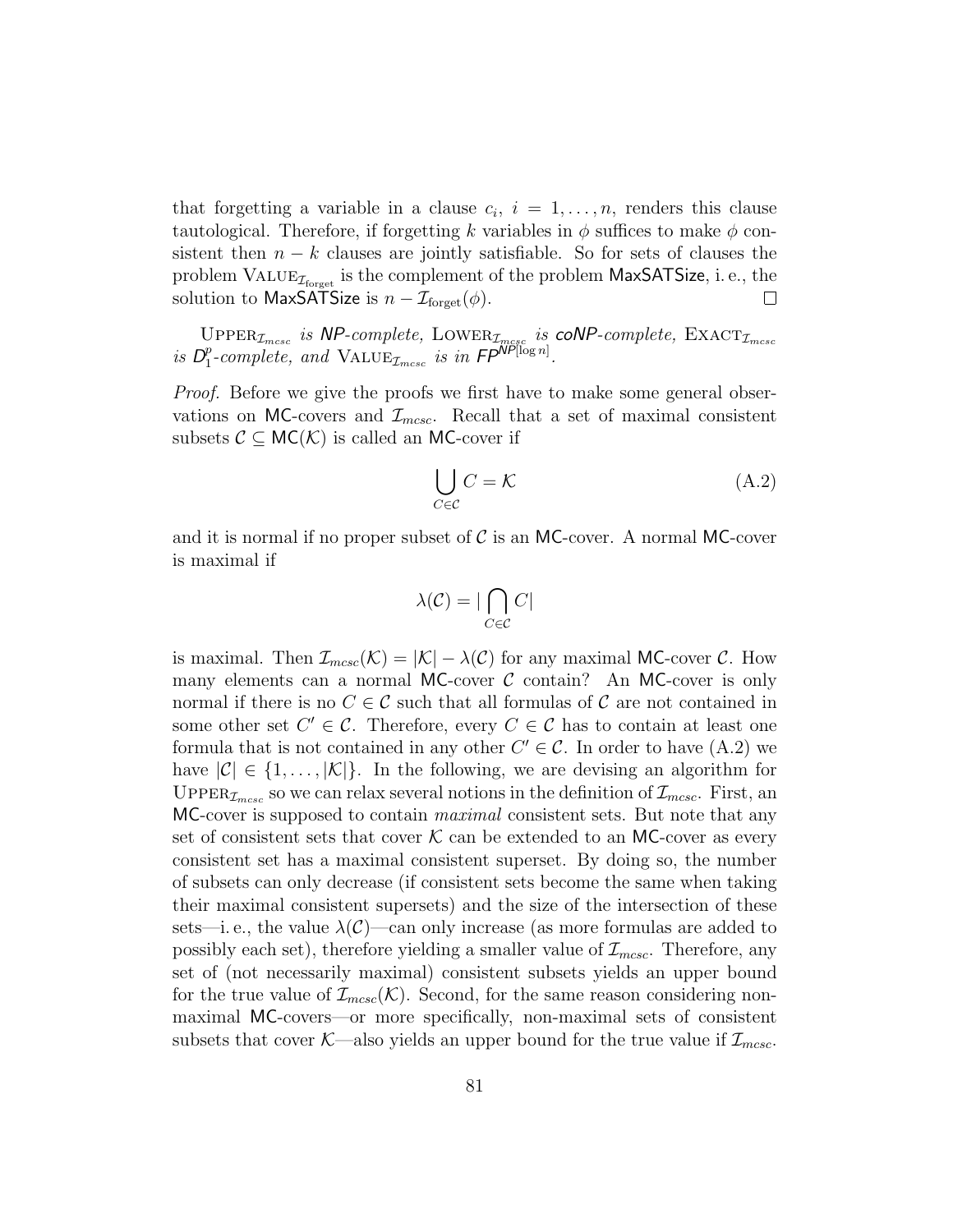Now let  $(\mathcal{K}, x)$  be an instance of UPPER<sub> $\mathcal{I}_{mesc}$ </sub> and consider the following nondeterministic algorithm:

- 1. Non-deterministically guess a number  $m \in \{1, \ldots, |\mathcal{K}|\}$ , sets  $C_1, \ldots, C_m \subseteq$  $\mathcal{K}$ , and interpretations  $\omega_1, \ldots, \omega_m$ .
- 2. For each  $i = 1, \ldots, m$ , if  $\omega_i \not\models C_i$  return FALSE.
- 3. If not  $C_1 \cup \ldots \cup C_m = \mathcal{K}$  return FALSE.
- 4. If  $x \geq |\mathcal{K}| |C_1 \cap ... \cap C_m|$  return TRUE, otherwise return FALSE.

First observe that the above algorithm runs in non-deterministic polynomial time. In step 1.) only a constant  $(m)$ , a linear number of sets (of linear size each) and a linear number of interpretations (each of linear size) are guessed. Verifying  $\omega_i \models C_i$  in step 2.) is polynomial. The remaining computations in steps 3.) and 4.) are obviously polynomial as well.

If the algorithms terminates with TRUE it means that there is a set  $\mathcal{C} =$  $\{C_1,\ldots,C_m\}$  of consistent sets (step 2.) that cover K (step 3.) such that  $x \geq |\mathcal{K}| - \lambda(\mathcal{C})$  (step 4.). From the discussion from before if follows that  $\mathcal{I}_{mcsc}(\mathcal{K}) \leq |\mathcal{K}| - \lambda(\mathcal{C})$  as C may contain non-maximal consistent sets and C is not necessarily maximal. However, the algorithm solves  $\text{Upper}_{\mathcal{I}_{mcsc}}$ .

NP-completeness follows from the fact that SAT can be reduced to Up- $PER_{\mathcal{I}_{mesc}}$  with  $x = 0$ .

Except  $\mathsf{D}_1^p$  $_{1}^{p}$ -hardness of  $\text{EXACT}_{\mathcal{I}_{mcsc}}$ , all other results follow from Lemmas 4 and 6.

We show  $\mathsf{D}_1^p$  $_{1}^{p}$ -hardness of  $\text{EXACT}_{\mathcal{I}_{mcsc}}$  by reducing the problem SAT-UNSAT to  $\text{EXACT}_{\mathcal{I}_{mesc}}$  via the reduction  $R_{\text{SAT-UNSAT}}(\phi, \psi) = {\phi, a, \neg a \lor \psi}.$  In particular, note that if  $(\phi, \psi)$  is a positive instance of **SAT-UNSAT** then  $\mathcal{I}_{mcsc}(R_{\text{SAT-UNSAT}}(\phi, \psi)) = 1.$  If  $\phi$  is unsatisfiable,  $\mathcal{I}_{mcsc}(R_{\text{SAT-UNSAT}}(\phi, \psi)) =$  $\infty$  (as there is no MC-cover). Finally, if both  $\phi$  and  $\psi$  are satisfiable then  $\mathcal{I}_{mesc}(R_{\textsf{SAT-UNSAT}}(\phi, \psi)) = 0.$  $\Box$ 

## **Proposition 6.** ChromaticNumber can be polynomially reduced to  $VALUE_{\mathcal{I}_{hs}}$ .

*Proof.* Let  $G = (V, E)$  be an undirected graph and let  $Adj(v) = \{w \mid \{v, w\} \in$ E} be the set of neighbours of  $v \in V$ . We identify each vertex  $v \in V$  with an atom and write

$$
\phi_v = v \wedge \neg w_1 \wedge \dots \wedge \neg w_n
$$

where  $\{w_1, \ldots, w_n\} = Adj(v)$ . Define a knowledge base  $R_{\text{ChromaticNumber}}(G)$ via

$$
R_{\mathsf{ChromaticNumber}}(G) = \{\phi_v \mid v \in V\}
$$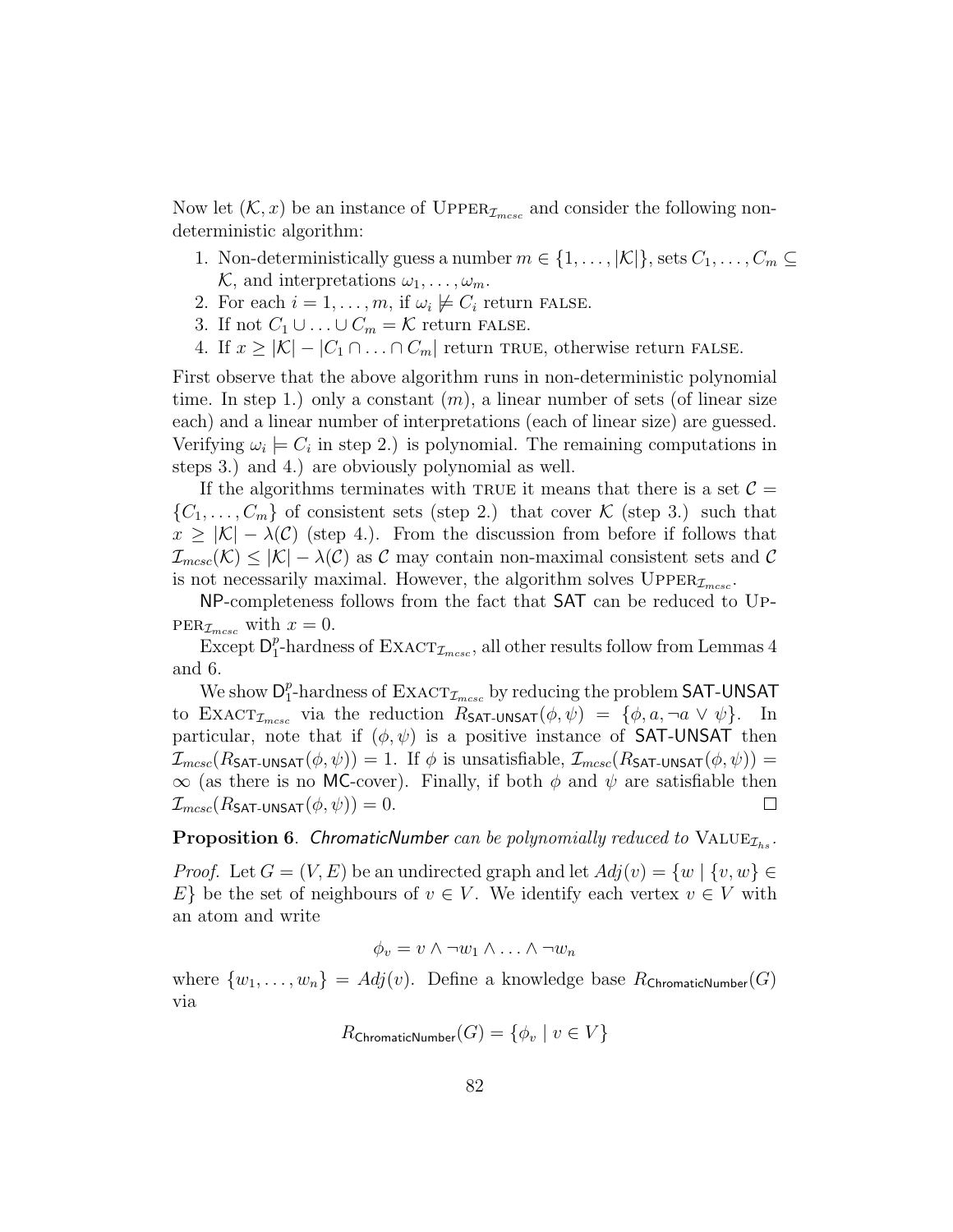Observe that  $R_{\text{ChromaticNumber}}(G)$  can be constructed in polynomial time. We claim  $\gamma(G) = \mathcal{I}_{hs}(R_{\text{ChromaticNumber}}(G)) + 1$ , which provides a polynomial reduction from ChromaticNumber to  $\text{VALUE}_{\mathcal{I}_{hs}}$ .

To show the claim, let  $\gamma(G) = k$  and let  $col : V \to \{1, ..., k\}$  be a corresponding colouring. Then for  $i = 1, \ldots, k$  the set

$$
K_i = \{ \phi_v \mid col(v) = i \} \subseteq R_{\text{ChromaticNumber}}(G)
$$

is consistent (it could only be inconsistent iff it contains  $\phi_v$  and  $\phi_{v'}$  of two adjacent nodes). Let  $\omega_i$  be an interpretation with  $\omega_i \models K_i$ , for  $i = 1, \ldots, k$ . Then  $\{\omega_1,\ldots,\omega_k\}$  is a hitting set of  $R_{\text{ChromaticNumber}}(G)$  and we have  $\gamma(G) \geq$  $\mathcal{I}_{hs}(R_{\text{ChromaticNumber}}(G)) + 1$ . The other direction is analogous.

**Proposition 9.** UPPER<sub> $\mathcal{I}_p$ </sub> is  $\Pi_2^p$  $_{2}^{p}$ -complete, LOWER<sub> $\mathcal{I}_{p}$ </sub> is  $\Sigma_{2}^{p}$  $_{2}^{p}$ -complete,  $\text{EXACT}_{\mathcal{I}_p}$ is  $D_2^p$  $_{2}^{p}$ -complete., and  $\text{VALUE}_{\mathcal{I}_{p}}$  is in  $\mathsf{FP}^{\Sigma_{2}^{p}[\log n]}$ .

*Proof.* Let the knowledge base  $K$  together with x be an arbitrary instance of LOWER<sub> $\mathcal{I}_p$ </sub>. Eiter and Gottlob (1992) have shown that checking whether some  $\phi \in \mathcal{K}$  is contained in any MI is in  $\Sigma_2^p$ . For membership of LOWER<sub> $\mathcal{I}_p$ </sub> in  $\Sigma_2^p$ , we guess  $\mathcal{K}' \subseteq \mathcal{K}$  with  $|\mathcal{K}'| = |x|$  and use the non-deterministic algorithm utilizing a coNP oracle given by (Eiter and Gottlob, 1992) to verify that each  $\phi \in \mathcal{K}'$  is contained in an MI of  $\mathcal{K}$ .

For hardness, we utilize a similar, but simpler, reduction as in Proposition 8. Let  $\phi = \exists X \forall Y \psi$  be a QBF with  $X = \{x_1, \ldots, x_n\}$ . Construct  $\mathcal{K} = \bigcup_{1 \leq i \leq n} \{x_i, \neg x_i\} \cup \{\neg \psi\}.$  We now claim that  $\phi$  is true iff  $\mathcal{I}_p(\mathcal{K}) =$  $2 \cdot n+1 = |\mathcal{K}|$ . That is,  $2 \cdot n+1$  is a lower bound iff  $\phi$  is true. It is immediate that for any  $\phi$  we have  $\mathcal{I}_p(\mathcal{K}) \geq 2 \cdot n$ , since for any i with  $1 \leq i \leq n$  it holds that  $\{x_i, \neg x_i\}$  is an MI. It holds that

$$
\mathcal{I}(\mathcal{K}) \ge 2 \cdot n + 1
$$
  
iff  $\exists M \in \mathsf{MI}(\mathcal{K})$  s.t.  $\neg \psi \in M$   
iff  $\exists \mathcal{K}' \subseteq \mathcal{K}$  s.t.  
 $\mathcal{K}' \subseteq (\mathcal{K} \setminus \{\neg \psi\}) \neq \bot$  and  $\mathcal{K}' \cup \{\neg \psi\} \models \bot$   
iff  $\exists \omega$  defined on  $X$  s.t.  $\neg \psi[\omega] \models \bot$   
iff  $\phi$  is true.

Except  $\mathsf{D}_2^p$ <sup>*p*</sup>-hardness of EXACT<sub>*I<sub>p</sub>*</sub>, all other results follow from Lemmas 4 and 6.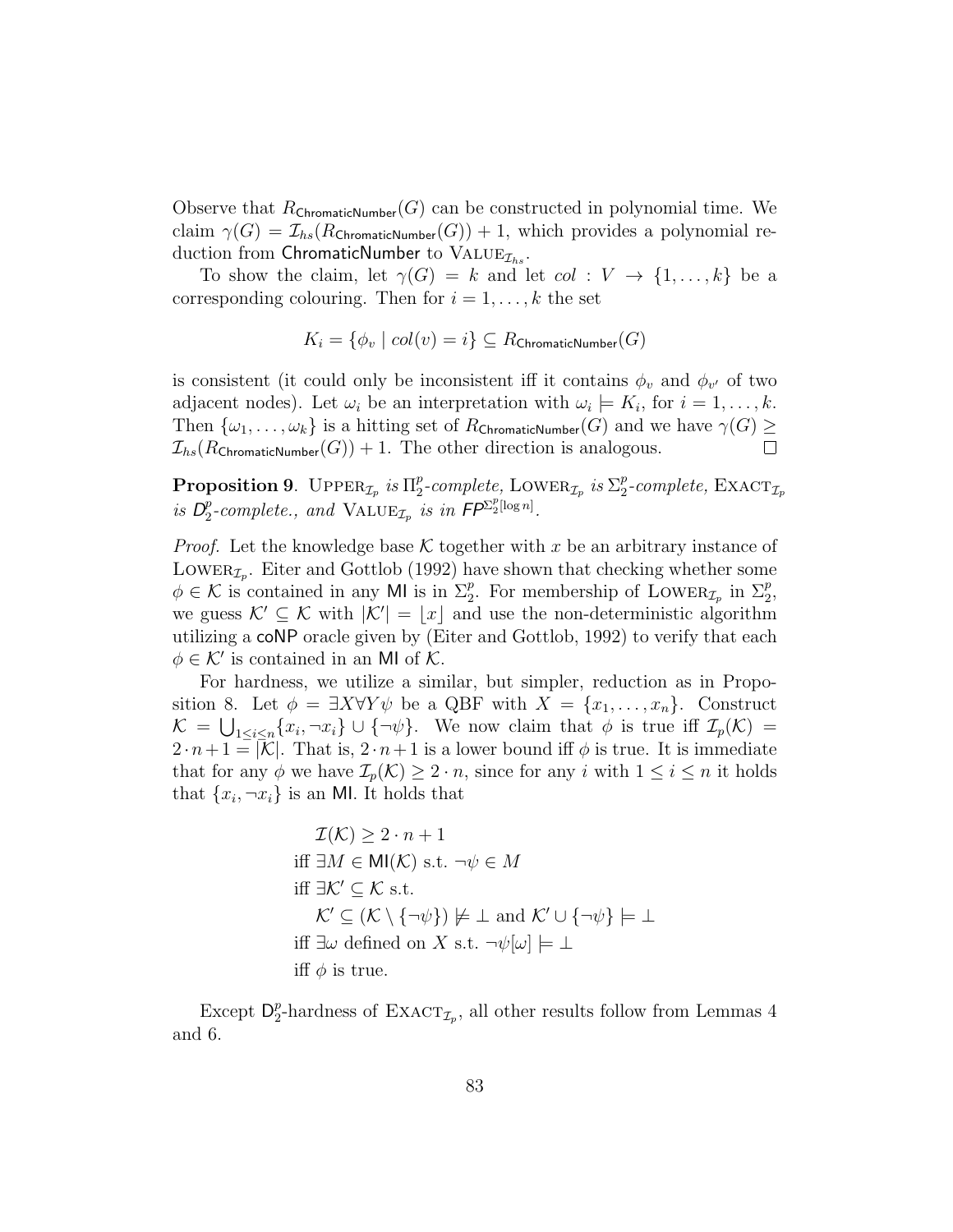To show  $\mathsf{D}_2^p$  $^{p}_{2}$ -hardness of EXACT<sub>*I<sub>p</sub>*</sub>, we reduce ∀∃QBF<sub>2</sub> to it. Let  $\sigma =$  $(\exists X \forall Y \phi, \forall Y' \exists X' \psi)$  be a pair of QBFs. We assume that  $\phi$  and  $\psi$  do not share any atoms. Let  $\forall Y'' \exists X'' \psi'$  be an exact copy of  $\forall Y' \exists X' \psi$  with fresh atoms not appearing in either  $\phi$  or  $\psi$ . Consider the following construction

$$
\mathcal{K}_\sigma=\bigcup_{x\in X}\{x,\neg x\}\cup\{\neg\phi\}\cup\bigcup_{y'\in Y'}\{y',\neg y'\}\cup\{\psi\}\cup\bigcup_{y''\in Y''}\{y'',\neg y''\}\cup\{\psi'\}
$$

We claim that  $\sigma$  is a positive instance of  $\forall \exists \mathsf{QBF}_2$ , i.e., both QBFs in  $\sigma$ evaluate to true, if and only if  $\mathcal{I}_p(\mathcal{K}_\sigma) = 2|X| + 4|Y'| + 1$ . This shows that  $\forall \exists \mathsf{QBF}_2$  can be reduced to  $\operatorname{EXACT}_{\mathcal{I}_p}$ .

In order to show the claim, recall that the proof of Proposition 9 already established that  $\exists X \forall Y \phi$  evaluates to true if and only if

$$
\mathcal{I}_p(\bigcup_{x \in X} \{x, \neg x\} \cup \{\neg \phi\}) = 2|X| + 1
$$

If  $\exists X \forall Y \phi$  evaluates to false the above becomes  $2|X|$ . Similarly, observe that  $\forall Y' \exists X' \psi$  evaluates to true if and only if

$$
\mathcal{I}_p(\bigcup_{y' \in Y'} \{y', \neg y'\} \cup \{\psi\}) = 2|Y'|
$$

If  $\forall Y'\exists X'\psi$  evaluates to false the above becomes  $2|Y'|+1$ . As  $\phi$ ,  $\psi$ ,  $\psi'$  do not share any atoms, respectively, we have

$$
\mathcal{I}_p(\mathcal{K}_\sigma) = \mathcal{I}_p(\bigcup_{x \in X} \{x, \neg x\} \cup \{\neg \phi\}) + 2 * \mathcal{I}_p(\bigcup_{y' \in Y'} \{y', \neg y'\} \cup \{\psi\})
$$

It follows, if  $\sigma$  is a positive instance then  $\mathcal{I}_p(\mathcal{K}_{\sigma}) = 2|X| + 4|Y'| + 1$ . If  $\exists X \forall Y \phi$ evaluates to false and  $\forall Y' \exists X' \psi$  evaluates to true then  $\mathcal{I}_p(\mathcal{K}_\sigma) = 2|X| + 4|Y'|$ . If  $\exists X \forall Y \phi$  evaluates to true and  $\forall Y' \exists X' \psi$  evaluates to false then  $\mathcal{I}_p(\mathcal{K}_\sigma)$  =  $2|X|+4|Y'|+3$ . Finally, if  $\exists X \forall Y \phi$  evaluates to false and  $\forall Y' \exists X' \psi$  evaluates to false then  $\mathcal{I}_p(\mathcal{K}_\sigma) = 2|X| + 4|Y'| + 2$ .  $\Box$ 

Proposition 11. LOWER<sub> $\mathcal{I}_{CC}$ </sub> is in  $\Sigma_3^p$  $_3^p.$ 

Proof. Using the the insight from Proposition 10 we can devise an algorithm for LOWER<sub> $I_{CC}$ </sub> that runs in  $\Sigma_3^p = \mathsf{NP}^{\Sigma_2^p} = \mathsf{NP}^{\Pi_2^p}$ . Let  $(\mathcal{K},x)$  be an instance of LOWER<sub> $I_{CC}$ </sub>.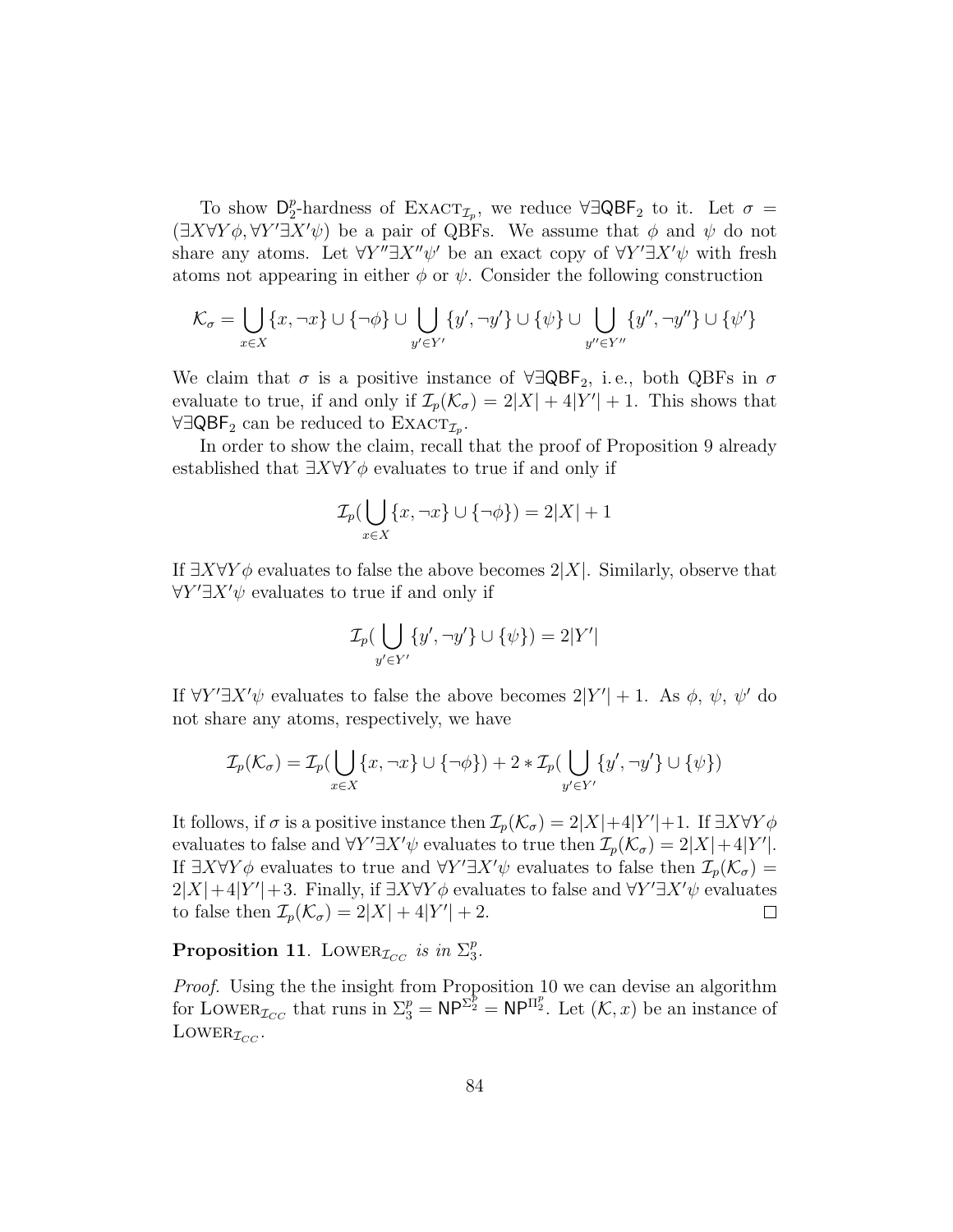- 1. Guess  $\{K_1, \ldots, K_n\}$
- 2. Use  $\Pi_2^p$ -oracle to verify that  $\{K_1, \ldots, K_n\}$  is a conditional independent MUS partition of  $K$
- 3. If  $n \geq x$  return TRUE, otherwise return FALSE

Note that the above algorithm is polynomial as only sets  $\{K_1, \ldots, K_n\}$  with  $n \leq |\mathcal{K}|$  have to be considered as each pair must be disjoint.  $\Box$ 

**Proposition 12.** LOWER<sub>IMI</sub> and UPPER<sub>IMI</sub> are CNP-complete, EXACT<sub>IMI</sub> is  $C=NP-hard$ .

*Proof.* Membership for LOWER<sub> $I_{ML}$ </sub> follows from the fact that there is a problem in  $B \in \mathsf{D}^p$  s.t.  $(\mathcal{K}, M)$  is a yes instance iff M is a MI of K. For a given instance of LOWER<sub> $\mathcal{I}_{M1}$ </sub>, i.e., a knowledge base  $\mathcal{K}$  and a number k (which we round up to the next integer),  $(\mathcal{K}, k)$  is a yes instance of LOWER<sub> $\mathcal{I}_{\mathsf{M}1}$ </sub> iff there are at least k MI's of K iff  $C_{M\in 2^K}^k(\mathcal{K},M) \in B$ . It holds that the size of any subset of K is polynomially bounded by the size of K. Thus, LOWER<sub>IMI</sub> is in CNP (recall that  $CNP = CD^p$ ). Membership for UPPER<sub> $\mathcal{I}_{ML}$ </sub> holds since an instance  $(K, k)$  is a yes instance of UPPER<sub>IMI</sub> iff  $(K, k + 1)$  is a no instance of LOWER<sub> $\mathcal{I}_{\mathsf{M}1}$ </sub>. The latter can be characterized as a no instance of a problem in CNP. It holds that CNP is closed under complementation, i.e.,  $co-CNP = CNP$  (Wagner, 1986, Theorem 4).

Hardness for LOWER<sub> $\mathcal{I}_{ML}$ </sub> follows from the reduction  $R_{\#ML}(\chi) = \mathcal{K}$  for the CNP-complete problem of deciding whether there are at least k many models of  $\chi = \forall Y \phi(X, Y)$ . By Lemma 7, it holds that  $|\textsf{Mod}(\chi)| = |\textsf{MI}(\mathcal{K})| - |X|$ . This implies that  $|\text{Mod}(\chi)| \geq k$  iff  $|\text{MI}(\mathcal{K})| - |X| \geq k$  iff  $|\text{MI}(\mathcal{K})| \geq k + |X|$ . Thus,  $(\mathcal{K}, k + |X|)$  is a yes instance of LOWER<sub>IMI</sub> iff  $|\text{Mod}(\chi)| \geq k$  iff  $(\chi, k)$  is a yes instance of the problem of deciding whether there are at least k models of  $\chi$ .

Regarding  $C=NP$ -hardness of  $\text{EXACT}_{\mathcal{I}_{ML}}$ , for a given instance of the  $C=NP$ complete problem of deciding whether a given open QBF of form  $\chi$  =  $\forall Y \phi(X, Y)$  has exactly k models, it follows, by Lemma 7, that  $|\textsf{Mod}(x)| =$  $|\text{MI}(\mathcal{K})| - |X|$  with  $R_{\text{#MI}}(\forall Y \phi(X, Y)) = \mathcal{K}$ . Thus,  $(\chi, k)$  is a yes instance of the problem of deciding whether  $\chi$  has exactly k models iff  $|M|(\mathcal{K})| = k + |X|$ iff  $(K, k + |X|)$  is a yes instance of  $\text{EXACT}_{\mathcal{I}_{\text{ML}}}$ .  $\Box$ 

**Proposition 13.** VALUE<sub> $I_{\text{MI}}$ </sub> is # $\cdot$ **coNP**-complete under subtractive reductions.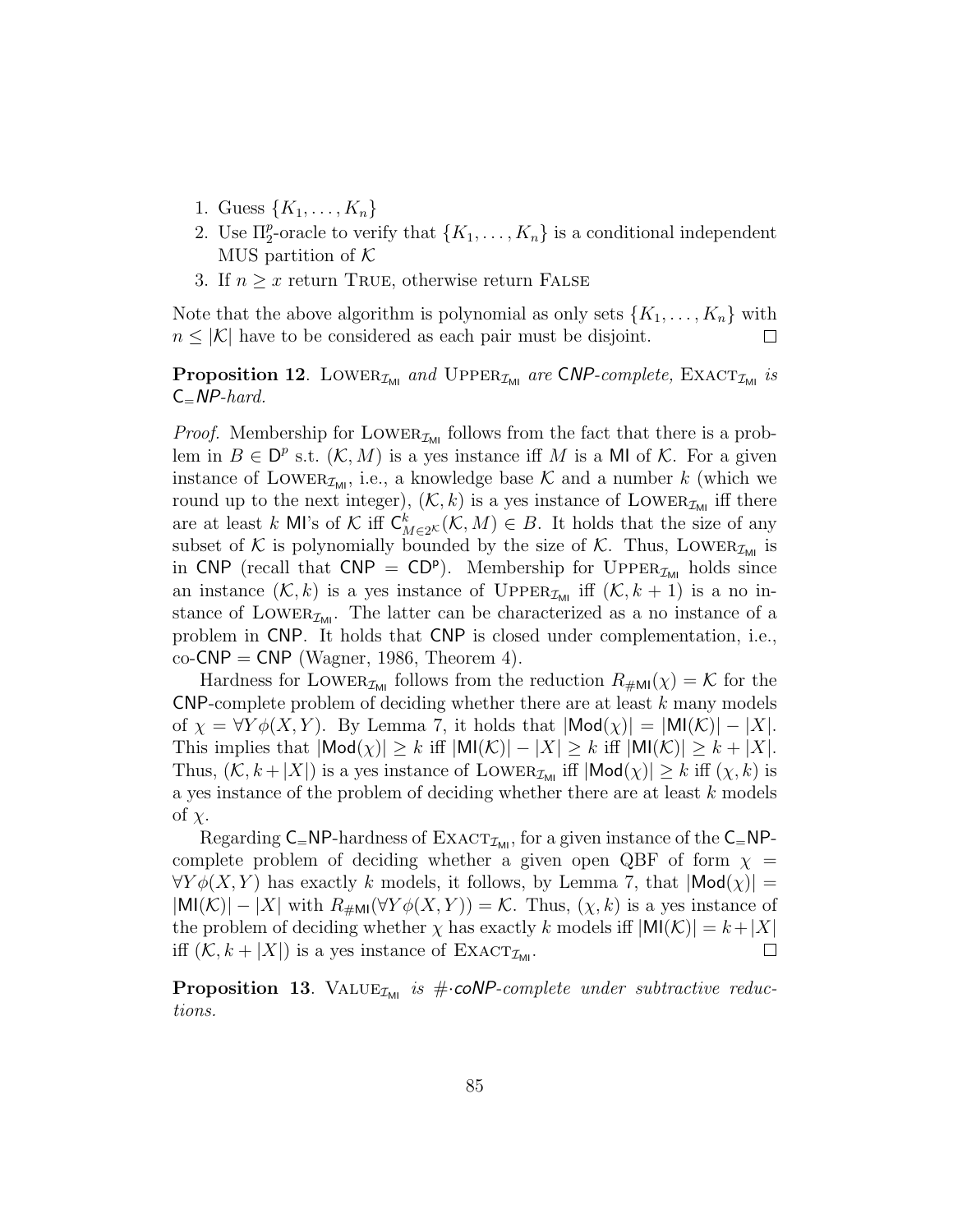*Proof.* Regarding membership, we use the fact that  $\#\text{-coNP} = \#\text{-}\mathbf{\Delta}_2^{\mathsf{p}}$  $2^{\circ}$  (Hemaspaandra and Vollmer, 1995, Theorem 1.5) and further that it holds that verifying whether a given subset is an MI is a  $D_1^p$  $_{1}^{p}$ -complete problem (Papadimitriou and Wolfe, 1988). This means  $\text{VALUE}_{\mathcal{I}_{\text{MI}}}$  is in  $\#$ -coNP, since MI is the witness function producing finite subsets for a given knowledge base, all such subsets are polynomially bounded in size of the given knowledge base, and checking whether such a set is indeed an MI is in  $\Delta_2^p$ .

For hardness, let  $\chi(X) = \forall Y \phi(X, Y)$  with  $X = \{x_1, \ldots, x_n\}$  be an arbitrary instance of the  $\#\text{-coNP-complete problem} \# \Pi_1\text{SAT}$ . In this problem we have to compute the number of assignments on X that satisfy  $\chi$ , which contains also variables over set Y .

By Lemma 7, it holds that  $|\text{Mod}(\chi)| = |\text{MI}(\mathcal{K})| - |X|$  with  $R_{\text{#MI}}(\forall Y \phi(X, Y)) =$ K. Let  $\mathcal{K}' = \bigcup_{1 \leq i \leq n} {\{\phi_i\}}$  and  $\overline{\mathcal{K}'} = \bigcup_{1 \leq i \leq n} {\{\overline{\phi_i}\}}$ . By construction, it follows that  $\mathsf{MI}(\mathcal{K}' \cup \overline{\mathcal{K}'}) \subseteq \mathsf{MI}(\mathcal{K})$ , due to monotonicity of MI, i.e. if  $\mathcal{K}_1 \subseteq \mathcal{K}_2$  then  $MI(\mathcal{K}_1) \subseteq MI(\mathcal{K}_2)$ . It holds that  $MI(\mathcal{K}' \cup \overline{\mathcal{K}'}) = |X|$ . To see this, consider  $M \in \mathsf{MI}(\mathcal{K}' \cup \overline{\mathcal{K}'})$ . If there is an integer i with  $1 \leq i \leq |X|$  s.t. neither  $\phi_i$ nor  $\phi_i$  is in M, then M is consistent. If both  $\phi_i$  and  $\phi_i$  are in M for some *i*, then for all  $j \neq i$  it must hold that exactly one of  $\{\phi_j, \phi_j\}$  must be in  $M$ , otherwise  $M$  would either be not minimal or consistent. Thus, there are exactly |X| minimal inconsistent subsets of  $K' \cup \overline{K'}$ .

The preceding results and lemma imply that  $|Mod(\chi)| = |MI(\mathcal{K})|$  –  $|\textsf{MI}(\mathcal{K}' \cup \overline{\mathcal{K}'})|$  and  $\textsf{MI}(\mathcal{K}) \supseteq \textsf{MI}(\mathcal{K}' \cup \overline{\mathcal{K}'})$ , i.e., we have a subtractive reduction from  $\# \Pi_1$ SAT to VALUE<sub> $\mathcal{I}_{ML}$ </sub>.  $\Box$ 

**Proposition 14.** LOWER<sub> $\mathcal{I}_{\text{MIC}}$  and  $\text{UPPER}_{\mathcal{I}_{\text{MIC}}}$  are both CNP-hard problems,</sub> and  $\text{EXACT}_{\mathcal{I}_{\text{MIC}}}$  is a  $C=NP$  hard problem.

*Proof.* We reduce from the CNP-complete problem of deciding whether a given open QBF of the form  $\chi = \forall Y \phi(X, Y)$  has at least k models, for a given integer k. Let  $\mathcal{K} = R_{\#M}(\chi)$  be the constructed knowledge base from reduction  $R_{\# \text{MI}}$ . By Lemma 7, it follows that  $\text{Mod}(\chi) = |\text{MI}(\mathcal{K})| - |X|$ . From the proof of that lemma, it also follows that  $\forall M \in \mathsf{MI}(\mathcal{K}): |M| = |X| + 1$ .

$$
\text{Mod}(\chi) = \underbrace{\text{MI}(\mathcal{K})}_{\forall M \in \text{MI}(\mathcal{K}): |M| = |X|+1} - |X|, \text{ and}
$$

$$
\mathcal{I}_{\text{MI}^{\mathsf{C}}}(\mathcal{K}) = \sum_{M \in \text{MI}(\mathcal{K})} \left(\frac{1}{|X|+1}\right)
$$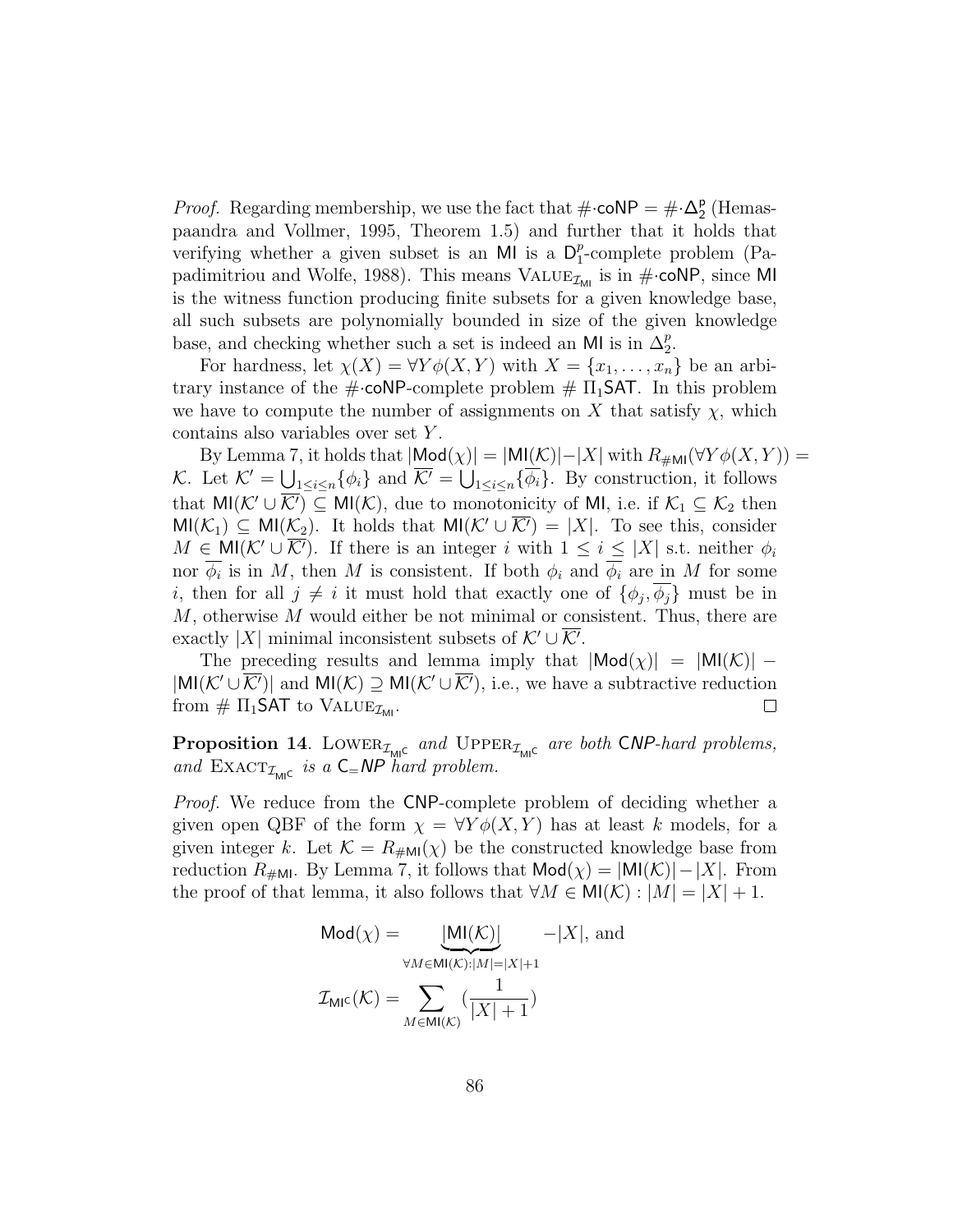By straightforward manipulations we get

$$
\frac{\text{Mod}(\chi)}{|X|+1} = \frac{|M|(\mathcal{K})|}{|X|+1} - \frac{|X|}{|X|+1}
$$
  
\n
$$
\frac{\text{Mod}(\chi)}{|X|+1} = \mathcal{I}_{\text{MIC}}(\mathcal{K}) - \frac{|X|}{|X|+1}
$$
  
\n
$$
\mathcal{I}_{\text{MIC}}(\mathcal{K}) = \frac{\text{Mod}(\chi)}{|X|+1} + \frac{|X|}{|X|+1} = \frac{\text{Mod}(\chi) + |X|}{|X|+1}
$$

This implies that that  $(\chi, k)$  is a yes instance of the problem of deciding whether  $\chi$  has at least k models iff  $\text{Mod}(\chi) \geq k$  iff  $\mathcal{I}_{\text{MIC}}(\mathcal{K}) \geq \frac{k+|X|}{|X|+1}$ .

Analogously, we can reduce the problem of deciding whether  $\chi$  has strictly less than k models to  $\mathcal{I}_{\text{MI}}(\mathcal{K}) \leq \frac{(k-1)+|X|}{|X|+1}$  (with the case  $k=0$  being trivial).

Finally, hardness for  $\text{EXACT}_{\mathcal{I}_{\text{MI}^{\text{C}}}}$  holds, if we ask whether  $\mathcal{I}_{\text{MI}^{\text{C}}}(\mathcal{K}) = \frac{k+|X|}{|X|+1}$ .

## **Proposition 15.** VALUE<sub> $I_{\text{MIC}}$ </sub> is in  $FP^{\# \cdot \text{coNP}}$ .

*Proof.* Let  $K$  be an arbitrary instance of VALUE<sub> $\mathcal{I}_{ML}$ </sub>. Consider the following algorithm.

- 1. For each  $x \in \{1, \ldots, |\mathcal{K}|\}$ : compute  $\mathcal{M}_x = |\{M | M \in \mathsf{MI}(\mathcal{K}), |M| = x\}|$
- 2. Compute  $\mathcal{M} = \sum_{1 \leq i \leq |\mathcal{K}|}$ 1  $\frac{1}{i} \cdot \mathcal{M}_i$

It holds that  $\mathcal{M} = \mathcal{I}_{\text{MIC}}(\mathcal{K})$  (each  $M \in \text{MI}(\mathcal{K})$  has size between 1 and  $\mathcal{K}$ ). Each step 1 of the loop can be computed via a functional oracle call  $\#$  cones i.e., the problem of asking for the number of MI's of size exactly  $x$  from a given K is in  $\#$ -coNP. Algorithm runs in linear time (if oracle calls require constant time), since each size (from which there are linearly many) the oracle is called once. Finally, the generated number can be represented in polynomial space (see Lemma 3).  $\Box$ 

**Lemma 8.** Let  $\chi = \forall Y \phi(X, Y)$  be an open QBF with X and Y sets of variables. For  $\mathcal{K} = R_{\#MC}(\forall Y \phi(X, Y))$  it holds that  $|\text{Mod}(\chi)| = 2^{|X|} - |\text{MC}(K)| +$ 1.

*Proof.* Assume  $M \in \mathsf{MC}(\mathcal{K})$ . Consider case distinction (i)  $\psi$  is not in M or (ii)  $\psi$  is in M. For (i), then  $M = \bigcup_{1 \leq i \leq |X|} {\{\phi_i, \phi_i\}}$  (M is maximal). Assume now (ii), i.e.,  $\psi \in M$ . Then for any i with  $1 \leq i \leq |X|$  it holds that not both  $\phi_i$  and  $\phi_i$  are in M (otherwise M would be unsatisfiable). By assumption,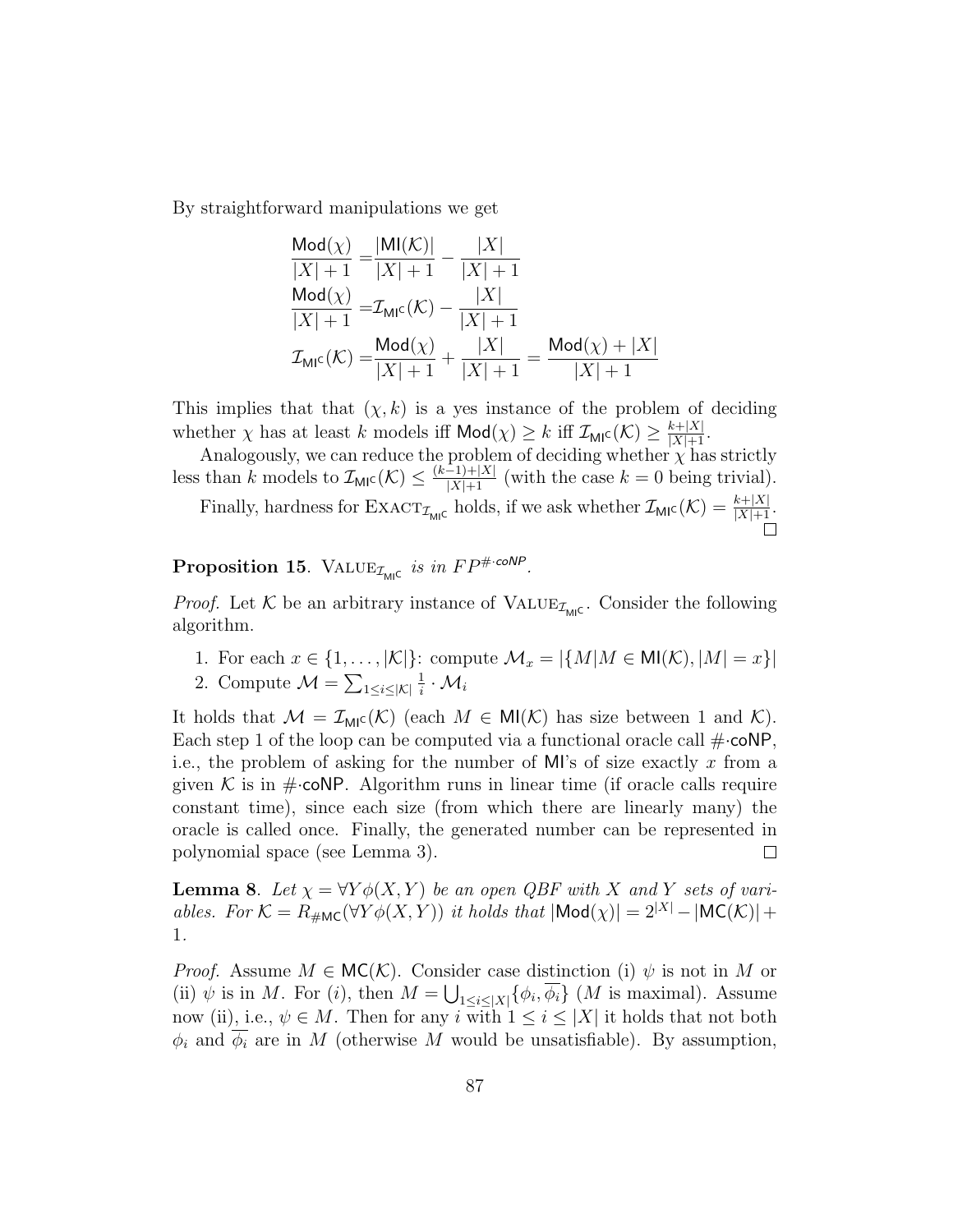it holds that there is a truth assignment that satisfies  $M$ , and in particular the truth assignment satisfies  $\neg \phi(X, Y)$ . This truth assignment assigns a value to each variable in X. If the assigned value is true for an  $x \in X$ , then  $\phi_i \in M$ , otherwise  $\overline{\phi_i} \in M$  (otherwise, M is not maximal; either  $\phi_i$  or  $\overline{\phi_i}$ can be added to  $M$  without violating satisfiability). Thus, for any i with  $1 \leq i \leq |X|$  it holds that  $|\{\phi_i, \phi_i\} \cap M| = 1$ , i.e., exactly one of each  $\phi_i$  or  $\phi_i$ is in  $M$ .

For an interpretation f let  $f|_X$  be the restriction of f to the function assigning only values to variables in  $X$  and to these exactly those as assigned by f. We now show that if  $M \in \mathsf{MC}(\mathcal{K})$  is of form (ii), then the truth assignment f defined by  $f = f'|_X$  for any model f' of M (which exists by assumption and all models assign the same values to variables in  $X$ ) is not in  $\mathsf{Mod}(\chi)$ , i.e.,  $f \notin \mathsf{Mod}(\chi)$ . It holds that  $f' \models M, f' \models \psi$ , and  $f' \models \neg \phi(X, Y)$ . Thus, f is not a model of  $\chi$  since f can be extended (e.g. to f') s.t.  $\phi(X, Y)$ is not satisfied.

Assume now that an interpretation f defined on X is not in  $\mathsf{Mod}(\chi)$ . Then define M with

$$
M = \{ \phi \mid f(x) = \mathsf{true} \} \cup \{ \overline{\phi} \mid f(x) = \mathsf{false} \} \cup \{ \psi \}.
$$

It holds that  $M \in \mathsf{MC}(\mathcal{K})$  and M is of form (ii). To see that M is consistent, it holds that f is not a model of  $\chi$ , and, thus, there is an extension of f to all the variables in Y, call it  $f'$ , s.t.  $f' \not\models \phi(X, Y)$ . By construction of K, this means that  $f' \models M$ . Maximality of M is straightforward: any addition of a formula in K renders M unsatisfiable (note that  $\psi \in M$  and for each  $1 \leq i \leq |X|$  one of  $\phi_i$  or  $\overline{\phi_i}$  is in M).

Summarizing, we have a bijection between  $2^X \setminus \mathsf{Mod}(\chi)$  (interpretations that refute  $\chi$ ) and any maximal consistent subset of K that does contain  $\psi$ . Thus  $2^{|X|} - |Mod(\chi)| = |MC(K)| - 1$  and the claim of the lemma follows (there is exactly one maximal consistent subset of  $K$  which does not contain  $\psi$ ).  $\Box$ 

**Proposition 16.** LOWER<sub> $I_{mc}$ </sub> and UPPER<sub> $I_{mc}$ </sub> are CNP-complete, EXACT<sub> $I_{mc}$ </sub> is  $C=NP$ -hard.

Proof. CNP-membership claims of the proposition are based on the fact that, for a given arbitrary knowledge base K, verifying whether  $M \subseteq \mathcal{K}$  is either (i) a singleton self-contradicting formula, or (ii) a maximal consistent subset of  $K$ , are both problems in  $D^p$ , and can be compressed into one problem,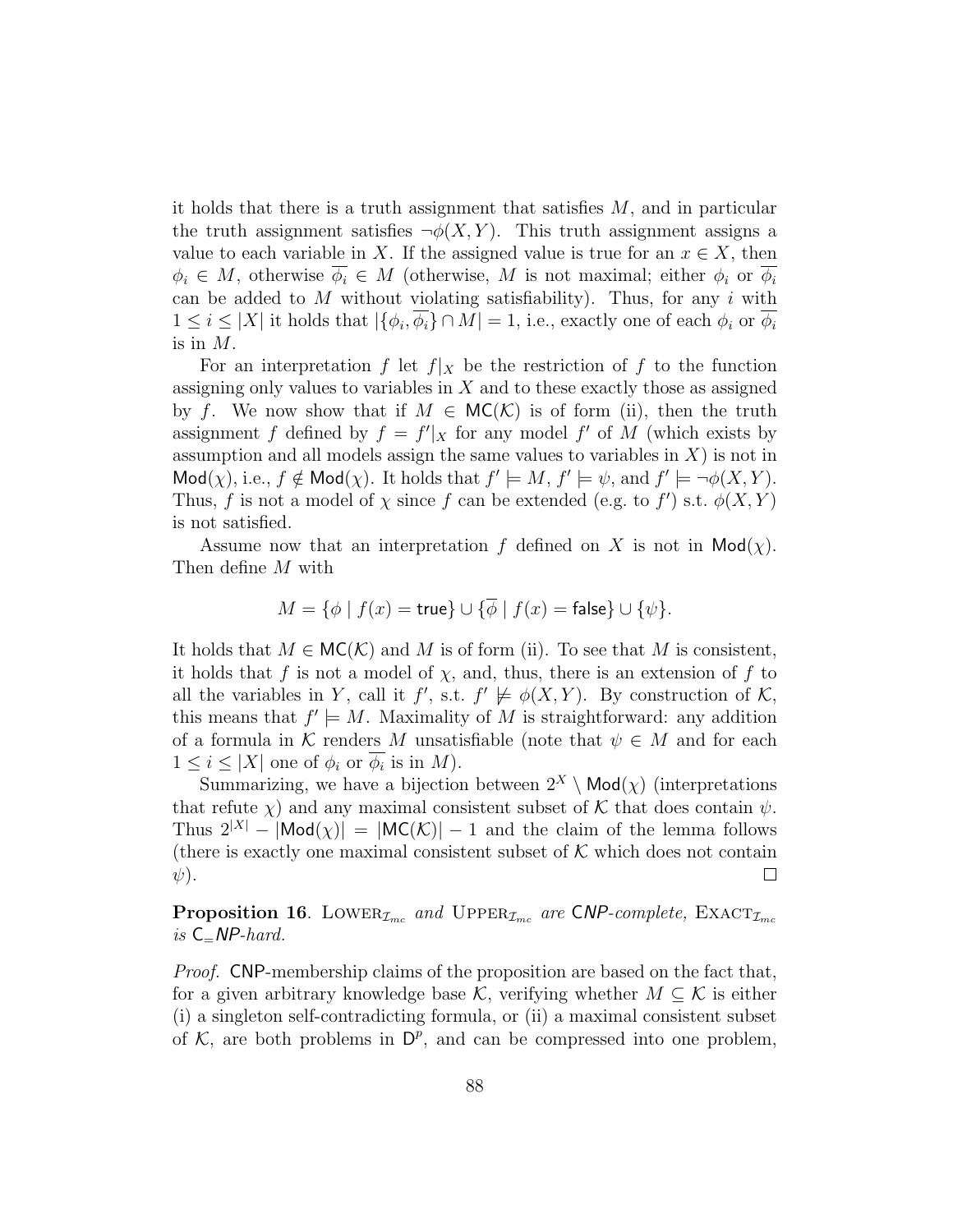say  $B$ . For the complexity of  $B$ , complexity of verifying whether a set is a maximal consistent subset of K is in  $D_1^p$  $_1^p$ , and checking whether (i) holds is in  $coNP$ . In the combined problem  $B$ , the complexity is in a class of the Boolean hierarchy, more concretely in a class that consists of an intersection of a problem in NP and coNP, and, together, a union with a problem in coNP. For a given instance  $(K, k)$  of LOWER<sub> $\mathcal{I}_{mc}$ </sub> it holds that  $(K, k)$  is a yes instance iff  $C_{M\in2}^{k+1}$  ( $\mathcal{K}, M$ )  $\in B$ . Thus, LOWER<sub> $\mathcal{I}_{mc}$ </sub> is in CNP (due to (Wagner, 1986, Theorem 4, item 5) it holds that CNP is equal to  $CNP = CB(NP)$  with  $B(NP)$ being the Boolean closure of NP). For an instance  $(\mathcal{K}, k)$  of  $\text{Upper}_{\mathcal{I}_{mc}}$ , this is a yes instance iff  $(K, k + 1)$  is a no instance of LOWER<sub> $\mathcal{I}_{mc}$ </sub>, and, therefore, UPPER $_{\mathcal{I}_{mc}}$  is in CNP (this class is closed under complementation (Wagner, 1986, Theorem 4)).

For hardness, we reduce from the CNP-complete problem of deciding whether there are at least k models of an open QBF of form  $\chi = \forall Y \phi(X, Y)$ . First, note that this problem remains CNP-complete if restricted to nontautological formulas  $\phi$  (one can reduce the former problem to the latter via conjoining  $\phi$  with a fresh variable). Assume that  $\phi$  is non-tautological. From instance  $\chi$  and k, we construct an instance of UPPER<sub> $\mathcal{I}_{mc}$ </sub> by applying the reduction  $\mathcal{K} = R_{\text{HMC}}(\forall Y \phi(X, Y))$  defined above. By Lemma 8, it holds that  $|\text{Mod}(\chi)| = 2^{|X|} - |\text{MC}(\mathcal{K})| + 1$ . Note that K is free of self-contradicting formulas (each is individually satisfiable by assumption that  $\phi$  is non-tautological). Therefore, it holds that  $\mathcal{I}_{mc}(\mathcal{K}) = |\textsf{MC}(\mathcal{K})| - 1$ . Thus,  $|\textsf{Mod}(\chi)| \geq k$  iff  $2^{|X|} - |\mathsf{MC}(\mathcal{K})| + 1 \geq k \text{ iff } 2^{|X|} - \mathcal{I}_{mc}(\mathcal{K}) + 2 \geq k \text{ iff } 2^{|X|} + 2 - k \geq \mathcal{I}_{mc}(\mathcal{K}).$ 

Finally, an instance  $(\mathcal{K}, k)$  of LOWER<sub> $\mathcal{I}_{mc}$ </sub> is a yes instance iff  $(\mathcal{K}, k - 1)$ is a no instance of  $\text{Upper}_{\mathcal{I}_{mc}}$ . Thus, we reduce the complementary problem of deciding whether there are at least  $k$  models of an open QBF of the form above to an instance of LOWER<sub> $\mathcal{I}_{mc}$ </sub> to prove hardness for LOWER<sub> $\mathcal{I}_{mc}$ </sub>.

We show  $C_N$ -NP-hardness of  $\text{EXACT}_{\mathcal{I}_{mc}}$  as follows. We reduce from the  $C=NP$ -complete problem of deciding whether an open QBF of form  $\chi =$  $\forall Y \phi(X, Y)$  has exactly k models. Similarly as above, we look at QBFs where  $\phi$  is not tautological (this problem remains  $C=NP$ -complete). Let  $\mathcal{K} = R_{\text{HMC}}(\forall Y \phi(X, Y)).$  By Lemma 8, it holds that  $|\text{Mod}(X)| = 2^{|X|} |\textsf{MC}(\mathcal{K})| + 1$ . Further, no formula in K is self-contradicting. Therefore,  $\chi$ has exactly k models iff  $k = 2^{|X|} - |MC(K)| + 1$  iff  $k = 2^{|X|} - \mathcal{I}_{mc}(K) + 2$  iff  $\mathcal{I}_{mc}(\mathcal{K}) = 2^{|X|} - k + 2.$  $\Box$ 

Corollary 4.  $\#$ MaxModels is  $\#$  coNP-complete via subtractive reductions.

Proof. Membership follows from the fact that it is in coNP to decide whether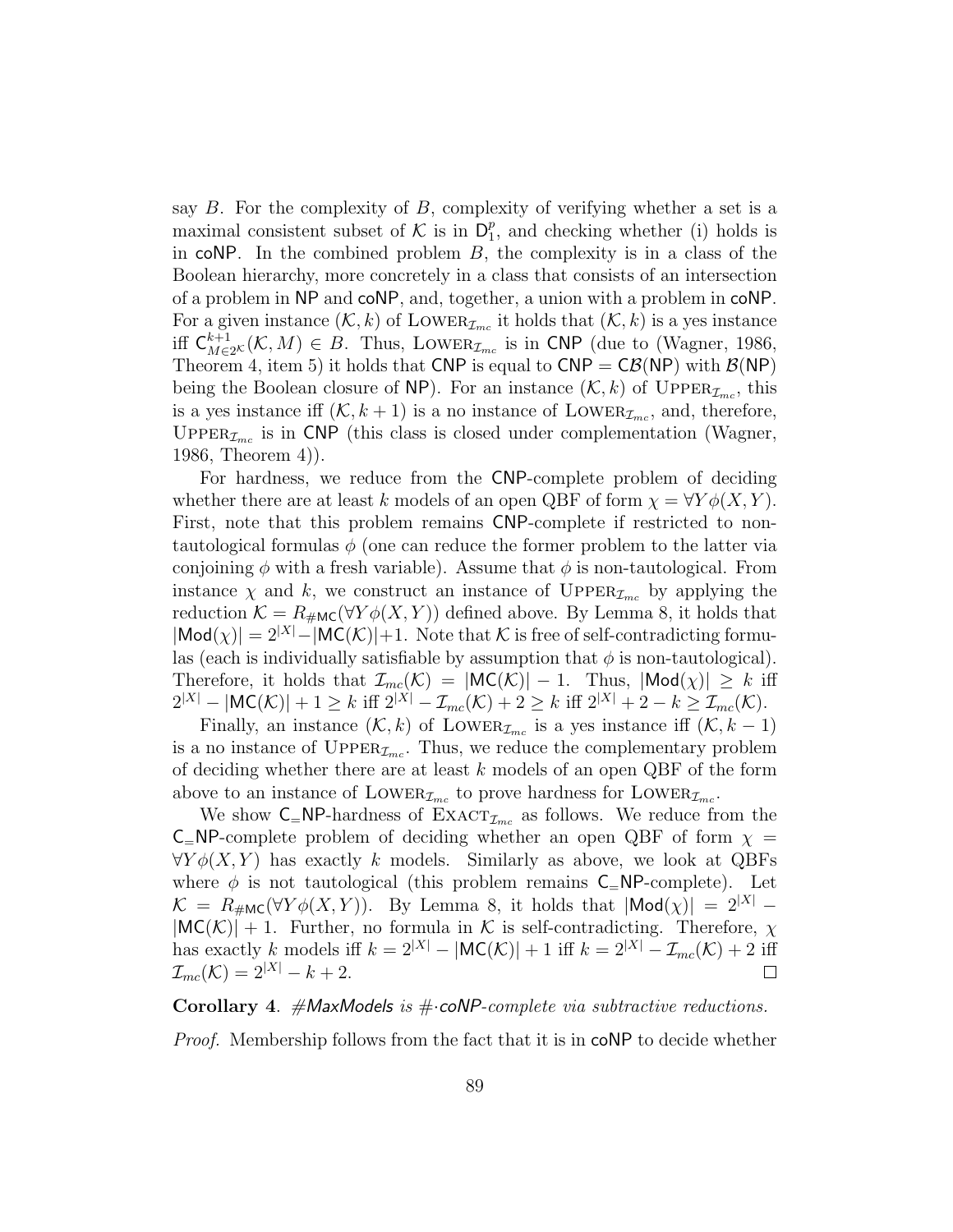a given interpretation is subset-maximal and satisfies the formula. Within this proof we use the notation  $w^c$  for an interpretation w to denote that w and  $w^c$  are complementary in their truth assignments, i.e.  $w(x) =$  true iff  $w^{c}(x)$  = false and  $w(x)$  = false iff  $w^{c}(x)$  = true. Let  $\phi$  be an arbitrary instance of  $\#\mathsf{CIRCUMSCRIPTION}$ , i. e.  $\phi$  is a formula in CNF. We construct  $\phi'$ by replacing each literal l in  $\phi$  by its complement, i.e. if  $l = p$  is a proposition with  $\neg p$  and otherwise if  $l = \neg p$  with p. It holds that  $w \models \phi$  iff  $w^c \models \phi'$ . To see this, consider a clause  $c \in \phi$  s.t.  $w \models c$ . Then there is a literal l in c s.t.  $w \models l$ . This implies that  $w^c$  satisfies the complementary literal of l, and thus,  $w<sup>c</sup>$  models the clause  $c'$  where all literals are replaced by their complementary literal. Since this holds for all clauses, we have  $w^c \models \phi'$ . It then holds that  $w \in {\{\omega \models \phi \mid \nexists \omega' \text{ s.t. } \omega' <_t \omega\}} \text{ iff } w^c \in {\{\omega \models \phi' \mid \nexists \omega' \text{ s.t. } \omega <_t \omega'\}}.$  $\Box$ 

Proposition 17. The problem of counting all maximal consistent subsets of a given knowledge base is  $\#$  coNP-complete under subtractive reductions.

Proof. Membership follows from the fact that verifying whether a subset of a knowledge base is a maximal consistent subset is in  $D_1^p$  $_1^p$ . We show hardness by the following subtractive reduction from  $\#$ MaxModels ( $\#$ ·coNP-completeness proved in Corollary 4). Let  $\phi$  be an instance of  $\#\textsf{MaxModels}$  with  $\{x_1, \ldots, x_n\}$ the vocabulary of  $\phi$ . Construct

$$
\mathcal{K} = \{(x_i \land p \land \phi) \mid 1 \le i \le n\} \cup \{\neg p\} \cup \{p \land \phi\}, \text{ and}
$$

$$
\mathcal{K}' = \{\neg p\}
$$

with p a fresh variable not occurring in  $\phi$ . We claim that  $|MC(K \cup K')|$  –  $|MC(K)|$  is equal to the number of subset maximal models of  $\phi$ .

We distinguish two cases, (i)  $\phi$  is satisfiable and (ii)  $\phi$  is unsatisfiable. Independently of (i) and (ii), it holds that  $MC(K') = {\{\neg p\}}$  and  ${\neg p} \in$  $MC(\mathcal{K}\cup\mathcal{K}')$ . First, assume (i), i.e.,  $\phi$  is satisfiable. For an  $M\in MC(\mathcal{K}\cup\mathcal{K}')$ with  $M \neq {\neg p}$  it holds that  $M \neq \emptyset$  (since  ${\neg p}$  is always consistent), and that  $(p \land \phi) \in M$  (M must contain a formula of  $(\mathcal{K} \cup \mathcal{K}') \setminus {\neg p}$  by assumption and if M contains any other than  $(p \wedge \phi)$  then this formula can be added, as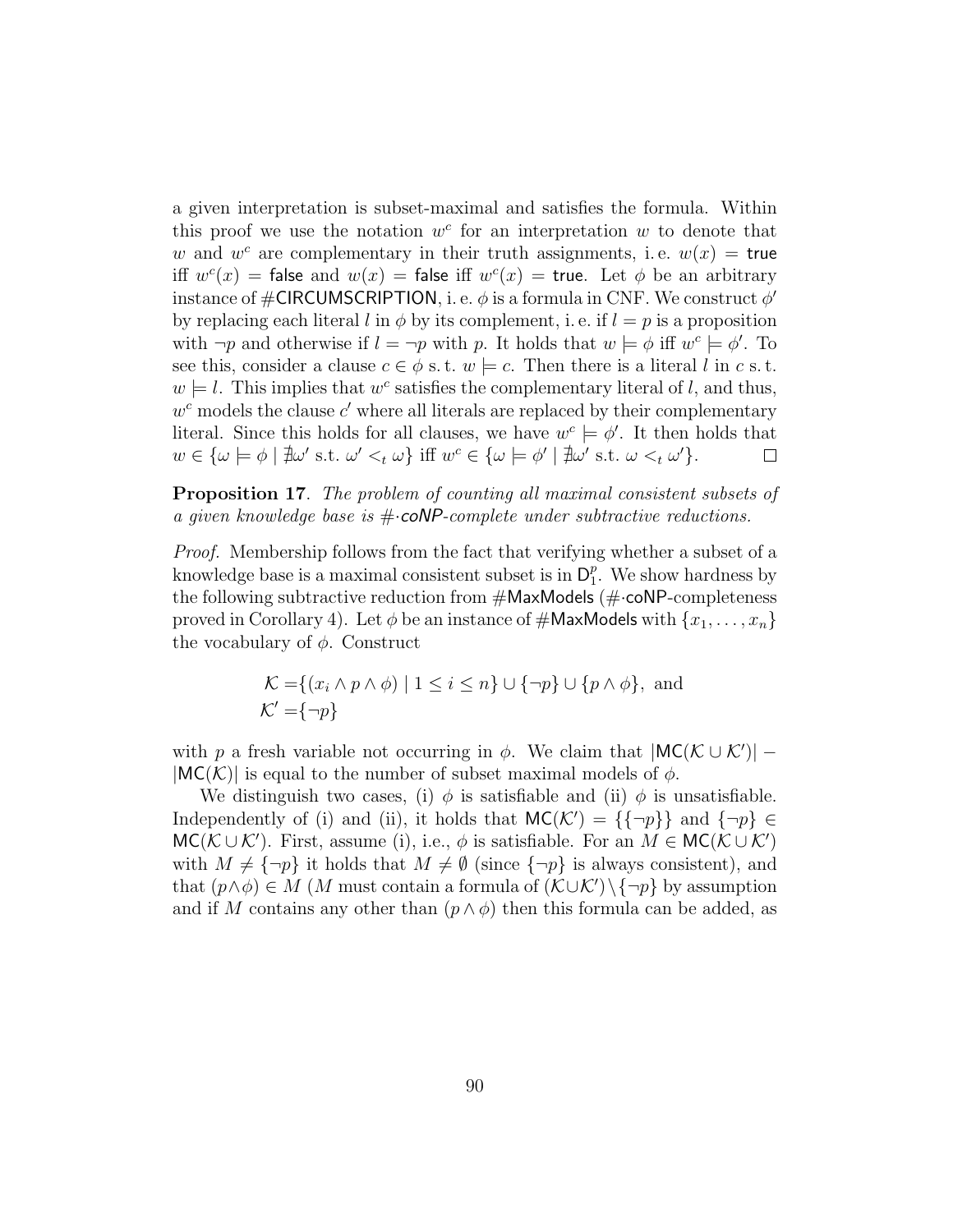well). For such an  $M$  it holds that

$$
M \in \mathsf{MC}(\mathcal{K} \cup \mathcal{K}')
$$
  
iff  $M \not\models \bot$  and  $\nexists M' \text{ s.t. } M \subset M'$  and  $M' \not\models \bot$   
iff  $\phi \land \bigwedge_{(x_i \land p \land \phi) \in M} x_i \not\models \bot$  and  
 $\phi \land (\bigwedge_{(x_i \land p \land \phi) \in M} x_i) \land \bigvee_{(x_i \land p \land \phi) \in \mathcal{K} \setminus M} x_i \models \bot$   
iff  $\omega_M \models \phi \text{ with } \omega_M(x_i) = \text{true iff } (x_i \land p \land \phi) \in M \text{ and}$   
 $\omega' \not\models \phi \forall \omega' \text{ with } w_M \leq_t w'.$ 

Thus, there is a bijection between the set of maximal models of  $\phi$  and the maximal consistent subsets of  $(K \cup K')$  which do not contain  $\{\neg p\}$ . It then holds that  $|MC(K \cup K')| - |MC(K)| = N + 1 - 1$  with N the maximal models of  $φ$ .

Now assume (ii), i.e.,  $\phi$  is unsatisfiable. Then, by construction, we have  $MC(\mathcal{K} \cup \mathcal{K}') = MC(\mathcal{K}') = 1$ , and  $|MC(\mathcal{K} \cup \mathcal{K}')| - |MC(\mathcal{K})| = 1 - 1 = 0$ , which is equal to the number of of maximal models of  $\phi$  (0).  $\Box$ 

Proposition 18. The problem of counting unsatisfiable formulas in a given knowledge base is  $FP^{NP[\log n]}$ -complete.

Proof. Membership follows from posing logarithmically many queries asking whether in a subset of size k every formula is satisfiable (guessing the set together with interpretations for each). Hardness follows from a reduction from MaxSATSize. Let  $\phi = c_1 \wedge \cdots \wedge c_n$  be an arbitrary instance of MaxSATSize. Construct  $\mathcal{K} = \{(\textsf{EXACT}(i, Y) \land \phi' \mid 1 \leq i \leq n\} \text{ with }$  $\phi' = (c_1 \vee y_1) \wedge \cdots \wedge (c_n \vee y_n), Y = \{y_1, \ldots, y_n\}$  fresh variables, and  $\mathsf{EXACT}(i, Y)$  a formula that evaluates to true under an assignment iff that assignment assigns exactly  $i$  many variables of  $Y$  to true. We assume, w.l.o.g., that each  $\mathsf{EXACT}(i, Y)$  is built over its own vocabulary. The formula  $\mathsf{EXACT}(i, Y)$  can be constructed in polynomial time wrt. the size of Y (Roussel and Manquinho, 2009, Section 22.2.3.). It follows immediately from construction that  $(\mathsf{EXACT}(i, Y) \wedge \phi')$  is satisfiable iff i many clauses of  $\phi$  can be satisfied simultaneously.  $\Box$ 

**Proposition 19.** #MCAndContradictory is  $\#$  coNP-complete under subtractive reductions. Hardness holds even for knowledge bases without self-contradictory formulas.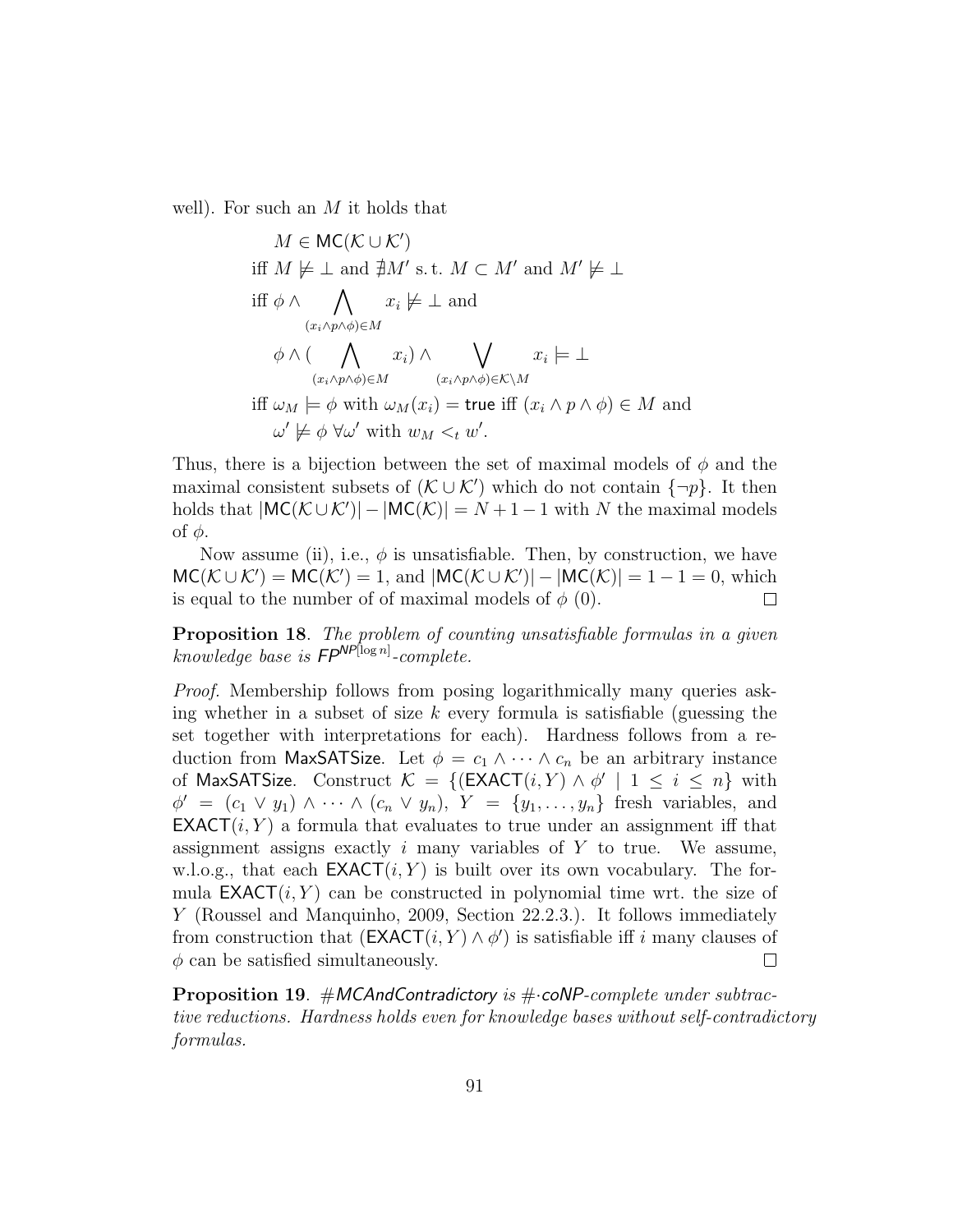Proof. Membership follows from the fact that verifying whether a subset of a knowledge base is a maximal consistent subset or a self-contradicting formula is a problem in  $\Delta_2^p$ . Hardness holds, under subtractive reductions, for the fragment of the problem in the proposition where there are no selfcontradictory formulas. To see this, consider an instance  $\mathcal{K} = (\phi_1, \ldots, \phi_n)$ of the problem of counting the number of maximal consistent subsets of  $K$ . Construct  $\mathcal{K}' = \{(\phi_i \vee d) \mid \phi_i \in \mathcal{K}\} \cup \{d, \neg d\}$  and  $\mathcal{K}'' = \mathcal{K} \setminus \{\neg d\}$ . The single unique maximal consistent subset of  $K''$  is  $K''$  itself (by any model assigning d to true). The same set is also a maximal consistent subset of  $K'$ . For any other  $M \in \mathsf{MC}(\mathcal{K}')$  s.t.  $M \neq \mathcal{K}''$ , it holds that  $\neg d \in M$ . Thus, there must be a model satisfying all  $\phi_i$ 's with  $(\phi_i \vee d) \in M$ . Due to maximality, it holds that  $M' = {\phi_i | (\phi_i \vee d) \in M}$  is a maximal consistent subset of K. Further, for any  $M' \in \mathsf{MC}(\mathcal{K})$  it holds that  $\{\neg d\} \cup \{(\phi_i \vee d) \mid \phi_i \in M'\}$  is a maximal consistent subset of K'. Thus,  $|MC(K)| = |MC(K')| - |MC(K'')|$ . Finally, any formula in  $K'$  and  $K''$  is (individually) satisfiable.  $\Box$ 

**Lemma 9.** Let K be a knowledge base and  $R_{\#1S}(\mathcal{K}) = \mathcal{K}'$ . It holds that  $|\text{MI}(\mathcal{K})| = |\text{IS}(\mathcal{K}')| + 1.$ 

*Proof.* If  $M \in M(\mathcal{K})$  with  $M = {\beta_1, \ldots, \beta_k}$  then  ${\beta_1 \vee p, \ldots, \beta_k \vee p, \neg p} \in$  $MI(\mathcal{K}')$ , and vice versa, so  $|MI(\mathcal{K})| = |MI(\mathcal{K}')|$ . Furthermore, every singleton set in  $\text{MI}(\mathcal{K}')$  is an independent set and every  $M \subseteq \text{MI}(\mathcal{K}')$  with  $|M| > 1$  is not independent as all minimal inconsistent sets share the formula  $\neg p$ . As the empty set is also independent we have

$$
|\text{MI}(\mathcal{K}')| + 1 = |\{ M \subseteq \text{MI}(\mathcal{K}')| M \text{ is independent} \}.
$$

**Proposition 20.** LOWER<sub> $I_{is}$ </sub> and UPPER<sub> $I_{is}$ </sub> are CNP-complete and EXACT<sub> $I_{is}$ </sub> is  $C=NP$  hard.

*Proof.* For membership of LOWER<sub> $\mathcal{I}_{i}$ </sub> and UPPER<sub> $\mathcal{I}_{i}$ </sub>, assume an arbitrary instance  $(K, k)$  of these problems. Verifying whether a given subset of K is a MI is a  $D_1^p$  $_{1}^{p}$ -complete problem (Papadimitriou and Wolfe, 1988). Furthermore, checking whether all sets  $M_1, \ldots, M_k$  are individually minimal inconsistent for linearly bounded k is  $D_1^p$  $_{1}^{p}$ -complete as well. Note that each independent set's size is polynomially bounded by  $|\mathcal{K}|$  (each formula  $\alpha \in \mathcal{K}$  can be contained at most once in an independent set due to disjointedness). Finally, verifying whether a set  $\{M_1, \ldots, M_k\}$  is independent can be done in polynomial time. Thus, both LOWER<sub> $\mathcal{I}_{i}$ </sub> and UPPER<sub> $\mathcal{I}_{i}$ </sub> are in CNP (the bound can be extracted straightforwardly from  $k$  by applying the inverse of the logarithm).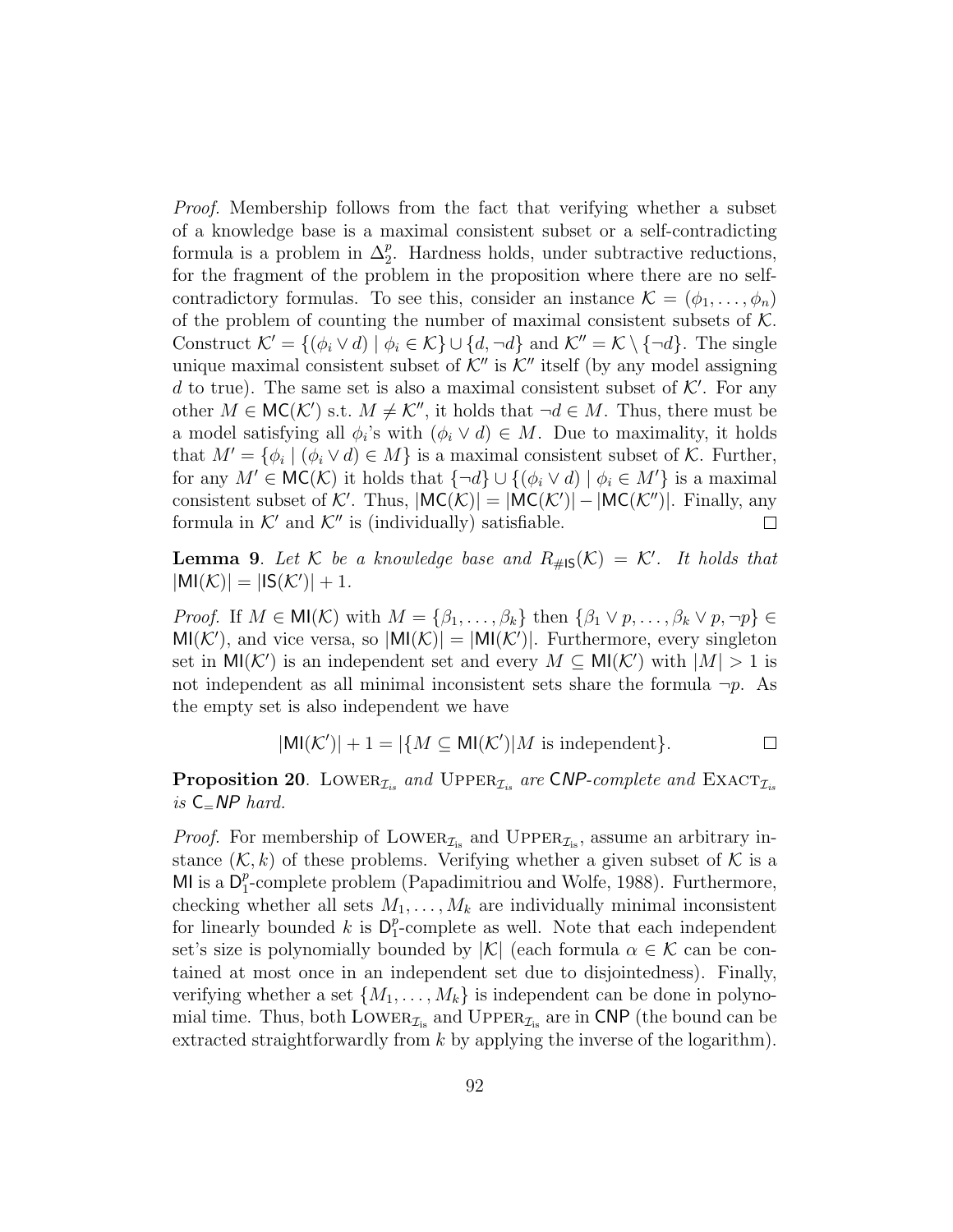Hardness for all three problems follows from the reduction  $R_{\#15}(\mathcal{K}) = \mathcal{K}'$ from the CNP-complete  $(C_$ NP-complete) problem of deciding whether there are at least (exactly) k minimal inconsistent subsets of  $K$ . The correspondence has been proven in Lemma 9.  $\Box$ 

## **Proposition 21.** #is is  $\#$  coNP-complete via subtractive reductions.

*Proof.* Similar as before, recall that  $\#\text{-coNP} = \#\Delta_2^{\mathsf{p}}$ 2 (Hemaspaandra and Vollmer, 1995, Theorem 1.5) and that verifying whether a given subset is an independent set is in  $\mathsf{D}_1^p$  $_1^p$  (see also proof of Proposition 20). So counting the number of independent subsets of a given knowledge base is in  $\#$  coNP. As mentioned in the proof of Proposition 20, each independent set is polynomial in size: each formula  $\alpha \in \mathcal{K}$  can be present at most once in an independent set.

For hardness, we reduce  $\text{VALUE}_{\mathcal{I}_{\text{MI}}}$  to the present problem via reduction  $R_{\#1S}(\mathcal{K}) = \mathcal{K}'$  for a given  $\mathcal{K}$ . By Lemma 9 it holds that  $\mathcal{I}_{\text{MI}}(\mathcal{K}) + 1$  is equal to the number of independent sets of  $K'$ . The difference of one can be remedied by having another knowledge base with only the empty set being an independent set; the difference of these two constructed knowledge bases is exactly the number of independent sets.  $\Box$ 

**Proposition 22.** For all  $K \subseteq \mathcal{L}^{CNF}(\mathsf{At}), \mathcal{I}_d(\mathcal{K}) = \mathcal{I}_{\text{d}al}^{\text{max}}(\mathcal{K}) = \mathcal{I}_{\text{hs}}(\mathcal{K}).$ 

*Proof.* Let  $\omega \in \Omega(\mathsf{At})$  be any interpretation and observe that  $d_d(\mathsf{Mod}(\alpha), \omega) \in$  $\{0,1\}$  for every clause  $\alpha$  (either  $\omega$  satisfies  $\alpha$  or only one atom needs to be flipped). It follows  $\mathcal{I}_{\text{dala}}^{\text{max}}(\mathcal{K}) \in \{0,1\}$  for all  $\mathcal{K} \in \mathcal{L}^{CNF}(\mathsf{At})$  and therefore  $\mathcal{I}_d(\mathcal{K}) = \mathcal{I}_{\text{datal}}^{\text{max}}(\mathcal{K})$ . Similarly, observe that every clause is satisfied by either 1.) the interpretation that assigns true to all atoms, or 2.) the interpretation that assigns false to all atoms. It follows  $\mathcal{I}_{hs}(\mathcal{K}) \in \{0,1\}$  for all  $\mathcal{K} \in \mathcal{L}^{CNF}(\mathsf{At})$ and therefore  $\mathcal{I}_d(\mathcal{K}) = \mathcal{I}_{hs}(\mathcal{K})$  as well.  $\Box$ 

**Proposition 23.** For all  $K \subseteq \mathcal{L}^{CNF}(\mathsf{At}), \mathcal{I}_{\text{dald}}^{\Sigma}(\mathcal{K}) = \mathcal{I}_{\text{dald}}^{\text{hit}}(\mathcal{K}) = \mathcal{I}_{\text{forget}}(\mathcal{K}).$ 

*Proof.* Let  $\mathcal{K} \subseteq \mathcal{L}^{CNF}(\mathsf{At})$ . From the proof of Proposition 22, recall that for  $\omega \in \Omega(\mathsf{At}), d_d(\mathsf{Mod}(\alpha), \omega) \in \{0, 1\}$  for every clause  $\alpha$  (either  $\omega$  satisfies  $\alpha$  or only one atom needs to be flipped). Then  $\mathcal{I}_{\text{datal}}^{\Sigma}(\mathcal{K})$  is the minimal number of clauses in K that are not satisfied by some  $\omega \in \Omega(\mathsf{At})$ . This establishes  $\mathcal{I}_{\text{dual}}^{\Sigma}(\mathcal{K}) = \mathcal{I}_{\text{dual}}^{\text{hit}}(\mathcal{K})$ . As for  $\mathcal{I}_{\text{forget}}$ , observe that any clause  $\alpha$ becomes tautological if any atom in it is forgotten (i.e., replaced by  $\top$ ). Therefore, at most one atom must be forgotten per clause. In fact, if  $K' \subseteq K$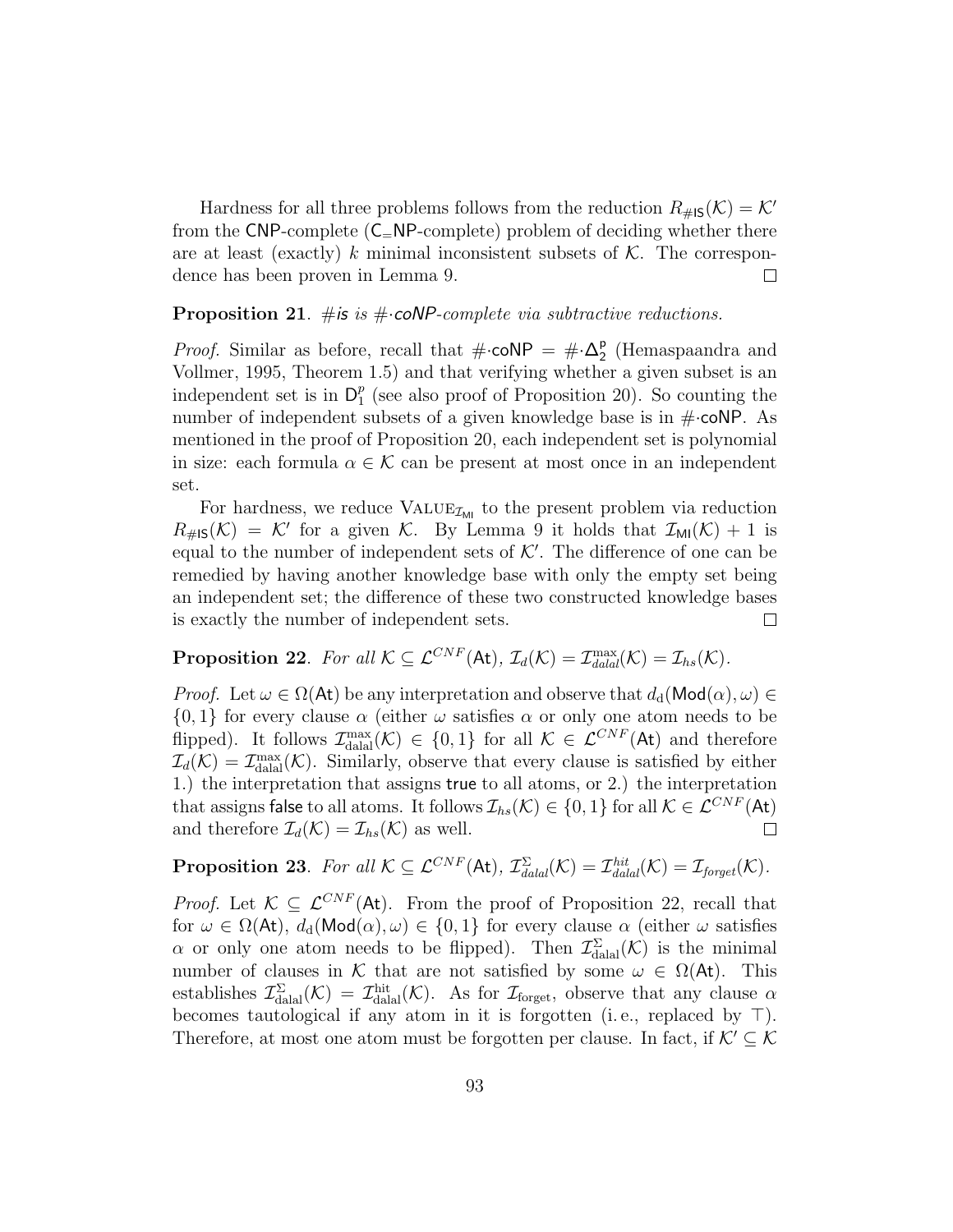is a maximal (wrt. cardinality) consistent subset of  $K$  then for each clause in  $K \setminus K'$ , one atom must be forgotten in order to obtain a consistent set. This establishes  $\mathcal{I}_{\text{dala}}^{\Sigma}(\mathcal{K}) = \mathcal{I}_{\text{dala}}^{\text{hit}}(\mathcal{K}) = \mathcal{I}_{\text{forget}}(\mathcal{K}).$  $\Box$ 

**Proposition 25.** For  $\mathcal{I} \in \{ \mathcal{I}_{\text{d}al}^{\Sigma}, \mathcal{I}_{\text{d}al}^{\text{hit}}, \mathcal{I}_{\text{forget}} \}$ , UPPER $_{\mathcal{I}}^{H}$  is NP-complete, LOWER<sup>H</sup> is coNP-complete,  $\text{EXACT}_{\mathcal{I}}^H$  is in  $D_1^p$  $_{1}^{p}$ , and  $\text{VALUE}_{\mathcal{I}}^{H}$  is in  $\mathsf{FP}^{\mathsf{NP}[\log n]}$ .

*Proof.* Due to Proposition 23 we only show the statements wrt.  $\mathcal{I}^{\text{hit}}_{\text{dala}}$ . In fact, all results follow from only showing that  $\text{UpperR}_{\mathcal{I}^{\text{hit}}_{\text{data}}}^H$  is NP-hard. For this, we provide a reduction from the problem  $MaxHorr\ddot{S}AT$  defined as

MaxHornSAT Input:  $\mathcal{K} \subseteq \mathcal{L}^H(\mathsf{At}), K \in \mathbb{N}$ **Output:** TRUE iff there is  $\mathcal{K}' \subseteq \mathcal{K}$  with  $|\mathcal{K}'| \geq K$  and  $\mathcal{K}' \not\models \perp$ 

The problem MaxHornSAT is NP-complete (Jaumard and Simeone, 1987) and there is an obvious correspondence between MaxHornSAT and UPPER $\frac{H}{\mathcal{I}_{\text{abs}}^{h+1}}$ .  $(\mathcal{K}, K)$  is a positive instance of MaxHornSAT iff  $(\mathcal{K}, |\mathcal{K}| - K)$  is positive instance of  $\text{Upper}_{\mathcal{I}^{\text{hit}}_{\text{dala}}}$ . This completes the proof.  $\Box$ 

**Proposition 27.** For  $\mathcal{I} \in \{ \mathcal{I}_{\text{d}al}^{\Sigma}, \mathcal{I}_{\text{d}al}^{\text{hit}}, \mathcal{I}_{\text{forget}} \}$ , UPPER $_{\mathcal{I}}^{K}$  is NP-complete, LOWER $_1^K$  is coNP-complete,  $\text{EXACT}_{\mathcal{I}}^K$  is in  $D_1^p$  $_{1}^{p}$ , and VALUE<sub>T</sub> is in FP<sup>NP[log n]</sup>.

*Proof.* Due to Proposition 23 we only show the statements wrt.  $\mathcal{I}^{\text{hit}}_{\text{dala}}$ . In fact, all results follow from only showing that  $\text{UPPER}_{\text{Jhitt}}^K$  is NP-hard. For this, we provide a reduction from the problem Max2SAT defined as

Max2SAT Input:  $\mathcal{K} \subseteq \mathcal{L}^{\mathsf{K}}(\mathsf{At}), K \in \mathbb{N}$ **Output:** TRUE iff there is  $\mathcal{K}' \subseteq \mathcal{K}$  with  $|\mathcal{K}'| \geq K$  and  $\mathcal{K}' \not\models \perp$ 

The problem Max2SAT is NP-complete (Papadimitriou, 1994) and there is an obvious correspondence between Max2SAT and UPPER $\frac{K}{\mathcal{I}_{\text{alph}}^{h+1}}$ :  $(\mathcal{K}, K)$  is a positive instance of Max2SAT iff  $(K, |\mathcal{K}| - K)$  is positive instance of UPPER $\frac{K}{\mathcal{I}_{\text{dala}}}$ . This completes the proof.

**Lemma 10.** Deciding whether a set  $M \subseteq \mathcal{L}^{\mathsf{K}}(\mathsf{At})$  is a minimal inconsistent set is in P.

*Proof.* Checking whether  $M$  is minimally inconsistent is equivalent to checking whether  $G_M$  (see Definition 26) is the union of two shortest paths from some a to  $\neg a$  and back. More precisely, it can first be checked in polynomial time whether M is consistent by considering each atom a appearing in  $M$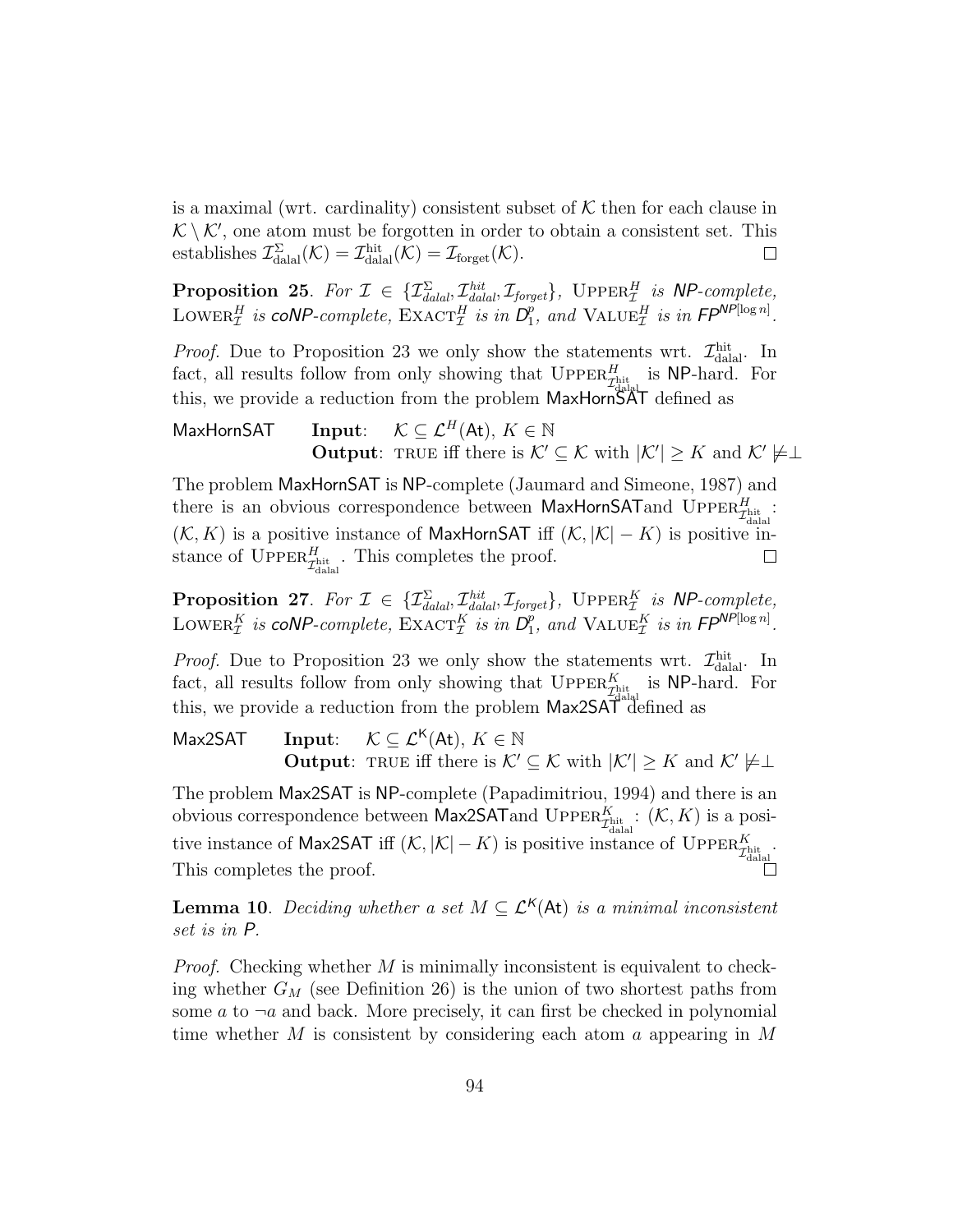and checking whether there is a cycle in  $G_M$  involving both a and  $\neg a$ , cf. (Papadimitriou, 1994). Then, for each such found  $a$ , we can compute shortest paths from a to  $\neg a$  and back in polynomial time and verify whether all edges in  $M$  have been used for this. If not,  $M$  is not a minimal inconsistent  $\Box$ set.

**Proposition 28.** For  $X \in \{H, K\}$ , LOWER $_{\mathcal{I}_p}^X$  is in NP, UPPER $_{\mathcal{I}_p}^X$  is in coNP, EXACT $^X_{\mathcal{I}_p}$  is in  $D_1^p$  $_{1}^{p}$ , and  $\text{VALUE}_{\mathcal{I}_p}^{X}$  is in  $\mathsf{FP}^{\mathsf{NP}[\log n]}$ 

*Proof.* Consider the problem  $\text{Lower}_{\mathcal{I}_p}^H$  and the following non-deterministic algorithm for input  $\mathcal{K} \subseteq \mathcal{L}^H(\mathsf{At}), x \in \mathbb{R}_{\geq 0}^\infty$ . Without loss of generality assume  $x \in \mathbb{N} \setminus \{0\}$  (as  $\mathcal{I}_p$  is integer-valued) and  $x \leq |\mathcal{K}|$  (in the extreme case all formulas of  $K$  are in a minimal inconsistent set).

- 1. For each  $i = 1, \ldots, x$  guess a set  $M_i \subseteq \mathcal{K}$  (not necessarily distinct).
- 2. Using the algorithm from (Davydov et al., 1998) verify that each  $M_i$  is minimally inconsistent,  $i = 1, \ldots, x$ .
- 3. If  $|\bigcup_{i=1}^x M_i| \geq x$  return true, otherwise return false.

It should be clear that the above algorithm solves  $\text{Lower}_{{\mathcal{I}}_p}^H$  and, due to (Davydov et al., 1998), runs in polynomial time.

The remaining statements follow using Lemma 10 and similar reasoning as in Lemmas 4 and 6.  $\Box$ 

**Proposition 29.** For  $X \in \{H, K\}$ , LOWER $_{\mathcal{I}_{mv}}^{X}$  is in NP, UPPER $_{\mathcal{I}_{mv}}^{X}$  is in coNP,  $\text{EXACT}_{\mathcal{I}_{mv}}^X$  is in  $D_1^p$  $_{1}^{p}$ , and VALUE $_{\mathcal{I}_{mv}}^{X}$  is in  $\mathsf{FP}^{\mathsf{NP}[\log n]}$ .

*Proof.* Consider the problem  $\text{Lower}_{\mathcal{I}_{mv}}^H$  and the following non-deterministic algorithm for input  $\mathcal{K} \subseteq \mathcal{L}^H(\mathsf{At}), x \in \mathbb{R}_{\geq 0}^{\infty}$ . Without loss of generality assume  $x = y/|\mathsf{At}|$  with  $y \in \mathbb{N} \setminus \{0\}$  and  $y \leq |\mathsf{At}|$  (in the extreme case all atoms of K) are mentioned in a minimal inconsistent set).

- 1. For each  $i = 1, \ldots, y$  guess a set  $M_i \subseteq \mathcal{K}$  (not necessarily distinct).
- 2. Using the algorithm from (Davydov et al., 1998) verify that each  $M_i$  is minimally inconsistent,  $i = 1, \ldots, x$ .
- 3. If  $|\bigcup_{i=1}^x \mathsf{At}(M_i)| \geq y$  return true, otherwise return false.

It should be clear that the above algorithm solves  $\text{Lower}_{{\mathcal{I}}_{mv}}^H$  and, due to (Davydov et al., 1998), runs in polynomial time.

The remaining statements follow using Lemma 10 and similar reasoning as in Lemmas 4 and 6.  $\Box$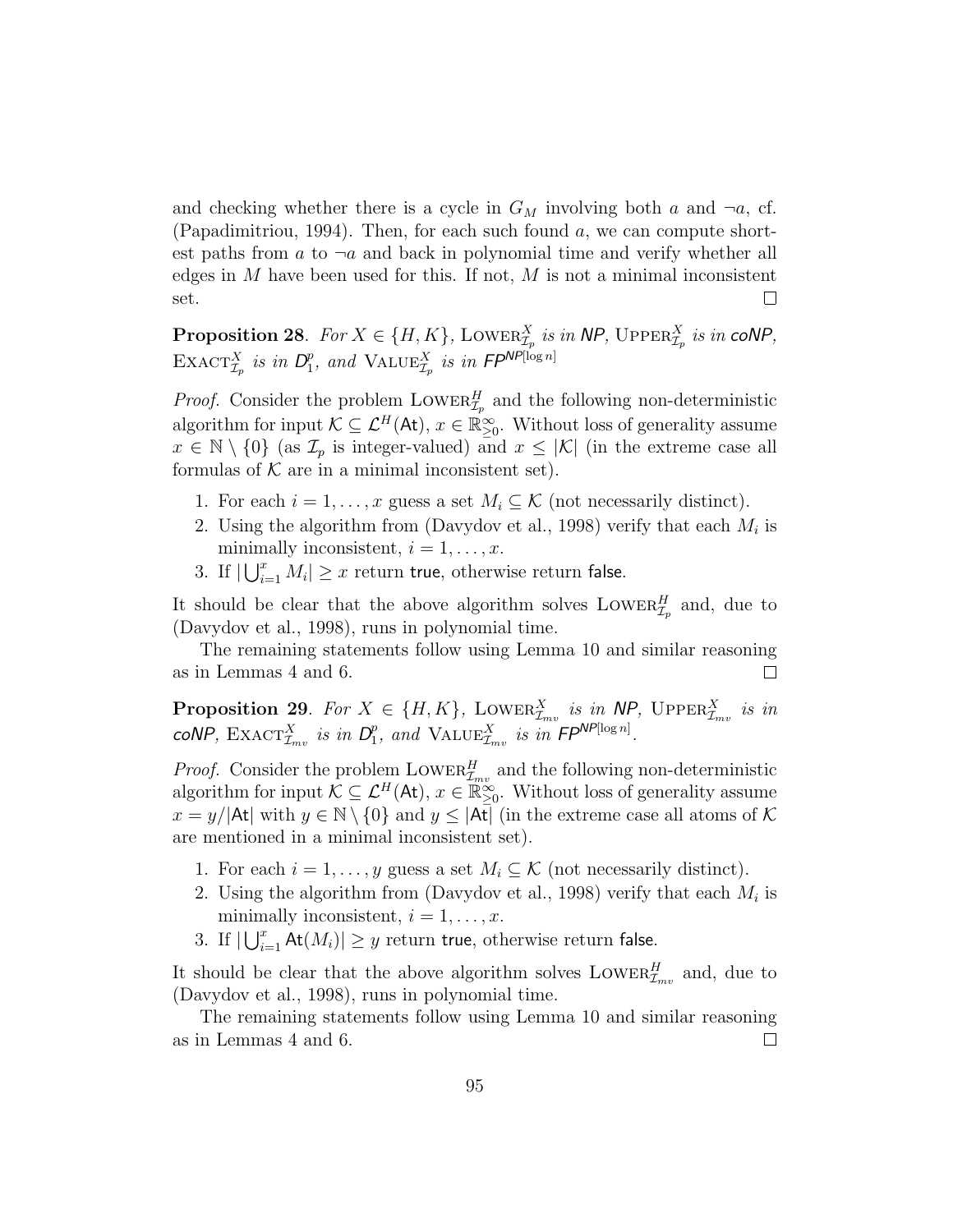**Proposition 30.** For  $X \in \{H, K\}$ , LOWER $_{\mathcal{I}_{nc}}^{X}$  is in NP, UPPER $_{\mathcal{I}_{nc}}^{X}$  is in coNP,  $\text{EXACT}_{\mathcal{I}_{nc}}^{X}$  is in  $D_1^p$  $_{1}^{p}$ , and VALUE $_{\mathcal{I}_{nc}}^{X}$  is in  $F P^{NP[\log n]}$ .

*Proof.* Membership of LOWER $_{\mathcal{I}_{nc}}^{X}$  follows directly from the proof of Proposition 8: checking whether a set  $\mathcal{K}' \subseteq \mathcal{K}$  is consistent can be done in polynomial time in the Horn and Krom fragments. The remaining statements follow using a similar reasoning as in Lemmas 4 and 6.  $\Box$ 

**Proposition 31.** For  $X \in \{H, K\}$ , LOWER $_{\mathcal{I}_{CC}}^{X}$  is in  $\Sigma_{2}^{p}$ <sup>p</sup><sub>2</sub>, UPPER $_{\mathcal{I}_{CC}}^{X}$  is in  $\Pi_2^p$ <sup>p</sup><sub>2</sub>, EXACT<sub> $I_{CC}$ </sub> is in  $D_2^p$  $P_2$ , and  $\text{VALUE}_{\mathcal{I}_{CC}}^X$  is in  $\widetilde{\mathsf{FP}}^{\Sigma_2^n[\log n]}.$ 

Proof. Recall the problem CODECMUSPART from the proof of Proposition 9 and consider its restriction to Horn logic  $\mathrm{coDecMusPar}(H)$ :

$$
\text{coDecMusPar}(H) \quad \text{Input:} \quad \mathcal{K} \subseteq \mathcal{L}^H(\text{At}), \{K_1, \ldots, K_n\}
$$
\n
$$
\text{Output: TRUE iff } \{K_1, \ldots, K_n\} \text{ is not a cond.}
$$
\n
$$
\text{independent MUS partition of } \mathcal{K}
$$

Observe that the same algorithm showing  $\Sigma_2^p$ -membership of the general problem coDecMusPart shows NP-membership of coDecMusPart(H) as step 6 becomes polynomially solvable due to (Davydov et al., 1998). It follows that LOWER $_{\mathcal{I}_{CC}}^H$  is in  $\Sigma_2^p$  and the other results as in Proposition 11 and Corollary 3.

The remaining statements follow using Lemma 10 and similar reasoning as in Lemmas 4 and 6.  $\Box$ 

**Proposition 32.** For  $X \in \{H, K\}$ , VALUE<sub> $\mathcal{I}_{ML}$ </sub> is #P-complete under Turing reductions.

*Proof.* For hardness, we recall the result of (Peñaloza and Sertkaya, 2017, Corollary 42), and present a proof directly adapted to our setting. Consider a directed graph  $G = (V, E)$  with s,  $t \in V$  (source and target). We give a parsimonious reduction from the problem of counting all simple paths in G from  $s$  to  $t$  to the problem of counting minimal unsatisfiable subsets in the Horn and Krom knowledge base  $\mathcal{K} = \{s, \neg t\} \cup \{(\neg x \lor y) \mid (x, y) \in E\}$ . Let  $M \subseteq \mathcal{K}$  be an unsatisfiable subset (not necessarily minimal). It holds that one can reach from s the vertex t via the edge set  $E' \subseteq E$  corresponding to M, by  $E' = \{(x, y) | (\neg x \lor y) \in M\}$ . To see this, by unsatisfiability, it must hold that both s and  $\neg t$  are in M (otherwise assigning all to true or false satisfies M). If there is a path from s to t, via the edge set  $E'$ , then M is unsatisfiable: the clauses corresponding to  $E'$  give a chain of implications that imply t to